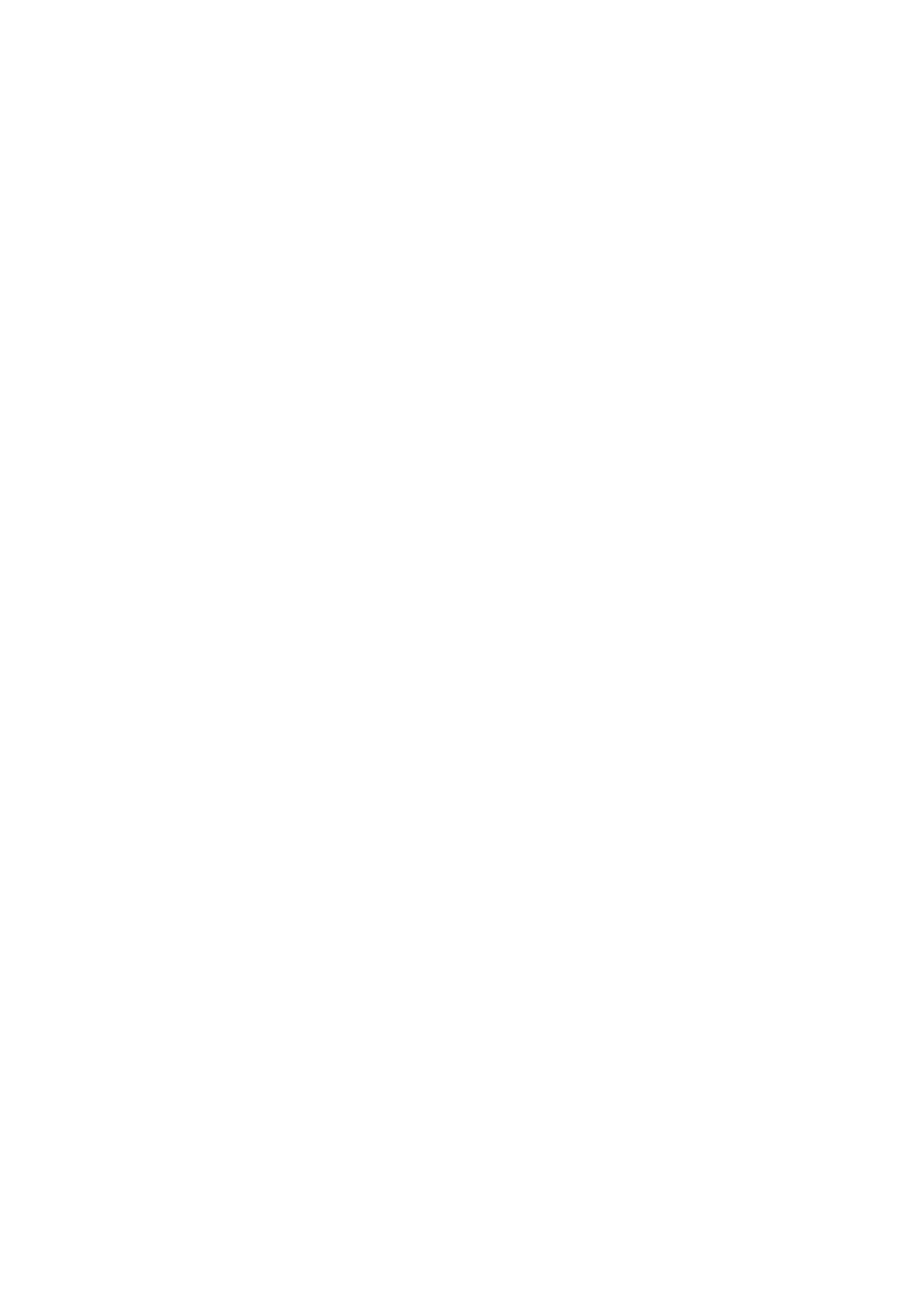Western Australia

# **Bail Act 1982**

## **CONTENTS**

# **Part I — Preliminary**

| 1.  | Short title                                         | 2              |
|-----|-----------------------------------------------------|----------------|
| 2.  | Commencement                                        | $\overline{c}$ |
| 3.  | Interpretation                                      | $\overline{c}$ |
| 4.  | Application of this Act                             | $\overline{7}$ |
|     | Part $II$ — Rights of accused in                    |                |
|     | relation to bail                                    |                |
| 5.  | Right of accused to have bail considered under this |                |
|     | Act                                                 | 8              |
| 6.  | Duty imposed on arresting officer or person         | 8              |
| 7.  | Duty imposed on judicial officers in respect of     |                |
|     | unconvicted accused                                 | 10             |
| 7A. | Bail for appeal under Criminal Procedure            |                |
|     | (Summary) Act 1902                                  | 12             |
| 8.  | Accused to be given information and prescribed      |                |
|     | forms                                               | 13             |
| 9.  | Bail decision may be deferred until further         |                |
|     | information obtained                                | 14             |
| 10. | Sections 5, 6 and 7 do not apply where accused      |                |
|     | imprisoned for other cause                          | 15             |
| 11. | Rights following grant of bail                      | 15             |
| 12. | Further limitation on rights in sections 5 and 11   | 17             |
|     | Part III — Jurisdiction to grant bail               |                |
| 13. | Jurisdiction to grant bail                          | 18             |

| As at 01 Mar 2006 | Version 05-c0-02                                                         | page i |
|-------------------|--------------------------------------------------------------------------|--------|
|                   | Extract from www.slp.wa.gov.au, see that website for further information |        |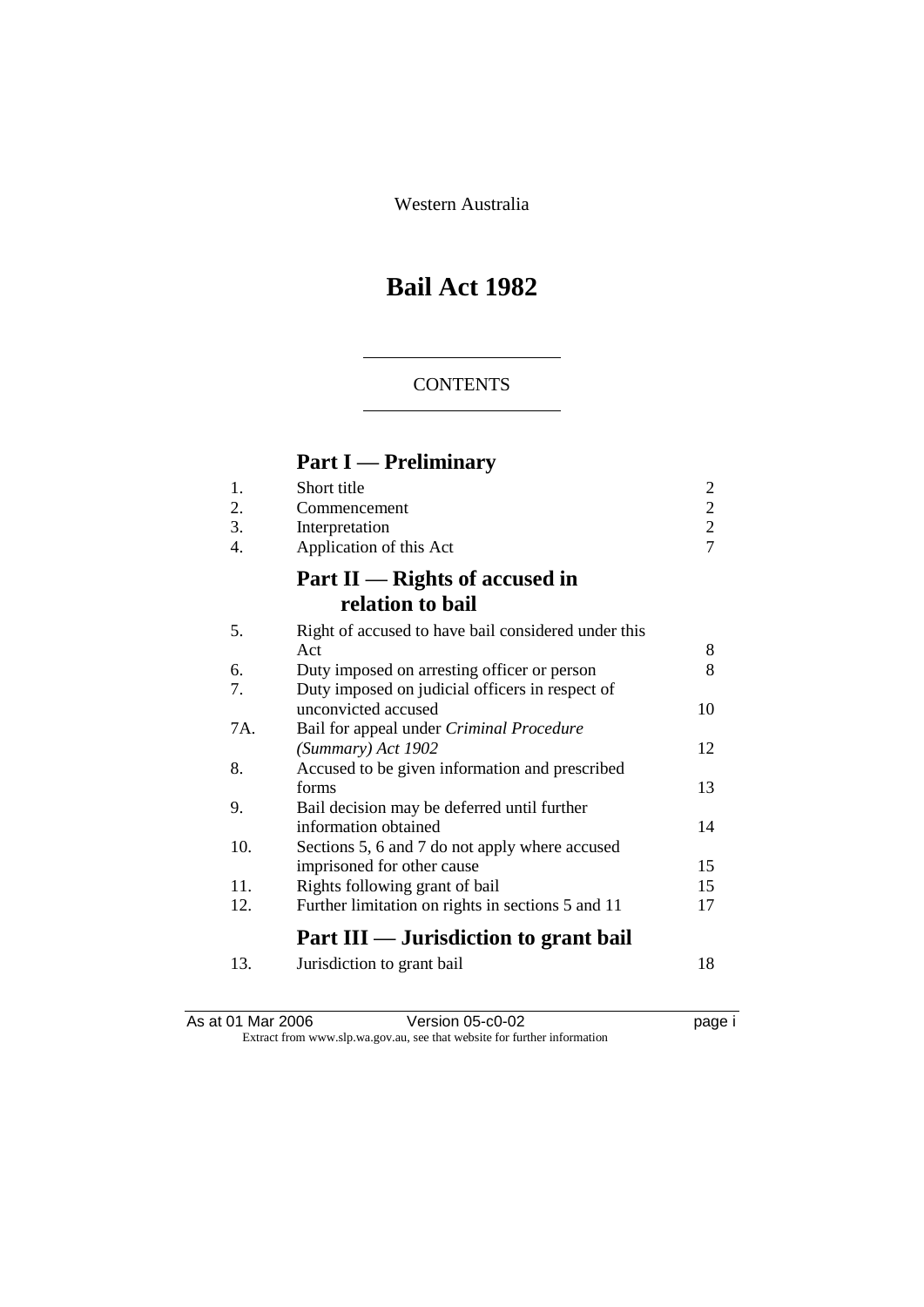| 14.<br>15. | Supreme Court Judge has jurisdiction in all cases<br>Exclusive jurisdiction of Supreme Court Judge in | 18 |
|------------|-------------------------------------------------------------------------------------------------------|----|
|            | murder cases                                                                                          | 19 |
| 16.        | Bail of person arrested on warrant                                                                    | 20 |
| 16A.       | Restrictions on powers of authorised officers and                                                     |    |
|            | justices in certain cases                                                                             | 20 |
| 17.        | Conditions which may be imposed                                                                       | 22 |
| 17A.       | Further provisions as to responsible person's                                                         |    |
|            | undertaking (Schedule 1 Part C clause 2)                                                              | 22 |
| 18.        | Police officer may dispense with bail in certain                                                      |    |
|            | cases upon deposit of cash                                                                            | 23 |
| 19.        | Return or application of deposit where bail                                                           |    |
|            | dispensed with                                                                                        | 24 |
|            |                                                                                                       |    |
|            | Part IV — Hearing of case for bail,                                                                   |    |
|            | parties, and evidence                                                                                 |    |
| 20.        | Power to consider bail in camera and to prohibit                                                      |    |
|            | publication                                                                                           | 26 |
| 21.        | Parties                                                                                               | 27 |
| 22.        | Evidence                                                                                              | 27 |
| 23.        | Accused not bound to supply information                                                               | 27 |
| 24.        | Information may be referred to police officer for                                                     |    |
|            | verification or for report                                                                            | 28 |
| 24A.       | Information may be referred to community                                                              |    |
|            | corrections officer for verification or for report                                                    | 28 |
| 25.        | Protection of accused as to information given for                                                     |    |
|            | bail purposes                                                                                         | 29 |
| 26.        | Record of decision and reasons                                                                        | 29 |
| 27.        | Transmission of relevant papers to court                                                              | 30 |
| 27A.       | Transmission of papers to CEO (Justice)                                                               | 31 |
|            |                                                                                                       |    |
|            | <b>Part V</b> — Bail undertakings                                                                     |    |
| 28.        | Bail undertaking                                                                                      | 32 |
| 29.        | Before whom bail undertaking may be entered into                                                      | 33 |
| 30.        | Duties of person before whom bail undertaking is                                                      |    |
|            | entered into                                                                                          | 33 |
| 31.        | Different time and place for appearance may be                                                        |    |
|            | substituted                                                                                           | 34 |
| 32.        | Giving and proof of notices under section 31                                                          | 36 |
|            |                                                                                                       |    |

| ∽ |  |
|---|--|
|   |  |
|   |  |

page ii Version 05-c0-02 As at 01 Mar 2006 Extract from www.slp.wa.gov.au, see that website for further information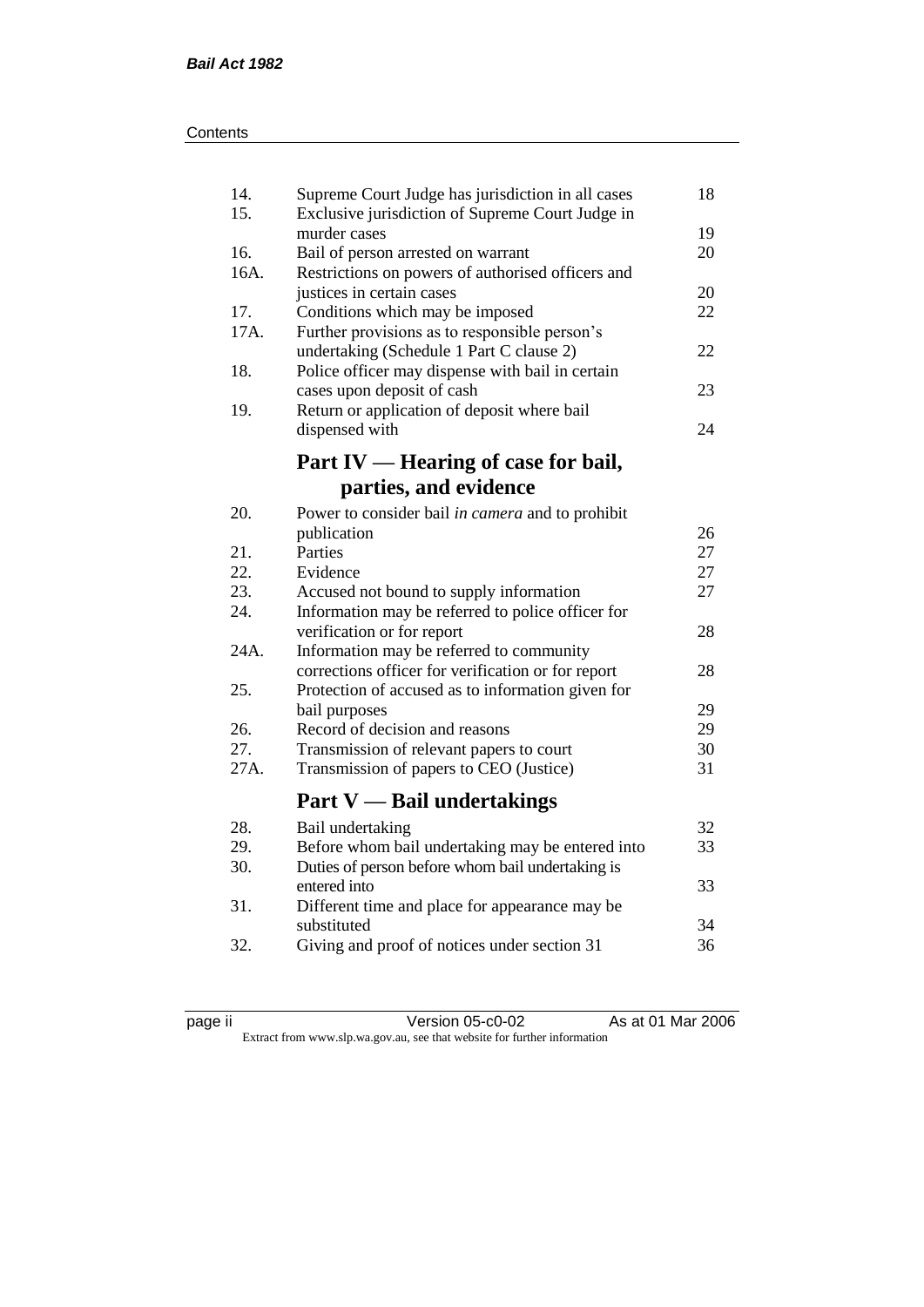| 33.  | Judicial officer may order accused to enter into bail<br>undertaking | 37 |
|------|----------------------------------------------------------------------|----|
| 34.  | Cessation and suspension of bail undertaking                         | 38 |
|      | <b>Part VI</b> — Sureties and surety                                 |    |
|      | undertakings                                                         |    |
| 35.  | Meaning of surety and surety undertaking                             | 39 |
| 36.  | Authority to approve sureties                                        | 39 |
| 37.  | Proposed surety to receive certain information and                   |    |
|      | prescribed form for completion                                       | 40 |
| 38.  | Persons disqualified from being sureties                             | 40 |
| 39.  | Matters relevant to approval of sureties                             | 41 |
| 40.  | Decision on application by proposed surety                           | 41 |
| 41.  | Finality of decision to refuse approval                              | 42 |
| 42.  | Before whom surety undertaking may be entered                        | 42 |
| 43.  | into                                                                 |    |
|      | Duties of persons before whom surety undertaking<br>is entered into  | 42 |
| 44.  | Surety undertaking extends to adjourned hearing                      |    |
|      | only by consent                                                      | 43 |
| 45.  | Giving and proof of notices under section 44                         | 44 |
| 46.  | Power of surety to apprehend accused                                 | 44 |
| 47.  | Cessation and suspension of surety undertaking                       | 45 |
| 48.  | Surety may apply for cancellation of his                             |    |
|      | undertaking                                                          | 46 |
| 49.  | Forfeiture of money under surety's undertaking                       | 47 |
| 50.  | Offence to indemnify surety                                          | 49 |
|      | <b>Part VIA — Administration of home</b>                             |    |
|      | detention conditions                                                 |    |
| 50A. | Powers of CEO (Justice)                                              | 50 |
| 50C. | Powers and duties of community corrections                           |    |
|      | officers                                                             | 50 |
| 50D. | Powers of members of the Police Force                                | 52 |
| 50E. | CEO (Justice) may substitute a different place of                    |    |
|      | detention and apply conditions                                       | 52 |
| 50F. | CEO (Justice) may revoke bail                                        | 53 |
| 50G. | Procedure on arrest after revocation of bail                         | 53 |
| 50H. | Exclusion of the rules of natural justice                            | 54 |
| 50J. | Delegation by CEO (Justice)                                          | 54 |
|      |                                                                      |    |

| As at 01 Mar 2006 | Version 05-c0-02                                                         | <br>page III |
|-------------------|--------------------------------------------------------------------------|--------------|
|                   | Extract from www.slp.wa.gov.au, see that website for further information |              |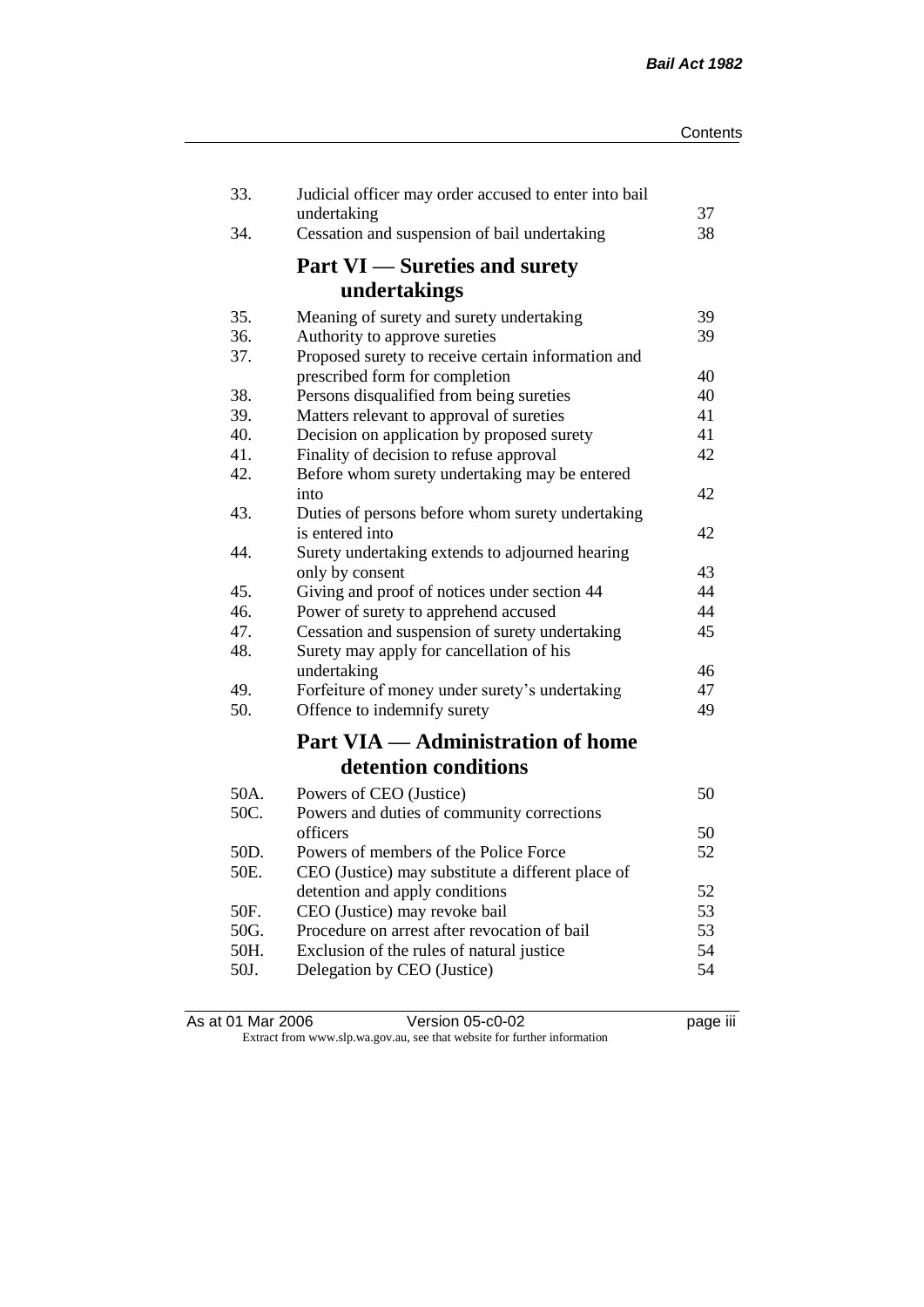| Contents |
|----------|
|----------|

| 50K.<br>50L.     | Retrieval of monitoring equipment<br>Rules           | 54<br>55 |
|------------------|------------------------------------------------------|----------|
|                  | <b>Part VII — Enforcement of bail</b>                |          |
|                  | undertakings                                         |          |
| 51.              | Offence to fail to comply with bail undertaking      | 56       |
| 52.              | Provisions as to summary proceedings before          |          |
|                  | superior courts for an offence under section 51      | 57       |
| 53.              | Appeals against decisions made under s. 52           | 58       |
| 54.              | Accused on bail may be taken before a judicial       |          |
|                  | officer for variation or revocation of bail          | 59       |
| 55.              | Powers of judicial officer to revoke or vary bail    | 60       |
| 56.              | Warrant for arrest of absconding accused             | 61       |
| 57.              | Forfeiture of money under bail undertaking           | 61       |
| 58.              | Automatic forfeiture on expiration of one year after |          |
|                  | absconding                                           | 62       |
|                  | <b>Part VIII — Miscellaneous</b>                     |          |
| 59.              | Further power of judicial officer in relation to     |          |
|                  | enforcement of undertakings                          | 64       |
| 60.              | Accused and surety to notify any change of address   | 64       |
| 61.              | Offence of failing to bring arrested person before   |          |
|                  | court or person able to grant bail                   | 65       |
| 62.              | Offence to give false information for bail purposes  | 65       |
| 63.              | Protection of persons carrying out this Act          | 65       |
| 64.              | Evidence of non-appearance, etc., by an accused      | 66       |
| 65.              | Bail undertakings by minors                          | 66       |
| 66.              | Abolition of other powers to grant bail              | 66       |
| 66A.             | Delegation by registrar                              | 67       |
| 67.              | Regulations                                          | 67       |
|                  | <b>Schedule 1</b>                                    |          |
|                  | Part A — Jurisdiction to grant bail                  |          |
| 1.               | Initial appearance                                   | 69       |
|                  | A judge of the District Court or a judge of the      |          |
|                  | Supreme Court, as the case requires.                 | 69       |
| 2.               | Appearance after adjournment                         | 69       |
| $\overline{3}$ . | Appearance on committal to Supreme Court or          |          |
|                  | <b>District Court</b>                                | 70       |
|                  |                                                      |          |

4. Appearance in connection with appeal etc.  $70$ 

|  | ıО<br>⋍<br>∺ |  |
|--|--------------|--|
|--|--------------|--|

page iv Version 05-c0-02 As at 01 Mar 2006 Extract from www.slp.wa.gov.au, see that website for further information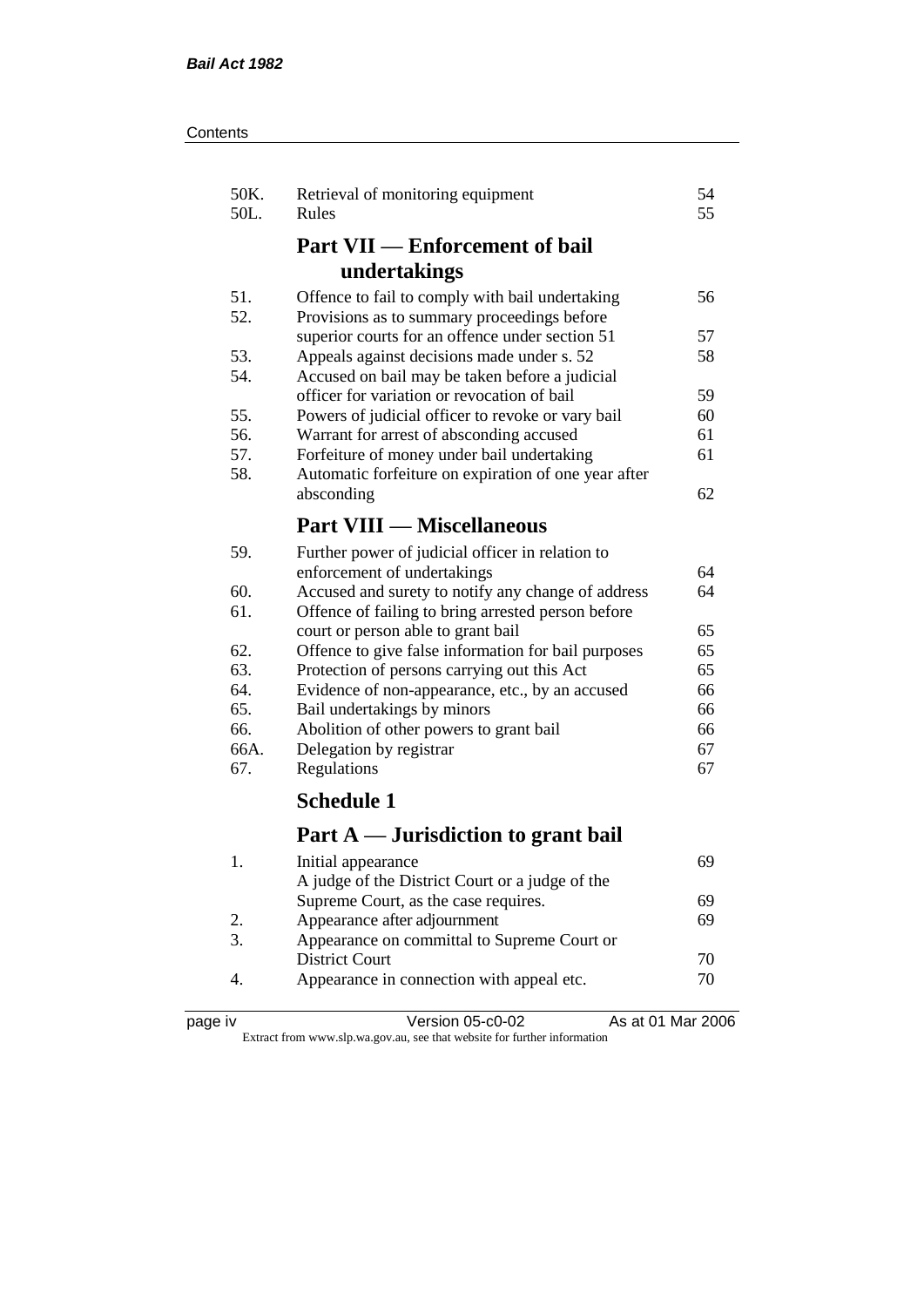| 5.<br>6.<br>7. | Appearance prescribed by regulation<br>Appearances not otherwise provided for<br>Interpretation in this Part | 71<br>71<br>71 |
|----------------|--------------------------------------------------------------------------------------------------------------|----------------|
|                | Part B — Cessation of power to grant<br>bail                                                                 |                |
| 1.             | Upon decision by Judge, power of other officers<br>ceases                                                    | 71             |
| 2.             | Upon decision by judicial officer, his power and<br>that of his peers ceases                                 | 72             |
| 3.             | Upon refusal by justice power of authorised officer<br>or justice ceases                                     | 72             |
| 4.             | Judicial officer's powers where accused proves<br>new facts or changed circumstances                         | 72             |
|                | Part C — Manner in which                                                                                     |                |
|                | jurisdiction to be exercised                                                                                 |                |
| 1.             | Bail before conviction to be at discretion of bail<br>authority, except for a child                          | 73             |
| 2.             | Child to have qualified right to bail                                                                        | 74             |
| 3.             | Matters relevant to consideration of clause 1(a)                                                             | 76             |
| 3A.            | Bail where serious offence committed while                                                                   |                |
|                | accused on bail for another serious offence                                                                  | 76             |
| 3B.            | Determination of exceptional reasons under                                                                   |                |
|                | clause $3A(1)$                                                                                               | 77             |
| 4.             | When bail to be granted after conviction                                                                     | 79             |
| 5.             | Exception for bail for an appeal under the Criminal<br>Procedure (Summary) Act 1902                          | 79             |
| 6.             | Bail of people on community orders, etc.                                                                     | 80             |
| 7.             | Bail for initial appearance to be for not more than                                                          |                |
|                | 7 days                                                                                                       | 80             |
| 8.             | Bail on adjournment in petty sessions to be for not                                                          |                |
|                | more than 30 days except by consent                                                                          | 80             |
| 9.             | Provision as to calculation of time                                                                          | 81             |
|                | Part D — Conditions which may be                                                                             |                |
|                | imposed on a grant of bail                                                                                   |                |
| 1.             | Conditions as to forfeiture and giving security may                                                          |                |
|                | be imposed on the accused and sureties                                                                       | 81             |
| 2.             | Other conditions which may be imposed                                                                        | 82             |
|                |                                                                                                              |                |

| As at 01 Mar 2006 | Version 05-c0-02                                                         | page v |
|-------------------|--------------------------------------------------------------------------|--------|
|                   | Extract from www.slp.wa.gov.au, see that website for further information |        |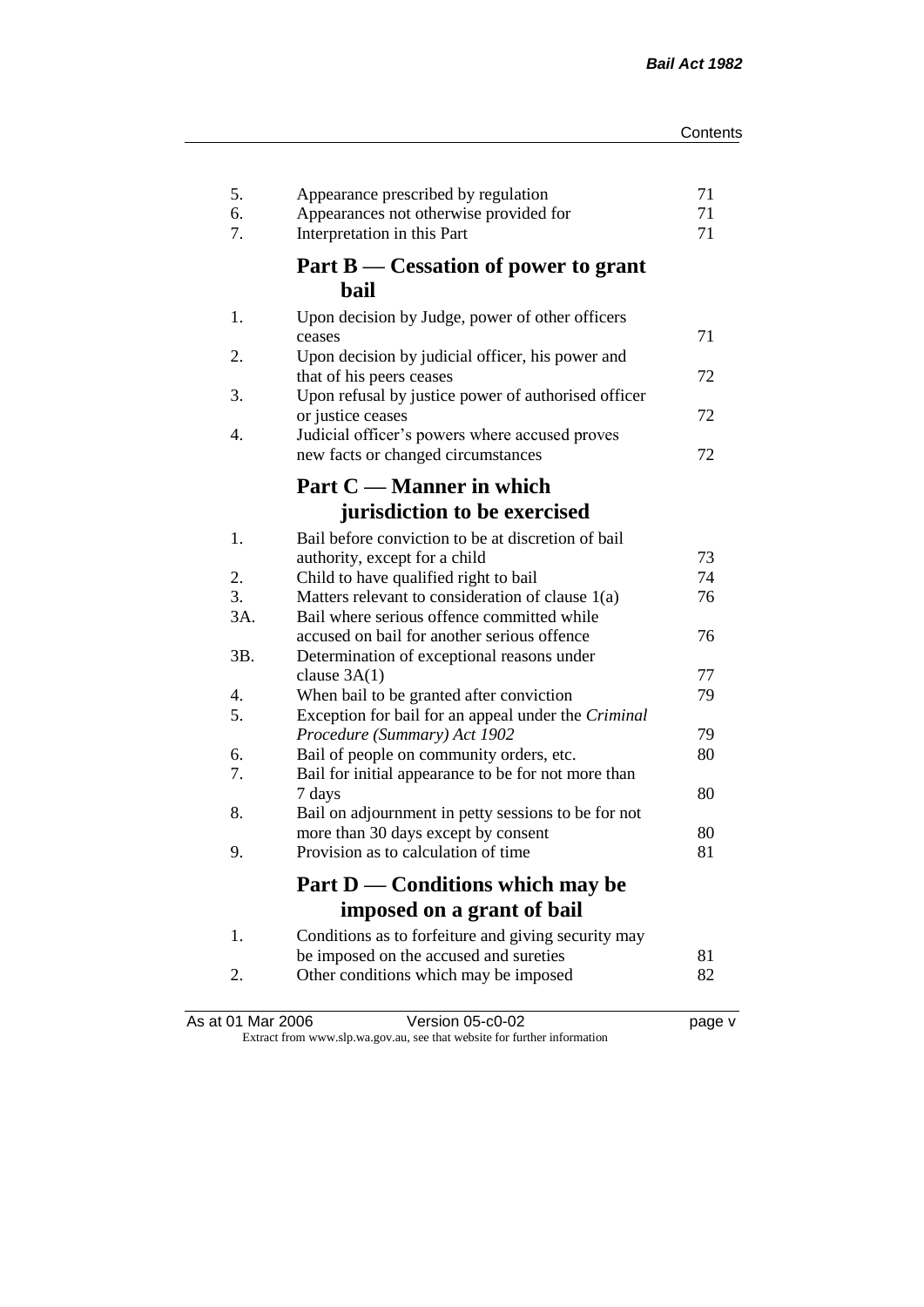#### **Contents**

| 3. | Home detention condition may be imposed      | 85 |
|----|----------------------------------------------|----|
|    | <b>Schedule 2</b>                            |    |
|    | <b>Serious offences</b>                      |    |
|    | <b>Notes</b>                                 |    |
|    | Compilation table                            | 90 |
|    | Provisions that have not come into operation |    |

page vi Version 05-c0-02 As at 01 Mar 2006 Extract from www.slp.wa.gov.au, see that website for further information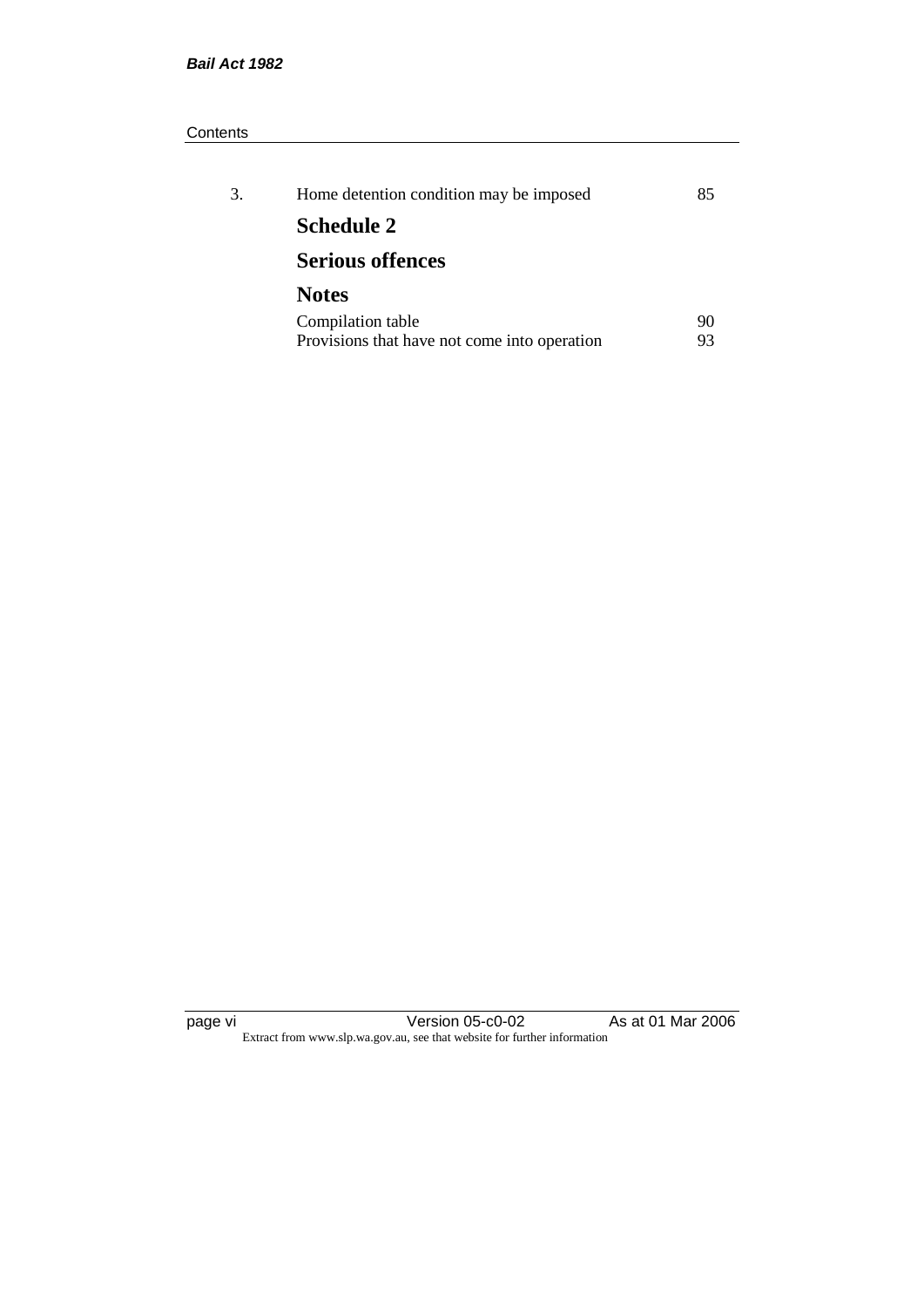Western Australia

# **Bail Act 1982**

**An Act to make better provision for bail in criminal proceedings.** 

As at 01 Mar 2006 **Version 05-c0-02 Page 1** Page 1 Extract from www.slp.wa.gov.au, see that website for further information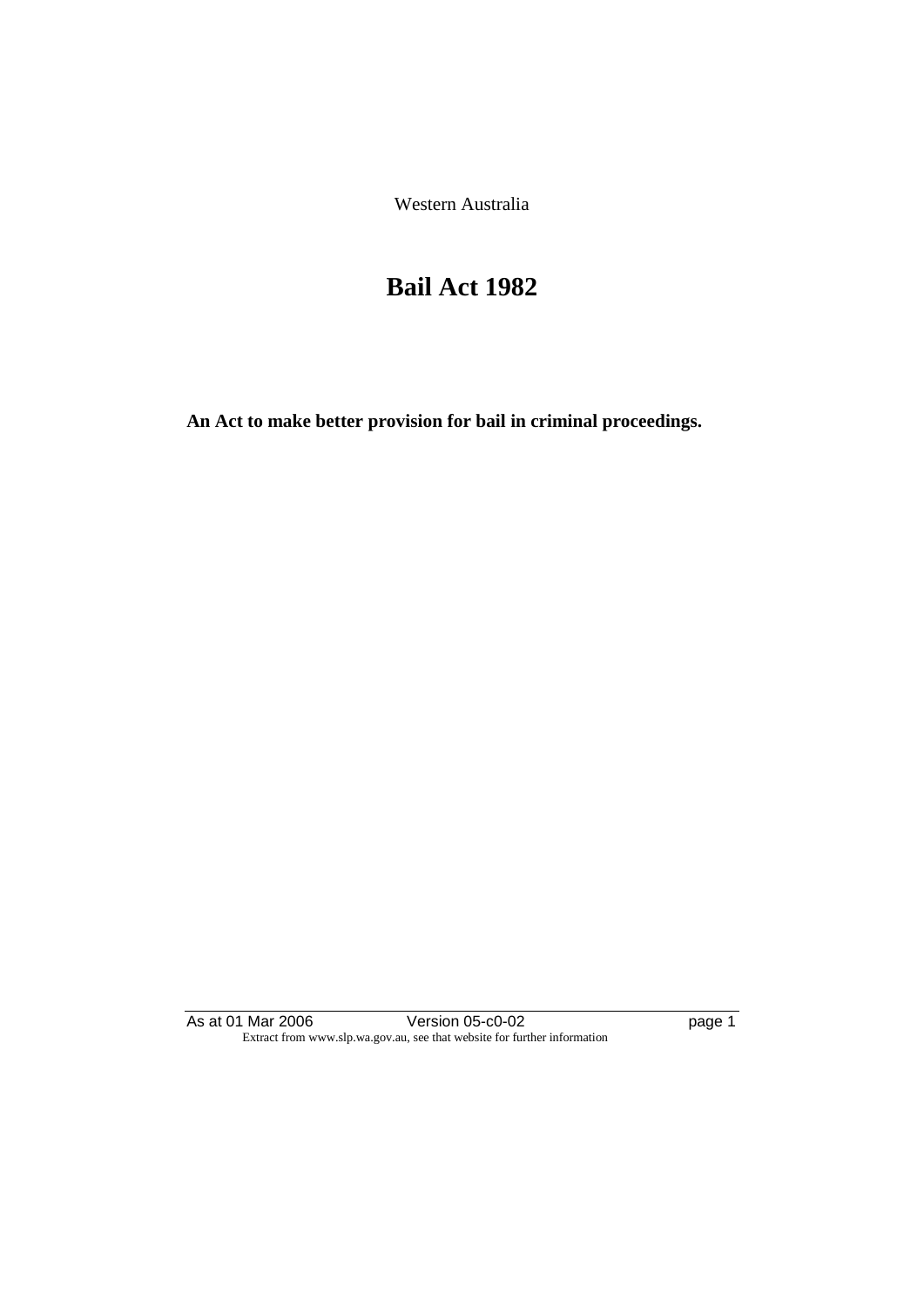# **Part I — Preliminary**

#### **1. Short title**

This Act may be cited as the *Bail Act* 1982<sup>1</sup>.

#### **2. Commencement**

This Act shall come into operation on a day to be fixed by proclamation  $<sup>1</sup>$ .</sup>

## **3. Interpretation**

(1) In this Act, unless a contrary intention appears —

**"accused"** includes —

- (a) a person charged with, convicted of, or found guilty of an offence;
- (b) a person whose conviction for an offence is stayed;
- (c) a person in respect of whom an appeal relating to an offence is pending;
- (d) a person in respect of whom a new trial for an offence has been ordered;

#### **"adjournment"**—

- (a) means any order of a court by which proceedings for an offence are postponed or interrupted or are to be held at a different time or place before the same court; and
- (b) is deemed to include any order of a court, other than a committal to the Supreme Court or District Court, by which the venue of any proceedings for an offence is changed to another court or a court at another place whether by way of a remand, referral, or recommittal of the accused or otherwise;
- **"appeal"** includes an application for leave to appeal;

page 2 Version 05-c0-02 As at 01 Mar 2006 Extract from www.slp.wa.gov.au, see that website for further information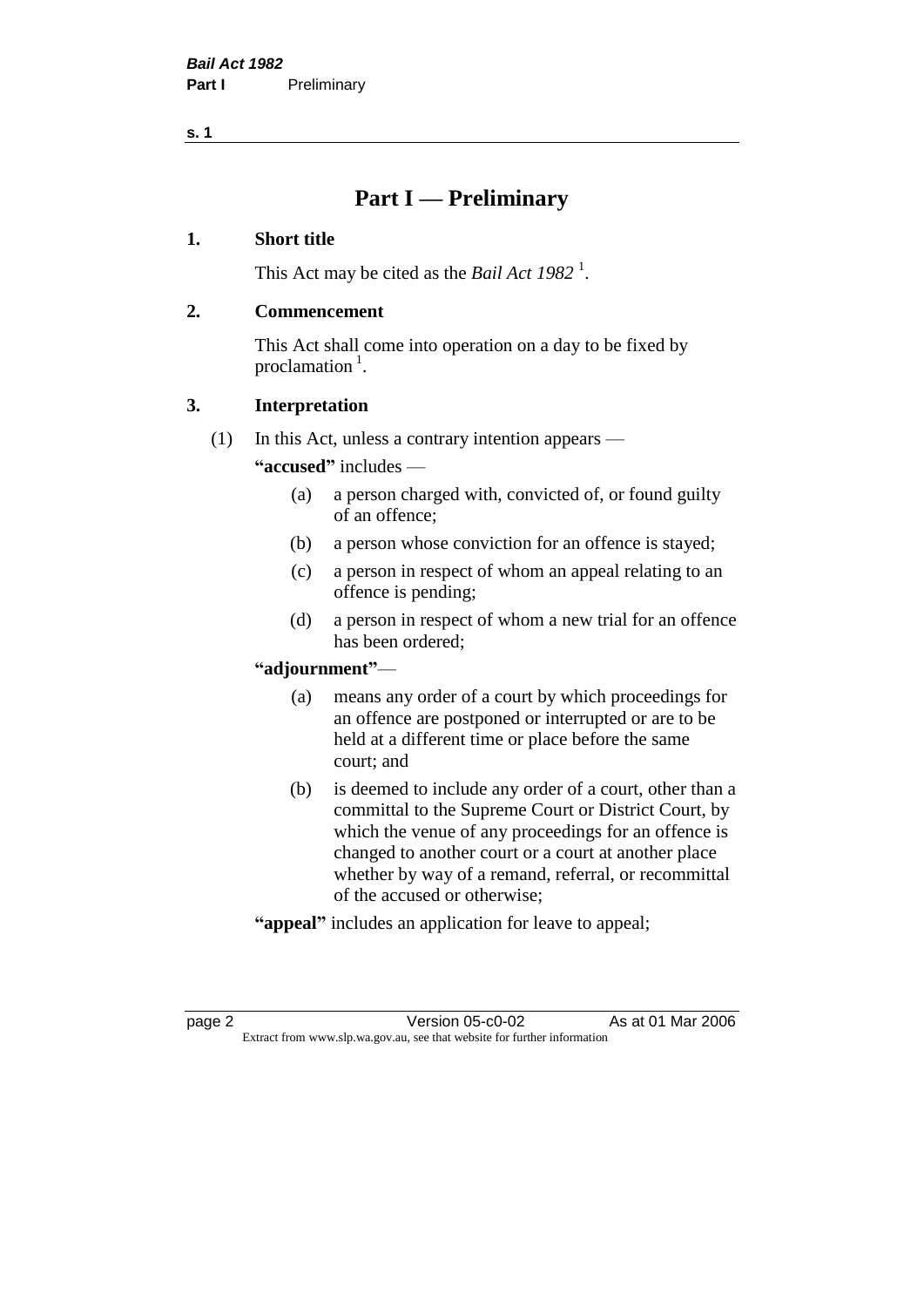#### **"appropriate judicial officer"**—

- (a) subject to paragraphs (b) and (c), means a judicial officer who is empowered to exercise jurisdiction in the court before which the accused is required to appear pursuant to his bail undertaking;
- (b) if the court is the Court of Appeal, means a judge of appeal;
- (c) except in section 49, also means a Judge of the Supreme Court or a Judge of the Children's Court in any case where —
	- (i) only a Judge of the Supreme Court or a Judge of the Children's Court has power to grant bail under section 15, or a judicial officer has exercised the power contained in section  $31(2)(d)$ ; or
	- (ii) a Judge of the Supreme Court or a Judge of the Children's Court has granted bail under section 14,

for the appearance in question;

- **"as soon as is practicable"** means as soon as is reasonably practicable;
- **"authorised community services officer"** means any of the following persons —
	- (a) the CEO (Justice) or a delegate of the CEO (Justice) under subsection (5);
	- (b) a registrar of the Children's Court;
	- (c) a superintendent of a detention centre under the *Young Offenders Act 1994*;
	- (d) the officer for the time being in charge of any detention centre under the *Young Offenders Act 1994*;
- **"authorised officer"** means an authorised police officer or an authorised community services officer;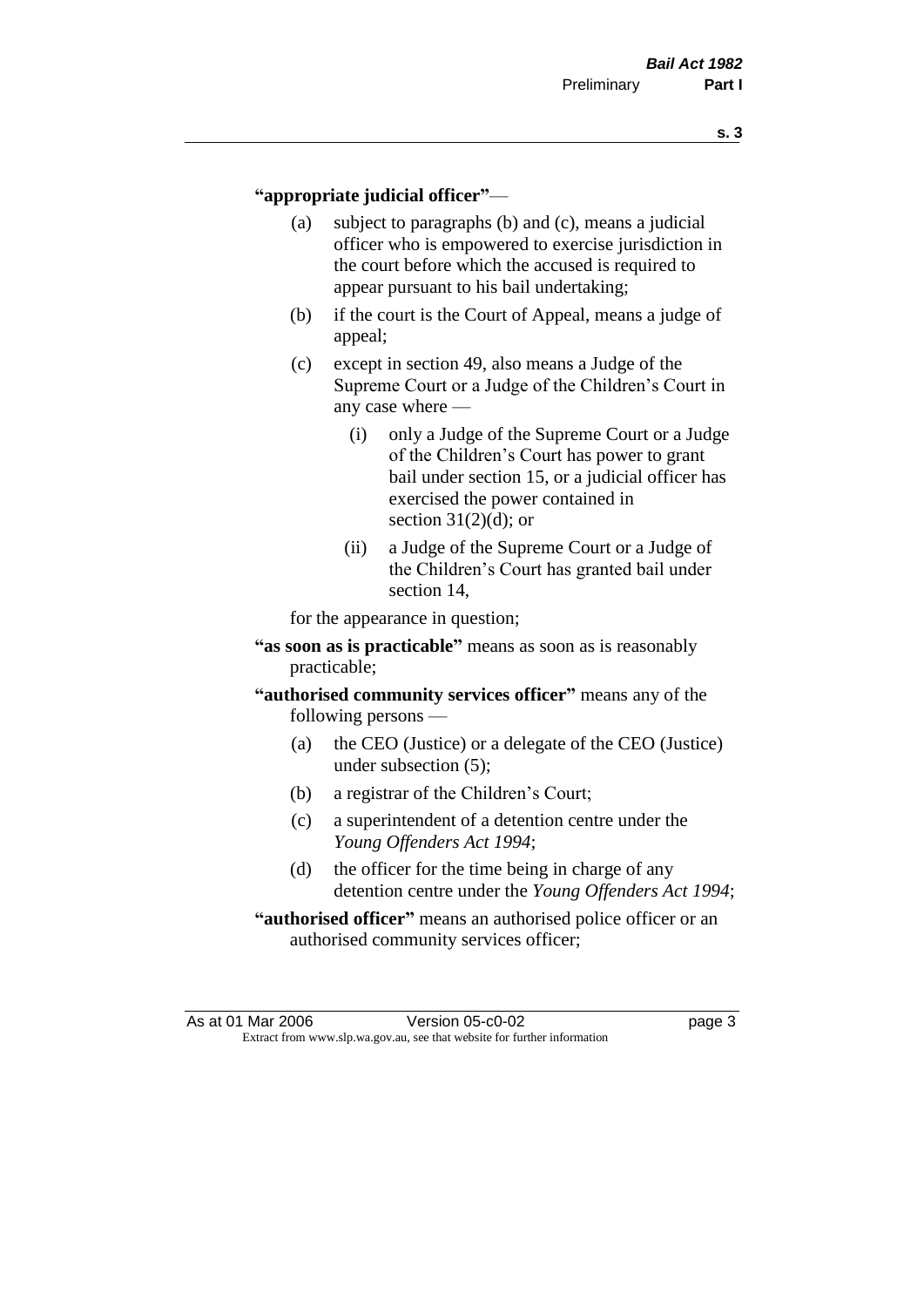| "authorised police officer" means a police officer who holds |
|--------------------------------------------------------------|
| the rank of sergeant, or a higher rank, or is for the time   |
| being in charge of a police station or lock-up;              |

- **"bail undertaking"** means an undertaking described in section 28(2);
- **"CEO (Justice)"** means the chief executive officer of the department of the Public Service principally assisting the Minister to whom the administration of the *Sentence Administration Act 2003* is for the time being committed by the Governor in the administration of that Act;
- **"child"** has the same meaning as "young person" has in the *Young Offenders Act 1994*;
- **"community corrections officer"** has the same meaning as in the *Sentence Administration Act 2003*;

**"court"** means each of the following —

- (a) the Magistrates Court;
- (b) the Children's Court;
- (c) a Coroner's Court;
- (d) the District Court;
- (e) the Supreme Court;
- (f) the Court of Appeal;
- **"early release order"** means an early release order made under the *Sentence Administration Act 1995* or *Sentence Administration Act 2003*;
- **"home detention condition"** means a home detention condition imposed under clause 3 of Part D of Schedule 1;
- **"judicial officer"** means any person empowered to exercise jurisdiction in a court whether or not he is sitting as a court, and includes a single justice;
- **"lock-up"** includes a place prescribed as a lock-up for the purposes of the *Court Security and Custodial Services Act 1999*;

page 4 Version 05-c0-02 As at 01 Mar 2006 Extract from www.slp.wa.gov.au, see that website for further information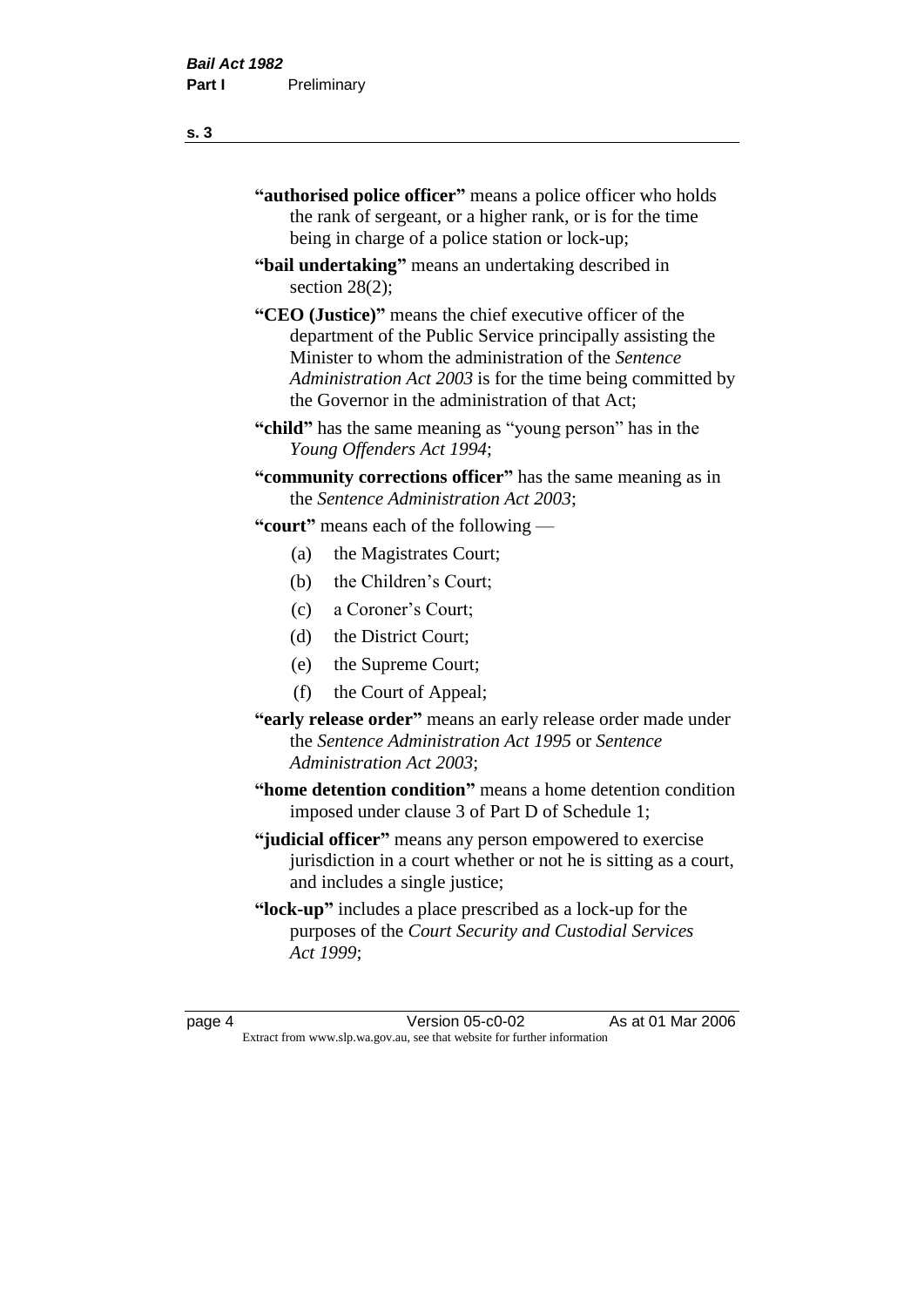- **s. 3**
- **"offence"** means any act, omission or conduct which renders the person doing the act, making the omission or engaging in the conduct liable to any punishment, and includes an alleged offence; but nothing in this definition shall limit the operation of subsection (4);
- **"police officer"** means any member of the Police Force of Western Australia;

#### **"prosecutor"** includes —

- (a) in the case of an offence charged in a prosecution notice, the prosecutor;
- (b) in the case of an offence charged in an indictment, the State or the Commonwealth, as the case may be;

#### **"serious offence"** means —

- (a) an offence against section 51(2a); and
- (b) an offence described in Schedule 2;

#### **"surety"** and **"surety undertaking"** have the meanings assigned to them by section 35;

**"trial"** means all proceedings for an offence between —

- (a) the time when the accused is called upon to plead to the prosecution notice or the indictment; and
- (b) the time when the accused is found not guilty or is sentenced.
- (2) A reference in this Act
	- (a) to a power to grant bail includes a reference to a power to refuse bail;
	- (b) to a grant of bail includes a reference to a grant of bail by the exercise of a power in section 31(2).
- (3) Where in this Act there is a reference to a requirement that an accused appear in court, the reference is to a requirement, unless a contrary intention appears, that the accused —
	- (a) surrender himself into the custody of the court or, in the case of a bail undertaking, of the court specified therein,

|                                                                          | As at 01 Mar 2006 | Version 05-c0-02 | page 5 |
|--------------------------------------------------------------------------|-------------------|------------------|--------|
| Extract from www.slp.wa.gov.au, see that website for further information |                   |                  |        |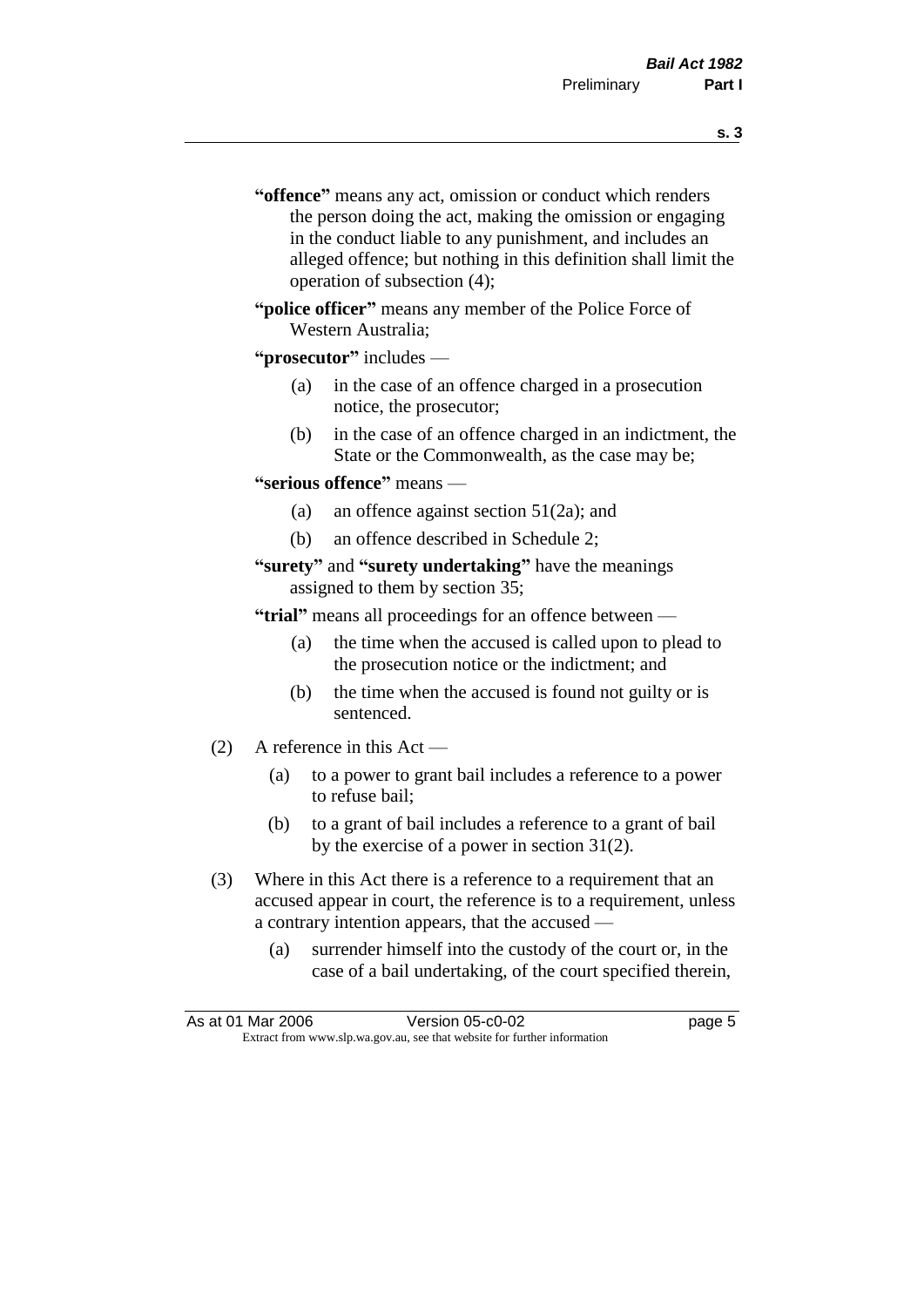or of such person as the court may direct, to be dealt with according to law;

(b) submit himself to a search of his person and any property then in his possession (which is hereby authorised) and allow to be taken from him, to be dealt with according to the relevant law and procedures, anything so found; and

- (c) remain in custody until authorised to be released therefrom.
- (4) If a person is arrested under a warrant issued
	- (a) under section 50, 79 or 129 of the *Sentencing Act 1995* in connection with a possible breach of a conditional release order, a sentence of suspended imprisonment, or a community order imposed under that Act; or
	- (b) under section 43 of the *Young Offenders Act 1994* in respect of an alleged breach of a youth community based order, an intensive youth supervision order or a conditional release order made under that Act,

#### then —

- (c) the person is to be taken as having been arrested and to be in custody awaiting an appearance in court for the offence for which the sentence was imposed;
- (d) the first appearance in court after the arrest is to be taken, for the purposes of sections  $5(1)$  and  $8(1)$  and clause 1 of Part A and clause 7 of Part C of Schedule 1, to be the initial appearance for that offence; and
- (e) the proceedings following the arrest are to be taken to be proceedings for that offence and to be a trial for the purpose of the definition in subsection (1) of "trial".
- (5) The CEO (Justice) may by writing signed by him delegate to any officer of the department of which he is the chief executive officer any function he has under this Act as an authorised community services officer.

#### **s. 3**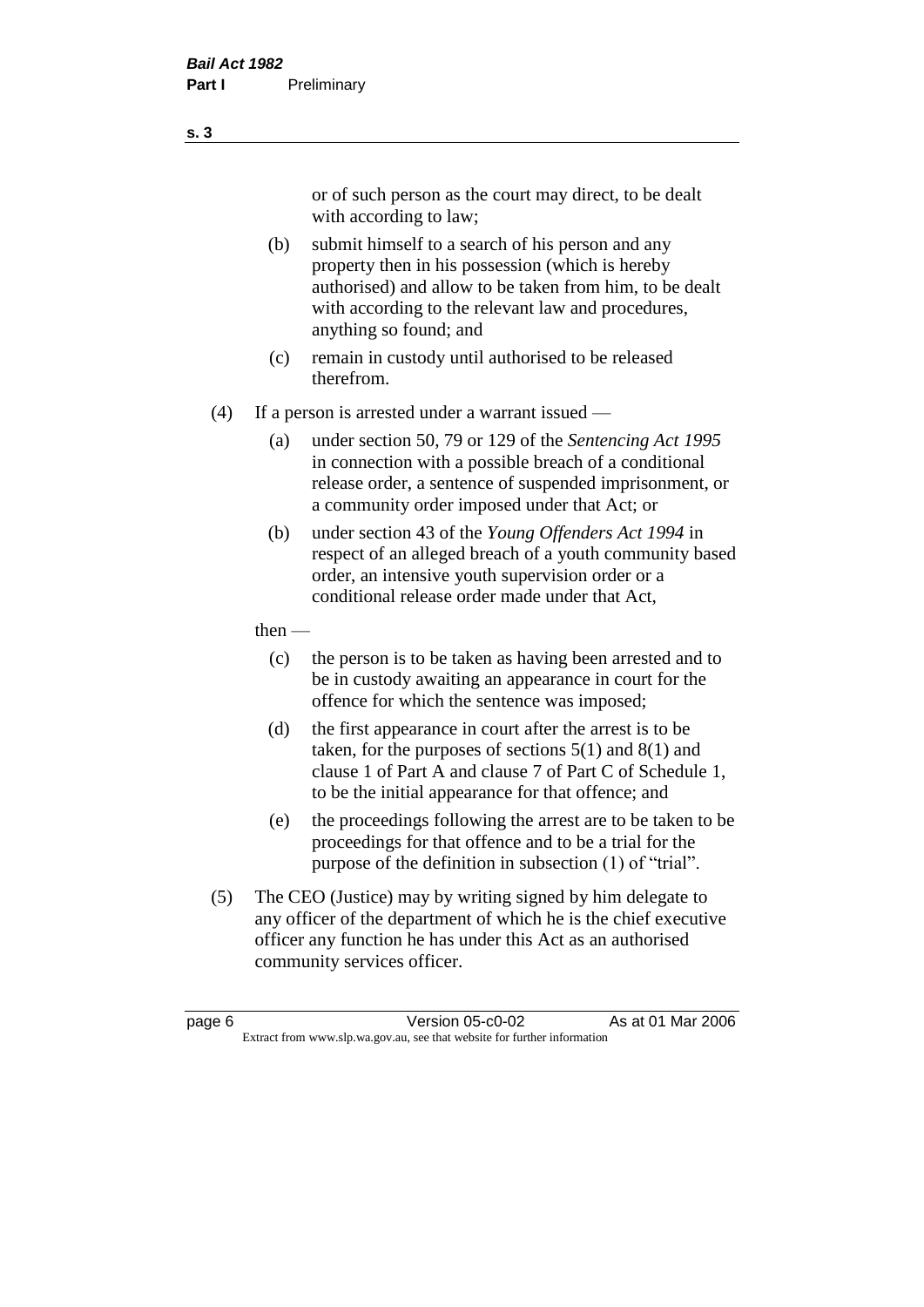*[Section 3 amended by No. 74 of 1984 s. 3; No. 15 of 1988 s. 4; No. 49 of 1988 s. 78; No. 61 of 1990 s. 4; No. 31 of 1993 s. 6; No. 45 of 1993 s. 4 and 12; No. 78 of 1995 s. 7; No. 57 of 1997 s. 21(1); No. 54 of 1998 s. 4 and 14; No. 47 of 1999 s. 7; No. 50 of 2003 s. 29(3); No. 65 of 2003 s. 121(2); No. 34 of 2004 s. 251; No. 45 of 2004 s. 28(4); No. 59 of 2004 s. 141; No. 84 of 2004 s. 11, 82 and 83(2).]* 

## **4. Application of this Act**

The operation of this Act extends to any appearance in a court for an offence —

- (a) except to the extent that in this Act, or in the law creating the offence or applicable thereto, express provision is made excluding or limiting the operation of this Act in respect of that appearance;
- (b) whether or not that law contains a reference to the granting of bail;
- (c) however any reference in that law to the granting of bail may be expressed; and
- (d) as if any reference therein to the taking of a recognizance were to a requirement that, except where bail is dispensed with under this Act, the accused enter into a bail undertaking.

*[Section 4 amended by No. 84 of 2004 s. 82.]*

**s. 4**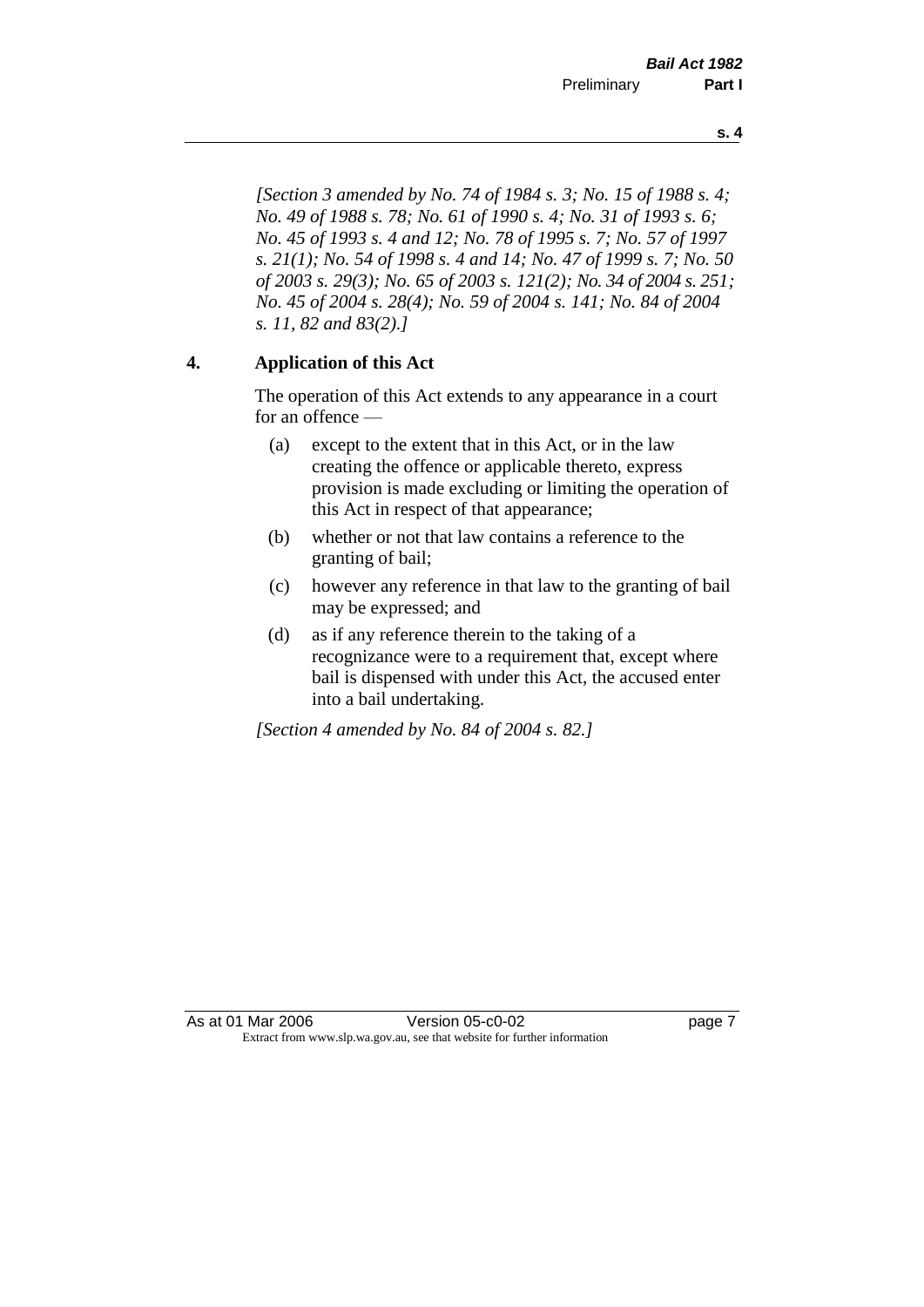# **Part II — Rights of accused in relation to bail**

*[Heading amended by No. 84 of 2004 s. 82.]* 

## **5. Right of accused to have bail considered under this Act**

- (1) An accused who is in custody for an offence awaiting his initial appearance in court therefor is entitled —
	- (a) subject to sections 9, 10, 12 and 16(2), to have his case for bail for that appearance considered under and in accordance with this Act as soon as is practicable;
	- (b) if his case is not so considered, or if he is refused bail or is not released on bail, to be brought before a court as soon as is practicable.
- (2) An accused who is in custody awaiting any appearance in court for an offence, other than an initial appearance, is entitled, subject to sections 7(3), 9 and 10, to have his case for bail for that appearance considered under and in accordance with this Act.

*[Section 5 amended by No. 74 of 1984 s. 4; No. 84 of 2004 s. 82.]* 

## **6. Duty imposed on arresting officer or person**

- (1) The police officer or other person who arrests a person for an offence has a duty —
	- (a) if he is empowered by this Act to grant bail; and
	- (b) unless, as soon as is practicable, he brings the person or causes him to be brought before a court,

to consider that person's case for bail as soon as is practicable, whether or not an application for bail is made by the person or on his behalf.

(2) If that police officer or that other person is not so empowered he shall, subject to subsections (3) and (3a) and unless he brings the person or causes him to be brought before a court as soon as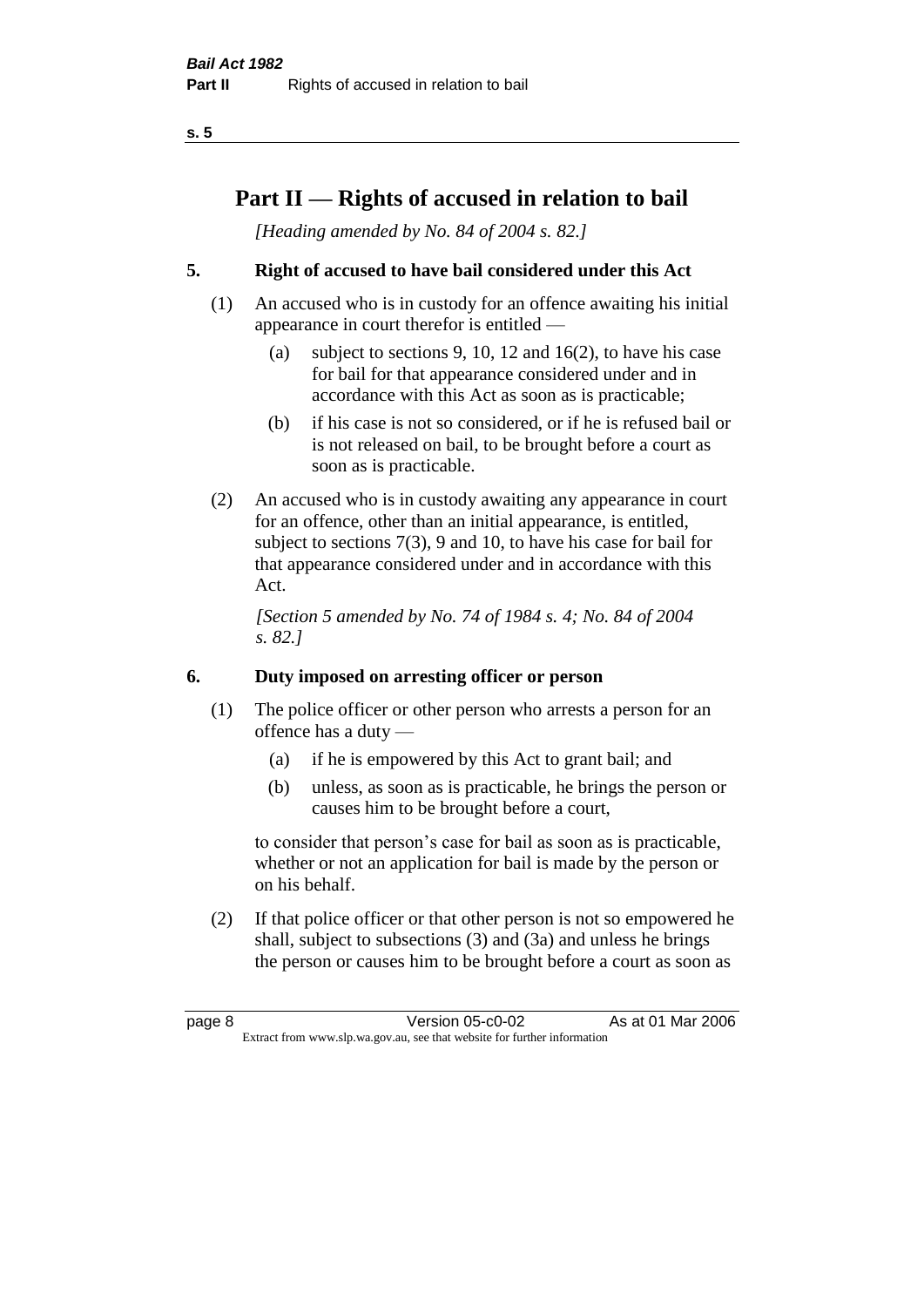is practicable, bring or cause the accused to be brought before an authorised police officer or a justice or, in the case of a child, any authorised officer or a justice, as soon as is practicable, and thereupon —

- (a) such officer is subject to the duty described in subsection (1); or
- (b) if the accused is brought before a justice, the justice is under a duty to consider the person's case for bail as soon as is practicable, whether or not an application for bail is made by the person or on his behalf.
- (2a) A police officer or other person who arrests a person for an offence may, notwithstanding that he is empowered by this Act to grant bail, instead of complying with subsection (1) comply with subsection (2) as if he were not so empowered.
- (3) Where under section 15 or 16 only a Judge of the Supreme Court, a Judge of the Children's Court or a justice has power to grant bail for an offence, the police officer or other person who arrests a person for an offence shall —
	- (a) unless, as soon as is practicable, he brings the person or causes him to be brought before a court; and
	- (b) whether or not an application for bail is made by the person or on his behalf,

bring or cause the accused to be brought as soon as is practicable —

- (c) where section 15 applies, before a Judge of the Supreme Court or a Judge of the Children's Court, as the case may require; or
- (d) where section 16 applies, before a justice,

for the purpose of having the accused's case for bail considered by the Judge, or the justice acting in terms of subsection (2)(b), as the case may be.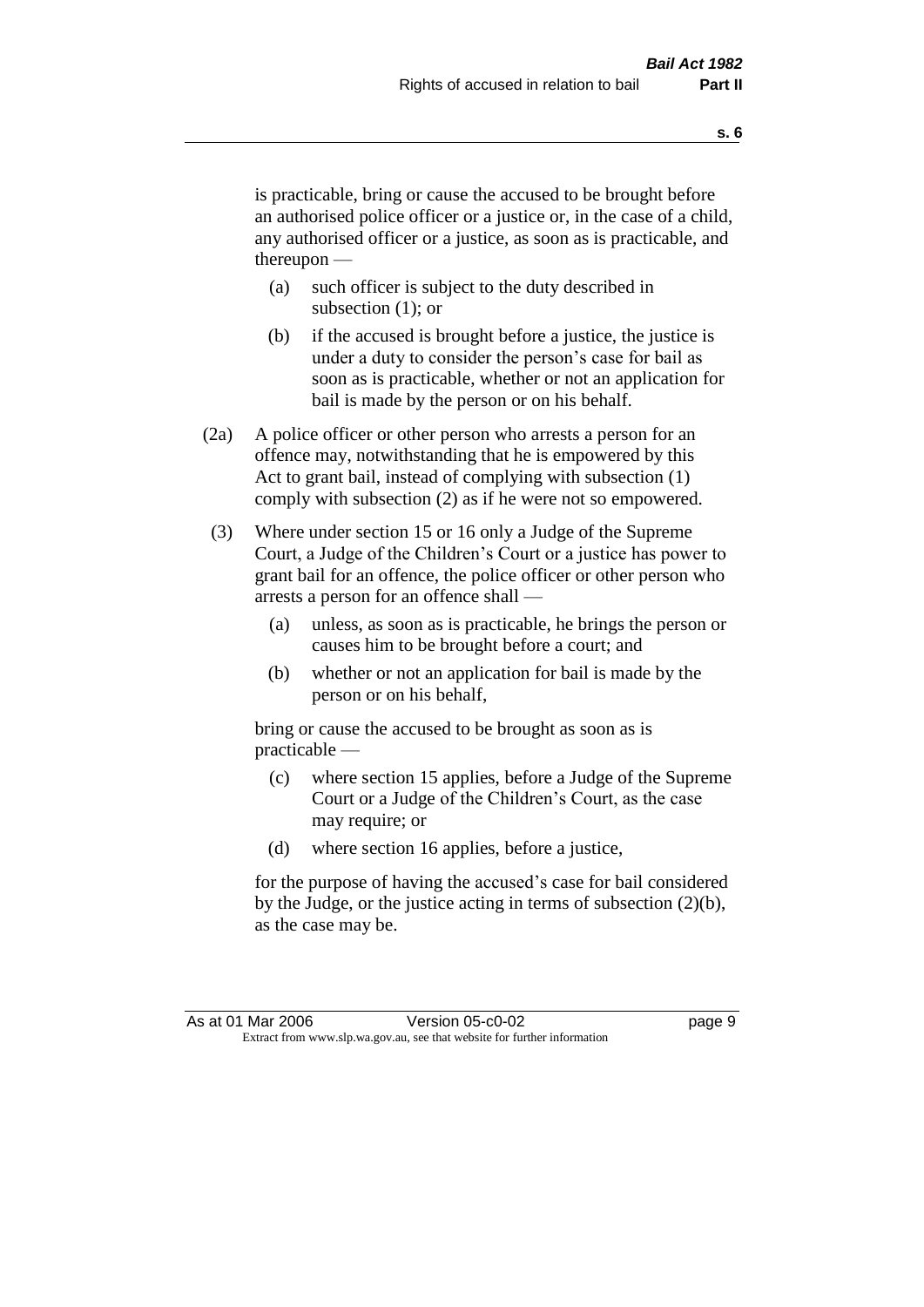- (3a) Where section 16A applies, the police officer or other person who arrests a person for an offence shall as soon as is practicable bring the accused, or cause the accused to be brought, before a court or Judge mentioned in subsection (1) of that section for the purpose of having the accused's case for bail considered by that court or Judge.
- (4) The operation of this section is subject to the exercise of the power conferred by section 9 and to the provisions of sections 10, 12 and 16(2) and clause 3A of Part C of Schedule 1.

*[Section 6 amended by No. 15 of 1988 s. 5; No. 49 of 1988 s. 79; No. 45 of 1993 s. 5; No. 54 of 1998 s. 5; No. 84 of 2004 s. 82.]* 

#### **7. Duty imposed on judicial officers in respect of unconvicted accused**

- (1) Upon and following an accused's initial appearance in court for an offence every judicial officer who may thereafter order his detention or continued detention in custody before conviction for the offence (including detention during the period of his trial) is under a duty, unless subsection (2) applies, to consider the accused's case for bail, whether or not an application for bail is made by the accused or on his behalf.
- (2) Where under section 15 only a Judge of the Supreme Court or a Judge of the Children's Court has power to grant bail for an offence, the judicial officer referred to in subsection (1), other than a Judge of the Supreme Court or a Judge of the Children's Court, shall, whether or not an application for bail is made by the person or on his behalf, cause the accused to be taken as soon as is practicable before a Judge of the Supreme Court or a Judge of the Children's Court, as the case may require for the purpose of having the accused's case for bail considered by the Judge.

**s. 7**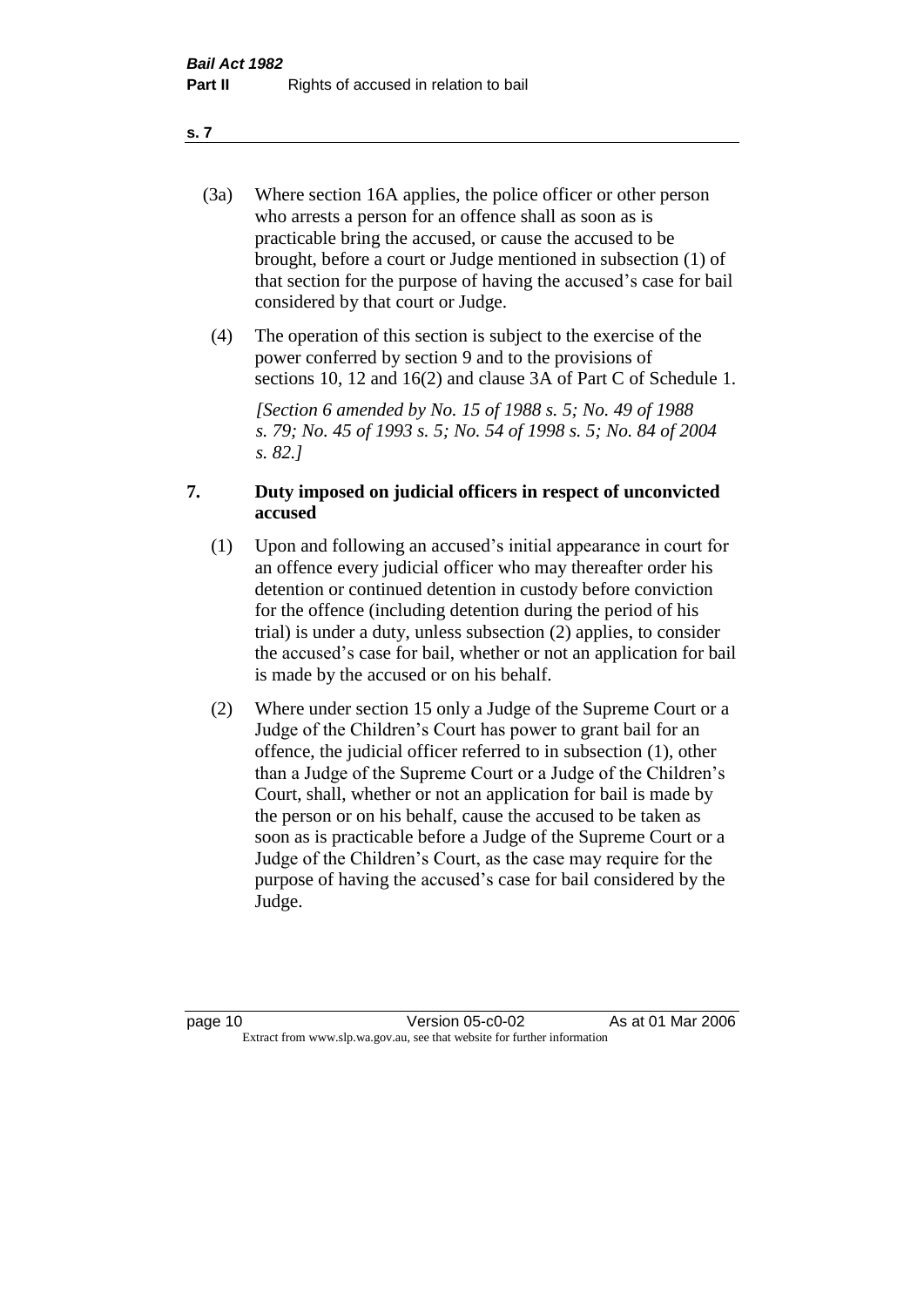- (3) Notwithstanding subsection (2), where
	- (a) the duty described in that subsection or in section  $6(3)$ has been discharged once in relation to an accused's case for bail; and
	- (b) bail has on that occasion been refused by a Judge of the Supreme Court or a Judge of the Children's Court,

the accused's case for bail need not be considered on any subsequent occasion in the same case when the accused's continued detention may be ordered unless the accused satisfies the judicial officer who may order his detention that —

- (c) new facts have been discovered, new circumstances have arisen or the circumstances have changed since bail was refused on the occasion mentioned in paragraph (b); or
- (d) he failed to adequately present his case for bail on that occasion,

but if the judicial officer is so satisfied he shall cause the accused to be taken as soon as is practicable before a Judge of the Supreme Court or a Judge of the Children's Court as the case may require for the purpose of having the accused's case for bail considered by the Judge.

- (4) Notwithstanding subsection (1), after the duty described in that subsection has been discharged once in relation to an accused's case for bail or after a Judge of the Supreme Court or a Judge of the Children's Court has considered the case under section 15, it is sufficient on any subsequent consideration of bail in the same case for a judicial officer, including a Judge of the Supreme Court or a Judge of the Children's Court acting under section 15 —
	- (a) to inquire whether any new fact has been discovered or new circumstance has arisen, or whether the circumstances have changed, since bail was previously granted or refused and whether the accused considers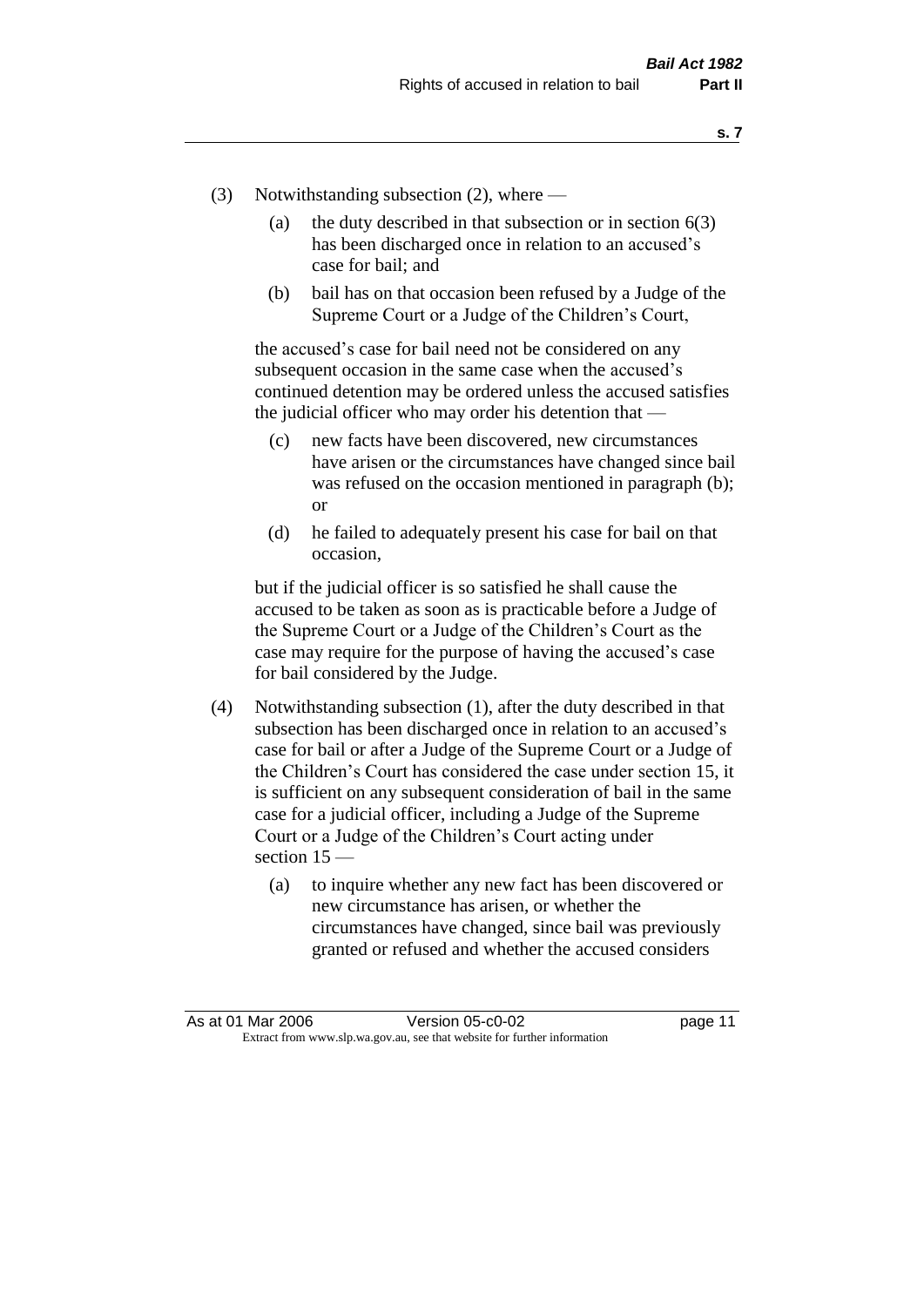#### **s. 7A**

that he failed to adequately present his case for bail on a previous occasion; and

- (b) unless he is satisfied that there is any reason of the kind mentioned in paragraph (a) for not doing so, to adopt the decision previously made in the case, but with power to make such variations of the terms and conditions of bail as he thinks fit.
- (5) The operation of this section is subject to the exercise of the power conferred by section 9 and to the provisions of sections 10, 12 and 16(2) and clause 3A of Part C of Schedule 1.

*[Section 7 amended by No. 74 of 1984 s. 5; No. 49 of 1988 s. 80; No. 45 of 1993 s. 6; No. 84 of 2004 s. 82.]* 

#### **7A. Bail for appeal under** *Criminal Procedure (Summary) Act 1902*

- (1) If a person is in custody and an appeal has been commenced under Part 2 of the *Criminal Appeals Act 2004* in connection with the decision by virtue of which the person is in custody, the person may apply for bail —
	- (a) if the appeal is to be heard and determined by the Court of Appeal or if an application has been made to the Court of Appeal for leave to appeal to the Court of Appeal — to the a judge of appeal; or
	- (b) in any other case to a Judge of the Supreme Court.
- (2) Bail shall not be granted to an applicant for bail under subsection (1) until he has given notice of his application for bail to —
	- (a) the State Solicitor; or
	- (b) the Deputy Director of Public Prosecutions (Commonwealth) in Perth,

as the case may require, and that official has been given an opportunity to be heard on the application.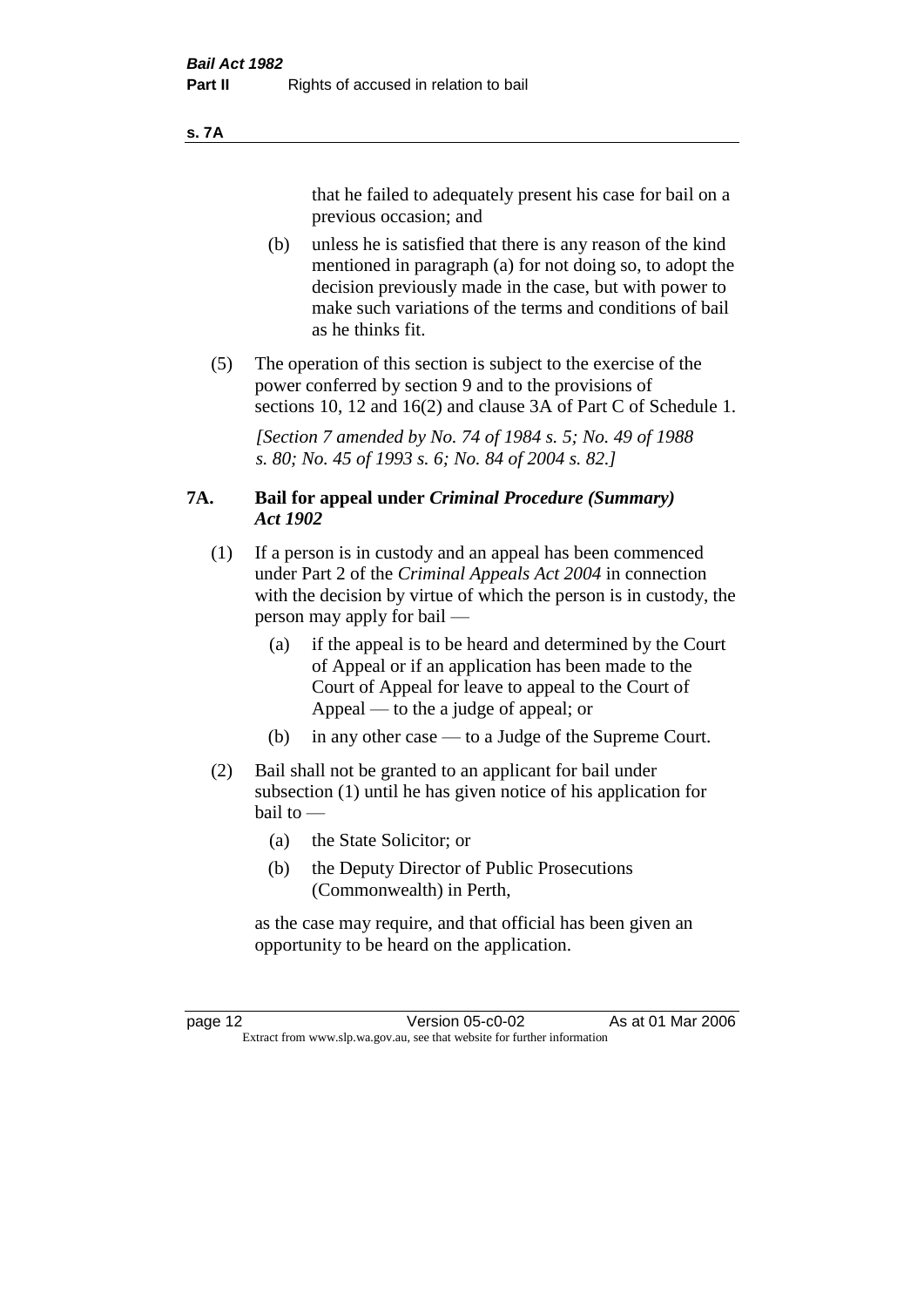*[Section 7A inserted by No. 33 of 1989 s. 18; amended by No. 65 of 2003 s. 88(2); No. 45 of 2004 s. 28(4); No. 59 of 2004 s. 141; No. 84 of 2004 s. 11.]* 

#### **8. Accused to be given information and prescribed forms**

- (1) Subject to subsection (4), a judicial officer or authorised officer who is called upon to consider an accused's case for bail, on the first occasion when it arises in relation to an offence or group of offences for which an accused is required to appear, shall ensure that the accused is, or has been, given —
	- (a) such information in writing as to the effect of this Act as is prescribed for the purposes of this paragraph;
	- (b) a prescribed form for completion, designed to disclose to the judicial officer or authorised officer all information relevant to the decision; and
	- (c) where the accused is unable or insufficiently able, to read, speak or write English, such assistance as he may reasonably require in order to have communicated to him the information mentioned in paragraph (a) and complete the form referred to in paragraph (b).
- (2) After an accused case for bail has been considered once, a judicial officer or authorised officer on any subsequent consideration of bail in the same case shall —
	- (a) comply with subsection  $(1)(a)$ ; and
	- (b) either comply with subsection (1)(b) or obtain the form previously completed for the purposes of that paragraph, if any, and ensure that —
		- (i) the form is revised in order to show any changes which he is informed have occurred since it was completed; and
		- (ii) any assistance, of the kind referred to in subsection  $(1)(c)$  is given to the accused for the purpose of completing or revising the form, as the case may be.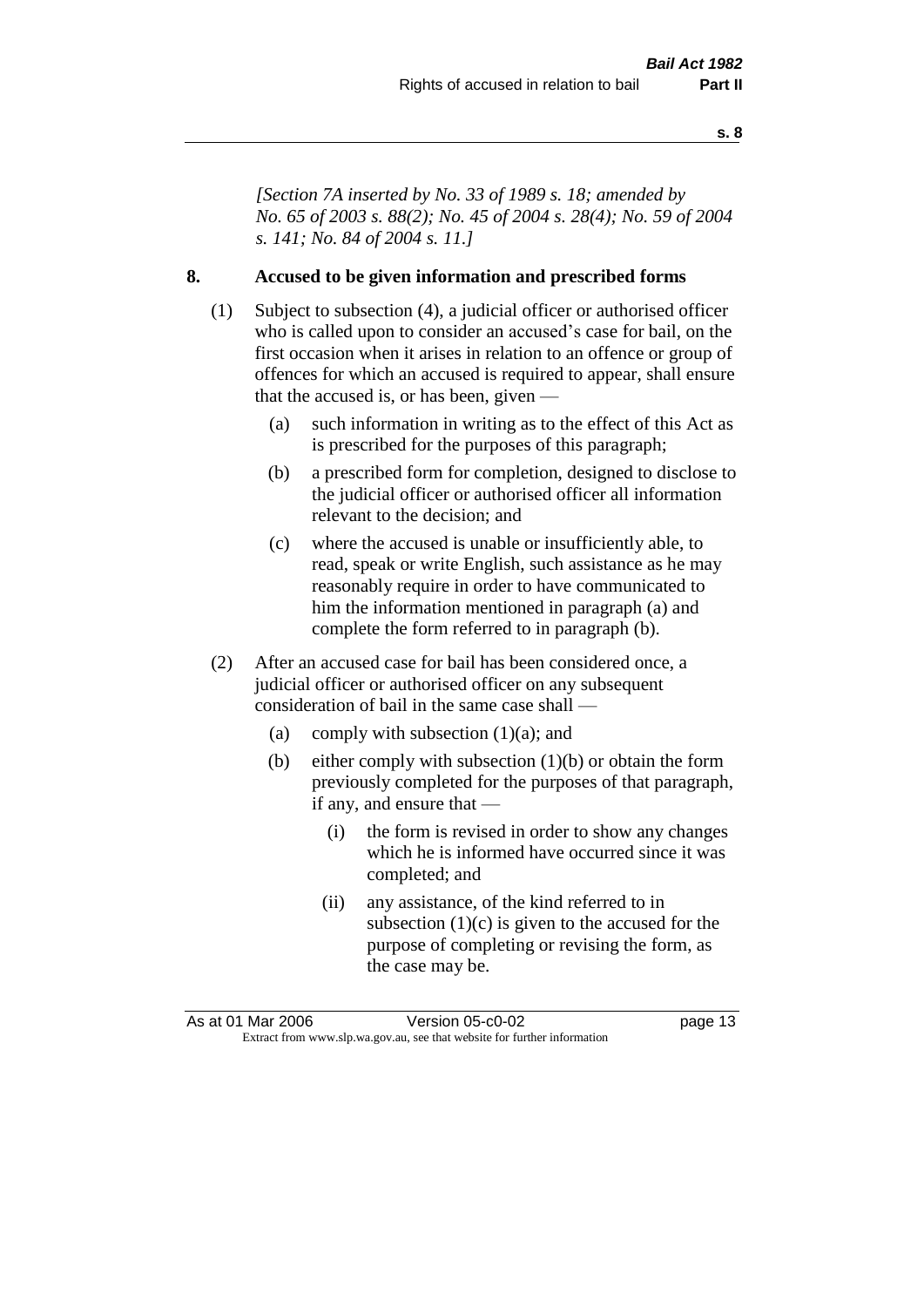- (3) Nothing in this section shall be read as limiting section 23.
- (3a) Notwithstanding subsection  $(1)(a)$  or  $(2)(a)$  a judicial officer or authorised officer need not comply with that paragraph if it appears to him that the accused's case for bail is such that bail is likely to be granted to him in accordance with this Act; but if it subsequently appears to him that bail will not be granted or that the accused is dissatisfied with any condition imposed on the grant of bail he shall then comply with that paragraph.
- (4) Notwithstanding subsection (1)(b) or (2)(b), a judicial officer or an authorised officer may dispense with completion or revision of the form referred to in those paragraphs if it appears to him  $that -$ 
	- (a) the accused's case for bail is such that bail is likely to be granted to him in accordance with this Act; and
	- (b) the information in the possession of the judicial officer or authorised officer is sufficient for his consideration of the case.
- (5) Where a person has applied for bail for an appeal as mentioned in section 7A(1), this section applies as if the consideration of bail for the appeal were a first consideration of bail for an offence.

*[Section 8 amended by No. 74 of 1984 s. 6; No. 15 of 1988 s. 6; No. 33 of 1989 s. 18; No. 84 of 2004 s. 82.]* 

#### **9. Bail decision may be deferred until further information obtained**

- (1) Subject to section 26(2) of the *Young Offenders Act 1994*, a judicial officer or authorised officer who is called upon to consider a case for bail may defer consideration of the case for a period not exceeding 30 days if he thinks it is necessary —
	- (a) to obtain more information for the purpose of making a decision in accordance with this Act; or
	- (b) to take any step authorised by section 24(1).

| page 14                                                                  | Version 05-c0-02 | As at 01 Mar 2006 |
|--------------------------------------------------------------------------|------------------|-------------------|
| Extract from www.slp.wa.gov.au, see that website for further information |                  |                   |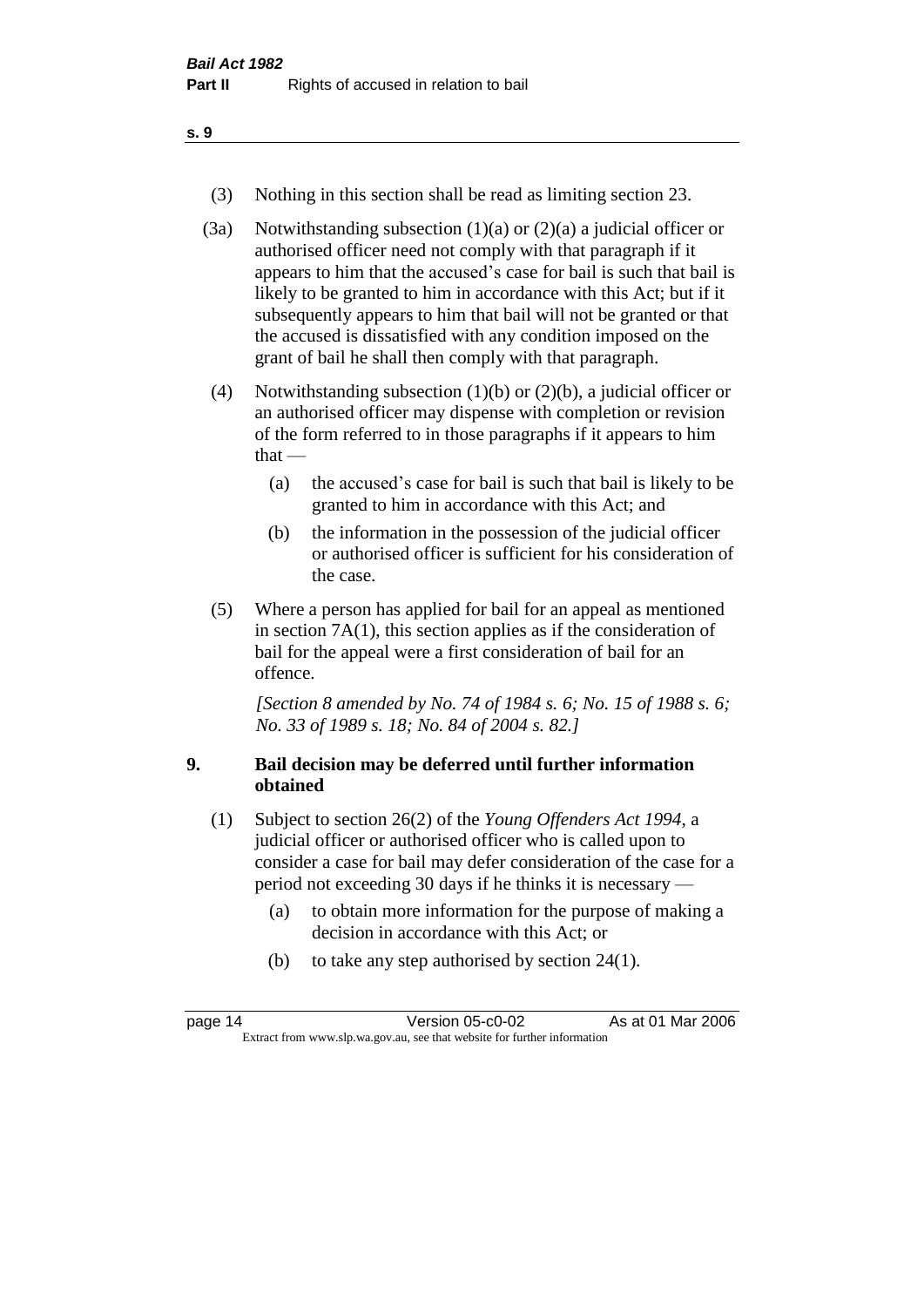(2) Nothing in this section shall be taken to limit the right of an accused to be brought before a court as soon as is practicable if he is not released on bail.

*[Section 9 amended by No. 57 of 1997 s. 21(2); No. 84 of 2004 s. 82.]*

#### **10. Sections 5, 6 and 7 do not apply where accused imprisoned for other cause**

Notwithstanding sections 5, 6 and 7, the rights conferred on an accused and the duties imposed on police officers, authorised officers and judicial officers by those sections in respect of an appearance in court for an offence do not arise where —

- (a) the accused is in custody for some other offence or reason (including the non-payment of a sum of money); and
- (b) the police officer, authorised officer or judicial officer is satisfied that the accused is likely to remain in custody for that other offence or reason until or beyond the time for the appearance for the first-mentioned offence.

*[Section 10 amended by No. 84 of 2004 s. 82.]*

#### **11. Rights following grant of bail**

- $(1)$  When
	- (a) bail has been granted to an accused for an appearance in court;
	- (b) all conditions which are to be complied with before the release of the accused have been complied with; and
	- (c) he has entered into a bail undertaking for that appearance or his bail undertaking is deemed to be amended under section 31(3),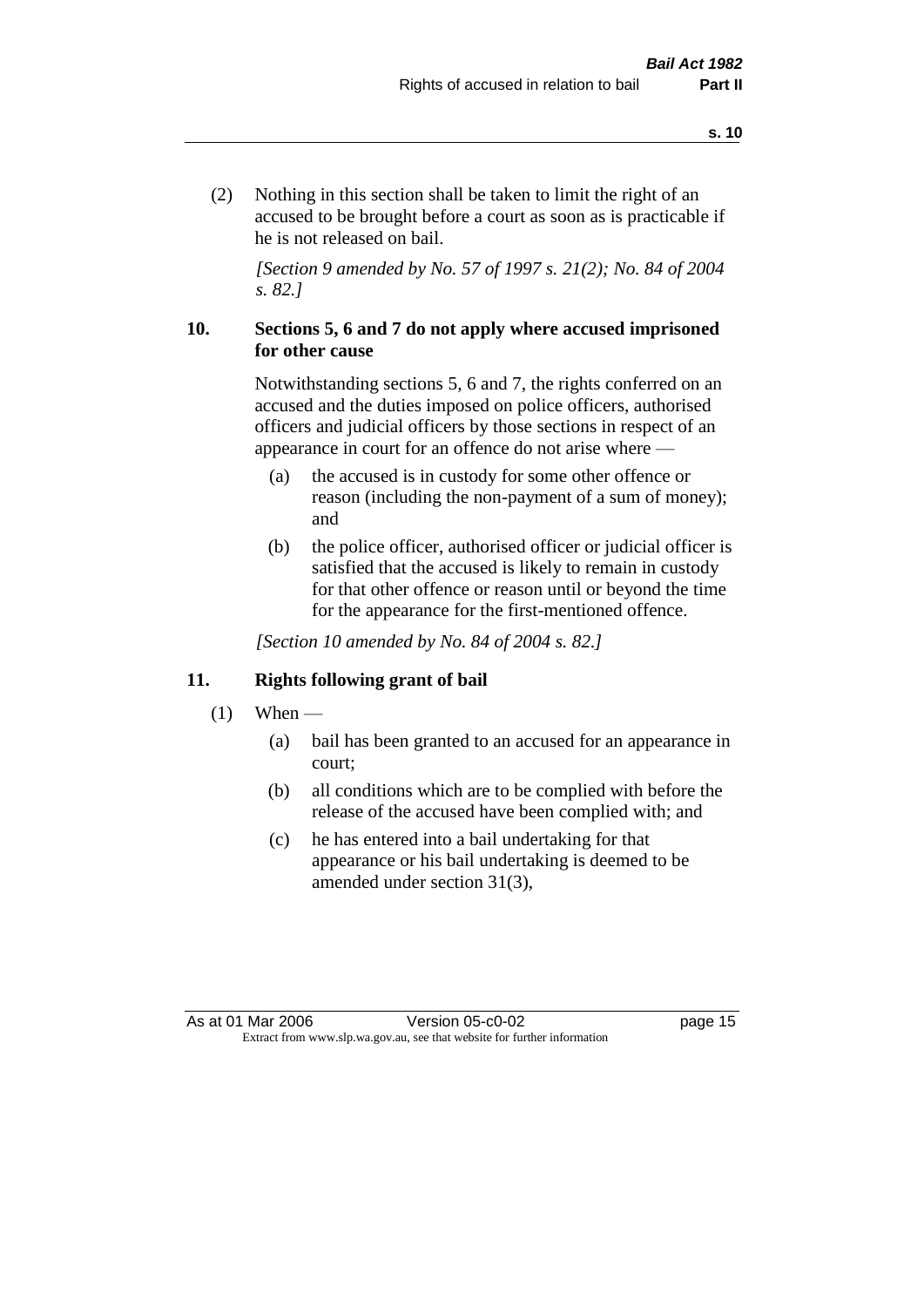the accused has a right to be at liberty until he is required to appear, or to next appear, before a court, but subject to —

- (d) any requirement that he be in custody for some other reason;
- (e) the exercise of the powers in sections 14(3), 17A, 46, 54 and 55; and
- (f) the limitation mentioned in section 12.
- (2) As soon as is practicable after an accused becomes entitled to be at liberty as provided in subsection  $(1)$  —
	- (a) an authorised officer, where bail was granted by an authorised officer;
	- (b) a justice who has granted bail otherwise than while sitting as a court;
	- (c) a Judge's associate, where bail was granted by a Judge of the District Court or the Supreme Court or the Children's Court; and
	- (d) in any other case, the registrar of the court where the judicial officer who granted bail exercises jurisdiction or a justice,

shall, where the accused is in custody in a lock-up or prison, forthwith deliver or cause to be delivered a certificate to that effect in the prescribed form to the person in charge of the lock-up or prison, and that person shall release the accused from custody as soon as is practicable after he receives the certificate.

(3) In subsection (2)(a) **"authorised officer"** does not include an authorised officer who is also the person in charge of the lock-up in which the accused is in custody.

*[Section 11 amended by No. 74 of 1984 s. 7; No. 15 of 1988 s. 7; No. 49 of 1988 s. 81; No. 45 of 1993 s. 7; No. 47 of 1999 s. 8; No. 59 of 2004 s. 141; No. 84 of 2004 s. 82.]*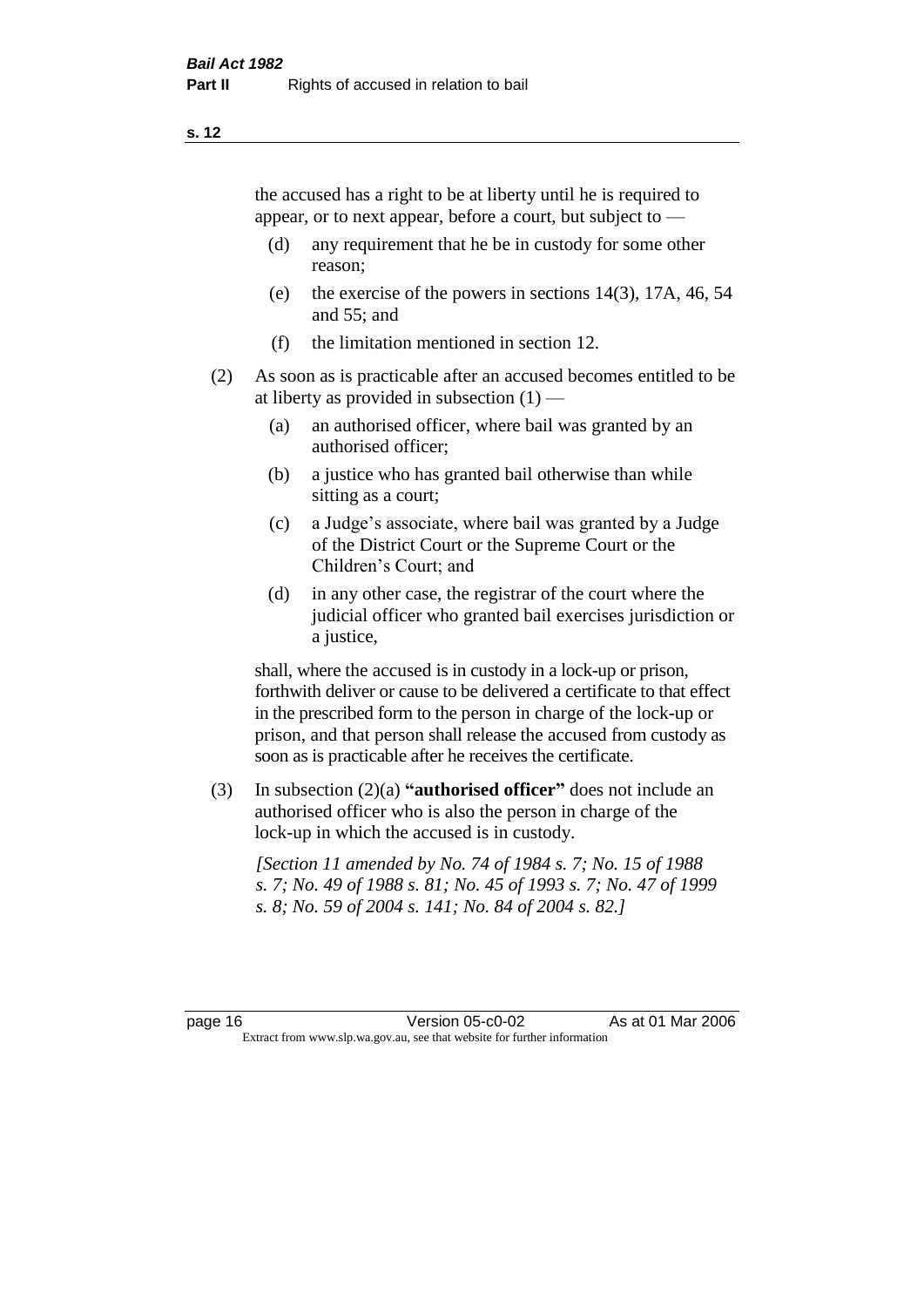#### **12. Further limitation on rights in sections 5 and 11**

The right of an accused to have his case for bail considered as soon as is practicable, his right to be at liberty as mentioned in section 11(1), and the corresponding duties created by this Part, are limited so far as is reasonably necessary for the exercise or performance by a person of any statutory power or function vested in him which requires the continued custody of the accused, including the exercise of the powers set out in section 236 of *The Criminal Code*, section 50AA of the *Police Act 1892* and Parts 6 and 7 of the *Criminal Investigation (Identifying People) Act 2002*.

*[Section 12 amended by No. 6 of 2002 s. 96; No. 84 of 2004 s. 82.]*

As at 01 Mar 2006 **Version 05-c0-02** page 17 Extract from www.slp.wa.gov.au, see that website for further information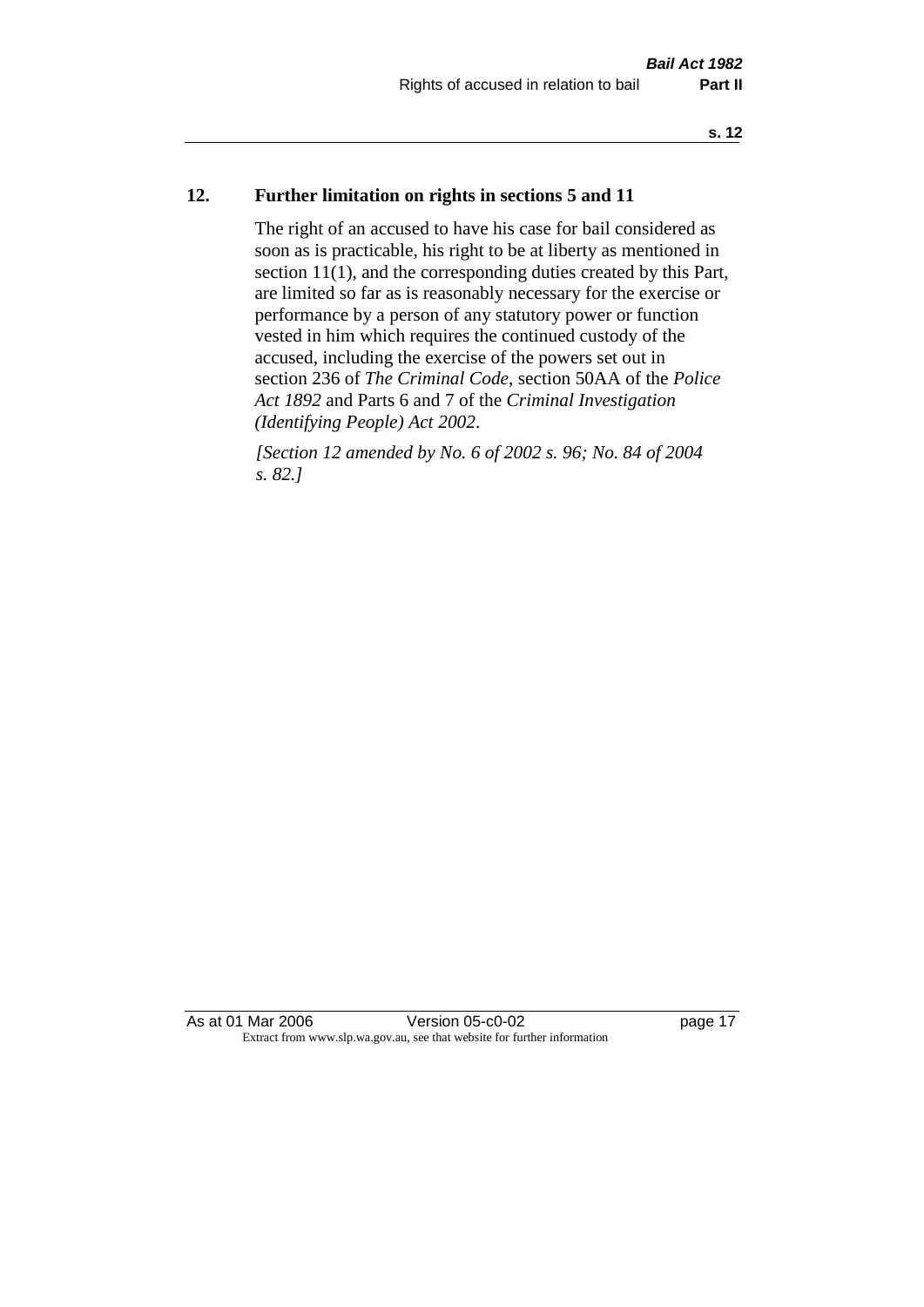# **Part III — Jurisdiction to grant bail**

## **13. Jurisdiction to grant bail**

- (1) Jurisdiction to grant bail for any appearance described in the first column of Part A of Schedule 1 is vested in the judicial officer or authorised officer specified in the second column of that Part opposite thereto and shall be exercised subject to and in accordance with this Part and the further provisions in Parts B, C and D of Schedule 1.
- (2) A home detention condition shall not be imposed as a condition of bail except by a judicial officer.

*[Section 13 amended by No. 61 of 1990 s. 5; No. 45 of 1993 s. 12.]* 

#### **14. Supreme Court Judge has jurisdiction in all cases**

- (1) A Judge of the Supreme Court may, in accordance with this  $Act -$ 
	- (a) exercise a power to grant bail which is conferred upon any other judicial officer or any authorised officer by this Act; and
	- (b) revoke or vary any bail previously granted by any other such officer.
- (2) Subject to subsection (2a), the jurisdiction of a Judge of the Supreme Court under subsection (1) in respect of an appearance by an accused may be invoked by application made by either the prosecutor or the accused, and whether or not any other judicial officer has —
	- (a) previously granted or refused bail; or
	- (b) exercised any power conferred on him by section 55,

in respect of that appearance.

(2a) After the jurisdiction under subsection (1) has been invoked once by an accused in relation to an offence or group of

page 18 Version 05-c0-02 As at 01 Mar 2006 Extract from www.slp.wa.gov.au, see that website for further information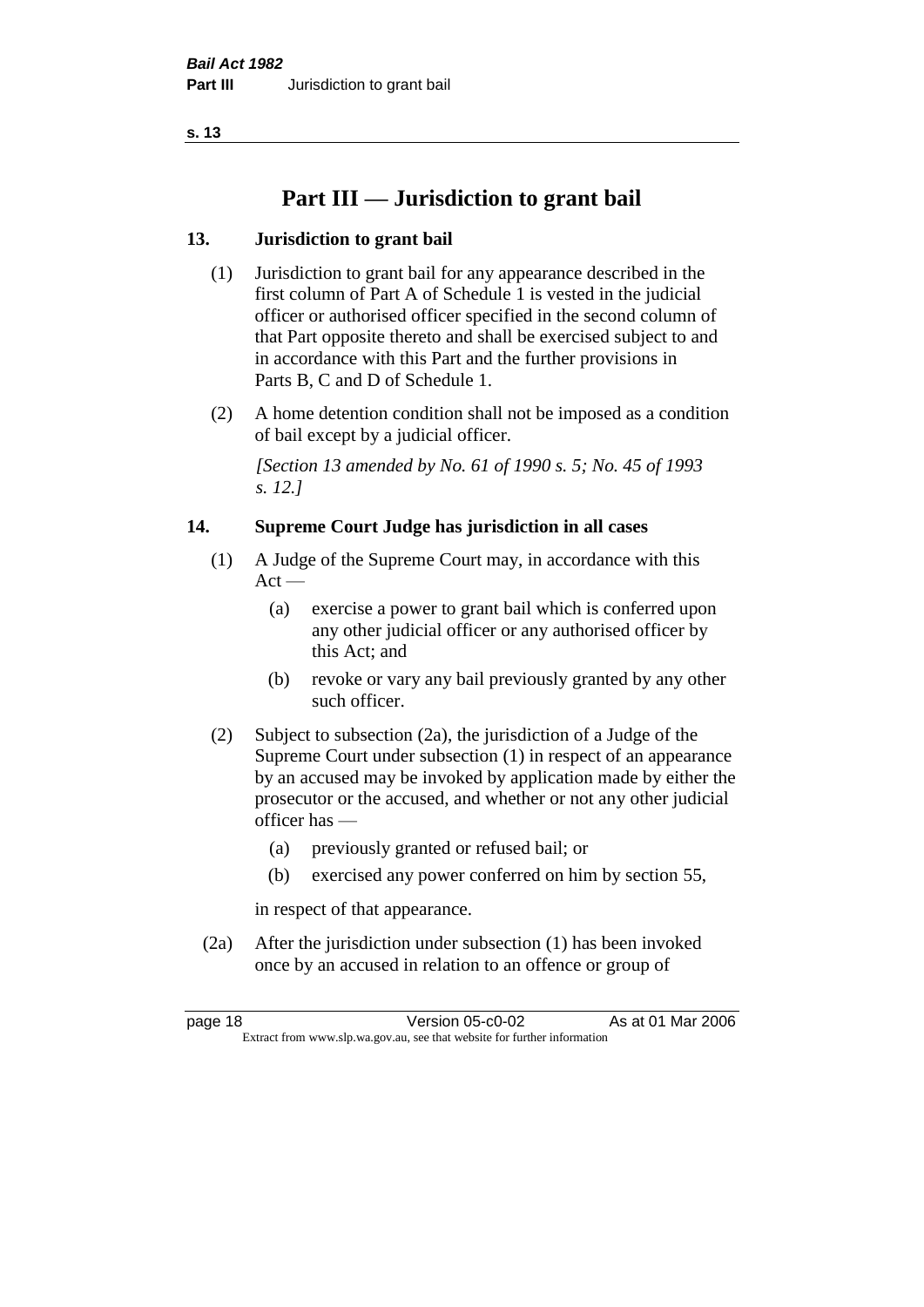offences for which he is required to appear, it may not be further invoked by that accused in relation to that offence or group of offences unless the accused satisfies a Judge of the Supreme Court that —

- (a) new facts have been discovered, new circumstances have arisen or the circumstances have changed since the occasion when the jurisdiction was invoked; or
- (b) he failed to adequately present his case for bail on that occasion.
- (3) Where under subsection (1) a Judge of the Supreme Court
	- (a) revokes the bail of an accused who is at liberty, he may order that the accused be returned to custody to await the appearance for which the bail was granted;
	- (b) varies the bail of such an accused, he may order that the accused be returned to custody until he becomes entitled to be at liberty pursuant to section 11,

and the Judge may issue any warrant which may be necessary to carry such an order into effect.

- (4) In this section **"any other judicial officer"** means any judicial officer whose jurisdiction is inferior to that of a Judge of the Supreme Court.
- (5) The powers and duties conferred on a Judge of the Supreme Court by this section may in the case of a child charged with an offence before the Children's Court also be exercised by a Judge of the Children's Court.

*[Section 14 amended by No. 74 of 1984 s. 8; No. 49 of 1988 s. 82; No. 84 of 2004 s. 82.]* 

#### **15. Exclusive jurisdiction of Supreme Court Judge in murder cases**

(1) Where an accused is in custody for wilful murder or murder, the power to grant bail shall be exercised only by a Judge of the

|                                                                          | As at 01 Mar 2006 | Version 05-c0-02 | page 19 |
|--------------------------------------------------------------------------|-------------------|------------------|---------|
| Extract from www.slp.wa.gov.au, see that website for further information |                   |                  |         |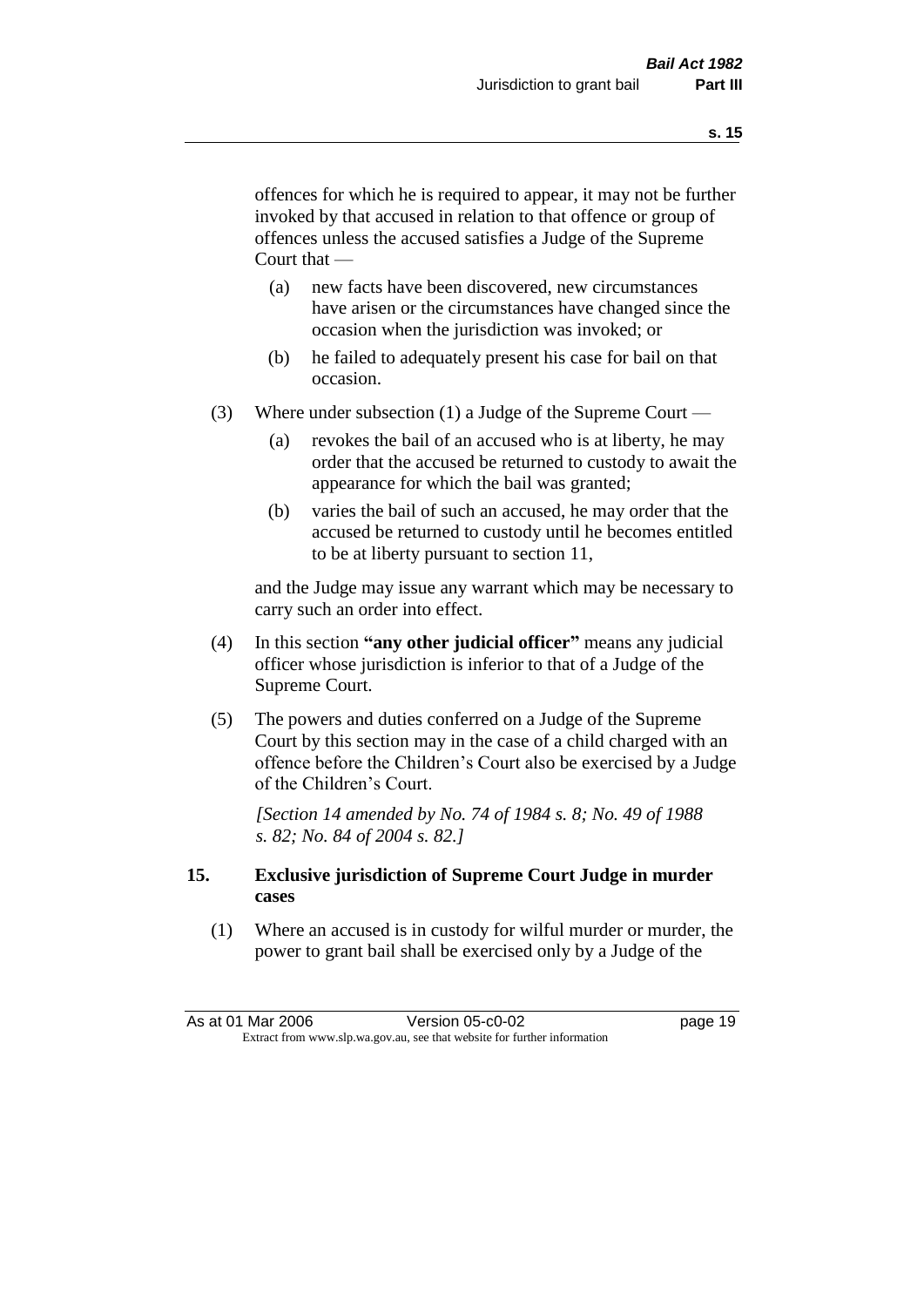Supreme Court, or in the case of an accused who is a child by a Judge of the Children's Court, except —

- (a) where section  $31(2)(d)$  applies; or
- (b) to the extent that the Court of Appeal exercises its powers under Part A of Schedule 1.
- *[(2) repealed]*

*[Section 15 amended by No. 52 of 1984 s. 35; No. 74 of 1984 s. 9; No. 49 of 1988 s. 83; No. 70 of 1988 s. 45; No. 45 of 1993 s. 12; No. 45 of 2004 s. 28(4) ; No. 84 of 2004 s. 82.]* 

#### **16. Bail of person arrested on warrant**

- (1) Subject to sections 14 and 15 where the arrest of an accused for an offence is made pursuant to a warrant he shall not be granted bail before he is brought before a court or judicial officer as commanded by the warrant, except by a justice acting in terms of section  $6(2)(b)$ .
- (2) Notwithstanding subsection (1) or any other provision of this Act, an accused who has been arrested pursuant to a warrant —
	- (a) issued under section 56; or
	- (b) issued under the *Criminal Procedure Act 2004* for an offence against section 51(1) or (2),

shall not have a right to have his case for bail considered, and shall not be granted bail, before he is brought before the court as commanded by the warrant.

*[Section 16 amended by No. 59 of 2004 s. 141; No. 84 of 2004 s. 11 and 82.]*

#### **16A. Restrictions on powers of authorised officers and justices in certain cases**

(1) Where this section applies to a person who has been arrested for an offence jurisdiction does not arise under section 13 until the person is brought before —

page 20 Version 05-c0-02 As at 01 Mar 2006 Extract from www.slp.wa.gov.au, see that website for further information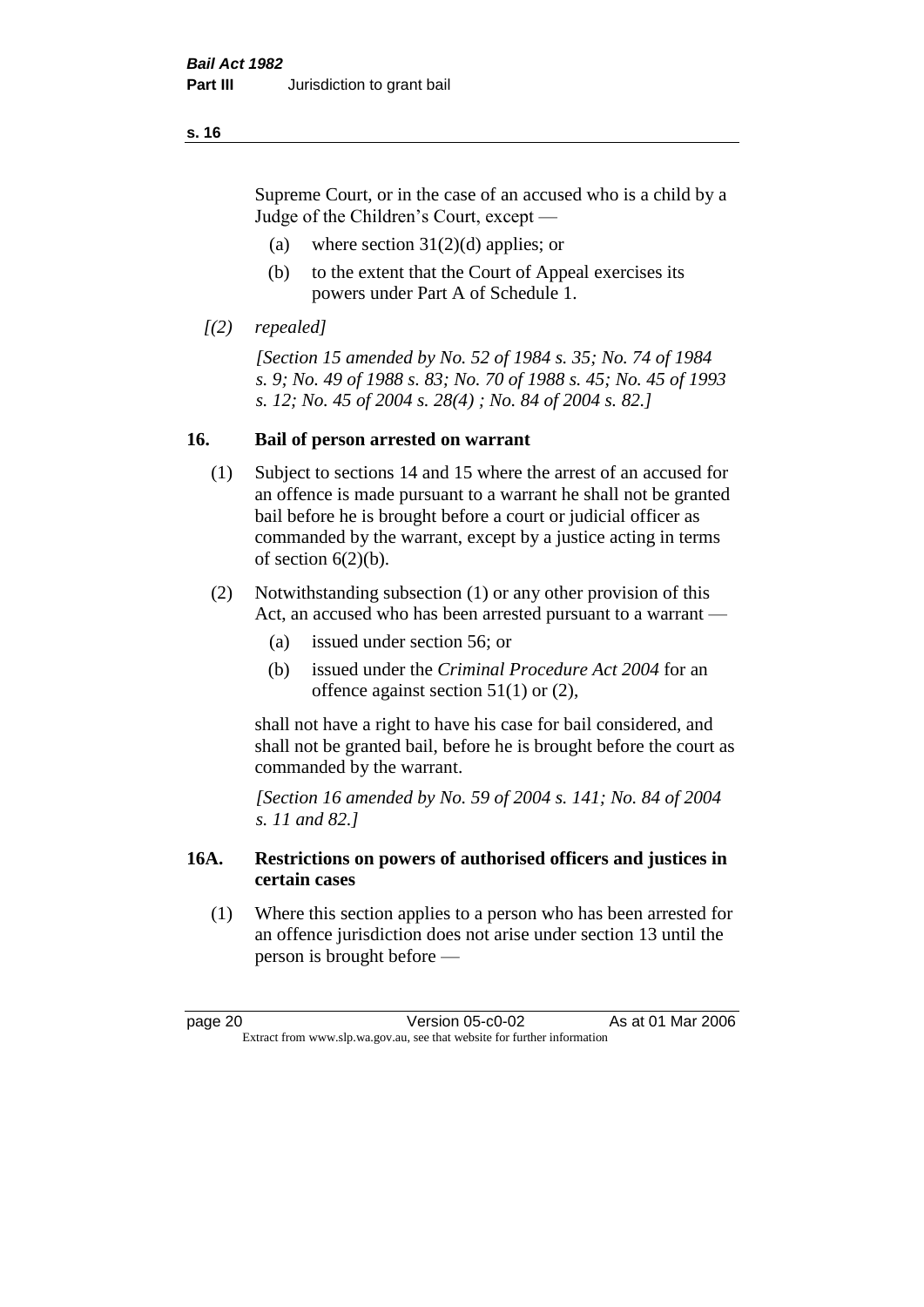- (a) a court constituted by or so as to include a magistrate; or
- (b) where section 15 applies, a Judge of the Supreme Court or a Judge of the Children's Court as the case may require.
- (2) This section applies where
	- (a) a person has been arrested in an urban area for a serious offence; and
	- (b) the serious offence is alleged to have been committed while the accused was —
		- (i) on bail for; or
		- (ii) at liberty under an early release order made in respect of,

another serious offence.

- (3) This section also applies where a person has been arrested in an urban area for an offence against section 61(1) of the *Restraining Orders Act 1997* (which creates offences for breaches of violence restraining orders).
- $(4)$  In this section —

**"urban area"** means —

- (a) the region described in the Third Schedule to the *Metropolitan Region Town Planning Scheme Act 1959* and any prescribed area that adjoins that region; and
- (b) any other prescribed area of the State, being the whole or part of, or an area adjoining, a local government district under the *Local Government Act 1995* that is designated under that Act as a city or a town.

*[Section 16A inserted by No. 54 of 1998 s. 6(1); amended by No. 38 of 2004 s. 59; No. 84 of 2004 s. 82.]*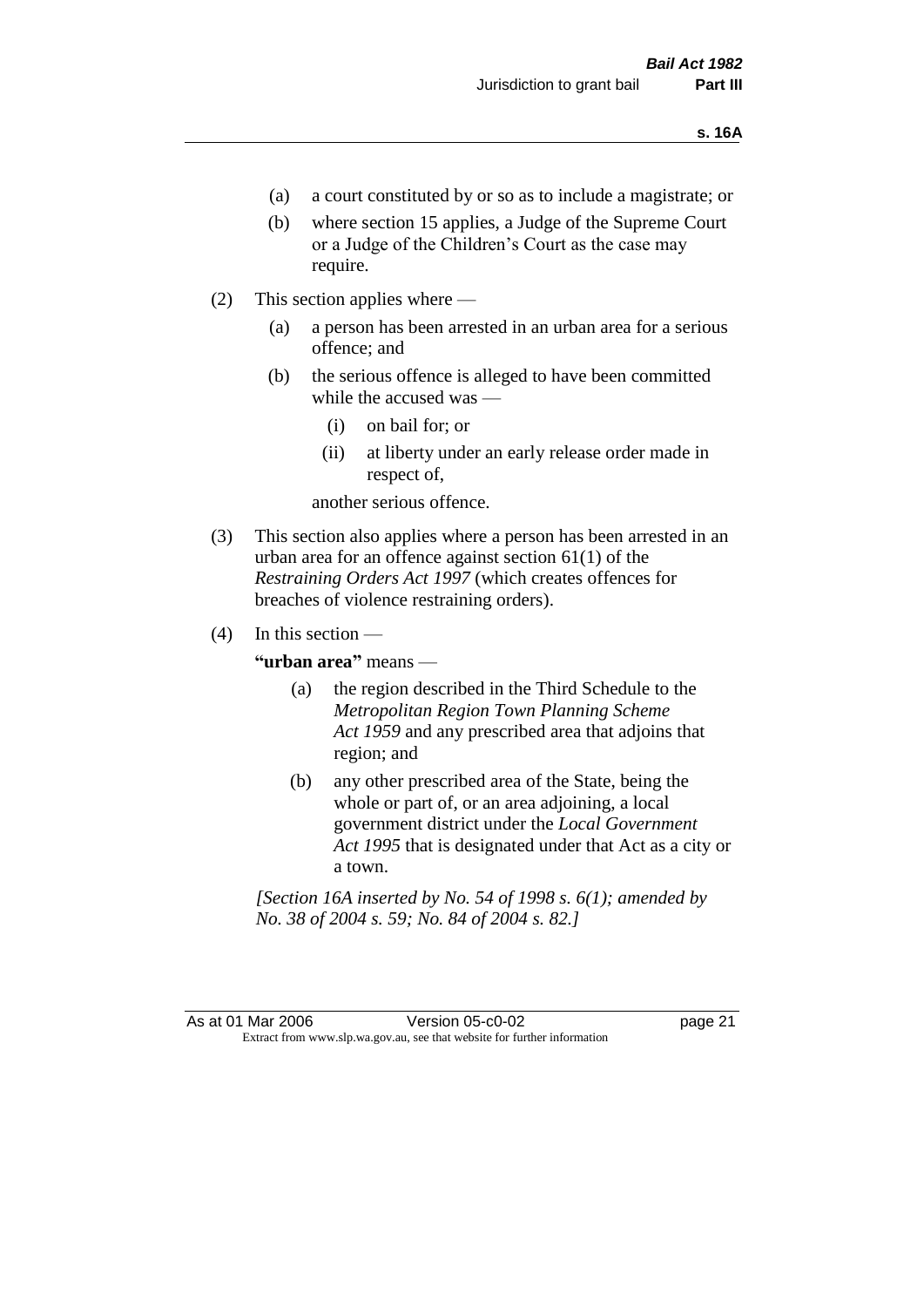| . .<br>۰. |  |
|-----------|--|
|-----------|--|

#### **17. Conditions which may be imposed**

- (1) A judicial officer or authorised officer may impose conditions on a grant of bail only to the extent that he is authorised to do so by clause 2(3)(c) of Part C and Part D of Schedule 1.
- (2) Conditions imposed on a grant of bail shall not be any more onerous on the accused than the judicial officer or authorised officer considers is required in the public interest having regard to the nature of the offence for which the accused is in custody and the circumstances of the accused.

*[Section 17 amended by No. 45 of 1993 s. 8 and 12; No. 84 of 2004 s. 82.]* 

#### **17A. Further provisions as to responsible person's undertaking (Schedule 1 Part C clause 2)**

- (1) Where this section applies, an authorised police officer may
	- (a) cancel an undertaking of the kind described in clause 2(3)(c) of Part C of Schedule 1;
	- (b) approve of another person as a responsible person within the meaning in that clause; and
	- (c) detain the accused or order his detention until the person so approved enters into an undertaking of the kind mentioned in paragraph (a).
- (2) Subsection (1) applies where
	- (a) a person has entered into an undertaking referred to in paragraph (a) of that subsection;
	- (b) a judicial officer when granting bail ordered that the person may under this section be released from the undertaking by an authorised police officer; and
	- (c) the person wishes to be so released.
- (3) A police officer may, for the purpose of the exercise of the powers in subsection (1), take into custody a child accused who has been released on bail.

page 22 Version 05-c0-02 As at 01 Mar 2006 Extract from www.slp.wa.gov.au, see that website for further information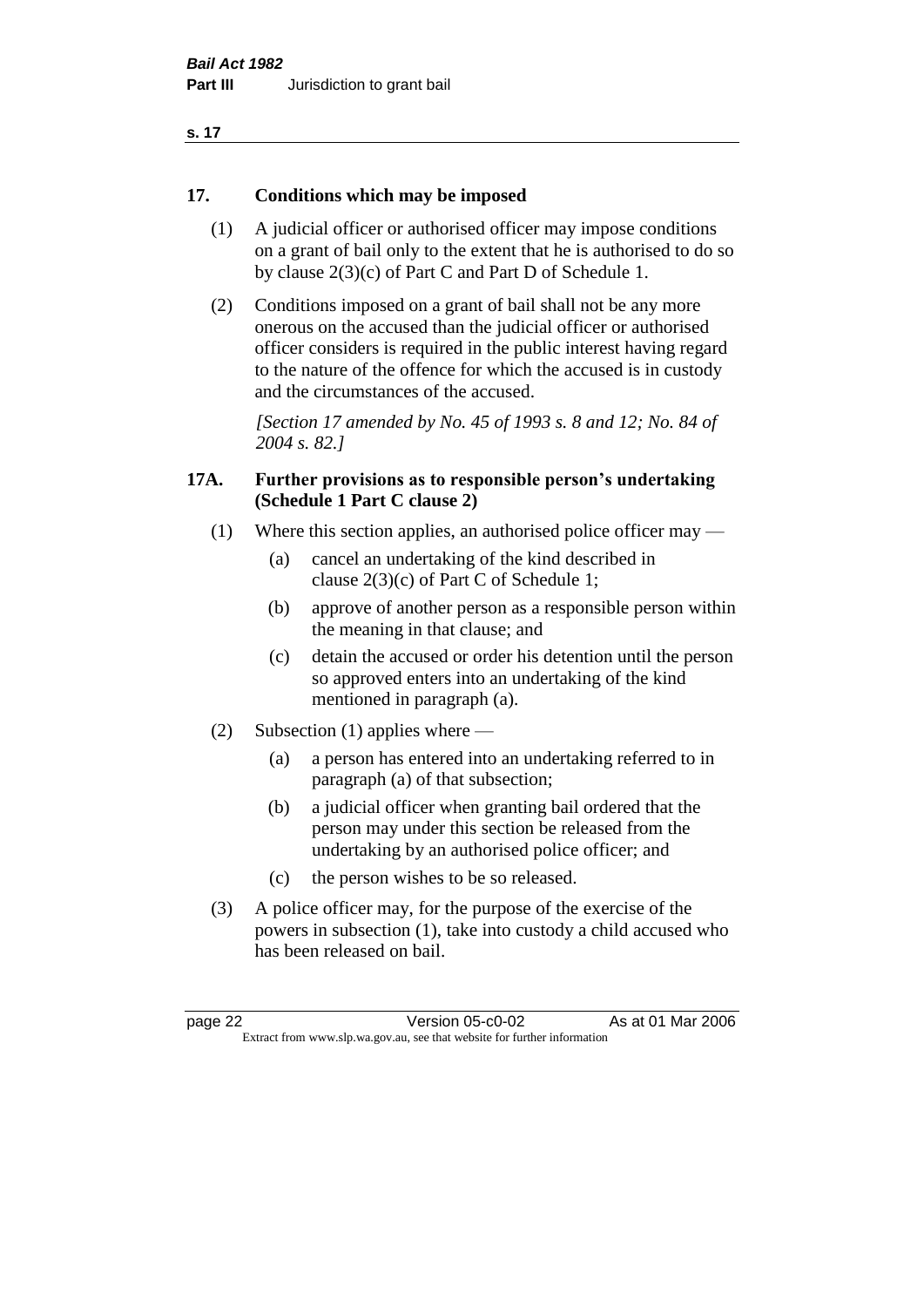- (4) If the police officer is not an authorised police officer he shall, as soon as is practicable, bring the accused before an authorised police officer for the purpose referred to in subsection (3).
- (5) After an undertaking has been entered into as mentioned in subsection  $(1)(c)$ , the accused, subject to this Act, has a right to be at liberty until he is required to appear before a court.

*[Section 17A inserted by No. 45 of 1993 s. 9; amended by No. 84 of 2004 s. 82.]* 

### **18. Police officer may dispense with bail in certain cases upon deposit of cash**

- (1) Except where section 16 applies, an authorised police officer may, in accordance with this section, dispense with the requirement for bail for an appearance in court by an accused for a prescribed simple offence.
- (2) Before an authorised police officer dispenses with the requirement for bail under this section, he shall —
	- (a) give to the accused a notice in the prescribed form specifying the time and place at which he is to appear to be dealt with for the offence and setting out the effect of section  $19(1)$  and  $(2)$ ;
	- (b) fix an amount in cash, not exceeding the amount prescribed for that offence, which the accused shall deposit as security for his appearance at that time and place; and
	- (c) receive the amount of such deposit and an acknowledgment from the accused that he has been given the notice provided for by paragraph (a).
- (3) Where the requirement for bail is dispensed with under this section, the accused has a right to be at liberty, subject to any requirement that he be in custody for some other offence or reason, until he is required to appear before a court for the offence.
- (4) In any proceedings production of a document purporting to be the acknowledgment referred to in subsection  $(2)(c)$  and of a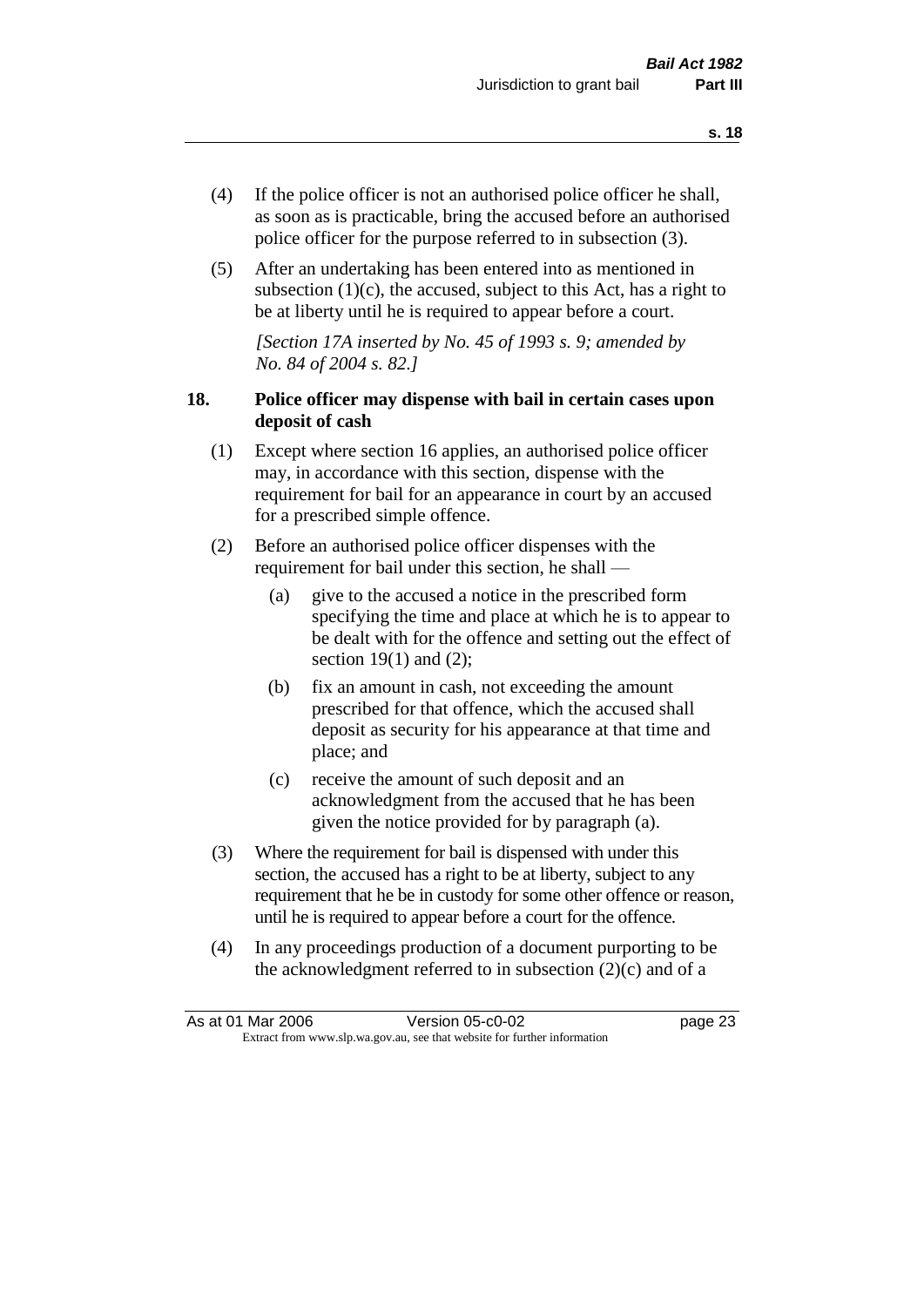copy of the notice referred to in subsection (2)(a) shall be evidence that subsection (2) has been complied with and of the contents of such notice.

*[Section 18 amended by No. 15 of 1988 s. 8; No. 84 of 2004 s. 82.]* 

#### **19. Return or application of deposit where bail dispensed with**

- (1) If an accused appears at the time and place notified to him under section  $18(2)(a)$ , or at a time to which the proceedings are adjourned as mentioned in subsection (3), he is entitled to have his deposit refunded to him, but, notwithstanding the foregoing, the court may order that the deposit be applied wholly or partly in or towards payment of any sum of money ordered to be paid in respect of the commission of the offence, or may direct that it be retained as mentioned in subsection (3).
- (2) If an accused fails to appear as mentioned in subsection (1), he does not commit an offence against section 51 but the court shall, if it is satisfied that section 18(2)(a) has been complied with, and whether or not the accused is convicted of the offence for which the appearance was required, order —
	- (a) that the deposit be applied wholly or partly in or towards payment of any sum of money ordered to be paid in respect of the commission of that offence (but without prejudice to the recovery of any balance remaining unpaid); and
	- (b) subject to subsection (3), that so much (if any) of the deposit as is not thereby disposed of be paid to the State.
- (3) If at the time notified to the accused under section 18(2)(a) the proceedings are adjourned or are thereafter further adjourned, whether or not the accused appears, the court may, instead of granting bail to him, from time to time so long as the accused remains unconvicted dispense with the requirement for bail as provided in section 18(1) and (2) and, notwithstanding section  $18(2)(c)$  or subsection  $(2)(b)$ , direct that the amount

#### **s. 19**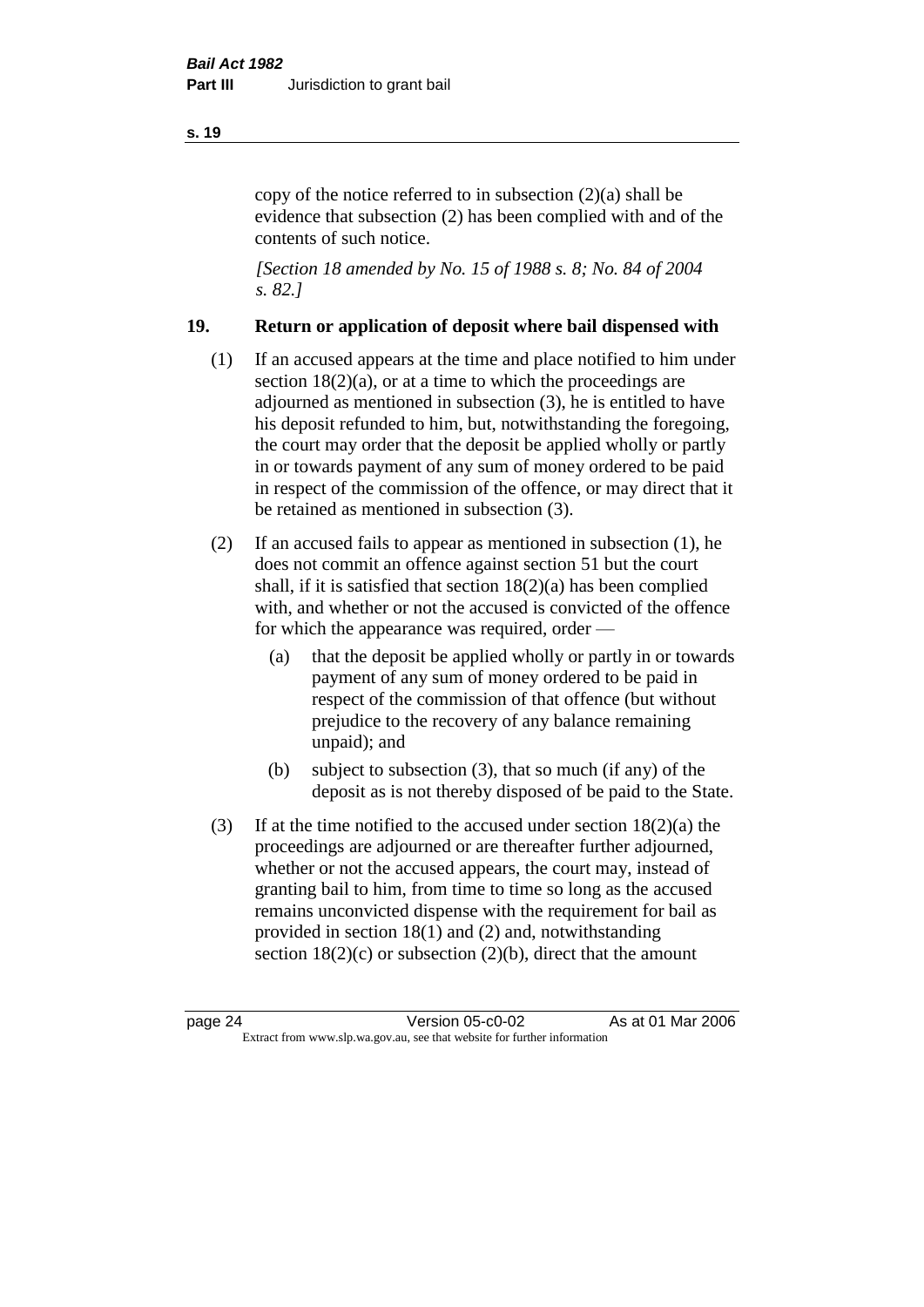already deposited be retained as security for any further appearance.

(4) Where under subsection (3) proceedings are adjourned in the absence of the accused, the notice required by section 18(2)(a) may, notwithstanding that paragraph, be sent to the accused by the registrar of the court, and section  $32(1)$ ,  $(2)$  and  $(3)$  shall apply to the notice and proof of receipt thereof.

*[Section 19 amended by No. 65 of 2003 s. 121(3); No. 59 of 2004 s. 141; No. 84 of 2004 s. 82.]*

As at 01 Mar 2006 Version 05-c0-02 page 25 Extract from www.slp.wa.gov.au, see that website for further information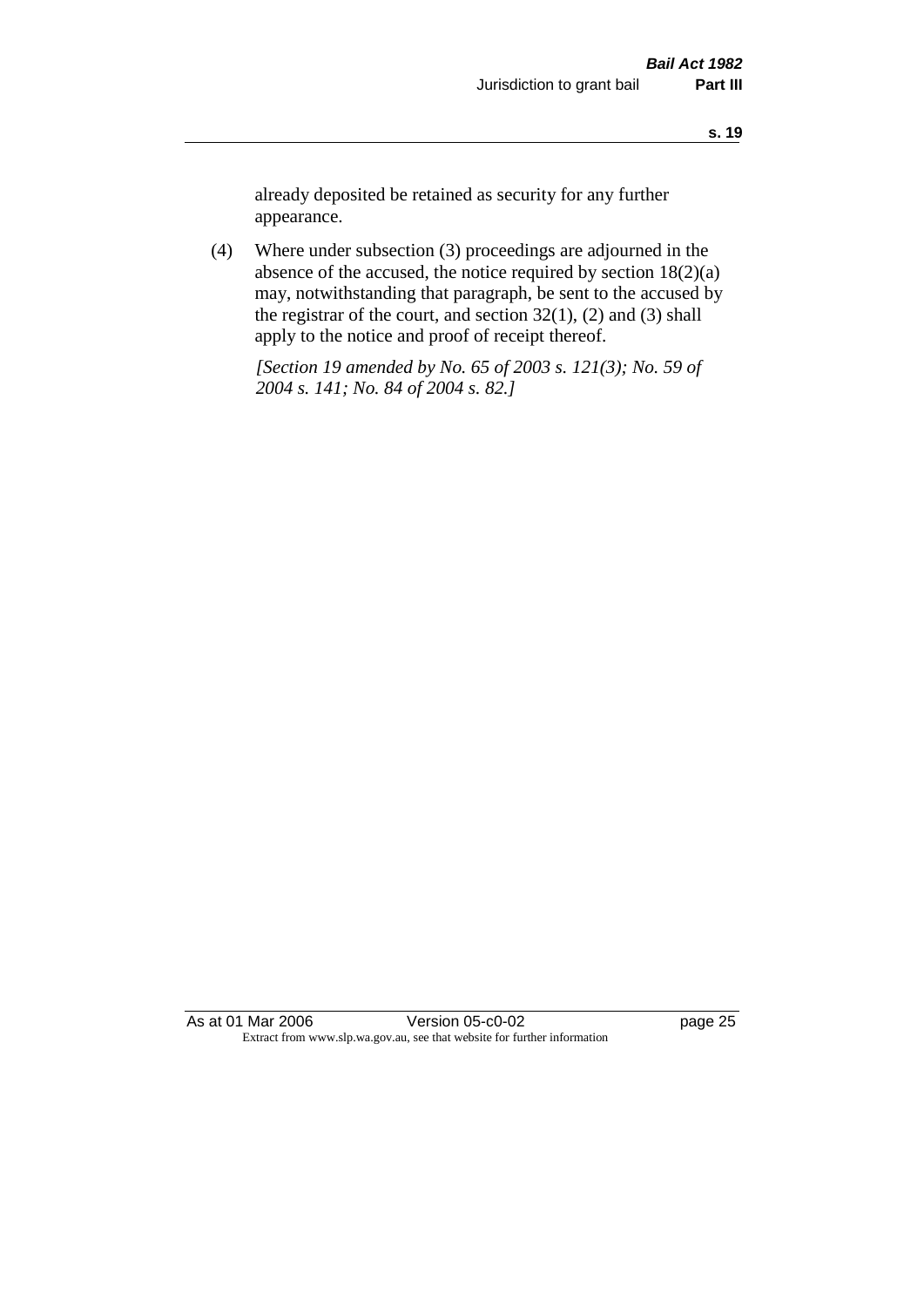# **Part IV — Hearing of case for bail, parties, and evidence**

## **20. Power to consider bail** *in camera* **and to prohibit publication**

- (1) On the consideration by a judicial officer of a case for bail of an accused who is charged with an offence triable by jury, the judicial officer may, to avoid prejudice to either party, exercise the powers described in subsection (2), but shall only exercise the power in paragraph (b) thereof if he considers that the exercise of the power in paragraph (a) is not, on its own, likely to be sufficient to avoid prejudice.
- (2) The powers referred to in subsection (1) are to order
	- (a) that no report, or summary, of any statement, or of any specified statement, made or furnished at the hearing shall be published by any means;
	- (b) that the bail application be heard *in camera*.
- (3) Where an order is made under subsection (2)(a), no report, or summary, of any statement referred to in that paragraph shall be published by any means —
	- (a) if the offence is one that may be tried on indictment, before a court decides that it is to be tried on indictment;
	- (b) if the accused is discharged from further proceedings upon the prosecution notice or indictment brought against him for the offence, before he is so discharged; or
	- (c) if the accused is tried on indictment for the offence, before the trial is ended.
- (4) A person who, except with lawful excuse, fails to comply with an order made under this section commits an offence.

Penalty: \$1 000.

*[Section 20 amended by No. 50 of 2003 s. 37(2); No. 4 of 2004 s. 58; No. 84 of 2004 s. 11 and 82.]*

page 26 Version 05-c0-02 As at 01 Mar 2006 Extract from www.slp.wa.gov.au, see that website for further information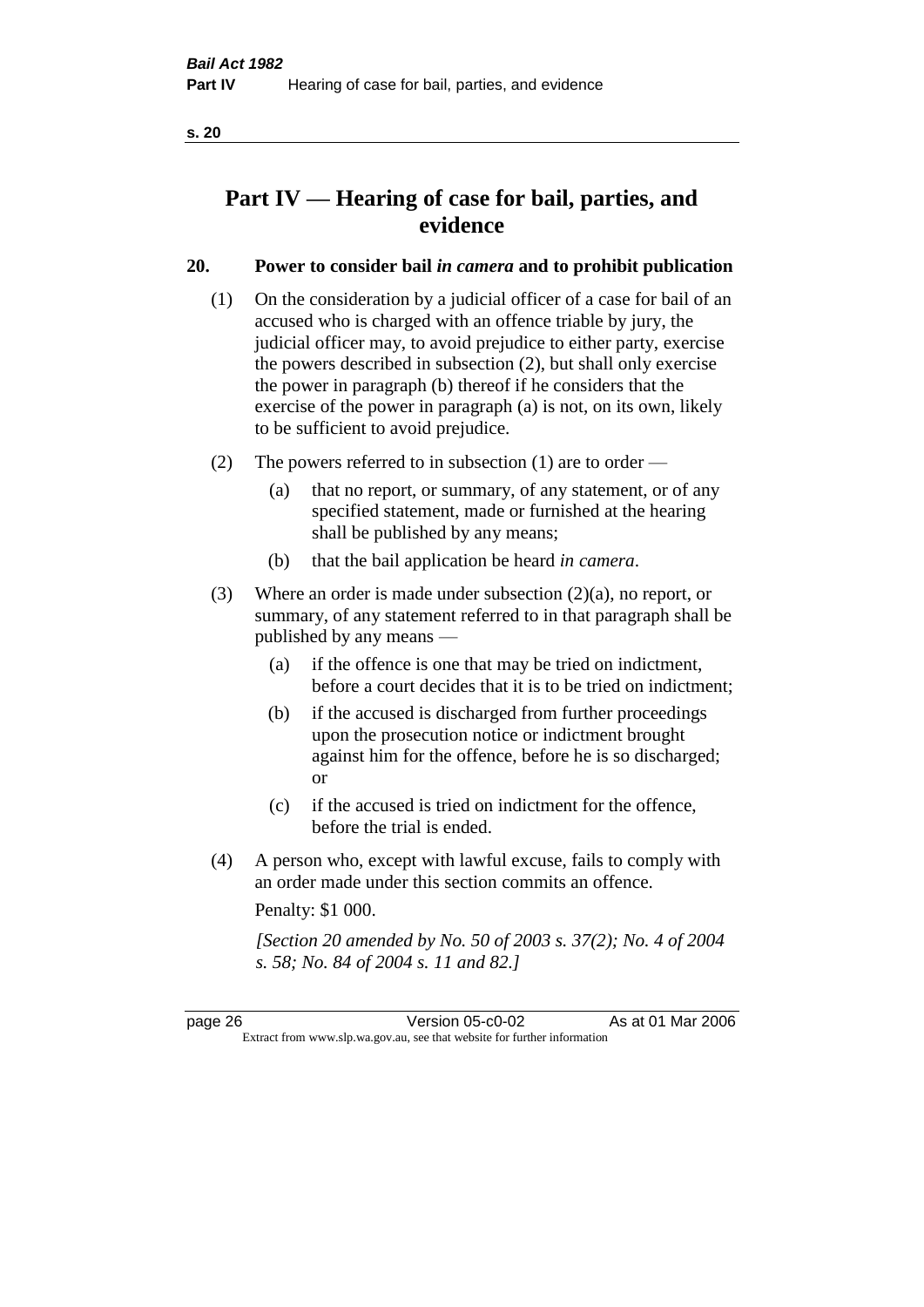### **21. Parties**

- (1) The parties to proceedings on a case for bail are the prosecutor and the accused and, subject to subsection (2), no other person shall be a party to, or be represented at, the proceedings.
- (2) Nothing in subsection (1) affects the right of
	- (a) the Attorney General to apply for leave, or be an appellant, under Part 2 of the *Criminal Appeals Act 2004*;
	- (b) the State Solicitor or the Deputy Director of Public Prosecutions (Commonwealth) to receive notice and be heard under section 7A(2); or
	- (c) an officer referred to in section 33 of the *Children's Court of Western Australia Act 1988* to be present at and participate in proceedings concerning a child under that section.

*[Section 21 amended by No. 15 of 1988 s. 9; No. 49 of 1988 s. 84; No. 33 of 1989 s. 18; No. 31 of 1993 s. 7; No. 65 of 2003 s. 88(3); No. 59 of 2004 s. 141; No. 84 of 2004 s. 11 and 82.]* 

#### **22. Evidence**

A judicial officer or authorised person may in considering any case for bail receive and take into account such information as he thinks fit whether or not the same would normally be admissible in a court of law.

#### **23. Accused not bound to supply information**

An accused is not obliged to complete, or furnish information for, the prescribed form referred to in section  $8(1)(b)$ , or for any revision thereof, or to furnish any information, whether on oath or otherwise, for the purpose of having his case for bail considered.

*[Section 21 amended by No. 84 of 2004 s. 82.]* 

As at 01 Mar 2006 **Version 05-c0-02** page 27 Extract from www.slp.wa.gov.au, see that website for further information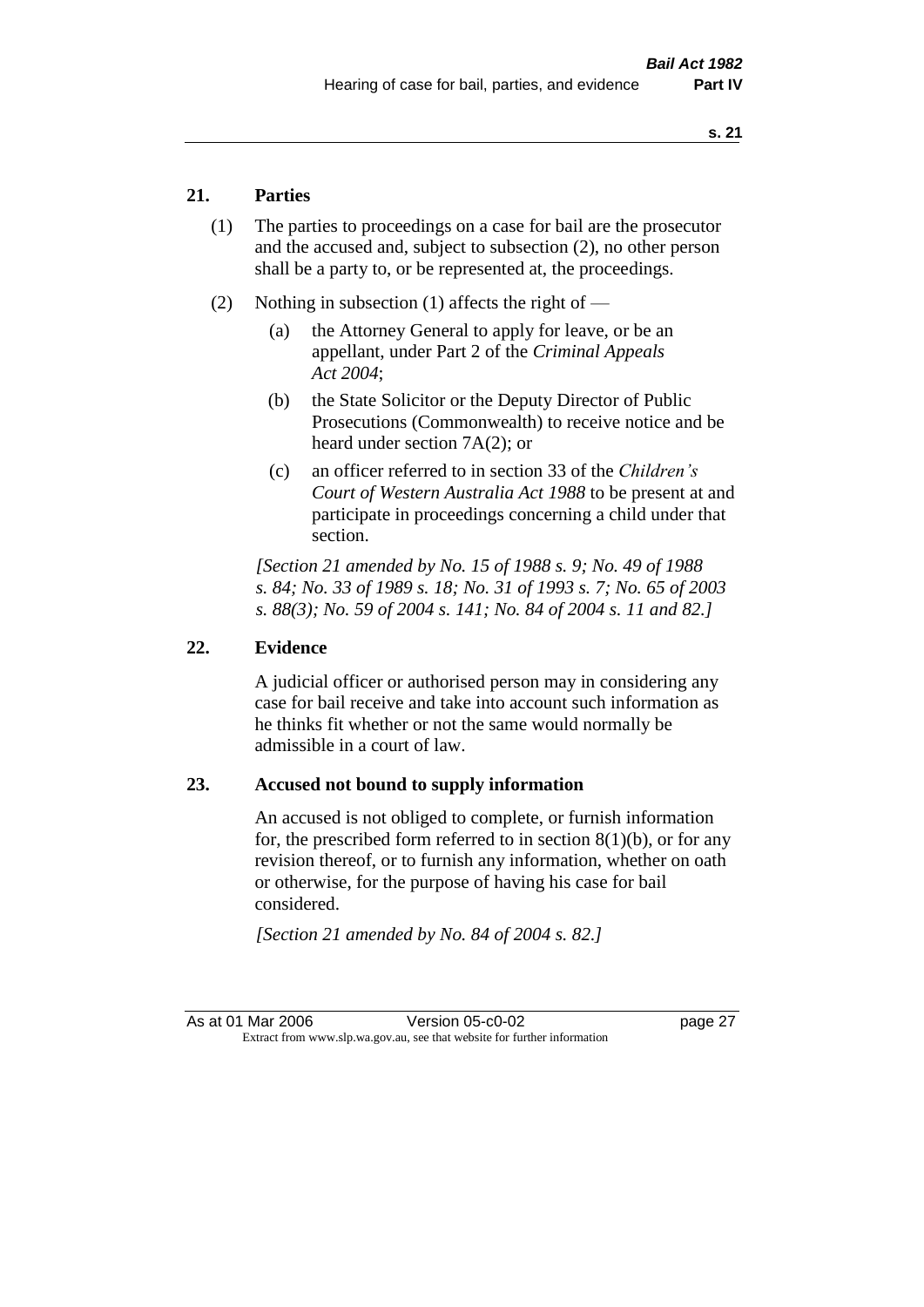| ×<br>v |  |
|--------|--|
|        |  |

### **24. Information may be referred to police officer for verification or for report**

- (1) A judicial officer or authorised officer who is called upon to consider a case for bail may —
	- (a) request that any information placed before the judicial officer or authorised officer by the accused for the purposes of the case be verified by a police officer, and to that end may refer to a police officer the prescribed form mentioned in section 8(1)(b), after it has been completed or revised;
	- (b) request that a report on any matter mentioned in Part C of Schedule 1, so far as it applies to an accused whose case is being or to be considered, be made by a police officer.
- (2) Where a reference or request is made under subsection (1) a police officer shall, as soon as is practicable —
	- (a) make a report to the judicial officer or the authorised officer accordingly; and
	- (b) furnish a copy of the report to the accused or his solicitor or counsel.

*[Section 24 inserted by No. 61 of 1990 s. 6; amended by No. 45 of 1993 s. 12; No. 84 of 2004 s. 11 and 82.]* 

#### **24A. Information may be referred to community corrections officer for verification or for report**

- (1) A judicial officer who is called upon to consider a case for bail may refer to a community corrections officer any matter referred to in section 24(1) and may request a community corrections officer to do any matter referred to in that section.
- (2) A judicial officer who is called upon to consider a case for bail and who desires to impose a home detention condition as a condition on a grant of bail, shall request that a report be made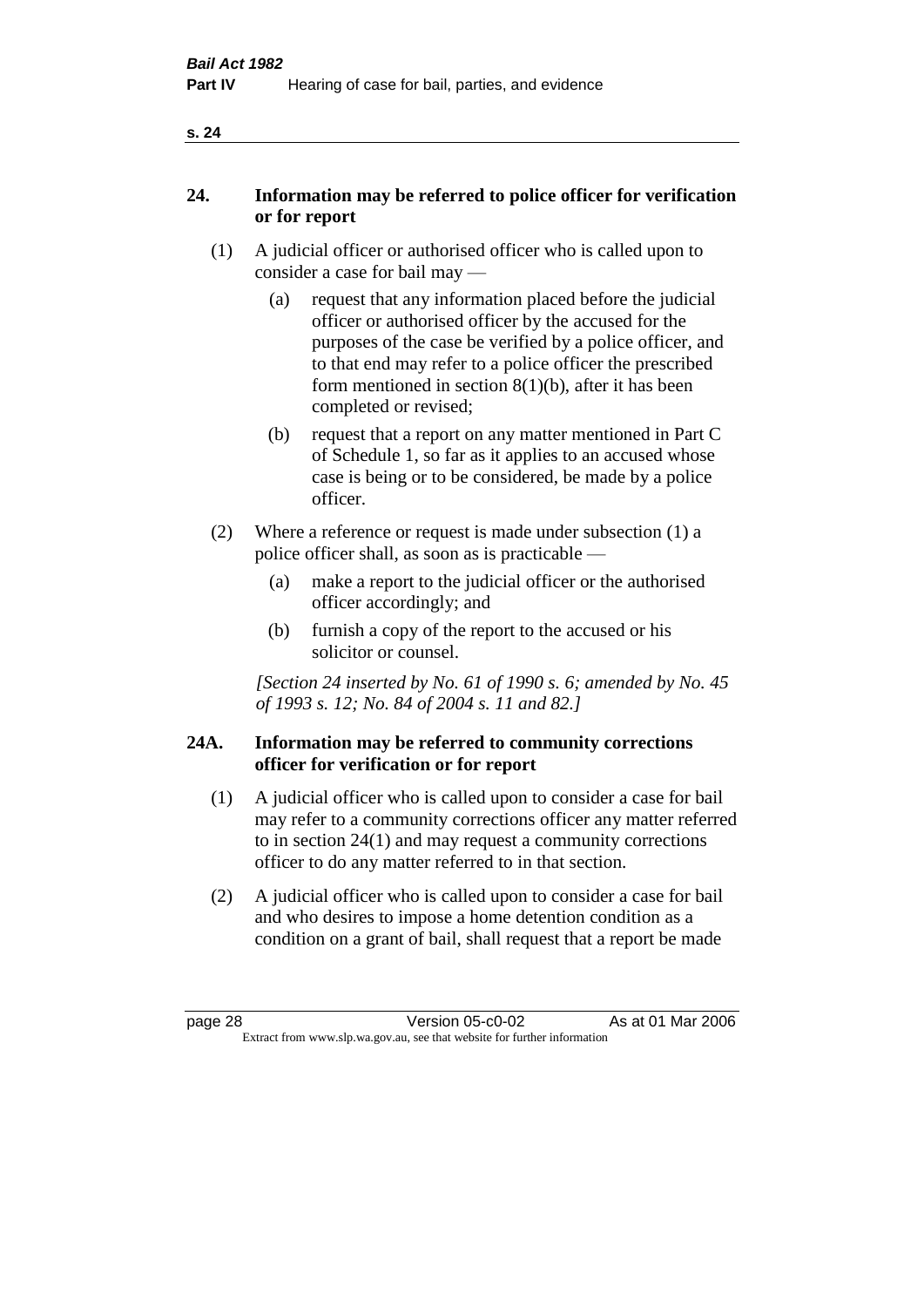by a community corrections officer about the suitability of the accused to be subject to a home detention condition.

- (3) Where a reference or a request is made under subsection (1) or a report is requested under subsection (2) a community corrections officer shall, as soon as is practicable, make a report to the judicial officer and, at the discretion of the judicial officer, copies may be made available to the prosecution or to the accused or his solicitor or counsel.
- (4) Where a community corrections officer makes a report that an accused is suitable to be subject to a home detention condition, the officer shall annex to the report and provide to the accused or his solicitor or counsel, a list of those conditions in rules made under section 50L that may be applied to the accused by the CEO (Justice) while the accused is subject to the home detention condition.

*[Section 24A inserted by No. 61 of 1990 s. 7; amended by No. 31 of 1993 s. 9; No. 84 of 2004 s. 11 and 82.]* 

# **25. Protection of accused as to information given for bail purposes**

A statement made by an accused to a judicial officer or authorised officer for the purpose of a decision whether bail should be granted to him for any appearance in court for an offence shall not be admissible in evidence against him at his trial for that offence.

*[Section 25 amended by No. 84 of 2004 s. 82.]* 

# **26. Record of decision and reasons**

- (1) A bail record form shall be completed by an authorised officer or a justice if he —
	- (a) refuses to grant bail to an accused;
	- (b) grants bail to an accused in the circumstances referred to in clause 3 of Part B of Schedule 1; or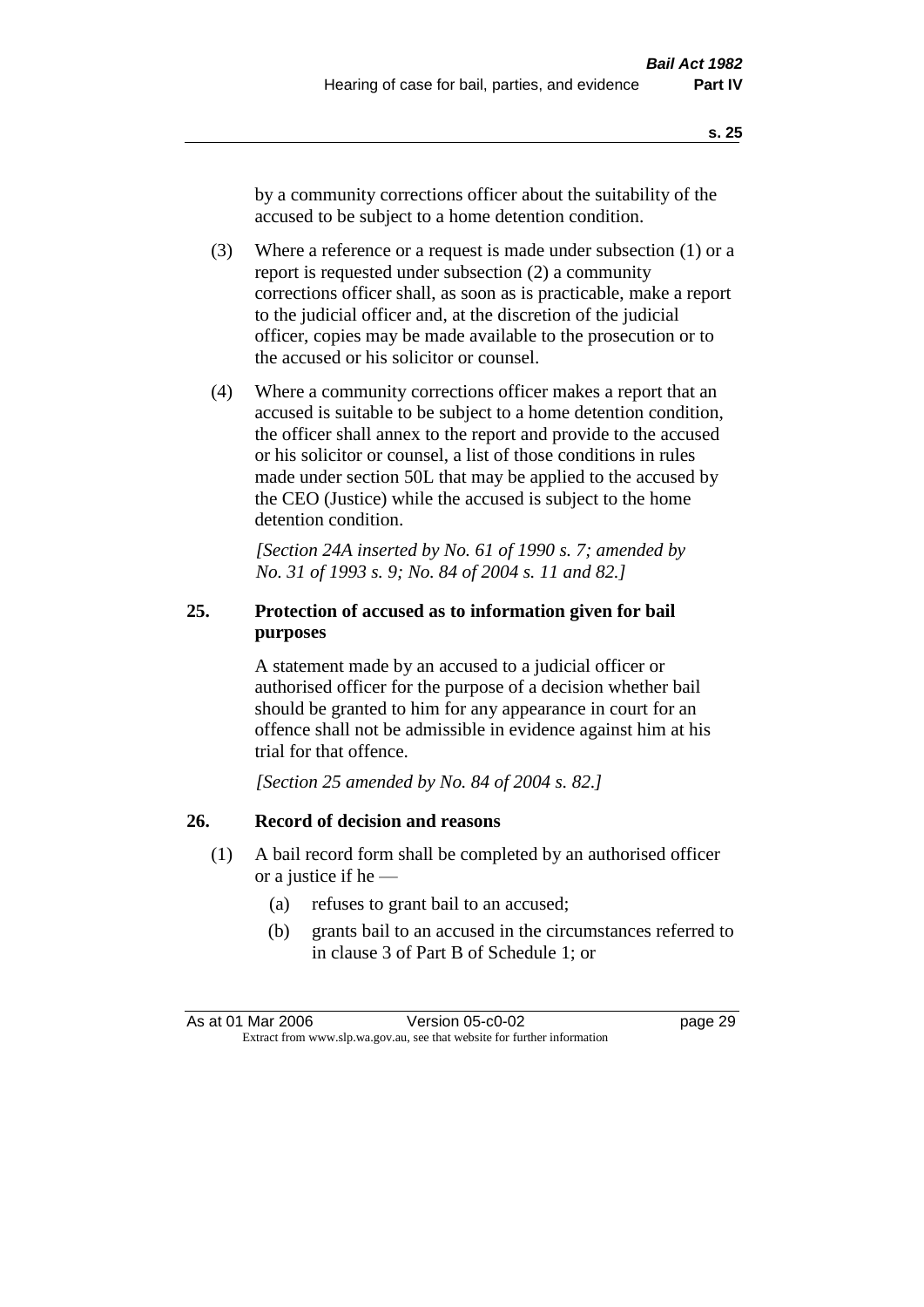**s. 27**

- (c) imposes any condition on a grant of bail and it appears to him that the accused is dissatisfied with the condition.
- (2) Where a judicial officer, other than a justice
	- (a) refuses to grant bail to an accused; or
	- (b) imposes any condition on a grant of bail and it appears to him that the accused is dissatisfied with the condition,

a record of the decision and of the reasons therefor shall be made.

- (3) The accused, the prosecutor or an intending prosecutor shall be entitled, upon request, to be furnished with a copy of the bail record form or, where subsection (2) applies, of the record made.
- (4) For the purposes of this section
	- (a) references to a justice do not include a magistrate or a Judge of the District Court or the Supreme Court or the Children's Court who is a justice; and
	- (b) a bail record form is a prescribed form designed to contain a summary of the matters relevant to the decision as to the bail of an accused, including those matters set out in Part C of Schedule 1, the decision made, and the reasons for the decision.

*[Section 26 inserted by No. 15 of 1988 s. 10; amended by No. 49 of 1988 s. 85; No. 45 of 1993 s. 12; No. 59 of 2004 s. 141; No. 84 of 2004 s. 82.]* 

# **27. Transmission of relevant papers to court**

(1) An authorised officer and a judicial officer who consider an accused's case for bail for an appearance for an offence, an authorised police officer who dispenses with bail under section 18, and a person before whom a bail undertaking or a surety undertaking is entered into shall ensure that the relevant papers are sent as soon as is practicable, to the court before which the accused is required to appear.

| page 30 | Version 05-c0-02                                                         | As at 01 Mar 2006 |
|---------|--------------------------------------------------------------------------|-------------------|
|         | Extract from www.slp.wa.gov.au, see that website for further information |                   |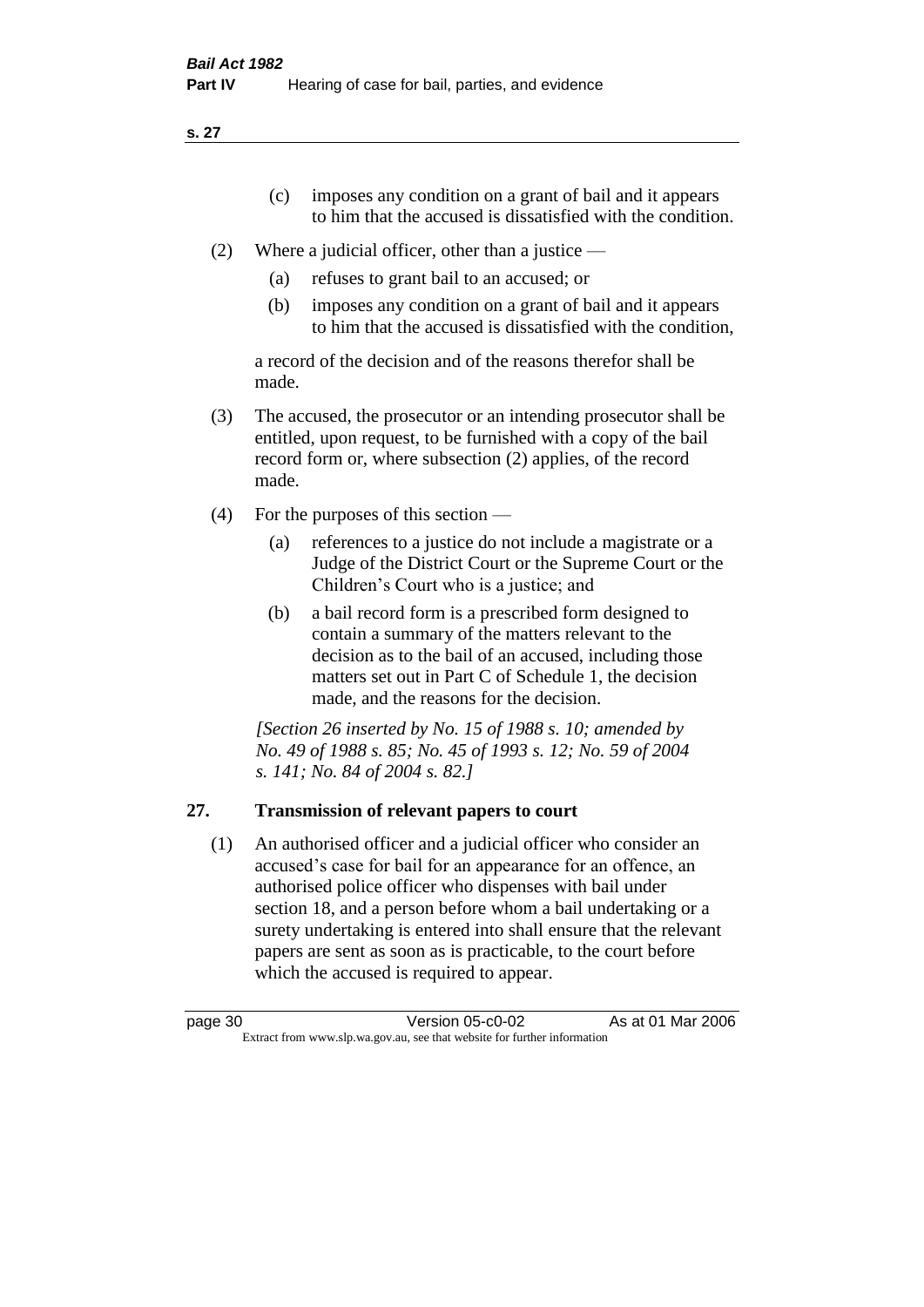(2) In subsection (1) **"the relevant papers"** in relation to any particular officer or person means such papers as are prescribed to be sent by that officer or person.

*[Section 27 amended by No. 84 of 2004 s. 82.]* 

# **27A. Transmission of papers to CEO (Justice)**

A judicial officer who grants bail subject to a home detention condition shall ensure that a copy of the bail record form and of the bail undertaking are sent as soon as is practicable to the CEO (Justice).

*[Section 27A inserted by No. 61 of 1990 s. 8; amended by No. 31 of 1993 s. 9.]* 

As at 01 Mar 2006 Version 05-c0-02 page 31 Extract from www.slp.wa.gov.au, see that website for further information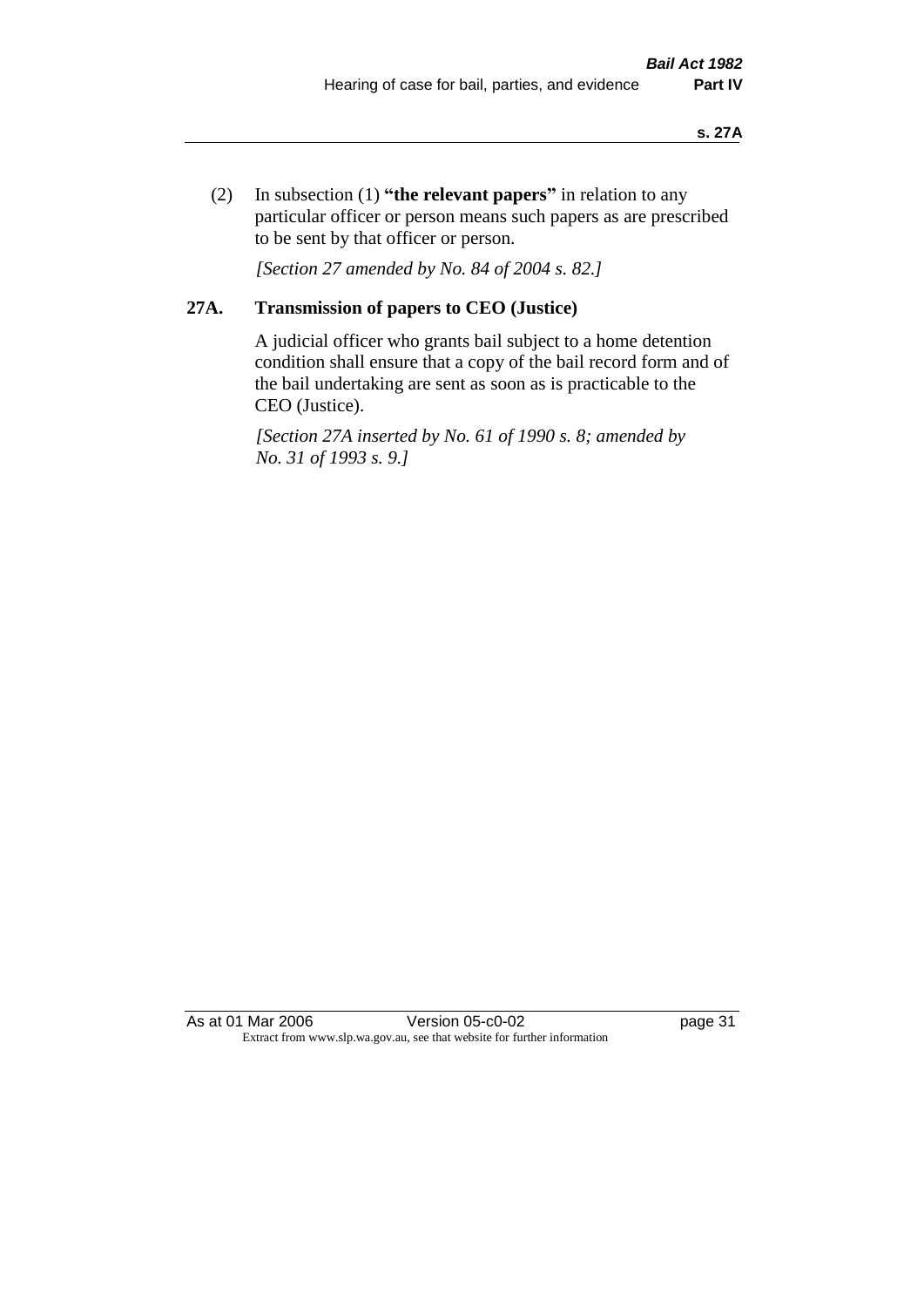**s. 28**

# **Part V — Bail undertakings**

## **28. Bail undertaking**

- (1) A person shall not be released on bail for an appearance in court unless he has entered into a bail undertaking for that appearance or is deemed to have done so under section 31(3).
- (2) A bail undertaking is an undertaking in writing by an accused in the prescribed form —
	- (a) that he will appear at a time and place specified, or deemed by section 31(3) to be specified, in the undertaking;
	- (b) that if he fails to appear at that time and place he will as soon as is practicable —
		- (i) notify the registrar of the court at which he is required to appear of the cause of his failure; and
		- (ii) appear at that court when the court is sitting;
	- (c) that he will comply with such conditions as may be imposed on him under clause 2 of Part D of Schedule 1;
	- (d) that he will comply with any home detention condition which may be imposed as a condition on a grant of bail to him pursuant to clause 3 of Part D of Schedule 1,

and containing any agreement as to forfeiture of money by the accused which may be required pursuant to clause 1 of that Part.

- (3) A bail undertaking for any appearance may be entered into in respect of more than one offence.
- (4) The undertakings mentioned in subsection  $(2)(a)$  and (b) are, subject to section 34, enforceable under sections 51, 57 and 58.

*[Section 28 amended by No. 61 of 1990 s. 9; No. 45 of 1993 s. 12; No. 59 of 2004 s. 141; No. 84 of 2004 s. 82.]*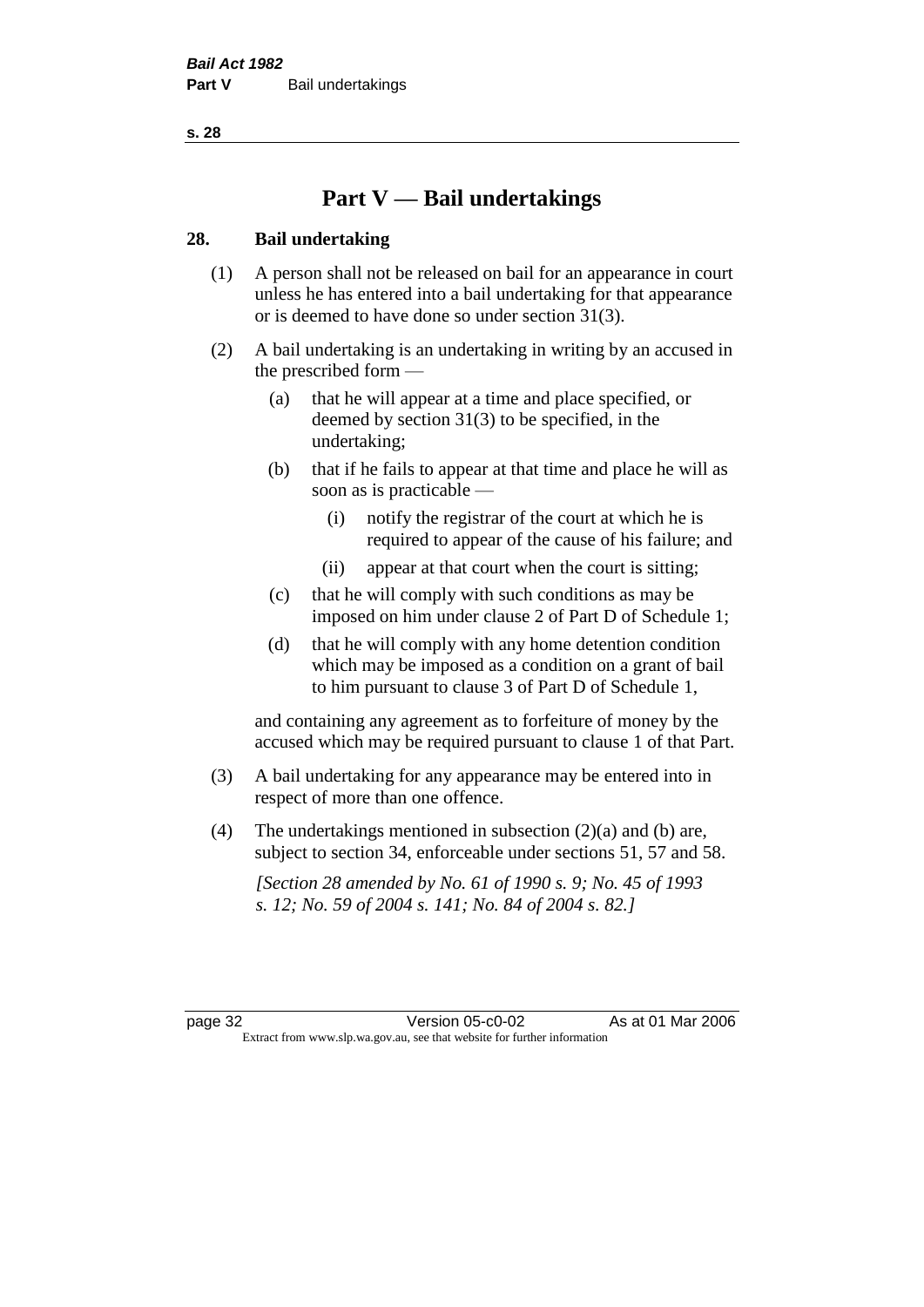### **29. Before whom bail undertaking may be entered into**

A bail undertaking need not be entered into before the judicial officer or authorised officer who granted bail but may be entered into before any of the following persons —

- (a) a judicial officer;
- (b) the Principal Registrar or a Registrar of the Supreme Court;
- (c) the Registrar or a Deputy Registrar of the District Court;
- (d) a registrar of the Magistrates Court;
- (da) a registrar of the Children's Court;
- (e) a coroner's registrar within the meaning of the *Coroners Act 1996*;
- (f) an authorised police officer;
- (g) an associate of a Judge of the Supreme Court or of the District Court or of the Children's Court;
- (h) where the accused is in prison, any person for the time being in charge of the prison;
- (i) where the accused is a child, any authorised community services officer.

*[Section 29 amended by No. 15 of 1988 s. 11; No. 49 of 1988 s. 86; No. 2 of 1996 s. 61; No. 59 of 2004 s. 141; No. 84 of 2004 s. 82.]* 

#### **30. Duties of person before whom bail undertaking is entered into**

- (1) The person before whom a bail undertaking is to be entered into by an accused shall before it is entered into —
	- (a) (i) read the undertaking to the accused; or
		- (ii) be informed by the accused that the accused has read it; or
		- (iii) if necessary, have the undertaking translated to the accused;
		- and

As at 01 Mar 2006 Version 05-c0-02 page 33 Extract from www.slp.wa.gov.au, see that website for further information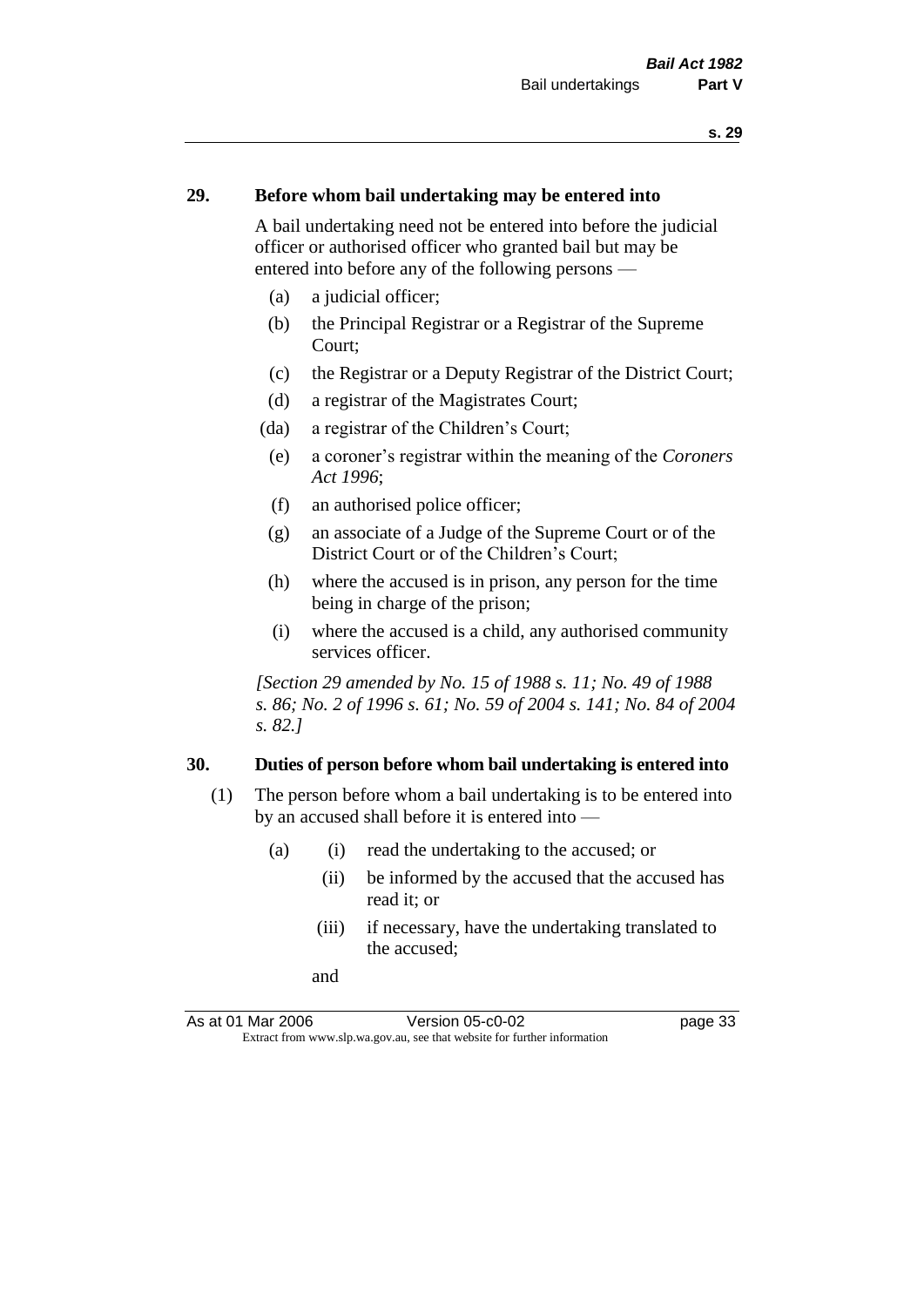(b) ensure that all conditions which are to be complied with before the release of the accused have been complied with.

- (2) The person before whom a bail undertaking is entered into by an accused shall give to him, or cause to be given to him —
	- (a) a copy of the bail undertaking as duly completed; and
	- (b) a notice in writing in the prescribed form showing
		- (i) his obligations pursuant to the undertaking; and
		- (ii) the consequences of his failure to comply with them.
- (3) The person before whom a bail undertaking is entered into by an accused shall enquire of the accused whether he requires the notice referred to in subsection (2)(b) to be read or translated to him and shall take such steps as are necessary to comply with any such requirement of the accused.

*[Section 30 inserted by No. 15 of 1988 s. 12; amended by No. 84 of 2004 s. 82.]* 

## **31. Different time and place for appearance may be substituted**

- (1) A different time or a different time and place may be substituted in accordance with this section for the time and place for appearance specified, or deemed by this section to be specified, in a bail undertaking.
- (2) A different time, or a different time and place, for the appearance by the accused may be substituted as mentioned in subsection  $(1)$  —
	- (a) upon an adjournment of proceedings at which the accused is present, by the judicial officer, if he has power to grant bail for that appearance, fixing a time and place for the resumed proceedings and notifying the accused orally thereof;
	- (b) upon an adjournment of proceedings from which the accused is absent for reasonable cause, by the judicial

page 34 Version 05-c0-02 As at 01 Mar 2006 Extract from www.slp.wa.gov.au, see that website for further information

**s. 31**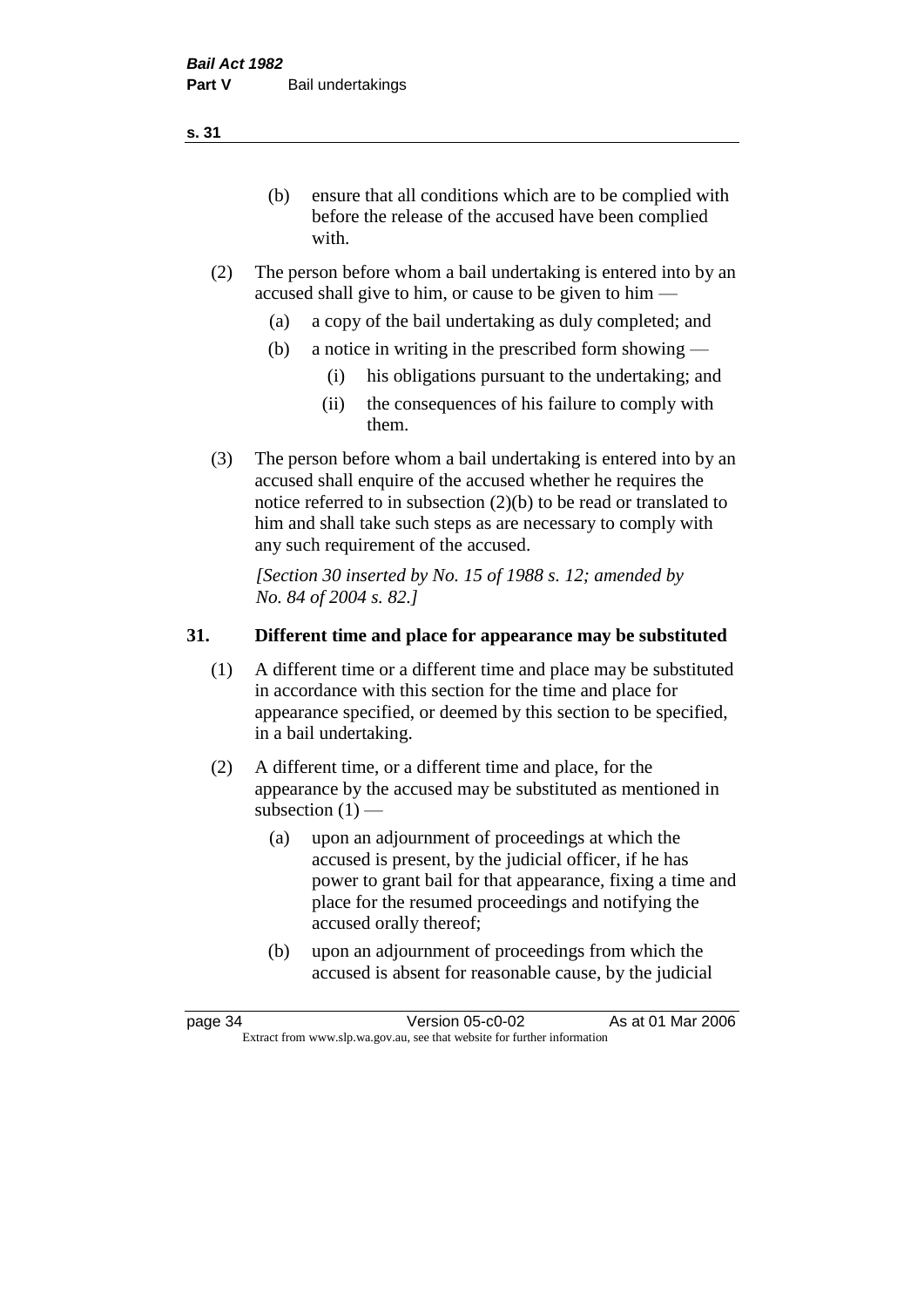officer, if he has power to grant bail for that appearance, fixing a time and place for the resumed proceedings and directing the registrar of the court to give written notice thereof to the accused;

- $(c)$  where
	- (i) a Judge of the Supreme Court or a Judge of the Children's Court has granted bail to an accused under section 15; and
	- (ii) a judicial officer, other than such a Judge, has committed the accused to the Supreme Court,

by a Judge of the Supreme Court notifying the accused orally, or directing the registrar of the court to give written notice to the accused of the time or time and place for the proceedings;

- $(d)$  where
	- (i) a Judge of the Supreme Court or a Judge of the Children's Court has granted bail to an accused under section 15;
	- *[(ii) deleted]*
	- (iii) the judicial officer is satisfied that there has been no material change in the facts or circumstances which applied on the grant of bail,

by the judicial officer notifying the accused orally, or directing the registrar of the court to give written notice to the accused, of the time or time and place for the resumed proceedings;

- (e) upon a committal to the Supreme Court or District Court, by a judicial officer, if he has power to grant bail for that appearance, fixing a specified day in a specified sitting or session of that court and directing the registrar of the court to give written notice thereof to the accused;
- (f) where an accused has been committed for trial in the Supreme Court or the District Court in a specified sitting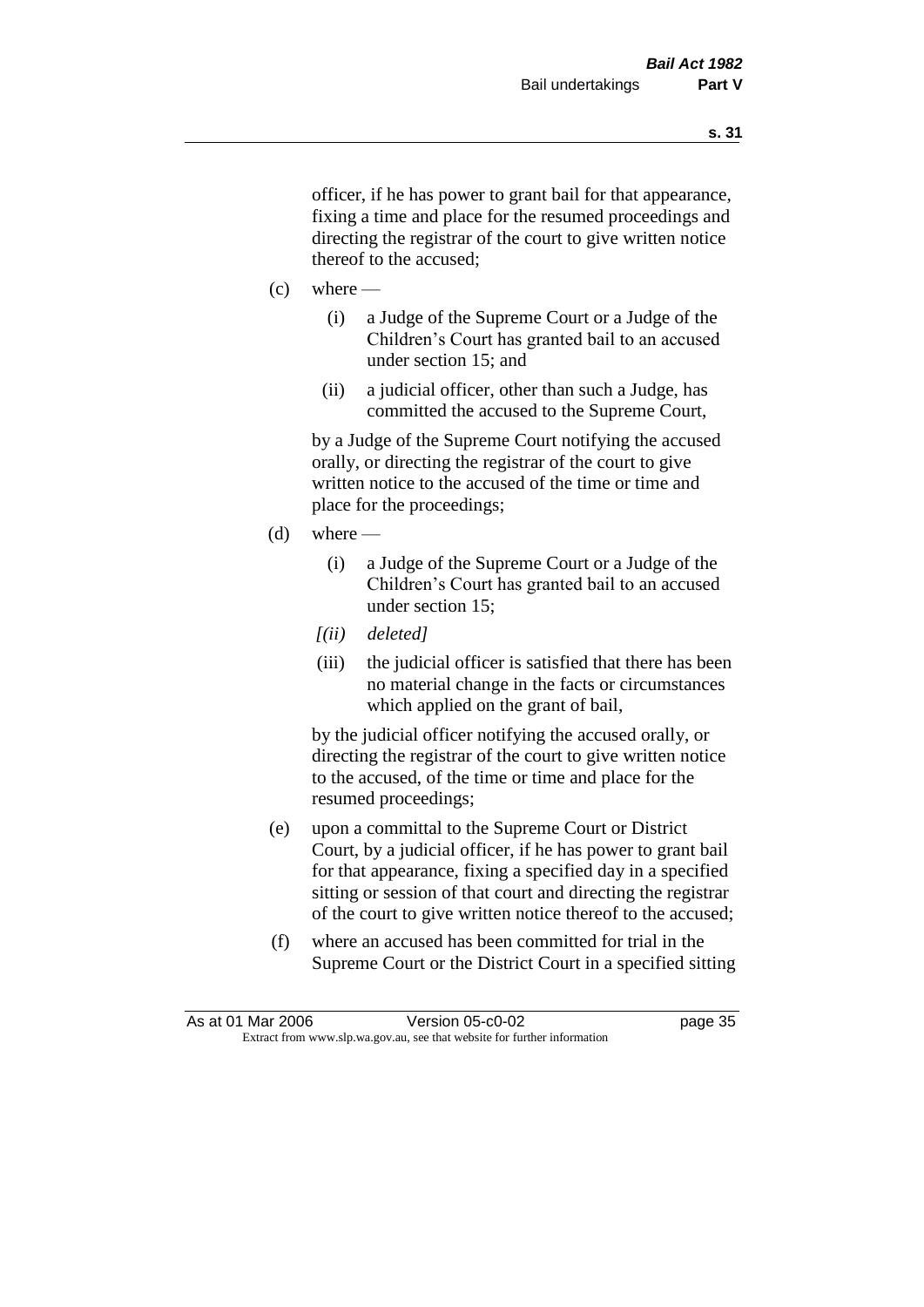or session thereof or on a specified day in a specified sitting or session thereof, by an officer of the court fixing a time for the trial in that sitting or session and giving written notice thereof to the accused;

- (g) if the parties agree to a different time or a different time and place for the proceedings, by an officer of the court giving written notice thereof to the accused.
- (3) Where a different time or a different time and place is notified to an accused pursuant to subsection (2) the bail undertaking shall be deemed to be amended to specify that time or that time and place for appearance, and the terms and conditions thereof shall continue to apply as so amended as if the accused had entered into the bail undertaking in that form.
- (4) Where the power in subsection (2)(b) is exercised upon an adjournment of proceedings the right of the accused to be at liberty under section 11(1) does not lapse by reason only that there is an interval between the adjournment of the proceedings and the time when he is notified of the time and place for the resumed proceedings.

*[Section 31 amended by No. 15 of 1988 s. 13; No. 49 of 1988 s. 87; No. 27 of 2002 s. 21; No. 59 of 2004 s. 141; No. 84 of 2004 s. 82.]* 

# **32. Giving and proof of notices under section 31**

- (1) A written notice to an accused under section 31(2), shall be given to him personally or sent to him by registered post or telegram at his address appearing in his bail undertaking or notified under section 60.
- (2) Without limiting section 75(2) of the *Interpretation Act 1984*, **"registered post"** in subsection (1) includes any method of post whereby an acknowledgment of receipt is obtained from the person to whom a letter is addressed; and if a notice is sent to a person by that method, production of an acknowledgment

page 36 Version 05-c0-02 As at 01 Mar 2006 Extract from www.slp.wa.gov.au, see that website for further information

**s. 32**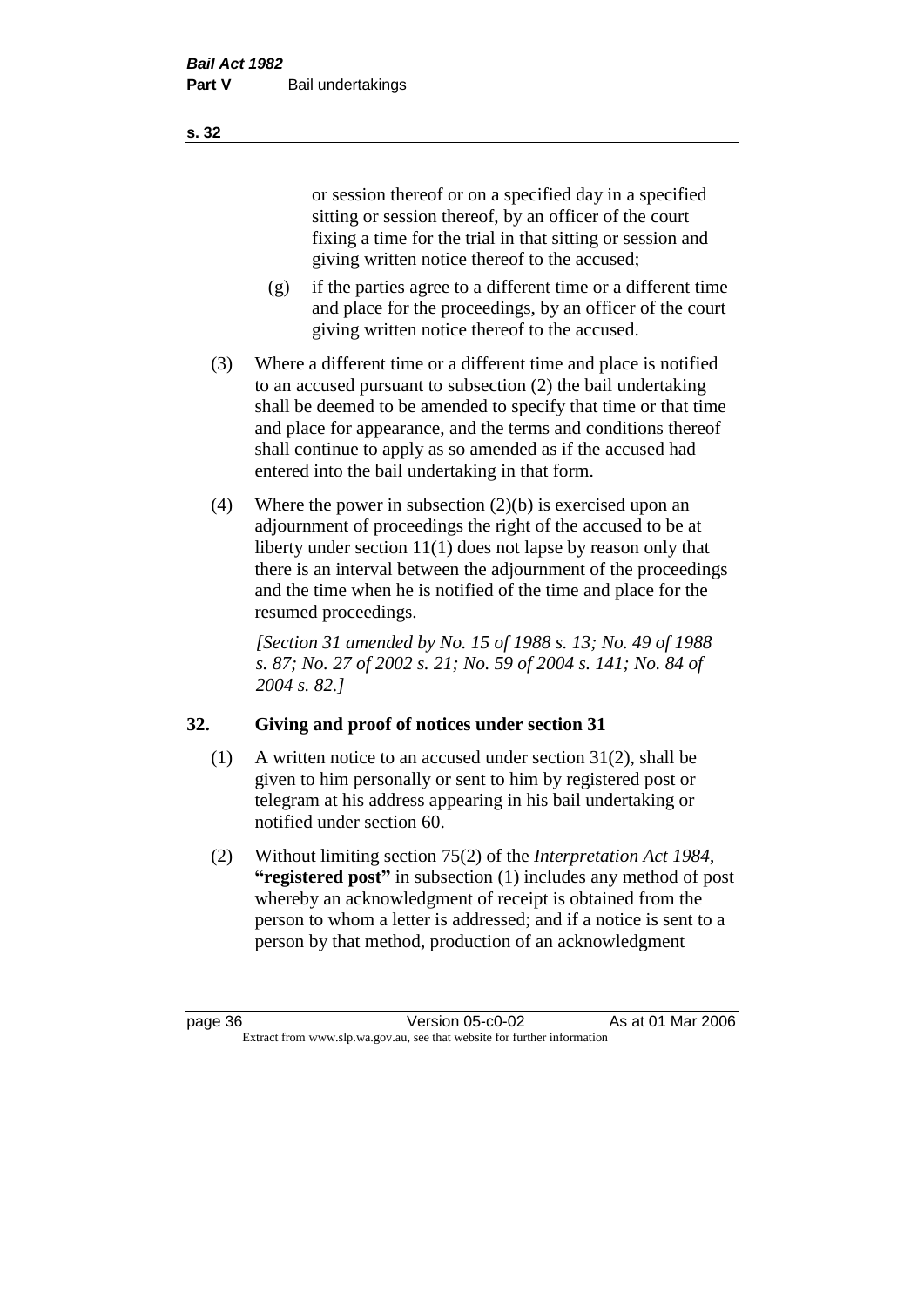purporting to be signed by that person shall be evidence of his receipt of the same.

- (3) If notice is sent by registered post (otherwise than as mentioned in subsection (2)) or by telegram it shall be presumed, unless the contrary is shown, to have been received and at the time when, in the ordinary course of events, the letter or telegram would have been delivered.
- (4) The judicial officer who under section  $31(2)(a)$  notifies an accused of the time and place for resumed proceedings shall endorse on the accused's bail undertaking a certificate showing details of such time and place and that he notified the accused thereof.
- (5) In any proceedings
	- (a) a document purporting to be a copy of a notice referred to in subsection (1) shall be evidence of the terms of the notice;
	- (b) an endorsement on a bail undertaking purporting to be a certificate referred to in subsection (4) shall be evidence of the matters appearing therein without proof of the signature of the judicial officer who made it.

*[Section 32 amended by No. 74 of 1984 s. 12; No. 84 of 2004 s. 82.]* 

## **33. Judicial officer may order accused to enter into bail undertaking**

- (1) Where bail is granted to an accused by a judicial officer, whether with or without any condition being attached thereto, and the accused fails or refuses to enter into a bail undertaking in terms of the grant, the judicial officer who granted bail may, subject to subsection (3), order that the accused enter into the bail undertaking within such time as he may specify.
- (2) If an accused does not comply with an order under subsection (1), the judicial officer may, subject to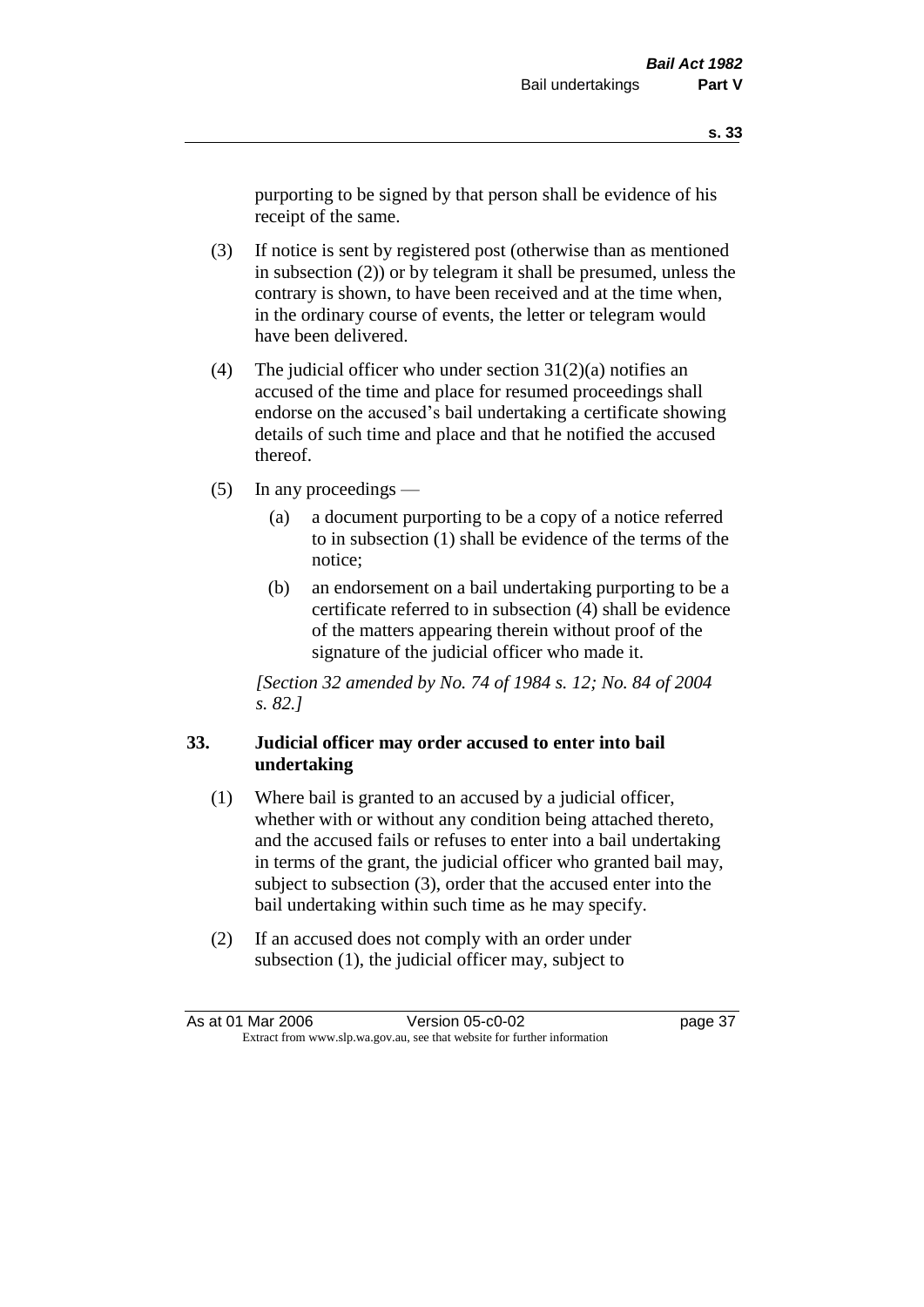subsection (3), further order that a bail undertaking, in such form as the judicial officer may approve, shall be deemed to have been entered into by the accused on the date of such further order, and thereupon that undertaking shall be treated as if it had been duly entered into by the accused for the purposes of this Act.

- (3) A judicial officer shall not
	- (a) make an order under subsection (2) unless he has personally informed the accused of the terms and effect of the order made under subsection (1);
	- (b) exercise any of the powers conferred on him by this section unless he is satisfied that the accused has the capacity to enter into and comply with the undertaking.

*[Section 33 amended by No. 84 of 2004 s. 82.]* 

#### **34. Cessation and suspension of bail undertaking**

A bail undertaking ceases to have effect —

- (a) upon the revocation of bail under section 55;
- (b) upon the death of the accused, but only if no order has been made under section 57;
- (c) subject to section 31, upon the appearance in court by the accused as required by his bail undertaking;
- (d) upon the discharge of the accused according to law from any further proceedings for the offence, or all of the offences, to which the bail undertaking relates;
- (e) during any period before the time at which the accused is required to appear in court when he is in custody for any other offence or reason.

*[Section 34 amended by No. 84 of 2004 s. 82.]* 

page 38 Version 05-c0-02 As at 01 Mar 2006 Extract from www.slp.wa.gov.au, see that website for further information

#### **s. 34**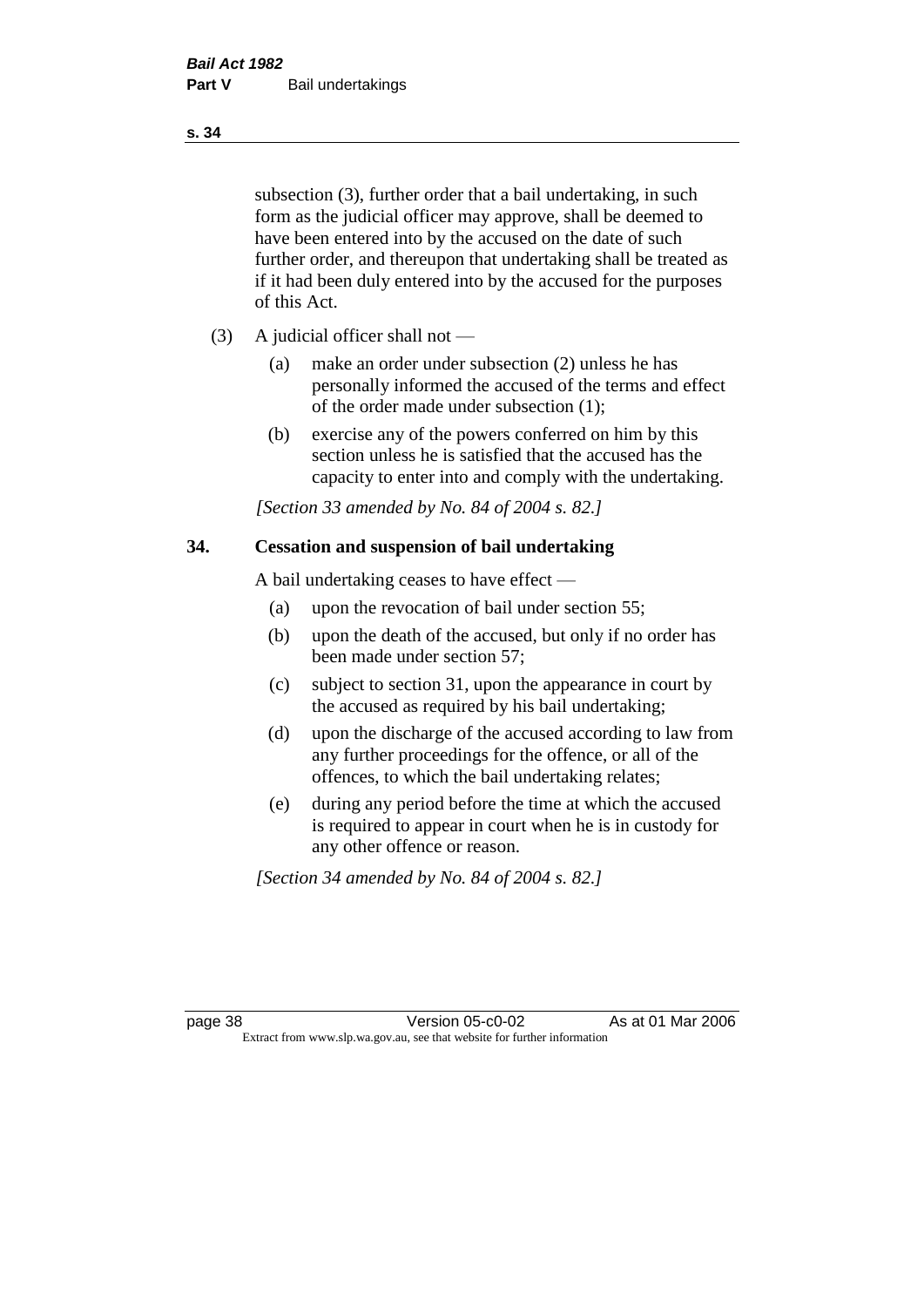# **Part VI — Sureties and surety undertakings**

## **35. Meaning of surety and surety undertaking**

- (1) A surety is a person who, as a condition of the grant of bail to an accused, enters into a surety undertaking, that is to say, undertakes in writing that he will, subject to this Act, forfeit a specified amount of money if the accused fails to comply with any requirement of his bail undertaking mentioned in section  $28(2)(a)$  and  $(b)(ii)$ .
- (2) A surety is required to be approved under section 40.
- (3) A forfeiture of money by a surety as mentioned in subsection (1) is enforceable as provided in section 49 but not otherwise.

*[Section 35 amended by No. 84 of 2004 s. 82.]* 

#### **36. Authority to approve sureties**

- (1) The decision whether an applicant should be approved as a surety in any case shall be made, on notice to the prosecutor in the prescribed manner —
	- (a) where a judicial officer imposed the requirement for a surety in that case, by that judicial officer or by a judicial officer whose jurisdiction is co-extensive with that judicial officer's;
	- (b) where an authorised officer imposed the requirement for a surety in that case, by that or any other authorised officer; or
	- (c) where subsection (2) applies, by an officer of the court authorised under that subsection.
- (2) A judicial officer when granting bail to an accused subject to a requirement for a surety or sureties may authorise a justice, a registrar of any court or an associate of a Judge of the Supreme Court or of the District Court or of the Children's Court, by name or office, to decide whether any applicant should be approved as a surety in that case.

As at 01 Mar 2006 **Version 05-c0-02 Page 39** Extract from www.slp.wa.gov.au, see that website for further information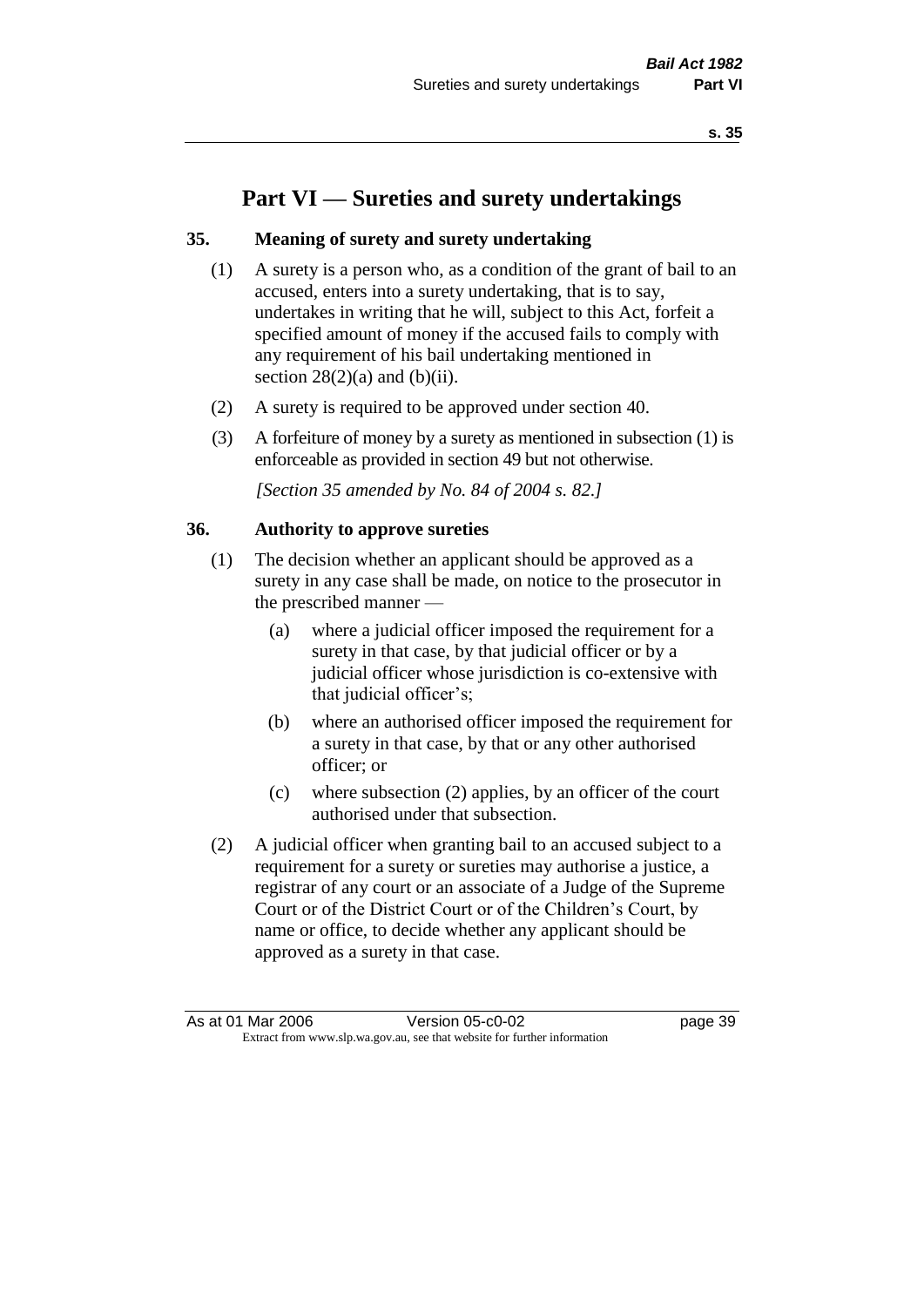#### **s. 37**

*[Section 36 amended by No. 15 of 1988 s. 14; No. 49 of 1988 s. 88; No. 59 of 2004 s. 141; No. 84 of 2004 s. 82.]* 

## **37. Proposed surety to receive certain information and prescribed form for completion**

- (1) Whenever an officer referred to in section 36(1) is called upon to decide whether an applicant should be approved as a surety, he shall ensure that the applicant is, or has been, given —
	- (a) a duly completed notice in the prescribed form showing details of the terms and conditions on which bail has been granted to the accused in whose case the surety is required;
	- (b) such information in writing as to the effect of this Act in relation to the rights, obligations and liabilities of sureties as is prescribed for the purposes of this paragraph; and
	- (c) a prescribed form of declaration for completion designed to disclose to the officer all information relevant to the decision.
- (2) Before he makes his decision, the officer shall ensure that the applicant furnishes to him the declaration referred to in subsection (1)(c) duly completed.

*[Section 37 amended by No. 84 of 2004 s. 82.]* 

## **38. Persons disqualified from being sureties**

- (1) A person is not qualified to be approved as a surety if  $-$ 
	- (a) he is under 18 years of age; or
	- (b) subject to subsection (2), the value of his assets, after provision is made for his debts and liabilities, is less than the amount which he might become liable to forfeit under his proposed surety undertaking; or
	- (c) there are reasonable grounds for believing that he has been, or will be, indemnified by any person against any forfeiture referred to in paragraph (b).

page 40 Version 05-c0-02 As at 01 Mar 2006 Extract from www.slp.wa.gov.au, see that website for further information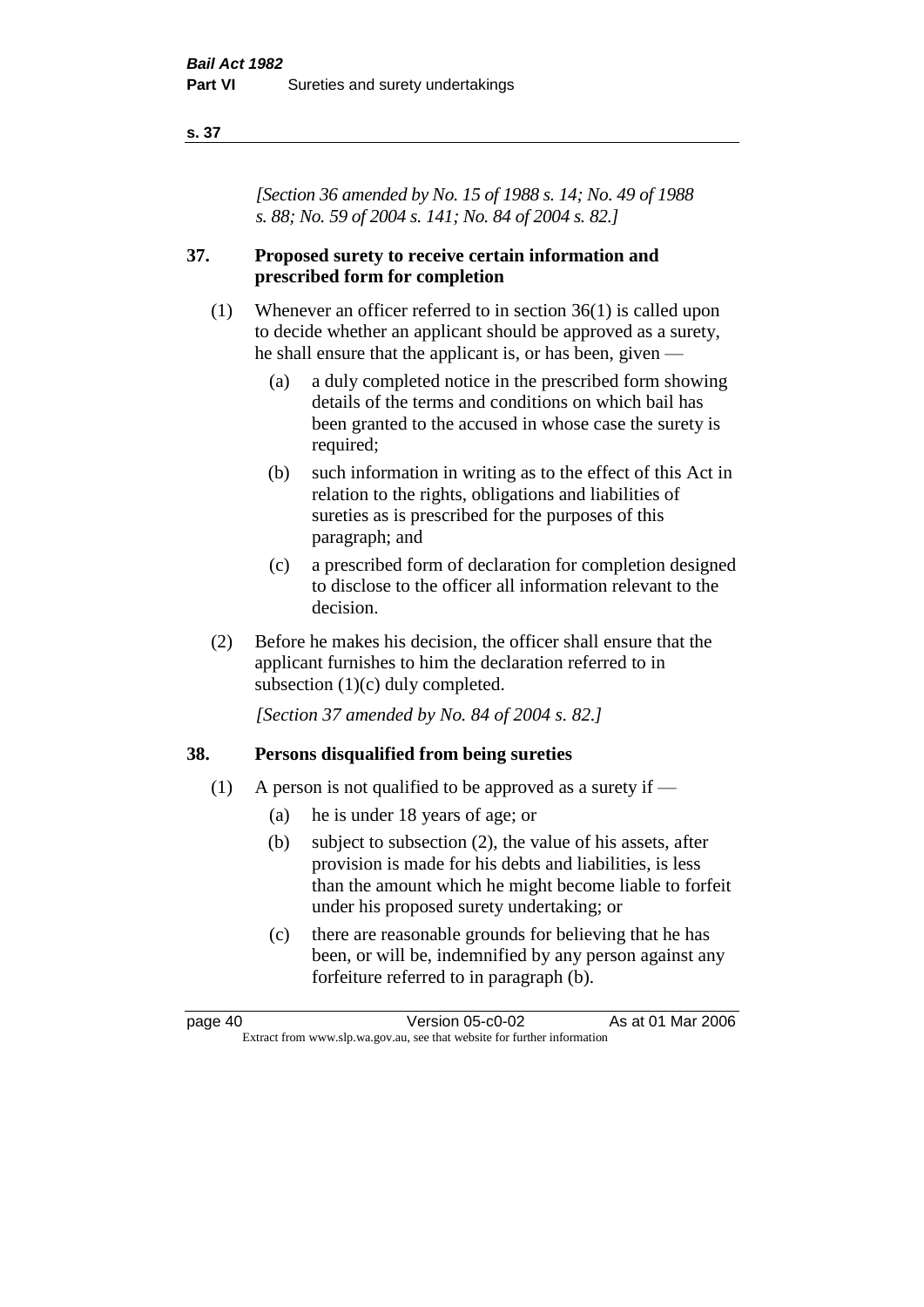(2) Subsection (1)(b) does not apply where the applicant for approval is required to give security sufficient to cover the amount which he might become liable to forfeit.

## **39. Matters relevant to approval of sureties**

In determining whether an applicant is suitable to be a surety an officer referred to in section 36(1) shall have regard to all matters which appear to him to be relevant including, as well as any others, the following —

- (a) the character and antecedents of the applicant;
- (b) his proximity to or connection with the accused, whether by kinship, place of residence or otherwise; and
- (c) his ability to pay, or give security for, the amount which he might become liable to forfeit under his proposed surety undertaking, without excessive hardship to himself or his dependants.

*[Section 39 amended by No. 84 of 2004 s. 82.]* 

# **40. Decision on application by proposed surety**

- (1) Upon receipt of the duly completed declaration referred to in section  $37(1)(c)$ , the officer shall, after making any enquiries which he thinks desirable, make a decision, as soon as is practicable, either to approve or not to approve of the applicant as a surety in that case.
- (2) If the officer does not approve of the applicant as a surety he shall record the reasons for his doing so and inform the applicant and the accused thereof, or cause them to be so informed.

*[Section 40 amended by No. 15 of 1988 s. 15; No. 84 of 2004 s. 82.]* 

As at 01 Mar 2006 **Version 05-c0-02** page 41 Extract from www.slp.wa.gov.au, see that website for further information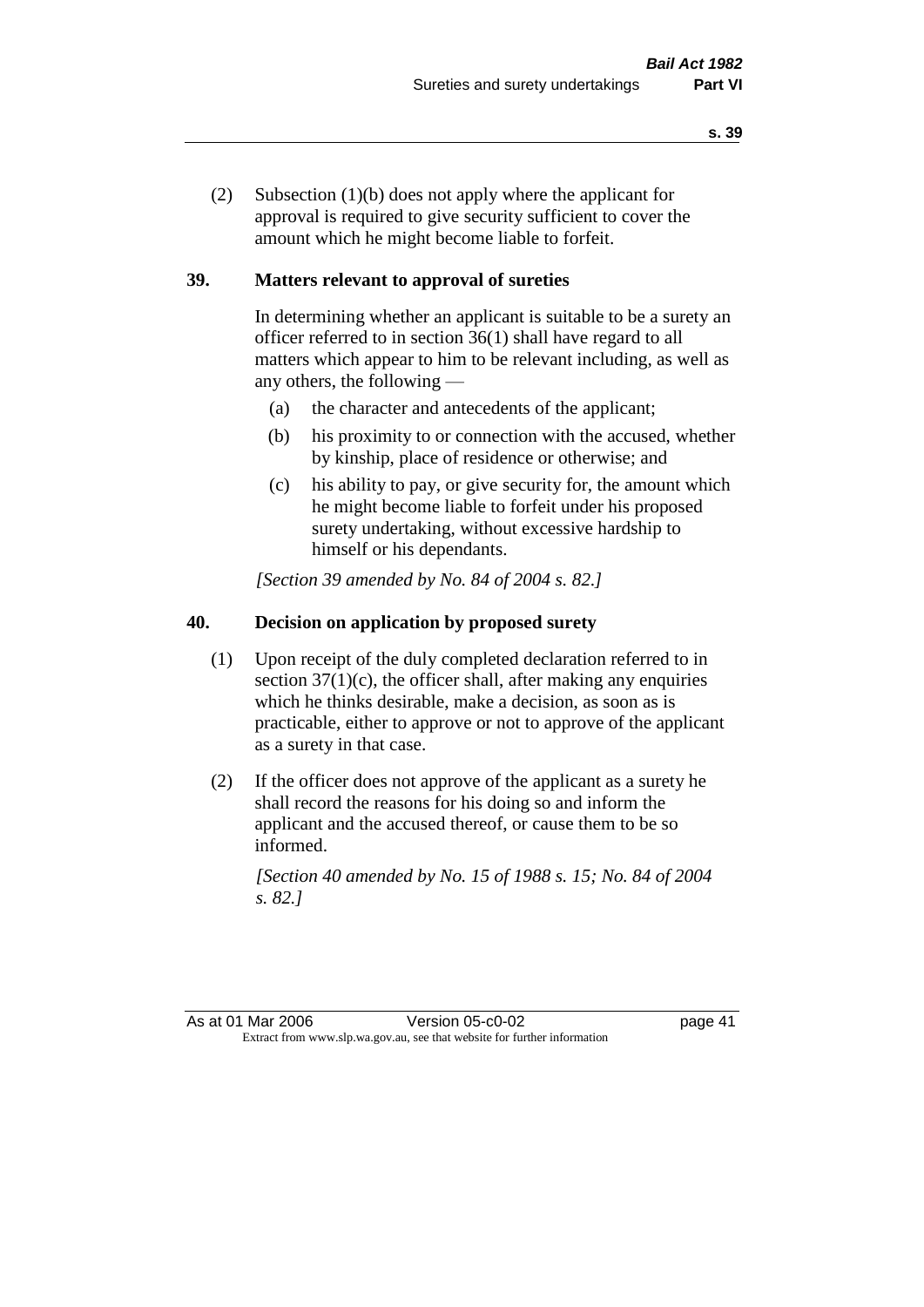#### **s. 41**

#### **41. Finality of decision to refuse approval**

- (1) A decision by an officer referred to in section 36(1) not to approve of the applicant as a surety is final unless the applicant becomes entitled to re-apply under subsection (2).
- (2) An applicant who is refused approval as a surety may re-apply for approval to the officer who made that decision, or if he is absent or unavailable to another officer acting in his position, on the ground that —
	- (a) new facts have been discovered, new circumstances have arisen or the circumstances have changed since he was refused approval; or
	- (b) he failed to adequately present his case for approval on his previous application,

and the provisions of this Act, except section 37, shall, with necessary modifications, apply to any such further application and the decision thereon.

#### **42. Before whom surety undertaking may be entered into**

A surety undertaking need not be entered into before the officer who approved the surety but may be entered into before any person before whom the accused for whose appearance the surety is approved might enter into his bail undertaking under section 29.

*[Section 42 amended by No. 84 of 2004 s. 82.]* 

#### **43. Duties of persons before whom surety undertaking is entered into**

A person before whom a surety undertaking is to be entered  $into -$ 

- $(a)$  shall
	- (i) read to the surety;
	- (ii) be informed by the surety that he has read; or

page 42 Version 05-c0-02 As at 01 Mar 2006 Extract from www.slp.wa.gov.au, see that website for further information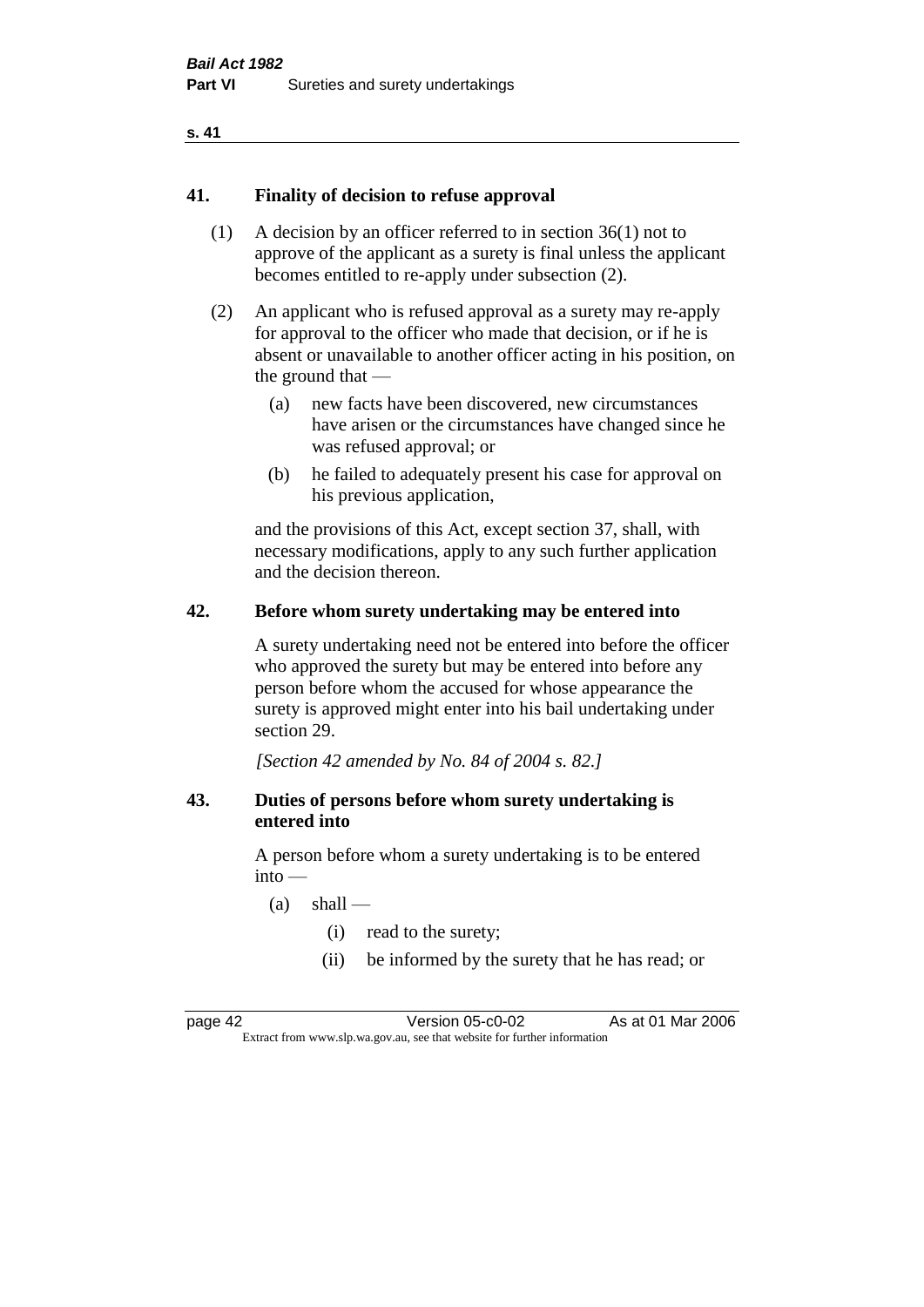(iii) if necessary, have translated to the surety,

the documents described in section  $37(1)(a)$  and (b), and the surety undertaking, before the surety enters into the undertaking;

- (b) shall ensure that all conditions which are to be complied with by the surety have been complied with before the surety enters into his undertaking; and
- (c) shall give to the surety a copy of his surety undertaking as duly completed.

*[Section 43 amended by No. 74 of 1984 s. 13.]* 

## **44. Surety undertaking extends to adjourned hearing only by consent**

- (1) A surety undertaking does not extend to the failure by the accused to appear at a different time or a different time and place pursuant to section 31 unless —
	- (a) his surety undertaking contains a provision that it does so extend; and
	- (b) where applicable, pursuant to subsection (2), he has received notice as mentioned in that subsection.
- (2) A surety undertaking may, at the option of the surety, also contain a provision that, where a different time or a different time and place for the accused's appearance is substituted pursuant to section 31, the surety's liability shall only arise if he is given notice, as soon as is practicable, of the different time or the different time and place.

*[Section 44 amended by No. 74 of 1984 s. 14; No. 84 of 2004 s. 82.]* 

As at 01 Mar 2006 Version 05-c0-02 Page 43 Extract from www.slp.wa.gov.au, see that website for further information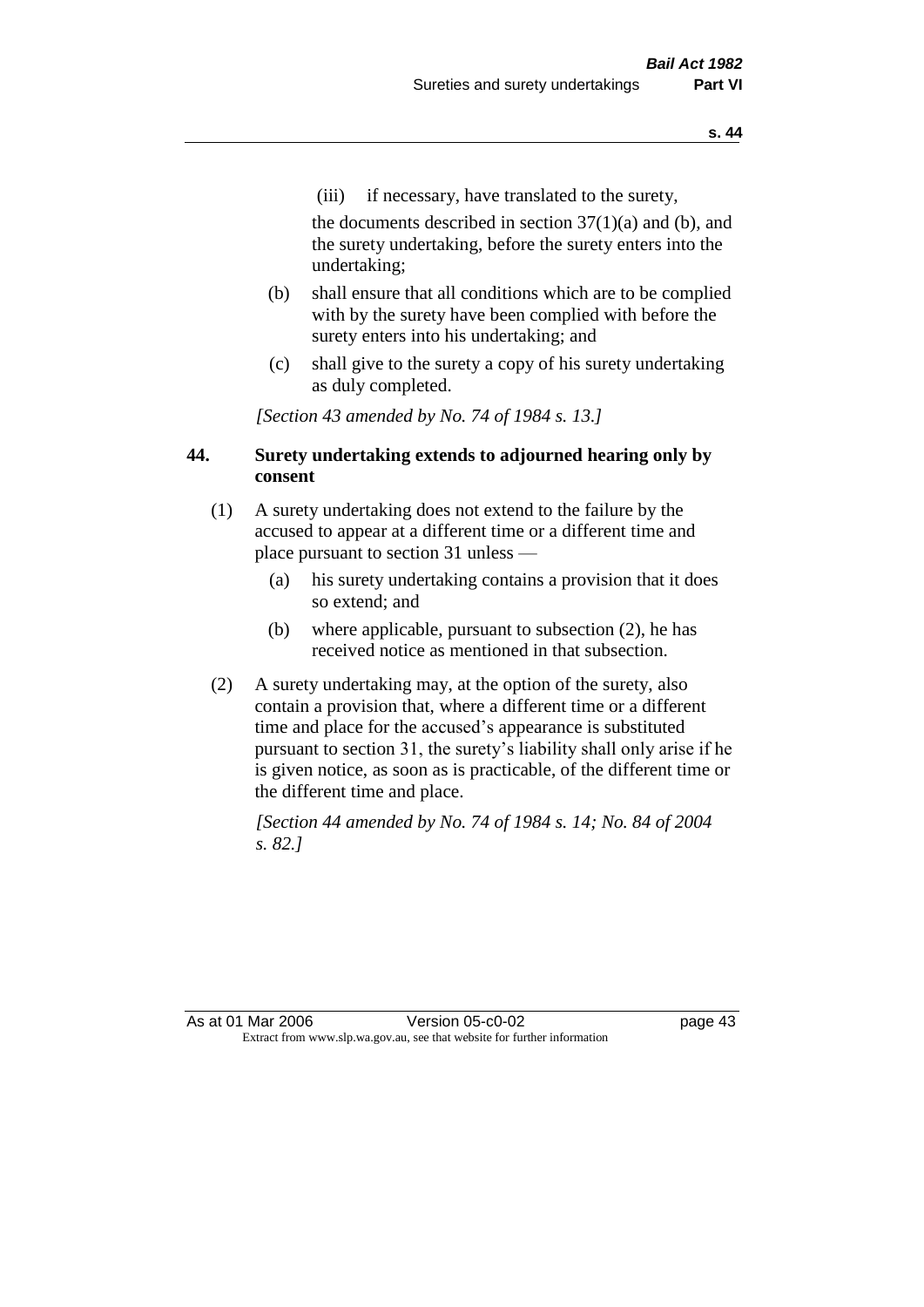#### **s. 45**

#### **45. Giving and proof of notices under section 44**

- (1) For the purposes of section 44(2) notice to a surety may be given —
	- (a) orally to the surety by the judicial officer when he fixes a time and place for the proceedings or the resumed proceedings;
	- (b) in the prescribed form to the surety personally; or
	- (c) by the registrar of the court sending the prescribed form by registered post or telegram to him at his address appearing in his undertaking or notified under section 60.
- (2) Section 32(2) and (3) shall apply to the service and proof of service of a notice under subsection  $(1)(c)$ .
- (3) A judicial officer who, under subsection  $(1)(a)$ , notifies a surety of the time and place for the proceedings or the resumed proceedings shall endorse on the surety's undertaking a certificate showing details of such time and place and that he notified the surety thereof.
- (4) In any proceedings
	- (a) a document purporting to be a copy of a notice referred to in section 44(2) shall be evidence of the terms of the notice;
	- (b) an endorsement on a surety undertaking purporting to be a certificate referred to in subsection (3) shall be evidence of the matters appearing therein without proof of the signature of the judicial officer who made it.

*[Section 45 amended by No. 74 of 1984 s. 15; No. 59 of 2004 s. 141.]* 

# **46. Power of surety to apprehend accused**

(1) A surety may arrest an accused for whose appearance in court he has entered into a surety undertaking if the surety has reasonable grounds to believe that —

page 44 Version 05-c0-02 As at 01 Mar 2006 Extract from www.slp.wa.gov.au, see that website for further information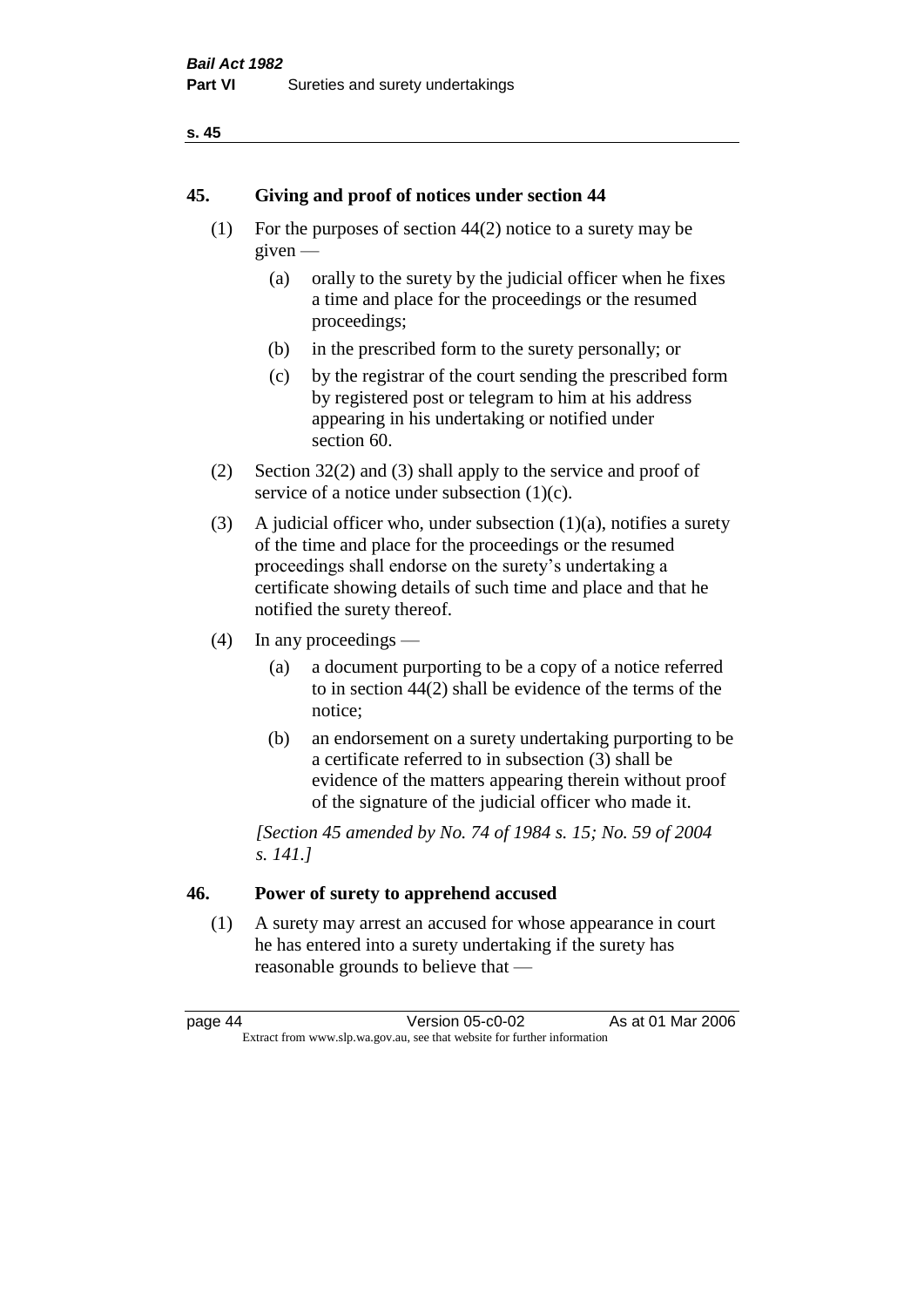- (a) the accused
	- (i) is not likely to comply with the requirements of his bail undertaking mentioned in section  $28(2)(a)$  or (b):
	- (ii) is, or has been, in breach of any condition of his bail undertaking mentioned in section 28(2)(c); or
	- (iii) is, or has been, in breach of a home detention condition mentioned in section 28(2)(d);

and

- (b) it is not expedient to invoke the assistance of a police officer under section 54(1) because the delay occasioned by doing so would defeat the purpose of that section.
- (2) A surety who arrests an accused under subsection (1) shall, as soon as is practicable, deliver him into the custody of a police officer and thereafter he shall be dealt with under section 54(4) and section 55, and those provisions shall apply, as if he had been arrested by a police officer under section 54(2).

*[Section 46 amended by No. 74 of 1984 s. 16; No. 61 of 1990 s. 10; No. 84 of 2004 s. 82.]* 

#### **47. Cessation and suspension of surety undertaking**

A surety undertaking ceases to have effect —

- (a) upon the revocation of bail under section  $55(1)$ ;
- (b) upon the release of an accused under section 55(2) if the surety does not consent to the continuance in force of his surety undertaking;
- (c) upon its being cancelled under section 48(4) (and as from the time fixed therefor) by an appropriate judicial officer;
- (d) upon the death of the surety, but only if no order under section 49(1) has been made before then;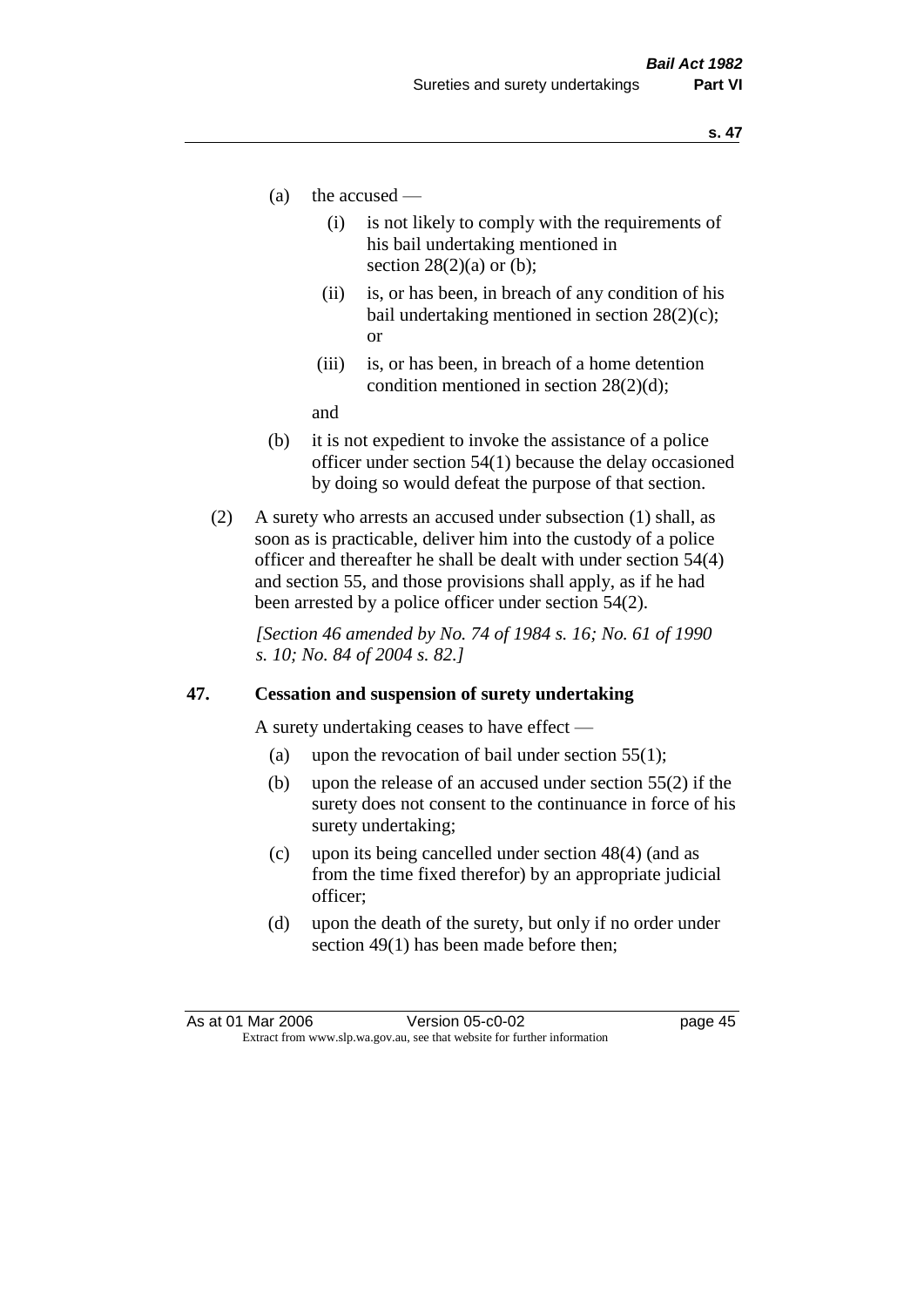- (e) subject to sections 31 and 44, upon the appearance in court by the accused as required by his bail undertaking;
- (f) upon the discharge of the accused according to law from any further proceedings for the offence, or all of the offences, to which the surety undertaking relates; or
- (g) during any period before the time at which the accused is required to appear in court when he is in custody for any other offence or reason.

*[Section 47 amended by No. 84 of 2004 s. 82.]* 

# **48. Surety may apply for cancellation of his undertaking**

- (1) A surety may apply to an appropriate judicial officer for cancellation of his undertaking.
- (2) An application under subsection (1) may be made at any time before that specified, or deemed by section 31(3) to be specified, in the accused's bail undertaking for his appearance in court.
- (3) Upon an application being made under subsection (1) an appropriate judicial officer shall cause the accused to appear before him or another such officer and may issue a warrant or summons for that purpose.
- (4) Upon the appearance of the accused before the time mentioned in subsection (2) an appropriate judicial officer shall —
	- (a) cancel the surety undertaking; and
	- (b) exercise one of the powers set out in section  $55(1)(d)$ or (e).
- (5) An application under subsection (1) must be made, and proceedings on it are to be conducted —
	- (a) in a court of summary jurisdiction in accordance with regulations made under the *Criminal Procedure Act 2004*;

page 46 Version 05-c0-02 As at 01 Mar 2006 Extract from www.slp.wa.gov.au, see that website for further information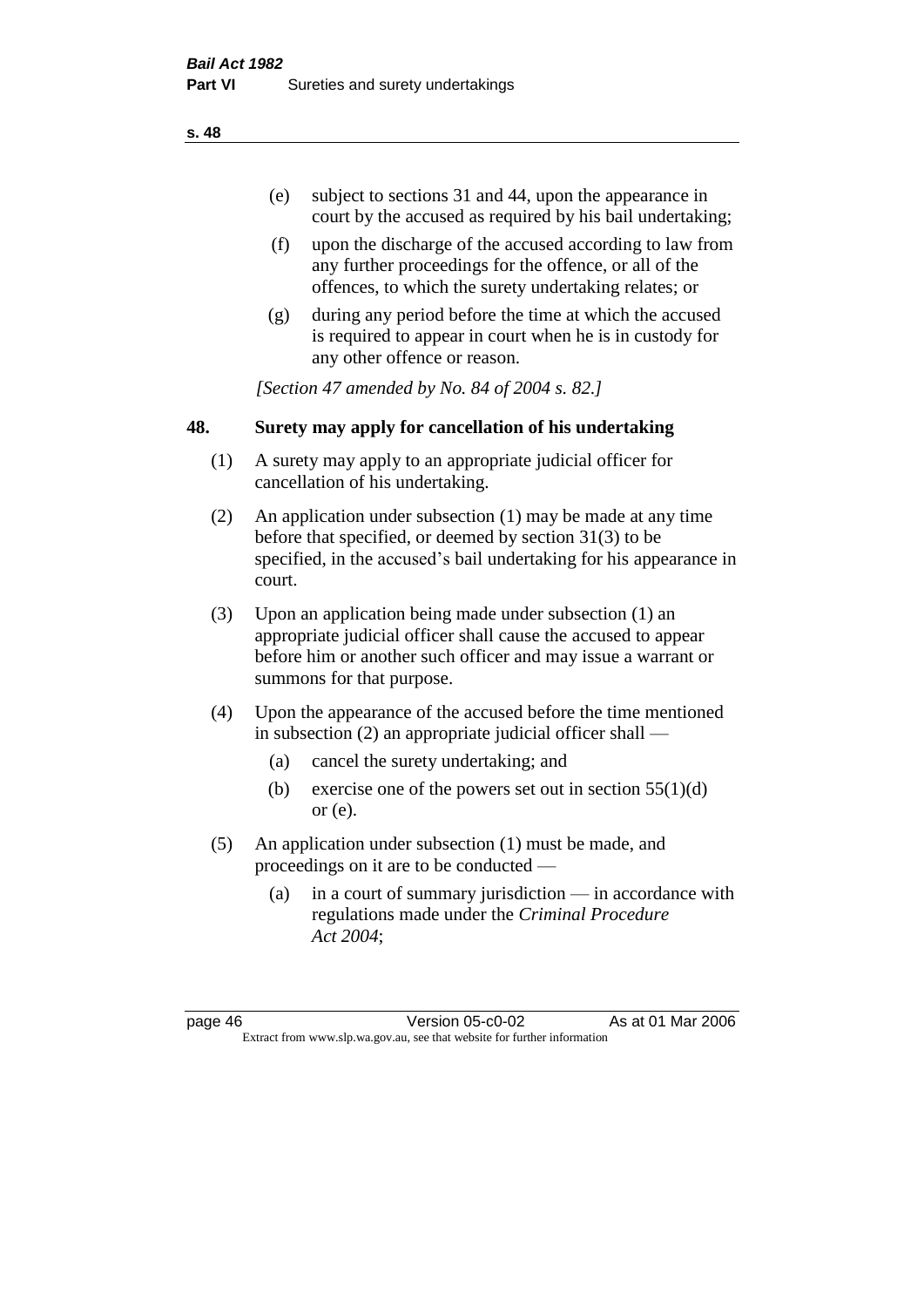(b) in the Supreme Court or the District Court  $-\text{in}$ accordance with rules of court made under the *Criminal Procedure Act 2004*.

*[Section 48 amended by No. 59 of 2004 s. 141; No. 84 of 2004 s. 7 and 82.]* 

#### **49. Forfeiture of money under surety's undertaking**

- (1) Where an accused has failed to comply with any requirement of his bail undertaking mentioned in section 28(2)(a) or (b)(ii) the following provisions of this section apply for the purpose of enforcing payment to the State of any sum thereupon payable by a surety in terms of his surety undertaking —
	- (a) the registrar of the court before which the accused failed to appear may apply to an appropriate judicial officer for an order that the sum be paid;
	- (b) that judicial officer shall summon the surety to appear before the court in which the judicial officer exercises jurisdiction to show cause why an order of forfeiture should not be made under this section;
	- (c) on the hearing of the application and upon proof of the surety's liability in terms of his undertaking, the judicial officer shall order forfeiture of the full amount specified in the undertaking unless the surety attends at the hearing and shows to the satisfaction of the judicial officer that there was reasonable cause for the failure of the accused to comply with the requirement to which the application relates;
	- (d) notwithstanding paragraph (c), the judicial officer may decline to make an order under that paragraph or may order forfeiture in part only where the surety attends and shows to the satisfaction of the judicial officer —
		- (i) that, by reason of a change of circumstances since the undertaking was entered into, an order for forfeiture, or for forfeiture in full (as the case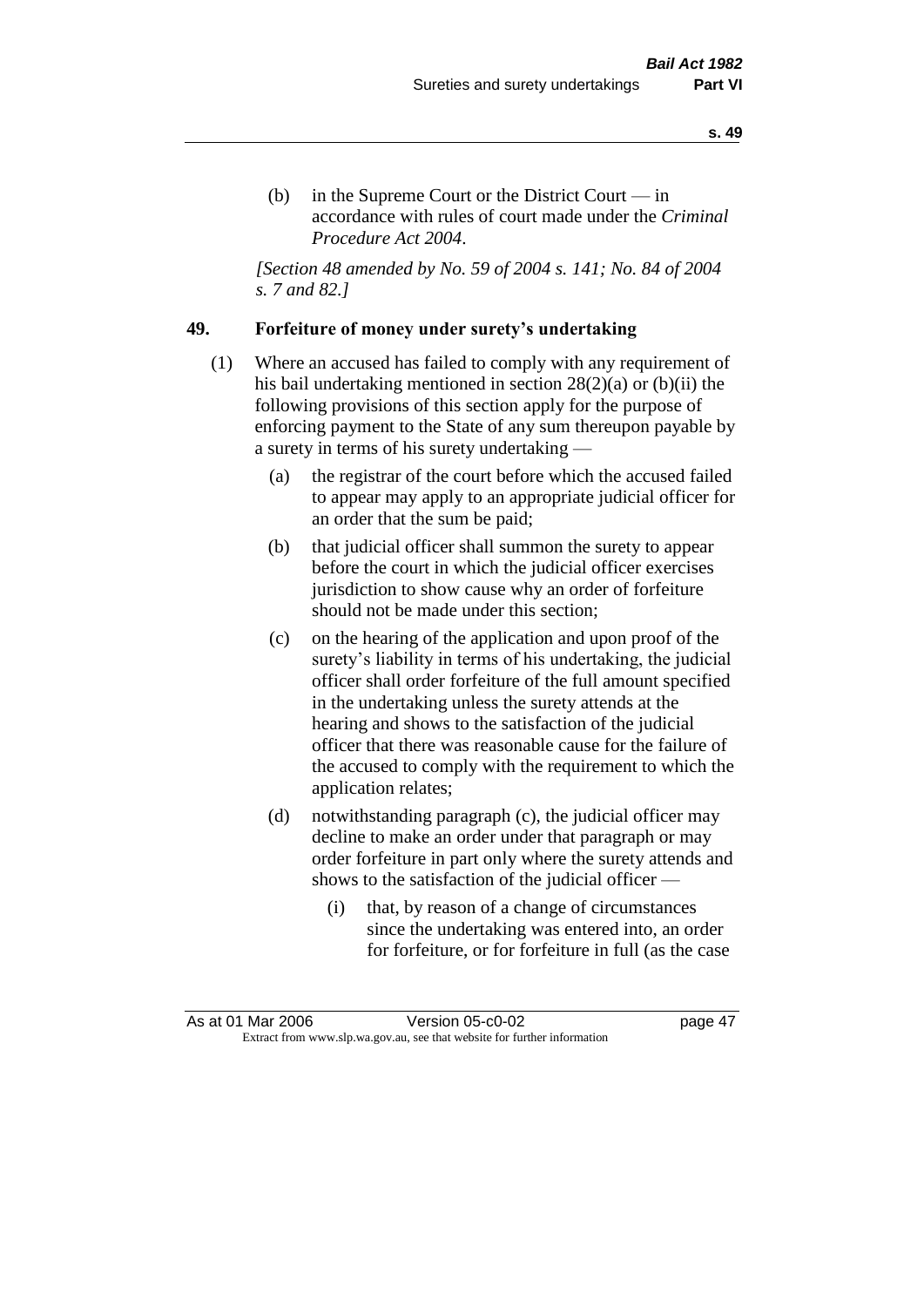may be), would cause excessive hardship to the surety or his dependants; and

- (ii) that such hardship would not be relieved by the exercise of one or more of the powers conferred by section 59;
- (e) an order may be made under this section whether or not the accused has been convicted of an offence against section 51(1) or (2) but if, after an order has been made, the surety satisfies the Governor that new facts have been discovered or new circumstances have arisen which show that there was reasonable cause for the failure of the accused as mentioned in paragraph (c), the Governor may exercise the power in section 139 of the *Sentencing Act 1995* as if the forfeiture were one to which that section applied.
- (2) An application under subsection (1) must be made, and proceedings on it are to be conducted —
	- (a) in a court of summary jurisdiction in accordance with regulations made under the *Criminal Procedure Act 2004*;
	- (b) in the Supreme Court or the District Court  $-\text{in}$ accordance with rules of court made under the *Criminal Procedure Act 2004*.
- (3) Without prejudice to the recovery of such an amount as a civil debt due to the State, any amount to be paid under an order made under this section is to be paid, and its payment may be enforced under Part 5 of the *Fines, Penalties and Infringement Notices Enforcement Act 1994*, unless an order has been made under subsection (4).
- (4) If under this section the Supreme Court or the District Court makes an order requiring the payment of money, the court may make an order under section 59 of the *Sentencing Act 1995* in respect of the amount payable and for that purpose that section,

**s. 49**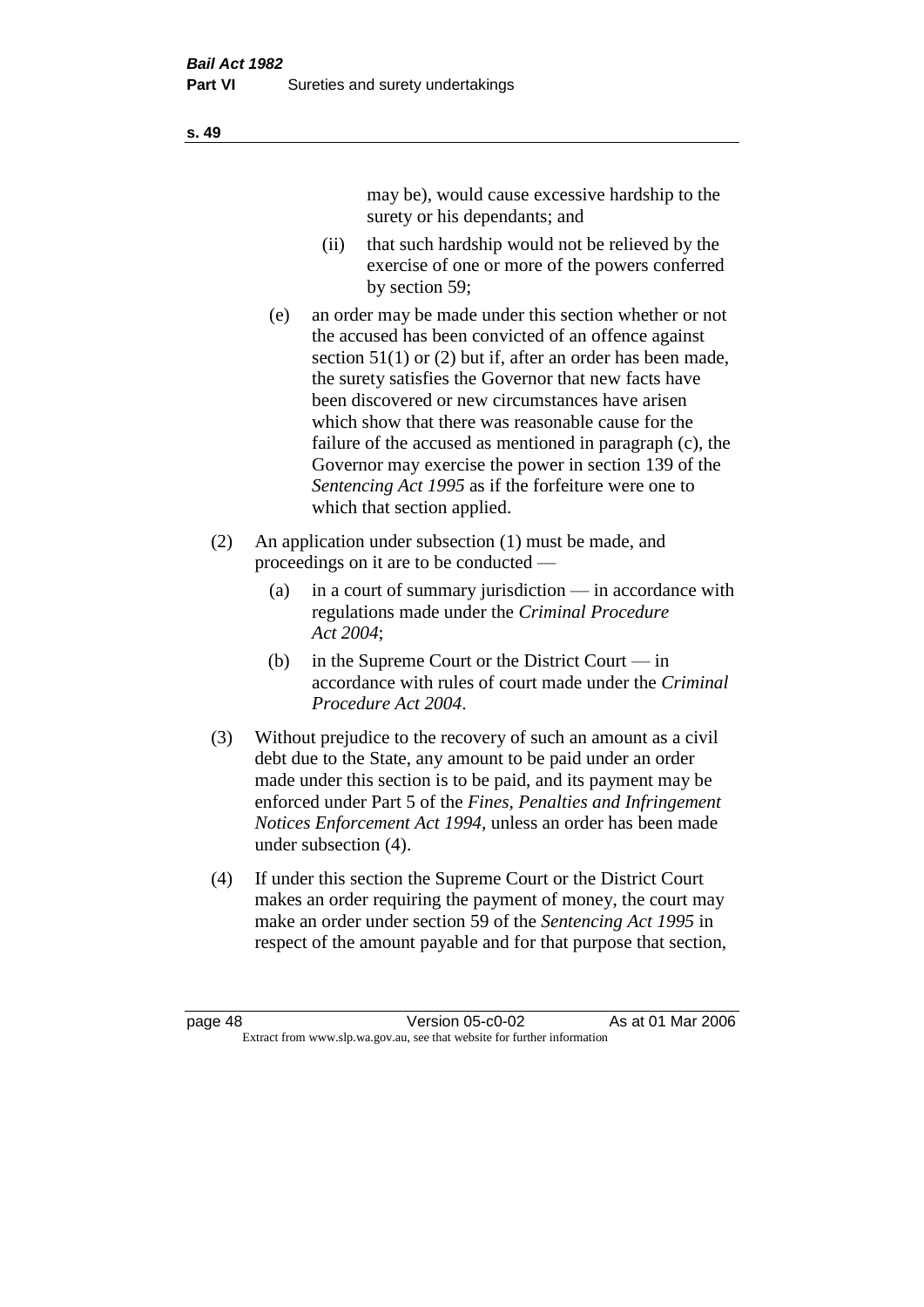with any necessary changes, applies as if the amount were a fine imposed on the surety.

*[Section 49 amended by No. 74 of 1984 s. 17; No. 92 of 1994 s. 5; No. 78 of 1995 s. 8; No. 65 of 2003 s. 121(3); No. 74 of 2003 s. 29; No. 59 of 2004 s. 141; No. 84 of 2004 s. 8, 11 and 82.]* 

## **50. Offence to indemnify surety**

(1) If a person indemnifies, or agrees to indemnify, a surety or proposed surety against any liability which the surety or proposed surety may incur under this Act (including this section) he and the surety or proposed surety and any person with whom he agrees as aforesaid each commits an offence.

Penalty: \$1 000 or imprisonment for 12 months or both.

- (2) An offence is committed under subsection  $(1)$ 
	- (a) whether the agreement is made before or after the surety undertaking is entered into and whether or not a proposed surety actually becomes a surety; and
	- (b) whether the compensation is to be in money or in money's worth.
- (3) An offence is not committed under subsection (1) by a surety or proposed surety if he shows —
	- (a) that he had no knowledge of an agreement within the meaning of subsection (1) proposed to be entered into between 2 other persons; or
	- (b) that having such knowledge he took all steps reasonably available to him to prevent the agreement being entered into.

*[Section 50 amended by No. 74 of 1984 s. 18.]*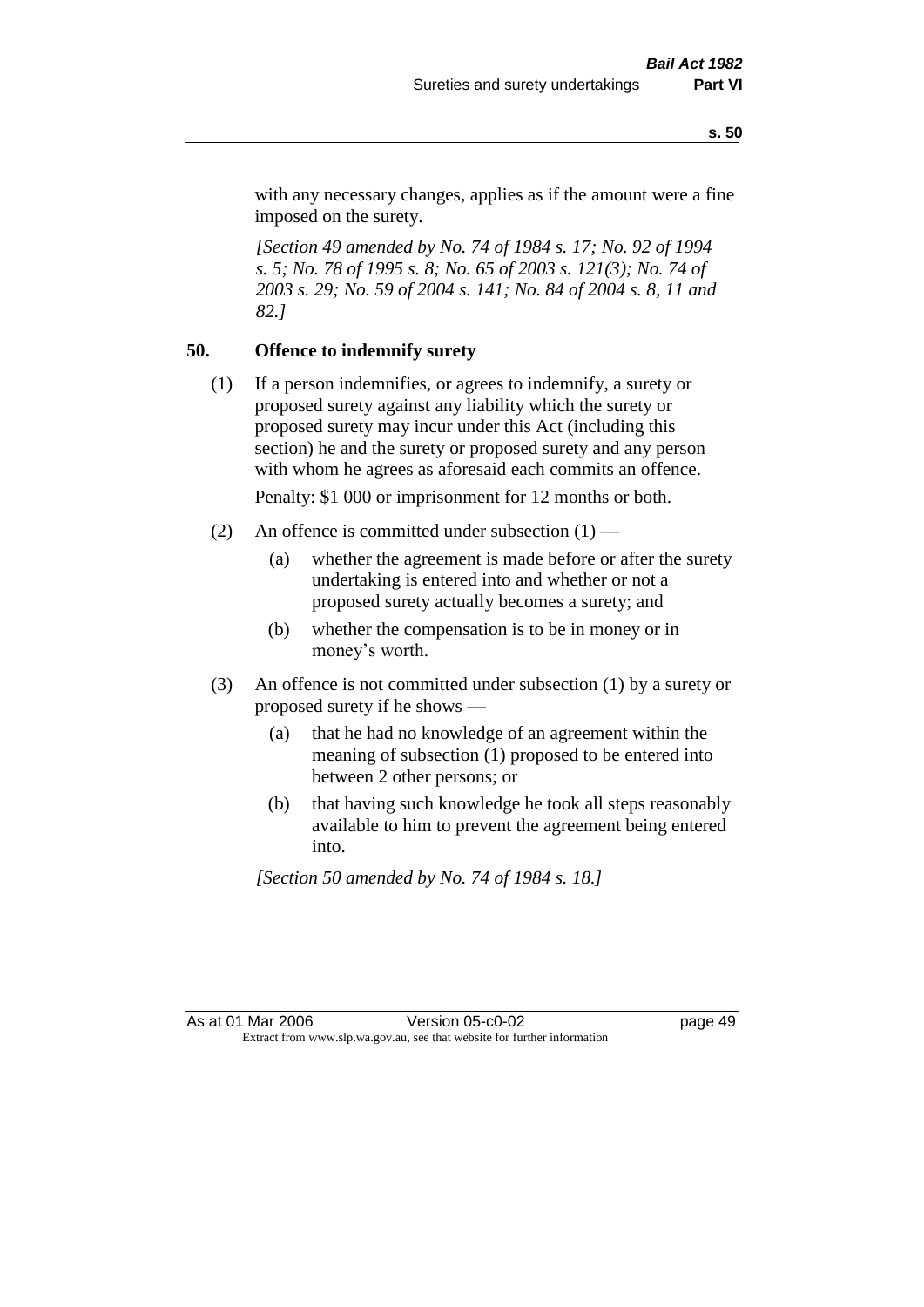**s. 50A**

# **Part VIA — Administration of home detention conditions**

*[Heading inserted by No. 61 of 1990 s. 11.]* 

## **50A. Powers of CEO (Justice)**

The CEO (Justice) has all of the powers conferred under this Act on a community corrections officer and may review, vary, or rescind a direction given by a community corrections officer.

*[Section 50A inserted by No. 61 of 1990 s. 11; amended by No. 31 of 1993 s. 9.]* 

*[50B. Repealed by No. 78 of 1995 s. 8.]* 

## **50C. Powers and duties of community corrections officers**

- (1) A community corrections officer may give such reasonable directions to an accused subject to a home detention condition as are necessary for the proper administration of the condition and any other condition imposed on the grant of bail to the accused including, without limiting the generality of the foregoing, directions as to —
	- (a) when the accused may leave the place where he is required by the home detention condition to remain;
	- (b) the period of any authorised absence from the place where he is required by the home detention condition to remain;
	- (c) when the accused shall return to the place where he is required by the home detention condition to remain;
	- (d) the method of travel to be used by the accused during any absence from the place where he is required by the home detention condition to remain; and
	- (e) the manner in which the accused shall report his whereabouts.

page 50 Version 05-c0-02 As at 01 Mar 2006 Extract from www.slp.wa.gov.au, see that website for further information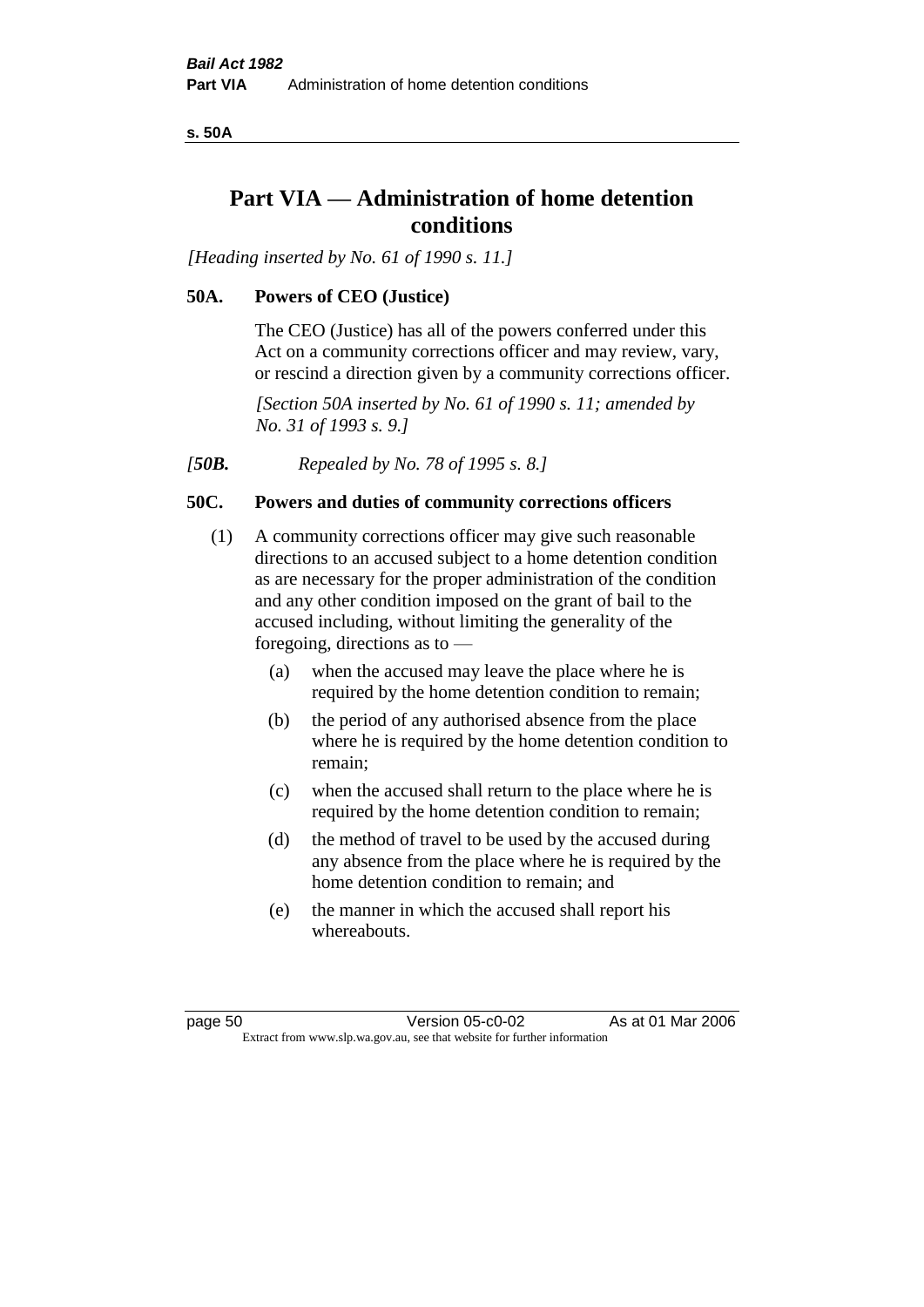- (2) For the purpose of ascertaining whether or not an accused is complying with a home detention condition or any direction given pursuant to subsection (1), a community corrections officer may, at any time —
	- (a) enter or telephone the place where the accused is required by a home detention condition to remain;
	- (b) enter or telephone the accused's place of employment or any other place where the accused is permitted or required to attend; or
	- (c) question any person at any place referred to in paragraph (a) or (b).
- $(3)$  A person who
	- (a) hinders a person exercising powers under subsection (2); or
	- (b) fails to answer a question put pursuant to subsection  $(2)(c)$  or gives an answer that the person knows is false or misleading in a material particular,

commits an offence.

Penalty: \$2 000 and imprisonment for 12 months.

- (4) A community corrections officer
	- (a) shall keep such records and make such returns and reports in relation to accused persons subject to home detention conditions as the CEO (Justice) directs; and
	- (b) shall make any records relating to a defendant subject to a home detention condition available on the request of the CEO (Justice) to him.

*[Section 50C inserted by No. 61 of 1990 s. 11; amended by No. 31 of 1993 s. 9; No. 50 of 2003 s. 37(3); No. 84 of 2004 s. 82, 83(3).]*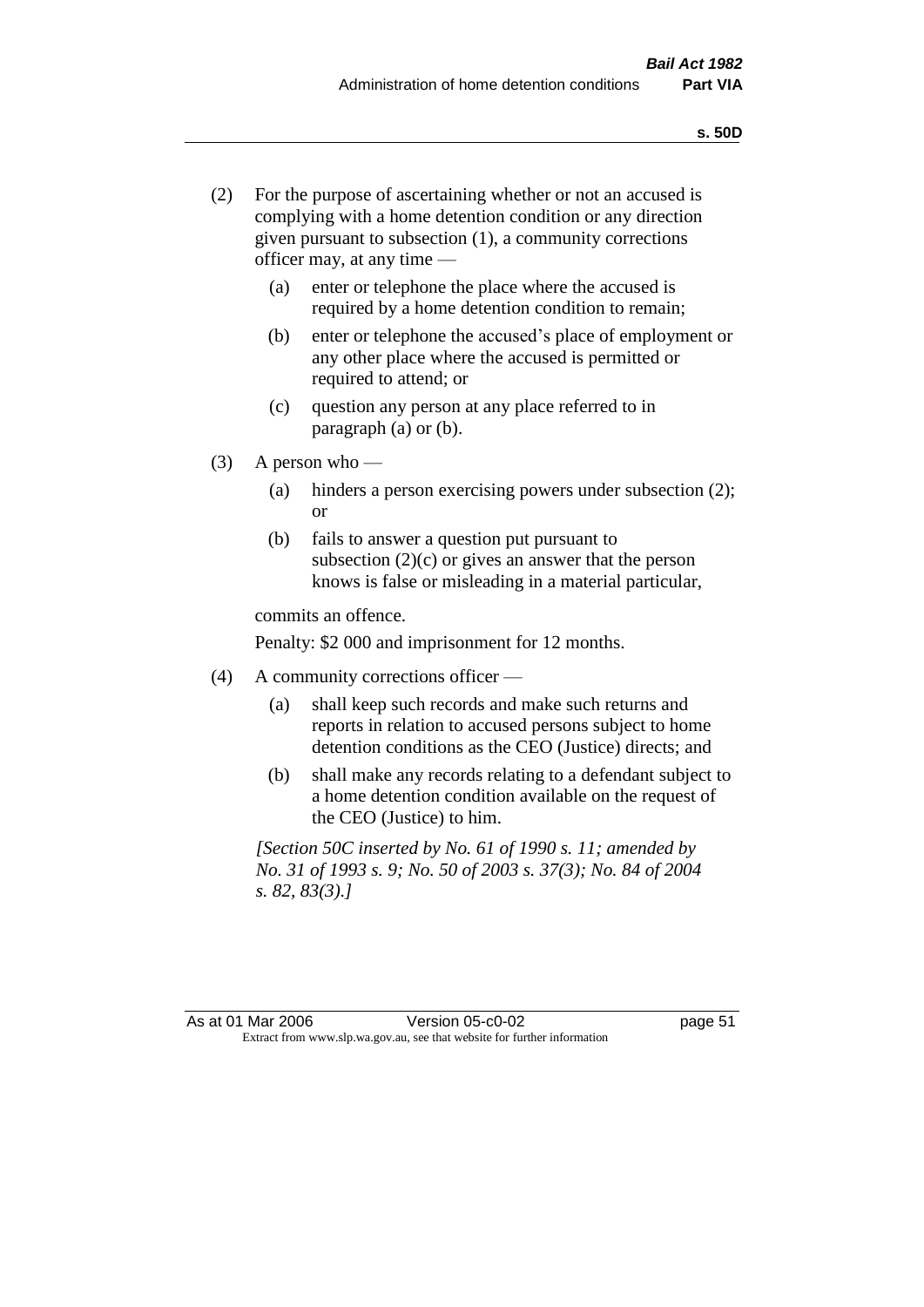| v<br>۰,<br>×<br>۰.<br>× |  |
|-------------------------|--|
|-------------------------|--|

#### **50D. Powers of members of the Police Force**

- (1) For the purpose of ascertaining whether or not an accused is complying with a home detention condition, a member of the Police Force may —
	- (a) require the accused to produce a copy of his bail undertaking and any notice by the CEO (Justice) under section 50E(a) for inspection; and
	- (b) require the accused to explain why he is absent from the place where he is required by the home detention condition to remain.
- (2) An accused who fails to comply with subsection  $(1)(a)$  or who fails to explain when required to do so under subsection (1)(b) or who gives an explanation that the accused knows is false or misleading in a material particular, commits an offence.

Penalty: \$2 000.

*[Section 50D inserted by No. 61 of 1990 s. 11; amended by No. 31 of 1993 s. 9; No. 50 of 2003 s. 37(4) ; No. 84 of 2004 s. 82.]* 

## **50E. CEO (Justice) may substitute a different place of detention and apply conditions**

The CEO (Justice) may, at any time, by notice in writing given to an accused granted bail subject to a home detention condition —

- (a) substitute a different place for the place where an accused is required by a home detention condition to remain;
- (b) require the accused to comply with such of the conditions specified in the list provided to the accused under section 24A(4) as are specified in the notice.

*[Section 50E inserted by No. 61 of 1990 s. 11; amended by No. 31 of 1993 s. 9; No. 84 of 2004 s. 82.]* 

page 52 Version 05-c0-02 As at 01 Mar 2006 Extract from www.slp.wa.gov.au, see that website for further information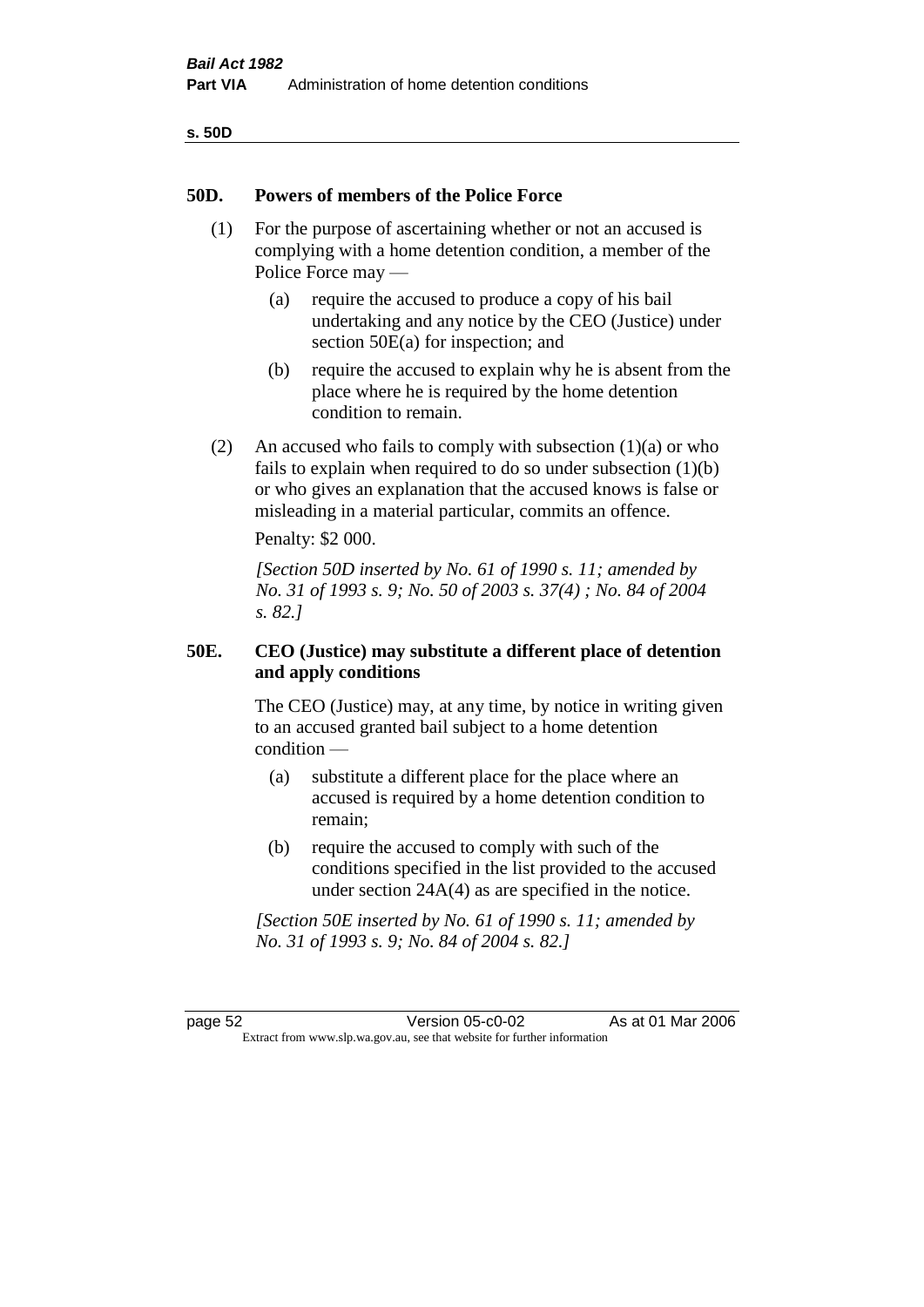#### **50F. CEO (Justice) may revoke bail**

- (1) Where a home detention condition has been imposed as a condition on a grant of bail to an accused the CEO (Justice) may, in his absolute discretion, by instrument signed by him and if practicable, given to the accused, revoke the bail.
- (2) Without limiting the generality of subsection (1), the power to revoke bail may be exercised where the accused —
	- (a) is not likely to comply with any requirement of his bail undertaking mentioned in section  $28(2)(a)$  or (b); or
	- (b) is, or has been, or is likely to be in breach of any condition of his bail undertaking mentioned in section  $28(2)(c)$ .
- (3) Subject to subsection (4), where the CEO (Justice) revokes bail he shall include a statement of his reasons for the cancellation in the instrument cancelling the bail.
- (4) Where the CEO (Justice) is of the opinion that it would be in the interest of the accused or any other person, or the public, to withhold from the accused any or all of the reasons referred to in subsection (3), the CEO (Justice) may so withhold the reason or reasons.
- (5) Where the CEO (Justice) revokes bail, he may, whenever necessary, issue a warrant directed to all members of the Police Force to have the accused arrested and brought before an appropriate judicial officer.

*[Section 50F inserted by No. 61 of 1990 s. 11; amended by No. 31 of 1993 s. 9; No. 84 of 2004 s. 82.]* 

#### **50G. Procedure on arrest after revocation of bail**

(1) An accused arrested pursuant to a warrant issued under section 50F shall be taken as soon as is practicable before an appropriate judicial officer unless he is arrested less than 24 hours before the time at which he is due to appear in

As at 01 Mar 2006 Version 05-c0-02 page 53 Extract from www.slp.wa.gov.au, see that website for further information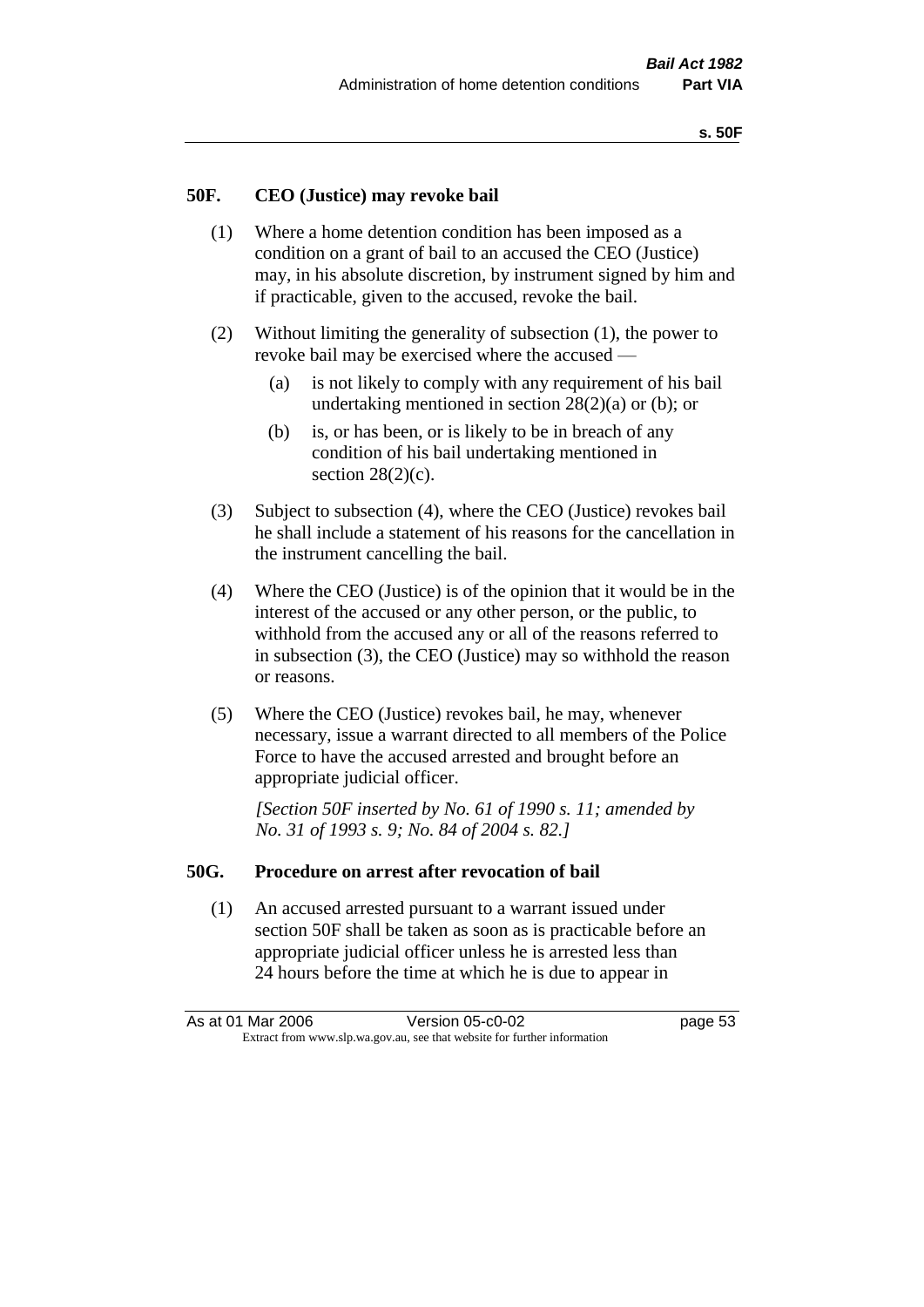accordance with his bail undertaking, in which case he shall be held in custody and brought before an appropriate judicial officer at that time.

- (2) The judicial officer before whom an accused appears under this section may —
	- (a) remand the accused in custody to appear at the time and place specified, or deemed by section 31(3) to be specified, in his bail undertaking; or
	- (b) grant fresh bail to the accused in accordance with this Act, other than clause 2 of Part B of Schedule 1.

*[Section 50G inserted by No. 61 of 1990 s. 11; amended by No. 45 of 1993 s. 12; No. 84 of 2004 s. 82.]* 

## **50H. Exclusion of the rules of natural justice**

The rules known as the rules of natural justice (including any duty of procedural fairness) do not apply to or in relation to the doing or omission of any act, matter or thing under this Part by the CEO (Justice).

*[Section 50H inserted by No. 61 of 1990 s. 11; amended by No. 31 of 1993 s. 9.]* 

#### **50J. Delegation by CEO (Justice)**

The CEO (Justice) may, either generally or as otherwise provided by the instrument of delegation, by writing signed by him, delegate to any person any power or duty under this Part, other than this power of delegation.

*[Section 50J inserted by No. 61 of 1990 s. 11; amended by No. 31 of 1993 s. 9.]* 

#### **50K. Retrieval of monitoring equipment**

If under rules made under section 50L any device or equipment has been installed at the place where an accused is required by a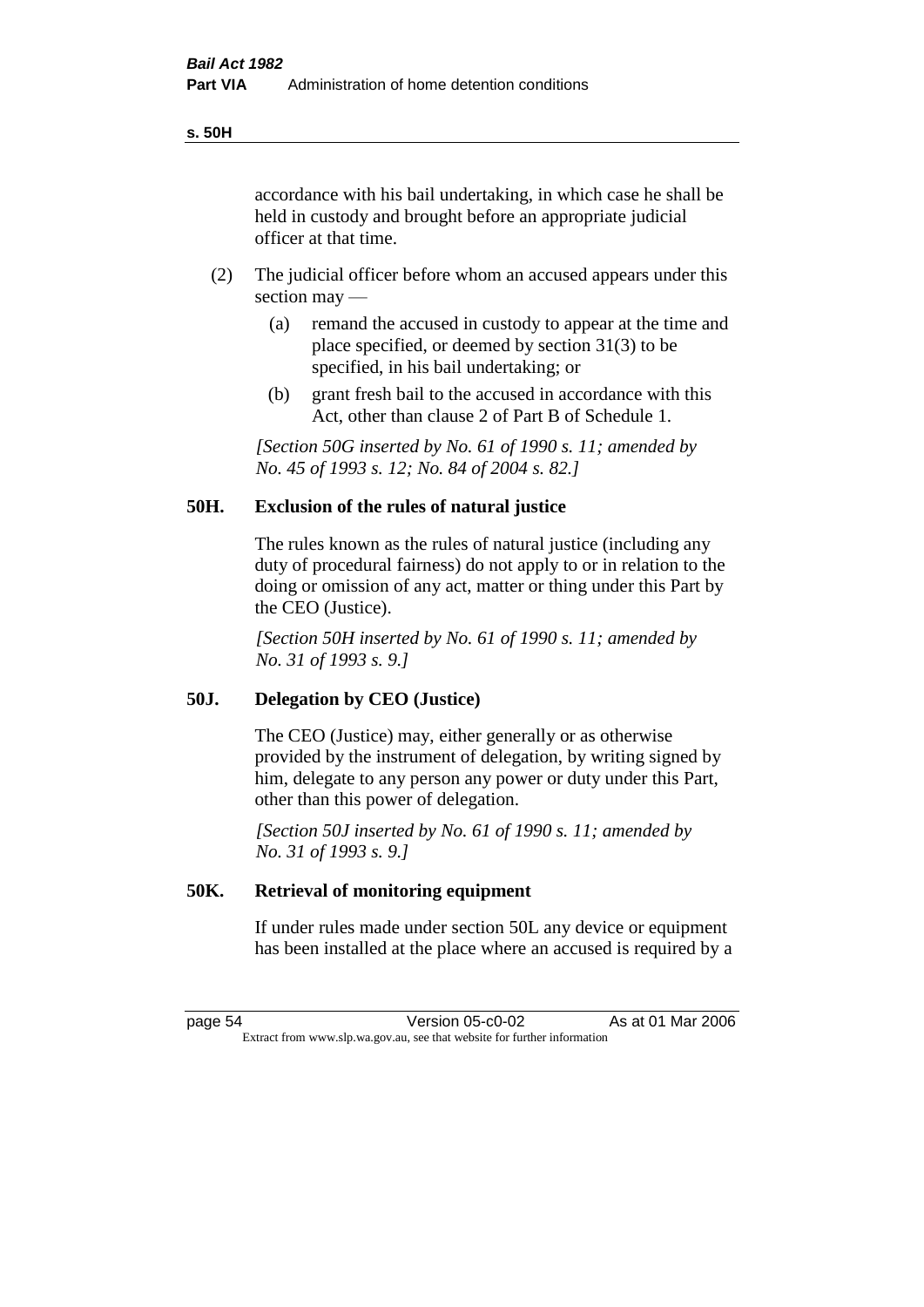#### **s. 50L**

home detention condition to remain, section 118 of the *Sentence Administration Act 2003* applies.

*[Section 50K inserted by No. 78 of 1995 s. 8; amended by No. 50 of 2003 s. 29(3); No. 84 of 2004 s. 82.]* 

# **50L. Rules**

- (1) The CEO (Justice) may, with the approval of the Minister, make rules for the purposes of this Part which may provide for the manner of ensuring that accused persons are complying with home detention conditions and for conditions to be applied to accused persons granted bail subject to home detention conditions including conditions —
	- (a) requiring a defendant to wear any device;
	- (b) requiring a defendant to permit the CEO (Justice) to install any device or equipment at the place where the defendant is required by a home detention condition to remain.
- (2) Rules made under this section may confer a discretionary authority on any person or class of persons.
- (3) Sections 41 and 42 of the *Interpretation Act 1984* do not apply to rules made under this section.

*[Section 50L inserted by No. 61 of 1990 s. 11; amended by No. 31 of 1993 s. 9; No. 84 of 2004 s. 82 and 83(3).]*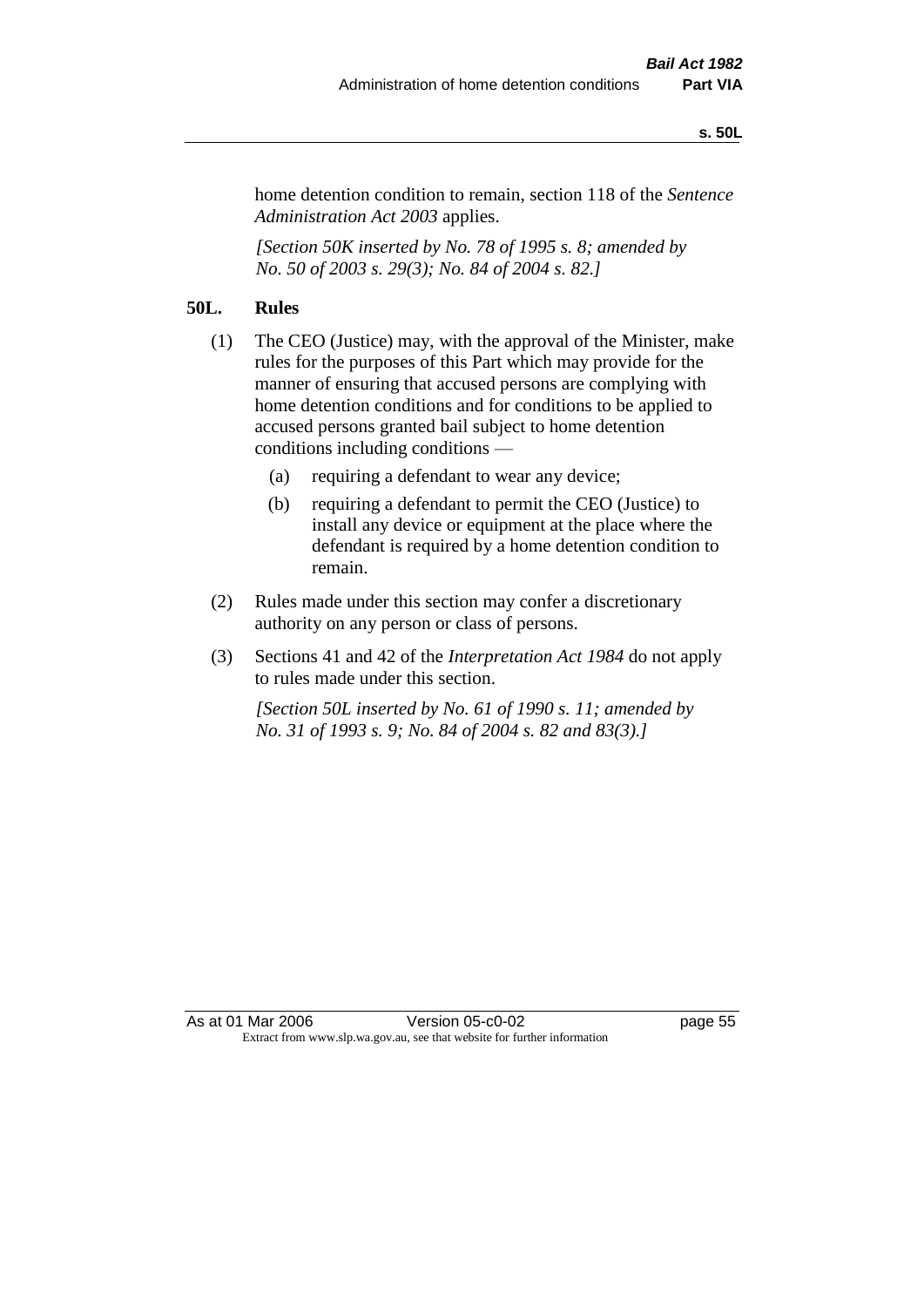**s. 51**

# **Part VII — Enforcement of bail undertakings**

# **51. Offence to fail to comply with bail undertaking**

- (1) An accused who, without reasonable cause, fails to comply with the requirement of his bail undertaking mentioned in section 28(2)(a) commits an offence.
- (2) An accused who fails to comply with the requirement of his bail undertaking mentioned in section  $28(2)(b)(ii)$  commits an offence.
- $(2a)$  An accused
	- (a) whose bail undertaking includes any condition imposed for a purpose mentioned in clause  $2(2)(c)$  or (d) of Part D of Schedule 1; and
	- (b) who fails to comply with the condition,

commits an offence.

- (3) An accused shall not be convicted in his absence of an offence against this section.
- (4) An accused who is charged with an offence against subsection (1) or (2) may be convicted of the other of those offences if that other offence is proved by the evidence.
- (5) A prosecution for an offence against subsection (1), (2) or (2a) may be brought at any time.
- (6) A person who is convicted of an offence against subsection (1), (2) or (2a) is liable to a fine not exceeding \$10 000 or imprisonment for a term not exceeding 3 years, or both.
- (7) A court which convicts an accused of an offence against this section may, in addition to any penalty which it may impose, order that the accused pay such sum as it may fix in or towards defraying the costs and expenses of and consequent upon his apprehension following the failure to comply with his bail undertaking for which he was convicted.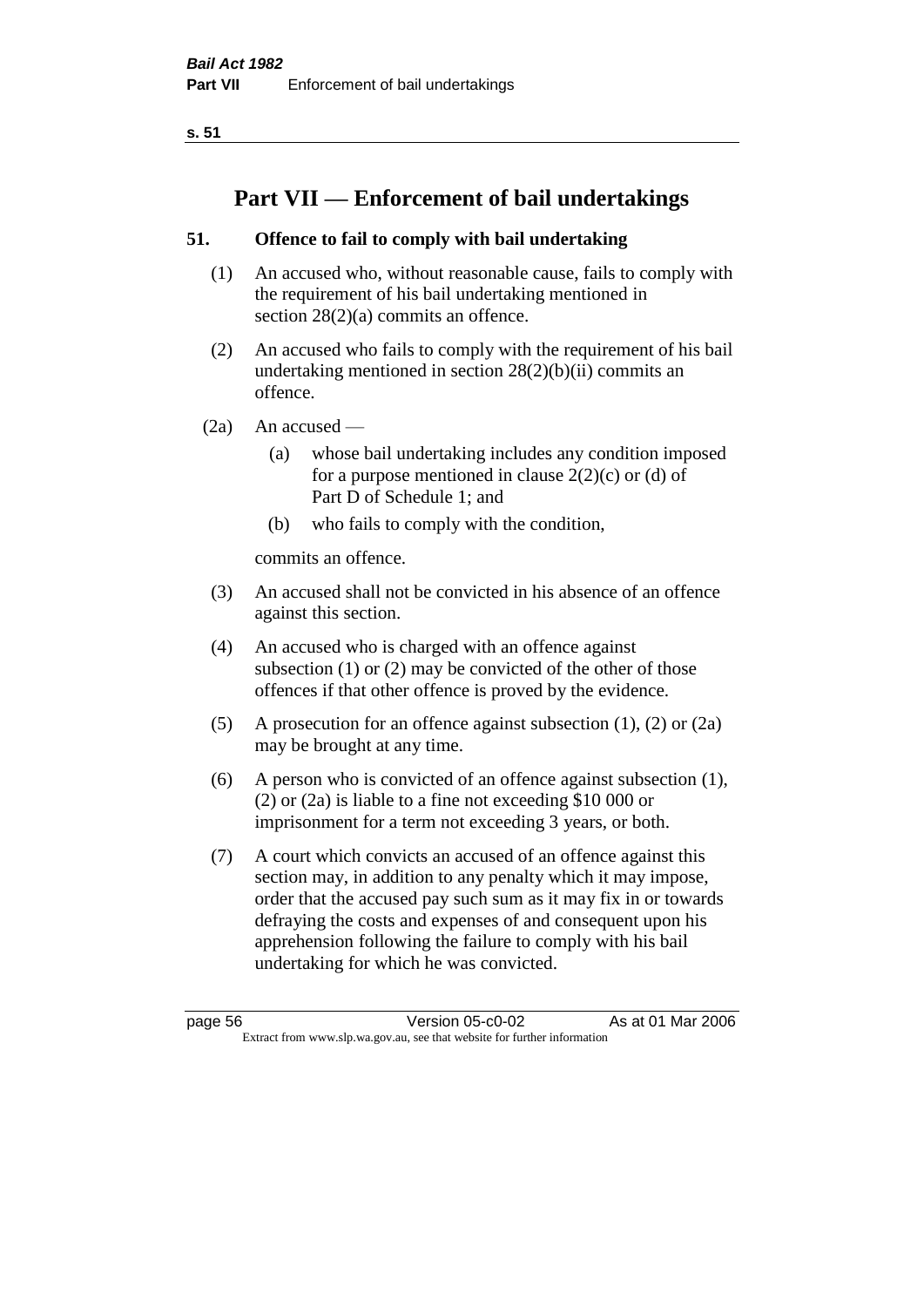- (8) An order made under subsection (7)
	- (a) shall specify to whom and in what manner the sum shall be paid; and
	- (b) may be enforced as though the sum were a penalty imposed under this section.

*[Section 51 amended by No. 54 of 1998 s. 9; No. 59 of 2004 s. 141; No. 84 of 2004 s. 11 and 82.]*

## **52. Provisions as to summary proceedings before superior courts for an offence under section 51**

- (1) This section applies, notwithstanding any other Act, for the purpose of prosecuting an offence against section 51(1), (2) or (2a) where the court before which the accused is bound to appear at the time when he fails to comply with his bail undertaking is the Supreme Court or the District Court.
- (2) Where this section applies, the accused shall be dealt with summarily for the offence and shall be so dealt with —
	- (a) by a judge of the Supreme Court in any case where the accused was bound to appear before the General Division of the Supreme Court;
	- (ab) by a judge of appeal in any case where the accused was bound to appear before the Court of Appeal;
	- (b) by a Judge of the District Court in any case where the accused was bound to appear before that Court.
- (3) A prosecution for an offence which is to be dealt with under this section shall be commenced by the authorised officer (as defined in section 80 of the *Criminal Procedure Act 2004*) who was conducting the proceedings in which the accused failed to comply with his bail undertaking —
	- (a) where subsection  $(2)(a)$  or (ab) applies, in the Supreme Court; and
	- (b) where subsection (2)(b) applies, in the District Court.

As at 01 Mar 2006 **Version 05-c0-02** page 57 Extract from www.slp.wa.gov.au, see that website for further information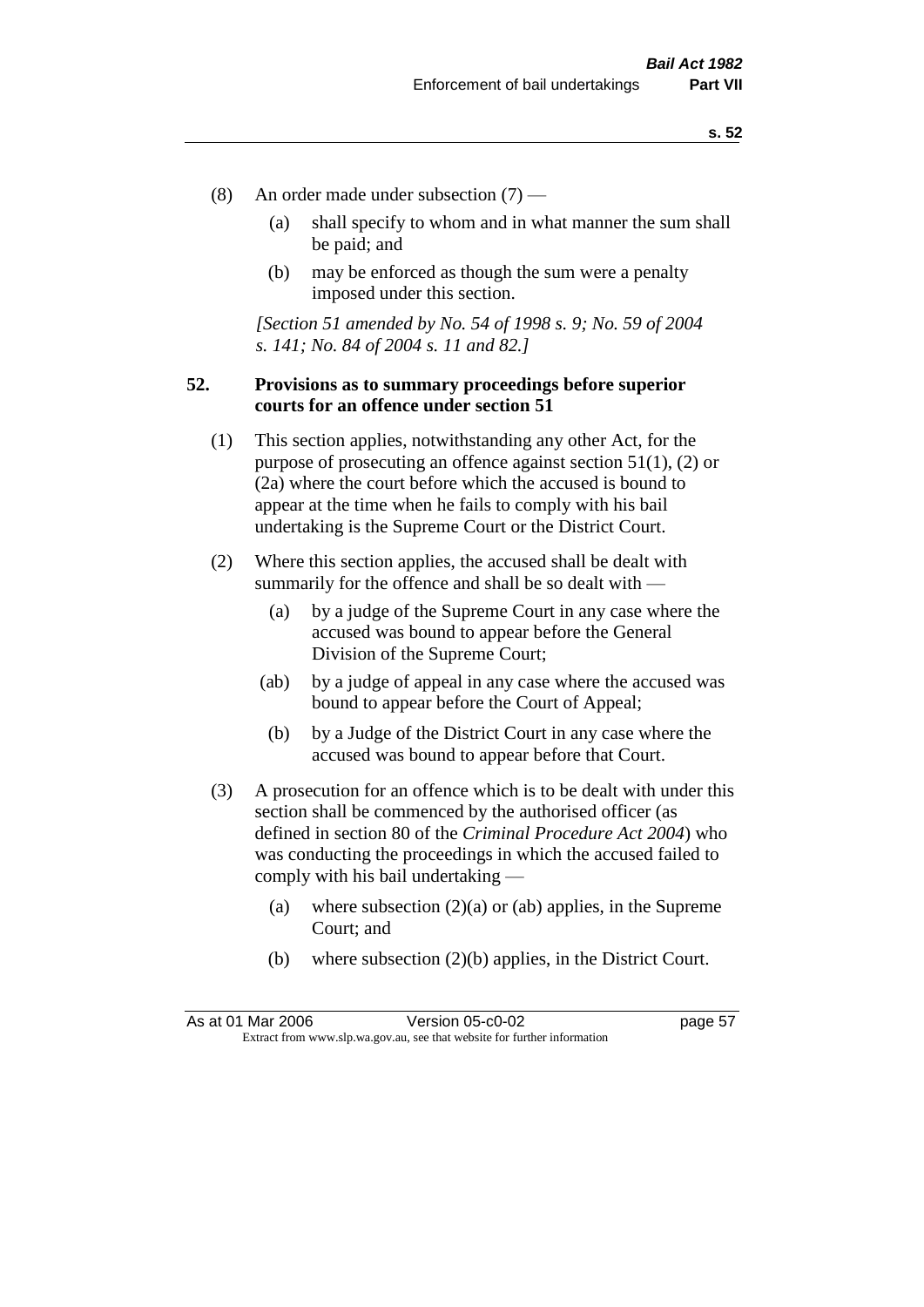- (4) Subject to section 51(3) and (5), a prosecution for an offence which is to be dealt with under this section is to be commenced and conducted under the *Criminal Procedure Act 2004* as if it were a prosecution of a simple offence in a court of summary jurisdiction.
- (5) If under section 51(6) or (7) the Supreme Court or the District Court imposes a pecuniary penalty the court may make an order under section 59 of the *Sentencing Act 1995* in respect of the amount payable.

*[Section 52 amended by No. 92 of 1994 s. 6; No. 78 of 1995 s. 8; No. 54 of 1998 s. 10; No. 45 of 2004 s. 28(2) and (4); No. 59 of 2004 s. 141; No. 84 of 2004 s. 11 and 82.]* 

## **53. Appeals against decisions made under s. 52**

- (1) A person who is dissatisfied with a decision (as defined in section 6 of the *Criminal Appeals Act 2004*) made under section 52 may, with the leave of the Court of Appeal, appeal against it.
- (2) For the purposes of subsection (1), Part 2 of the *Criminal Appeals Act 2004*, with any necessary changes, applies as if —
	- (a) the decision referred to in subsection (1) were a decision of a court of summary jurisdiction;
	- (b) a reference in that Part to a court of summary jurisdiction were a reference to the court that made the decision referred to in subsection (1); and
	- (c) a reference in that Part to commencing an appeal were a reference to applying for leave to appeal.
- (3) Despite section 13(1) of the *Criminal Appeals Act 2004*, the appeal is to be dealt with by the Court of Appeal.

*[Section 53 inserted by No. 45 of 2004 s. 28(3); amended by No. 84 of 2004 s. 11 and 82.]*

page 58 Version 05-c0-02 As at 01 Mar 2006 Extract from www.slp.wa.gov.au, see that website for further information

#### **s. 53**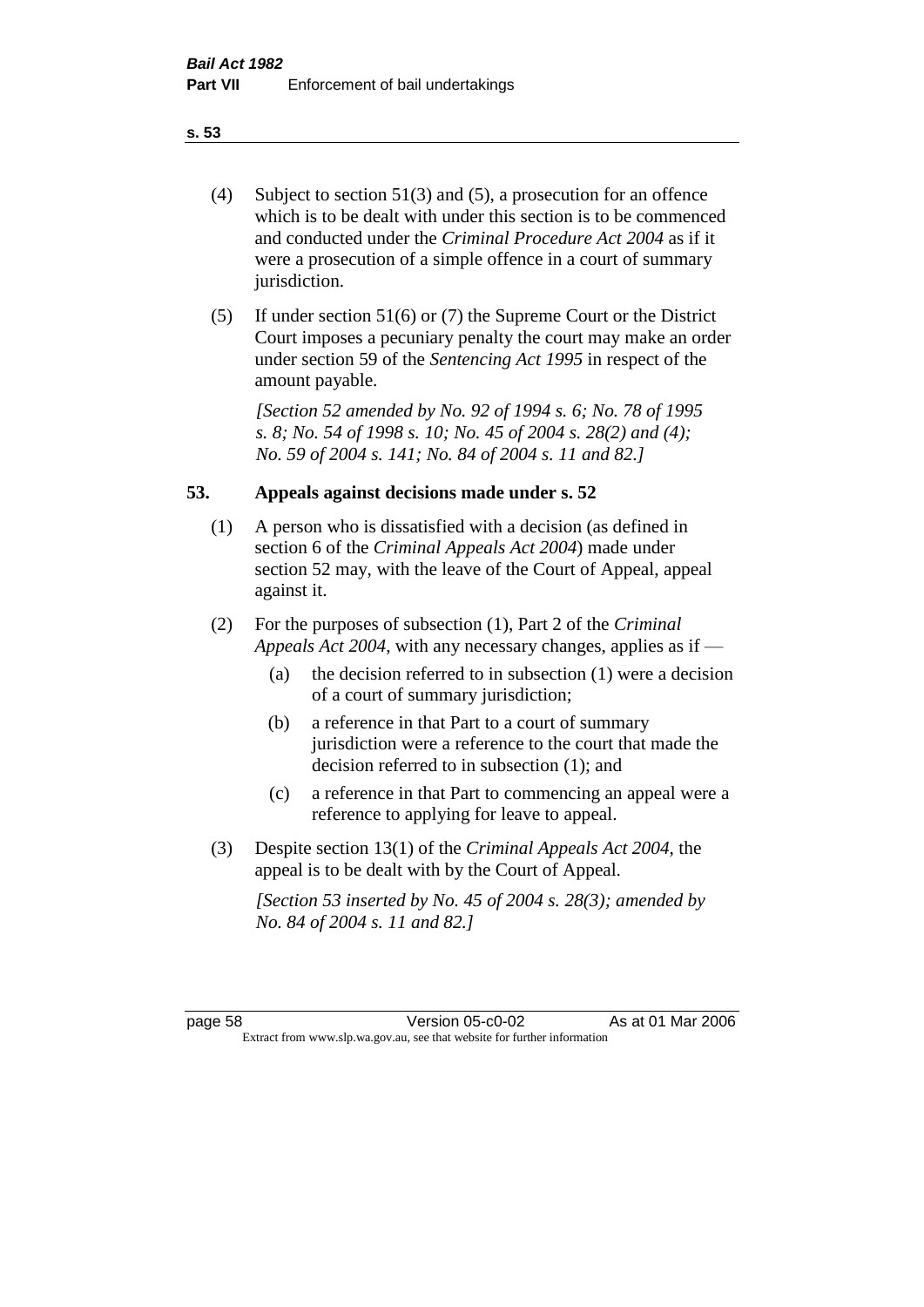## **54. Accused on bail may be taken before a judicial officer for variation or revocation of bail**

- (1) A police officer may cause an accused who has been released on bail to appear before an appropriate judicial officer to show cause why his bail should not be varied or revoked if the police officer —
	- (a) has reasonable grounds to believe, or is notified in writing by a surety for the accused that the surety has reasonable grounds to believe, that the accused —
		- (i) is not likely to comply with any requirement of his bail undertaking mentioned in section  $28(2)(a)$  or (b);
		- (ii) is, or has been, or is likely to be in breach of any condition of his bail undertaking mentioned in section  $28(2)(c)$ ; or
		- (iii) is, or has been, in breach of a home detention condition mentioned in section 28(2)(d);
	- (b) has reasonable grounds to believe that
		- (i) any surety for the accused's appearance is no longer suitable under section 39 to be a surety, or is dead;
		- (ii) for any reason any security required under Part D of Schedule 1 is no longer sufficient; or
		- (iii) in a case where the accused has been granted bail for the purposes of an appeal, the accused has discontinued the appeal or has not prosecuted it with all due diligence.
- (2) For the purpose of causing an accused to appear before an appropriate judicial officer as provided in subsection (1) a police officer may —
	- (a) arrest the accused without warrant and bring him before an appropriate judicial officer; or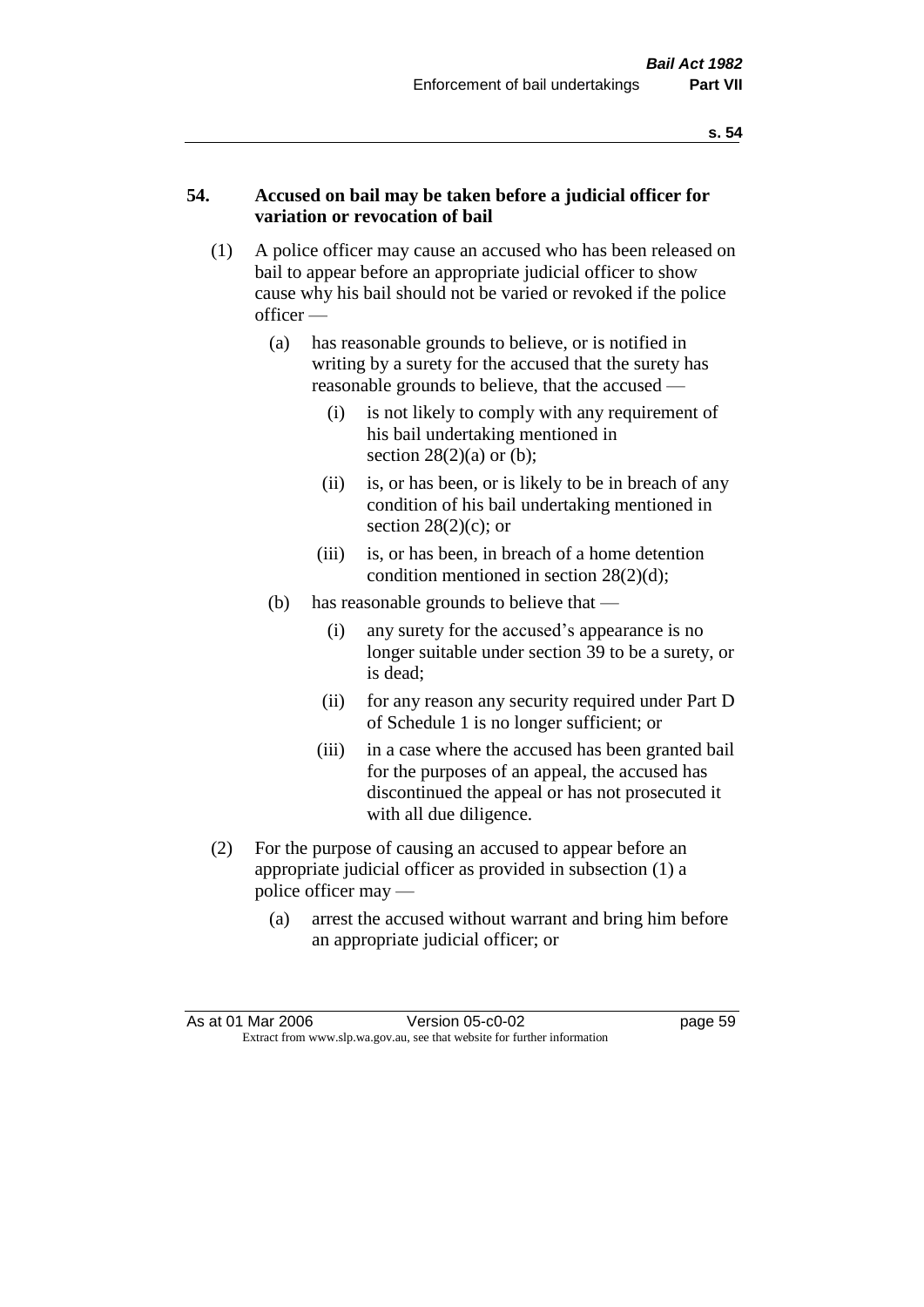- (3) An application under subsection (2)(b) must be made, and proceedings on it are to be conducted —
	- (a) in a court of summary jurisdiction in accordance with regulations made under the *Criminal Procedure Act 2004*;
	- (b) in the Supreme Court or the District Court  $-\text{in}$ accordance with rules of court made under the *Criminal Procedure Act 2004*.
- (4) An accused arrested under this section shall be taken as soon as is practicable before an appropriate judicial officer unless he is arrested less than 24 hours before the time at which he is due to appear in accordance with his bail undertaking, in which case he shall be held in custody and brought before an appropriate judicial officer at that time.
- *[(5) repealed]*

*[Section 54 amended by No. 33 of 1989 s. 18; No. 61 of 1990 s. 12; No. 45 of 1993 s. 12; No. 59 of 2004 s. 141; No. 84 of 2004 s. 9, 11 and 82.]* 

# **55. Powers of judicial officer to revoke or vary bail**

- (1) If the judicial officer before whom an accused appears under section 54 is satisfied that —
	- (a) the accused is not likely to comply with any requirement of his bail undertaking mentioned in section 28(2)(a) or (b);
	- (b) he is, or has been, or is likely to be, in breach of any condition of his bail undertaking mentioned in section  $28(2)(c)$ ;
	- (ba) he is, or has been, in breach of a home detention condition mentioned in section 28(2)(d); or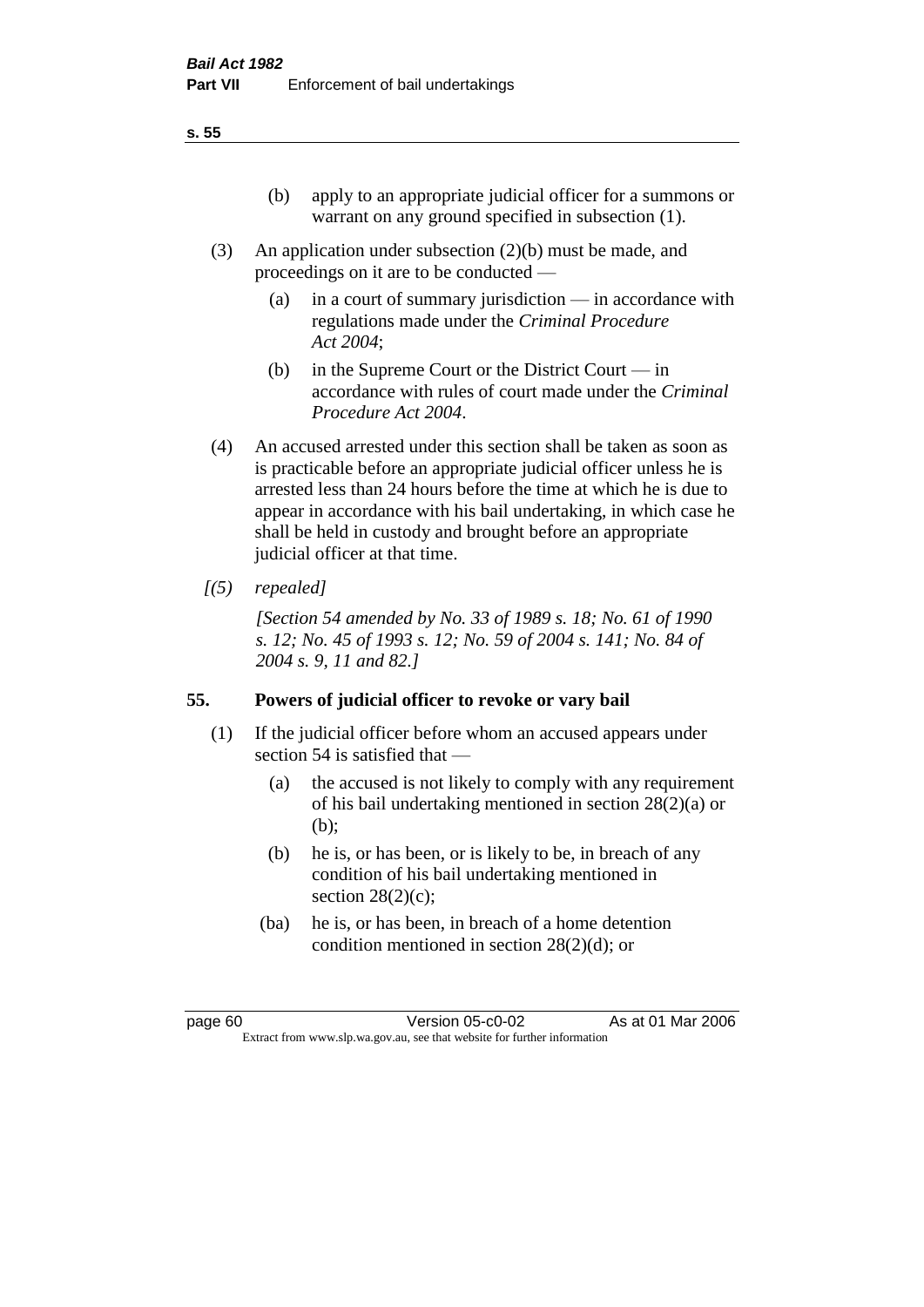(c) any of the grounds set out in section  $54(1)(b)$  has been established,

#### he may —

- (d) revoke the bail and remand the accused in custody to appear at the time and place specified, or deemed by section 31(3) to be specified, in his bail undertaking; or
- (e) revoke the bail and grant fresh bail to the accused in accordance with this Act, other than clause 2 of Part B of Schedule 1.
- (2) If the judicial officer before whom the accused so appears is not satisfied as to any of the matters mentioned in subsection  $(1)(a)$ , (b), or (c) he shall release the accused on his existing bail undertaking and, with the consent in writing of the surety, on any existing surety undertaking.

*[Section 55 amended by No. 61 of 1990 s. 13; No. 45 of 1993 s. 12; No. 84 of 2004 s. 82.]* 

## **56. Warrant for arrest of absconding accused**

Where at any time after that specified in his bail undertaking for his appearance an accused has failed to comply with the requirements of his bail undertaking mentioned in section  $28(2)(a)$  or (b), the court before which he was required to appear may issue a warrant to arrest the accused and bring him before that court or a court of like jurisdiction.

*[Section 56 amended by No. 15 of 1988 s. 16; No. 84 of 2004 s. 82.]* 

#### **57. Forfeiture of money under bail undertaking**

(1) Where an accused is convicted of an offence against section  $51(1)$ ,  $(2)$  or  $(2a)$ , the court by which he is convicted shall, whether or not an application is made therefor by the prosecutor, order that the full amount agreed to be forfeited, in the accused's bail undertaking, be forfeited to the State.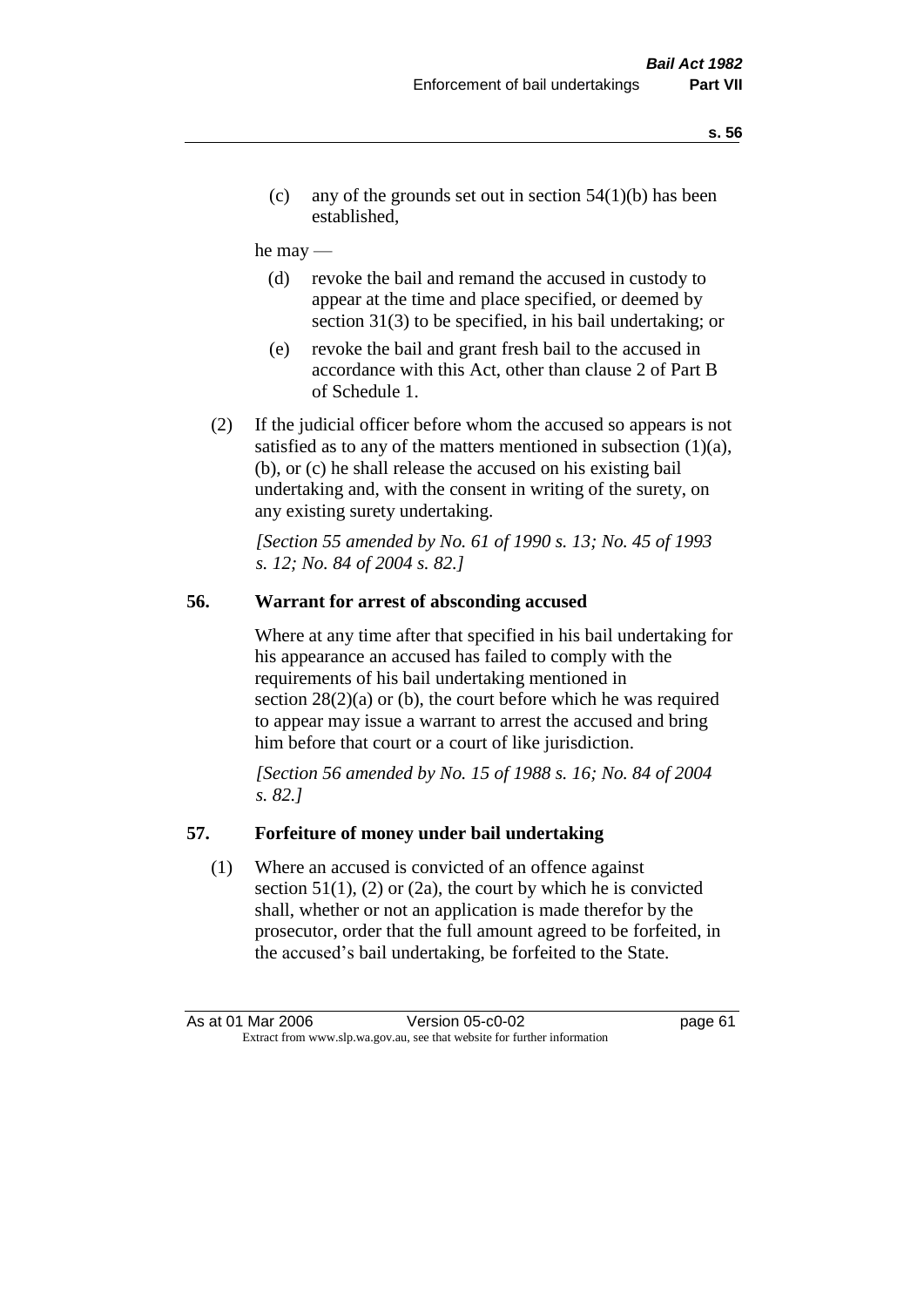- (2) Notwithstanding subsection (1), the court may decline to make an order thereunder or may order forfeiture in part only where the accused shows to the satisfaction of the judicial officer —
	- (a) that, by reason of a change of circumstances since the bail undertaking was entered into, an order for forfeiture, or for forfeiture in full (as the case may be), would cause excessive hardship to the accused or his dependants; and
	- (b) that such hardship would not be relieved by the exercise of one of the powers conferred by section 59.
- (3) Without prejudice to the recovery of such an amount as a civil debt due to the State, any amount to be paid under an order made under this section is to be paid, and its payment may be enforced under Part 5 of the *Fines, Penalties and Infringement Notices Enforcement Act 1994*, unless an order has been made under subsection (4).
- (4) If under this section the Supreme Court or the District Court makes an order requiring the payment of money, the court may make an order under section 59 of the *Sentencing Act 1995* in respect of the amount payable and for that purpose that section, with any necessary changes, applies as if the amount were a fine imposed on the accused.

*[Section 57 amended by No. 74 of 1984 s. 19; No. 92 of 1994 s. 7; No. 78 of 1995 s. 8; No. 54 of 1998 s. 11; No. 65 of 2003 s. 121(3) ; No. 84 of 2004 s. 82.]* 

## **58. Automatic forfeiture on expiration of one year after absconding**

- (1) If after the expiration of one year from the day on which the accused is required to appear in court in accordance with the requirement of his bail undertaking mentioned in section  $28(2)(a)$  he has not —
	- (a) been arrested under section 56; or
	- (b) appeared in court in accordance with the requirement of his bail undertaking mentioned in section 28(2)(b)(ii); or

| page 62                                                                  | Version 05-c0-02 | As at 01 Mar 2006 |
|--------------------------------------------------------------------------|------------------|-------------------|
| Extract from www.slp.wa.gov.au, see that website for further information |                  |                   |

#### **s. 58**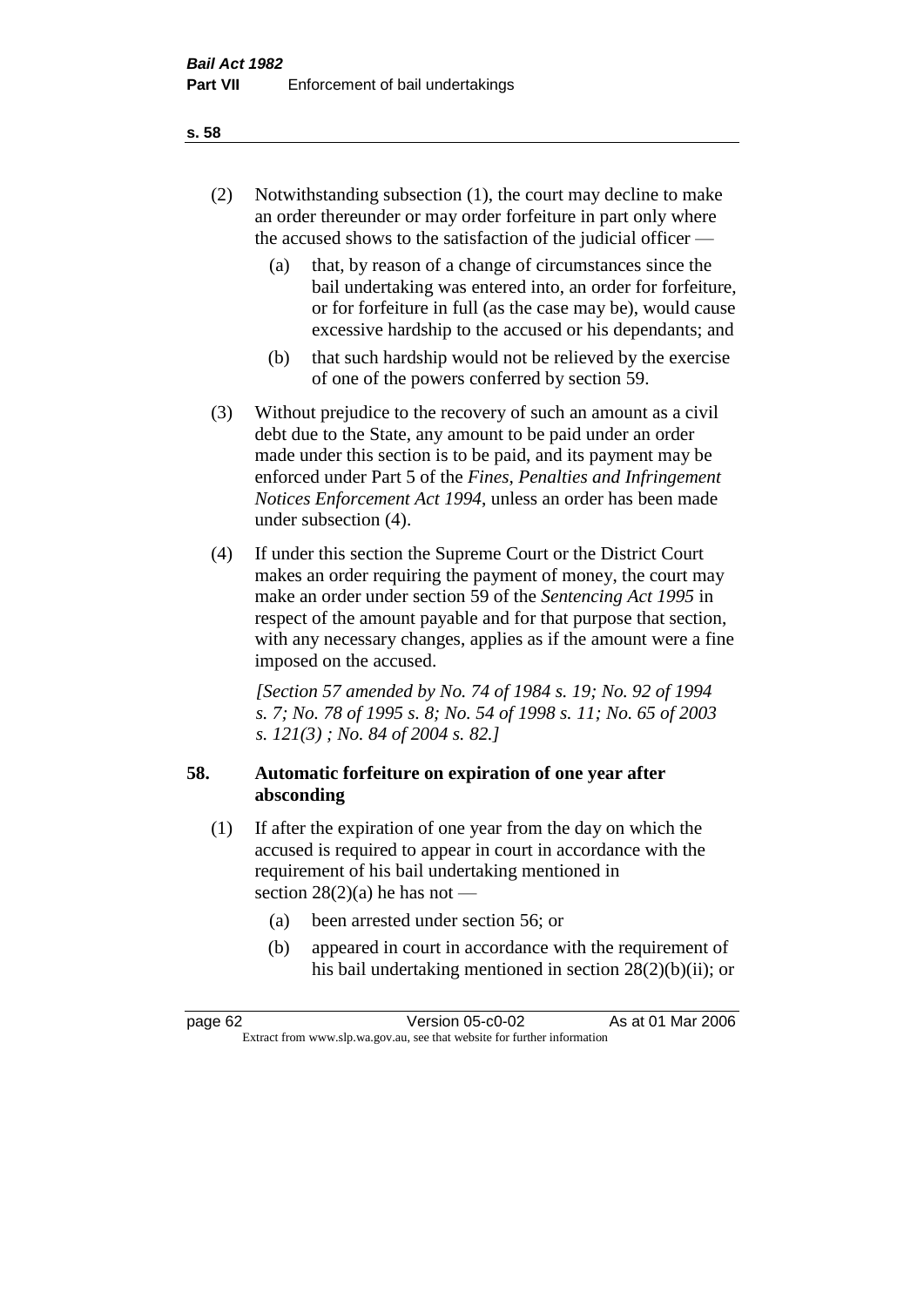(c) otherwise surrendered himself or been taken into custody to be dealt with on the charge or charges for which the bail undertaking was entered into,

the full amount specified in the bail undertaking shall, on the expiration of the said period, be forfeited to the State by virtue of this section without any order of the court or other formality.

(2) Upon the occurrence of a forfeiture under subsection (1) any security given by the accused may be resorted to by the State as if an order of forfeiture had been made under section 57(1).

*[Section 58 amended by No. 65 of 2003 s. 121(3); No. 84 of 2004 s. 82.]*

As at 01 Mar 2006 Version 05-c0-02 page 63 Extract from www.slp.wa.gov.au, see that website for further information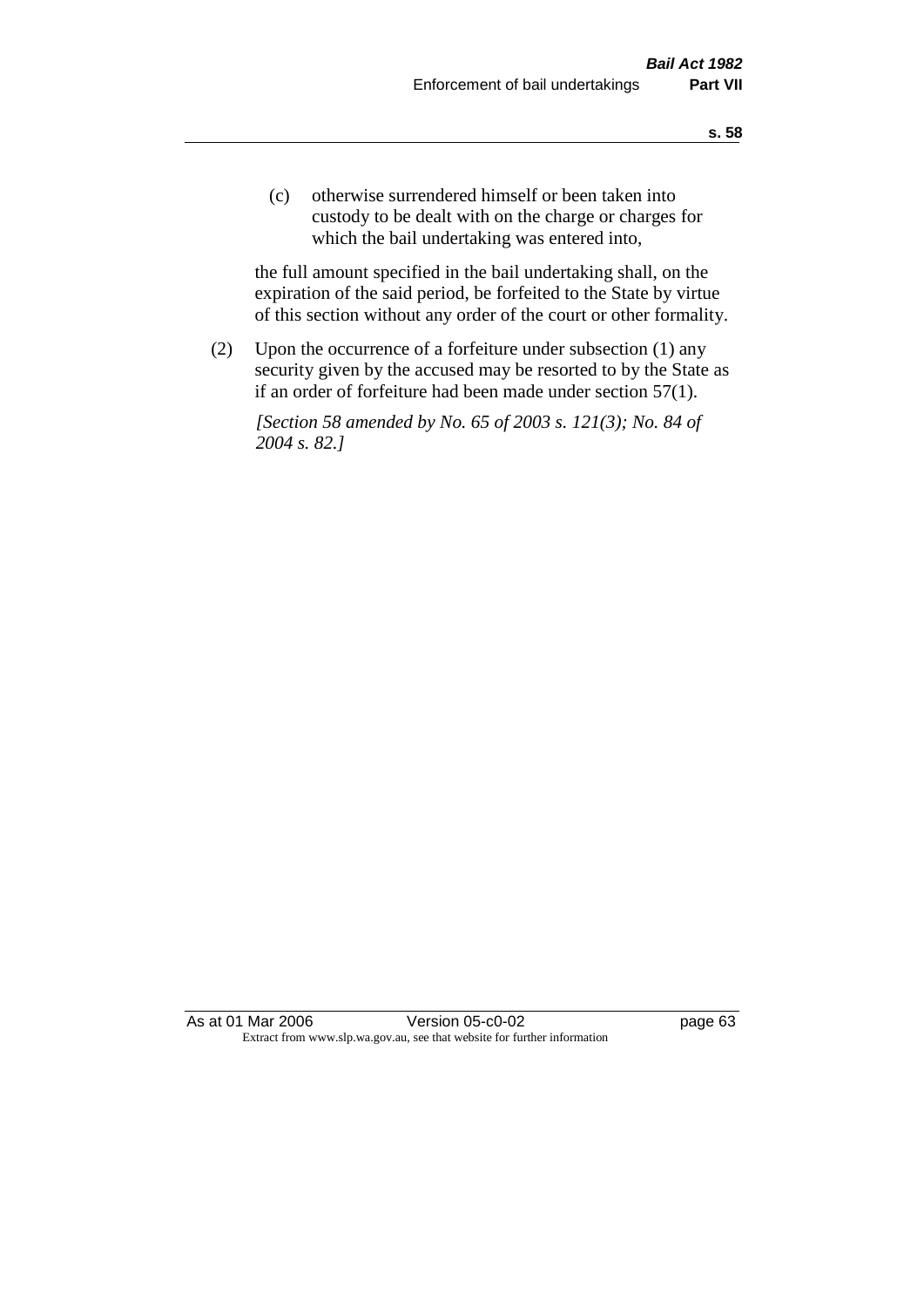**s. 59**

# **Part VIII — Miscellaneous**

# **59. Further power of judicial officer in relation to enforcement of undertakings**

A court or an appropriate judicial officer who makes an order for forfeiture under section 49 or 57 may, when doing so, or at any time thereafter, further order —

- (a) that payment of any sum be made by specified instalments or be postponed to a specified date;
- (b) that any security given be applied in or towards payment of the sum forfeited; or
- (c) that the accused or the surety, as the case may be, do all such things and execute all such documents as may be necessary, or as may be specified in the order, for the purpose of vesting any security in the State or enabling the State to realize the same or to resort thereto to recover the sum forfeited,

and the court or an appropriate judicial officer may at any time vary or revoke an order made under paragraph (a), (b), or (c).

*[Section 59 amended by No. 65 of 2003 s. 121(3); No. 84 of 2004 s. 82.]*

# **60. Accused and surety to notify any change of address**

Where —

- (a) an accused who has been released on bail; or
- (b) a surety,

changes his place of residence, employment, or business from that appearing on his bail undertaking or surety undertaking he shall forthwith, in writing, notify details of the change to the registrar of the court before which, at the time when the change occurs, the accused is required to appear, and if without reasonable cause he fails to do so he commits an offence.

Penalty: \$1 000.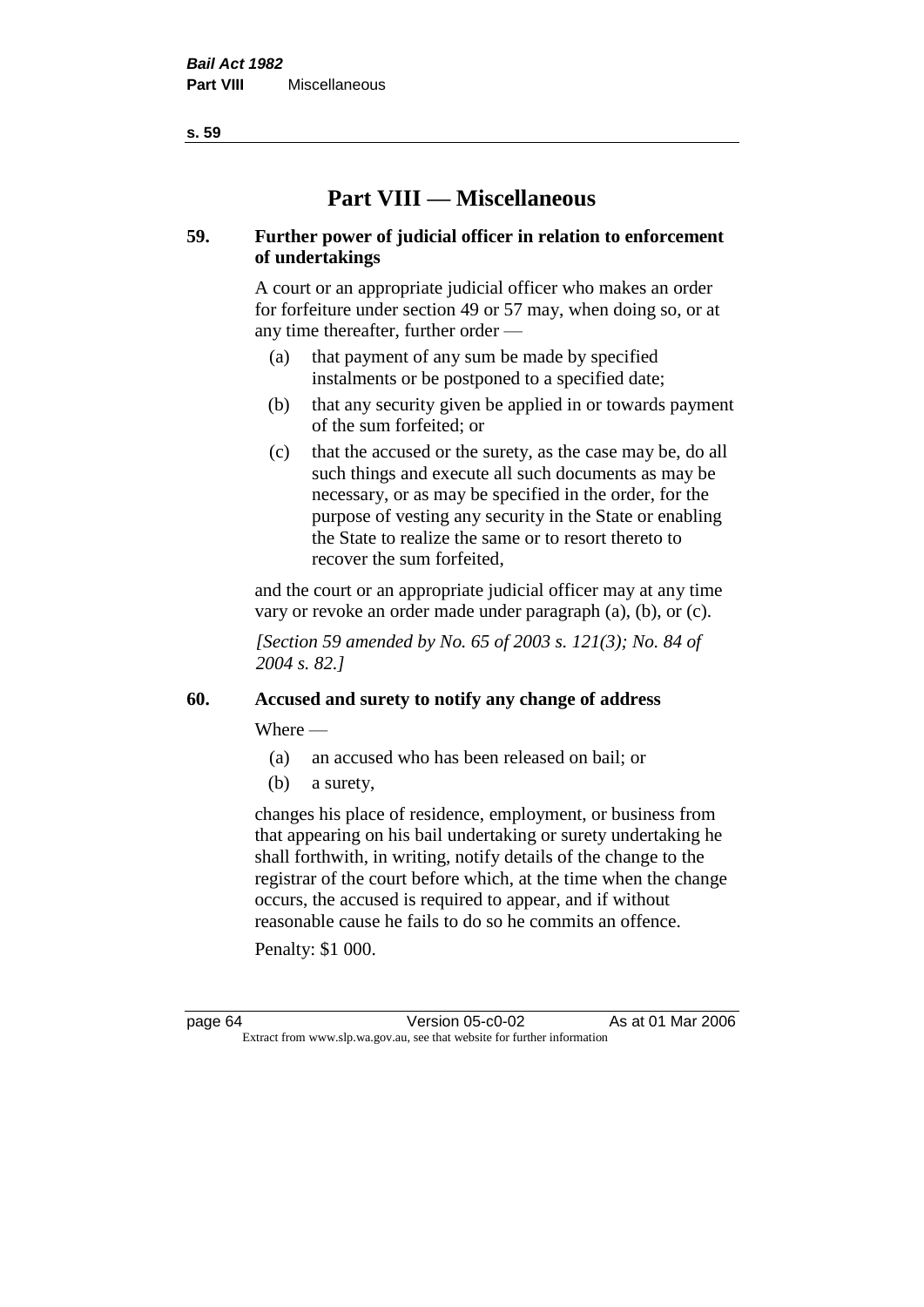*[Section 60 amended by No. 50 of 2003 s. 37(5); No. 59 of 2004 s. 141; No. 84 of 2004 s. 82.]*

## **61. Offence of failing to bring arrested person before court or person able to grant bail**

- (1) A person to whom this section applies commits an offence if, having arrested another for an offence, he wilfully and without reasonable excuse fails to take that other person, or cause him to be taken, as soon as is practicable —
	- (a) before an authorised officer or judicial officer empowered by this Act to grant bail for that offence; or
	- (b) before a court.

Penalty: \$1 000 or imprisonment for 12 months or both.

- (2) This section applies to a person who
	- (a) is not empowered by this Act to grant bail for the offence or by reason of section 16; or
	- (b) being so empowered, elects to act under section 6(2a).

*[Section 61 amended by No. 15 of 1988 s. 17.]* 

## **62. Offence to give false information for bail purposes**

A person who for the purpose of obtaining —

- (a) a grant of bail for himself or a variation of the terms and conditions thereof; or
- (b) approval of himself as a surety,

makes any statement which he knows is false in a material particular, or recklessly makes any statement which is false in a material particular, commits an offence.

Penalty: \$1 000 or imprisonment for 12 months or both.

## **63. Protection of persons carrying out this Act**

A person shall not be liable in civil proceedings on account of anything done, or omitted to be done, by him in good faith in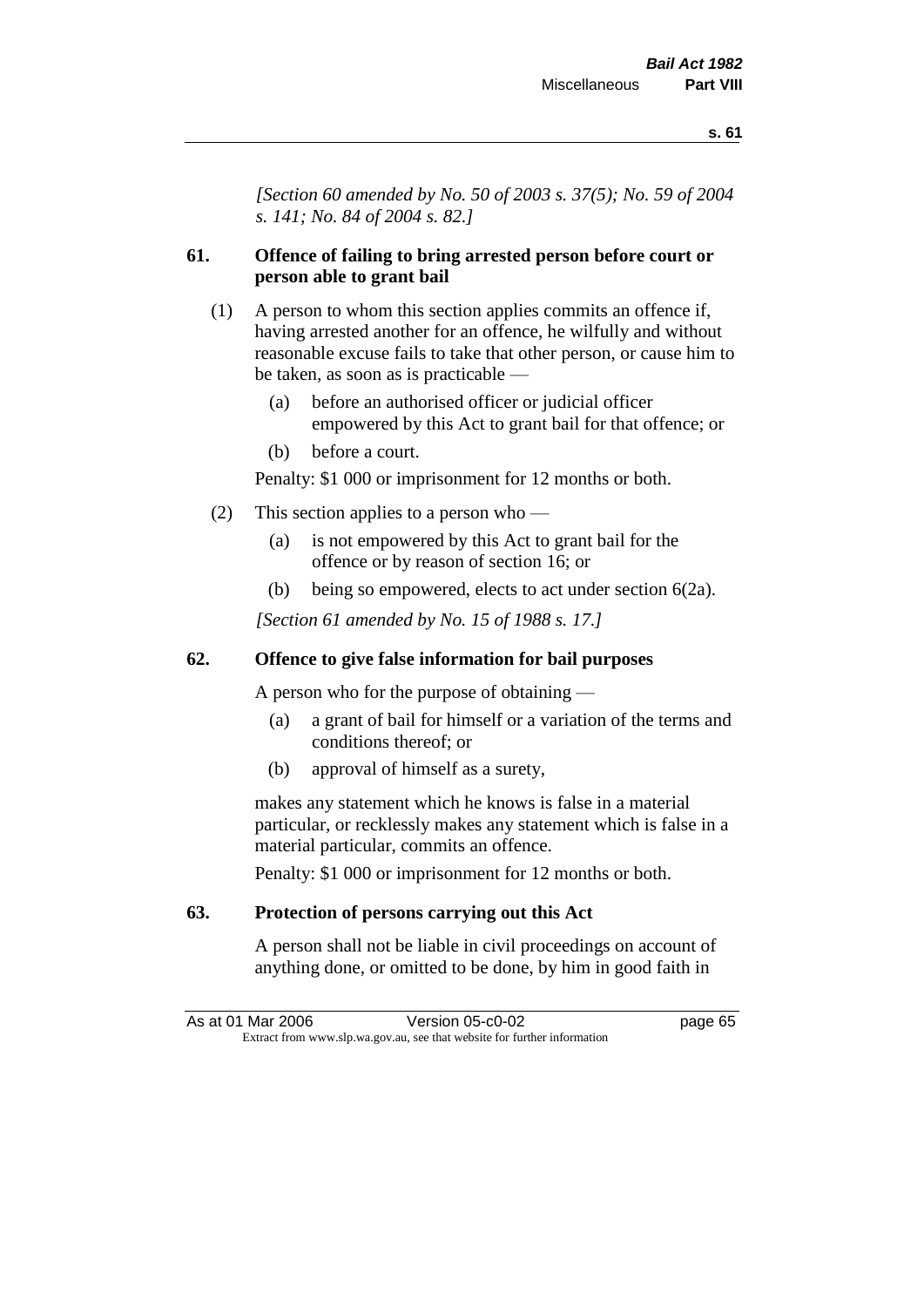the course of carrying out any provision of this Act, or purporting to be so done or omitted; but the liability (if any) of any other person (including the State or the Commonwealth) as his employer is not affected by this section and shall be determined as if it had not been passed.

*[Section 63 amended by No. 65 of 2003 s. 121(4).]*

## **64. Evidence of non-appearance, etc., by an accused**

Where it is required for the purposes of this Act to prove —

- (a) that an accused did not appear before a particular court, at a particular place, on a particular day, at a particular time or during a particular period; or
- (b) the day, time or period when or during which an accused did appear before a particular court at a particular place,

a certificate as to any such matter, purporting to be signed by a judicial officer or registrar of the court before which the accused was required to appear, shall be evidence of the matter so certified.

*[Section 64 amended by No. 59 of 2004 s. 141; No. 84 of 2004 s. 82.]* 

## **65. Bail undertakings by minors**

A bail undertaking entered into by a person who is under the age of 18 years shall bind him as if he were of full age.

#### **66. Abolition of other powers to grant bail**

- (1) Any power or duty that, at the commencement of this Act, exists apart from statute to grant bail to an accused awaiting an appearance in court for an offence, is abolished.
- (2) Subsection (1) has effect notwithstanding anything in section 16 of the *Supreme Court Act 1935*.
- (3) In subsection (1) **"statute"** means an Act of the Parliament of Western Australia, other than the *Supreme Court Act 1935*.

page 66 Version 05-c0-02 As at 01 Mar 2006 Extract from www.slp.wa.gov.au, see that website for further information

#### **s. 64**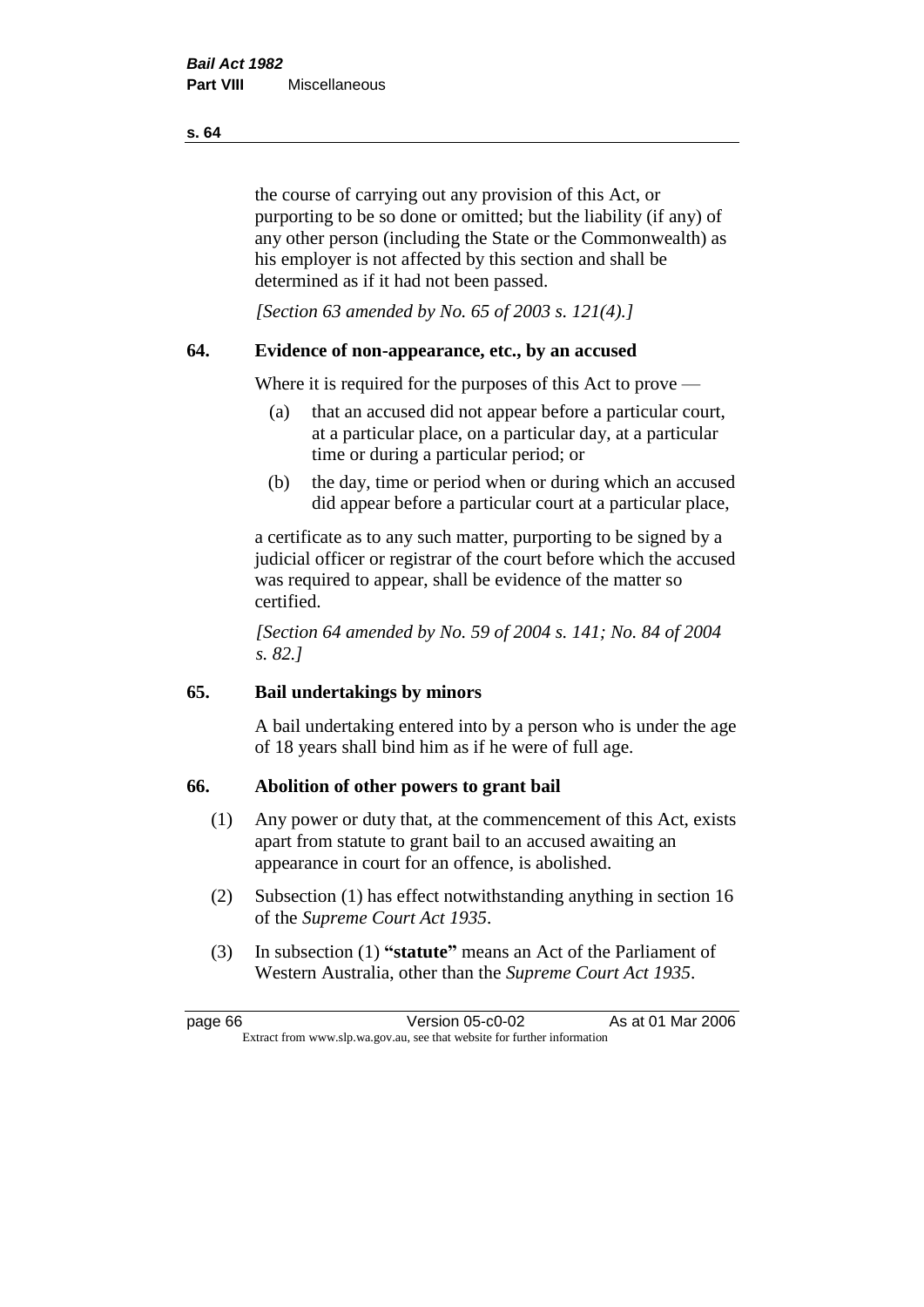*[Section 66 amended by No. 84 of 2004 s. 82.]*

## **66A. Delegation by registrar**

- (1) The registrar of a court may, either generally or as otherwise provided by the instrument of delegation, by instrument signed by him, delegate to an officer of that court any function conferred on him by or under this Act other than —
	- (a) this power of delegation; or
	- (b) any function that a judicial officer has required him to perform personally.
- (2) The superintendent of a detention centre may, either generally or as otherwise provided by the instrument of delegation, by instrument signed by him, delegate to an officer of the department of which the CEO (Justice) is the chief executive officer any function conferred on him by or under this Act, other than this power of delegation.

*[Section 66A inserted by No. 15 of 1988 s. 18; amended by No. 49 of 1988 s. 89; No. 31 of 1993 s. 8; No. 59 of 2004 s. 141.]* 

## **67. Regulations**

- (1) The Governor may make regulations, not inconsistent with this Act, prescribing such things as are required or permitted by this Act to be prescribed or as it is necessary or expedient to prescribe for the purposes thereof.
- (2) Without limiting the generality of subsection (1) regulations  $\text{max}$  —
	- (a) make provision for or with respect to the making of applications —
		- (i) for or in relation to bail;
		- (ii) for the approval of sureties;
		- (iii) for the approval of security to be given by accused persons and sureties;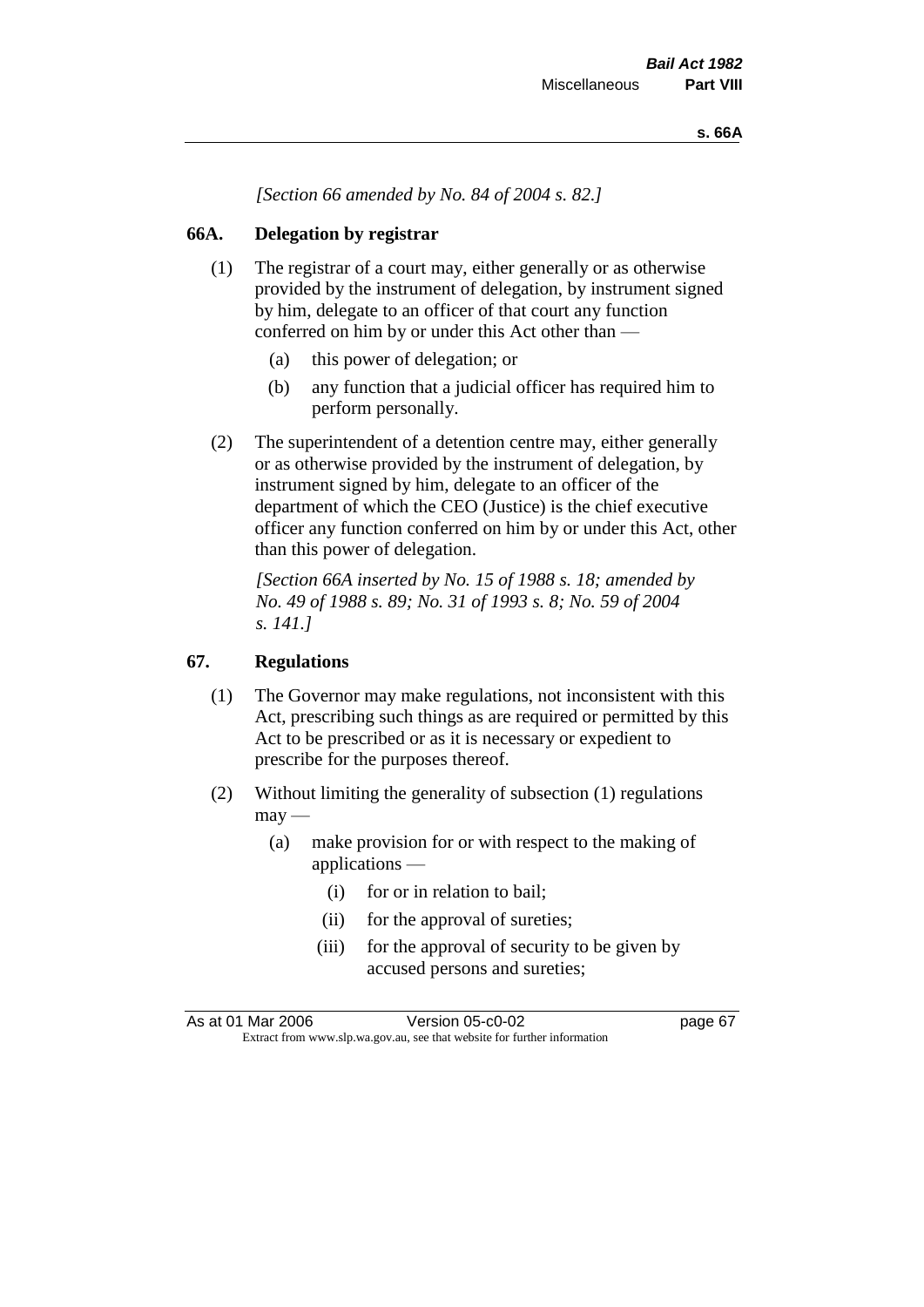| ×<br>v | ۰. |
|--------|----|
|        |    |

(iv) for the cancellation of a surety undertaking,

and for the manner in which such applications are to be made and the procedure to be followed on such applications;

- (b) for the purposes of clause 5 of Part A of Schedule 1, prescribe the officer or officers who may grant bail for any prescribed appearance or class of appearance in court by a defendant who is in custody;
- (c) make provision for, or with respect to the management, control, supervision and good order of premises established for the accommodation of persons to whom bail has been granted.
- (3) Regulations made under this section may provide that a contravention or failure to comply with a regulation constitutes an offence and may provide for penalties not exceeding a fine of \$500 for offences against the regulations.

*[Section 67 amended by No. 45 of 1993 s. 12; No. 84 of 2004 s. 83(3).]* 

*[68. Omitted under the Reprints Act 1984 s. 7(4)(g).]*

page 68 Version 05-c0-02 As at 01 Mar 2006 Extract from www.slp.wa.gov.au, see that website for further information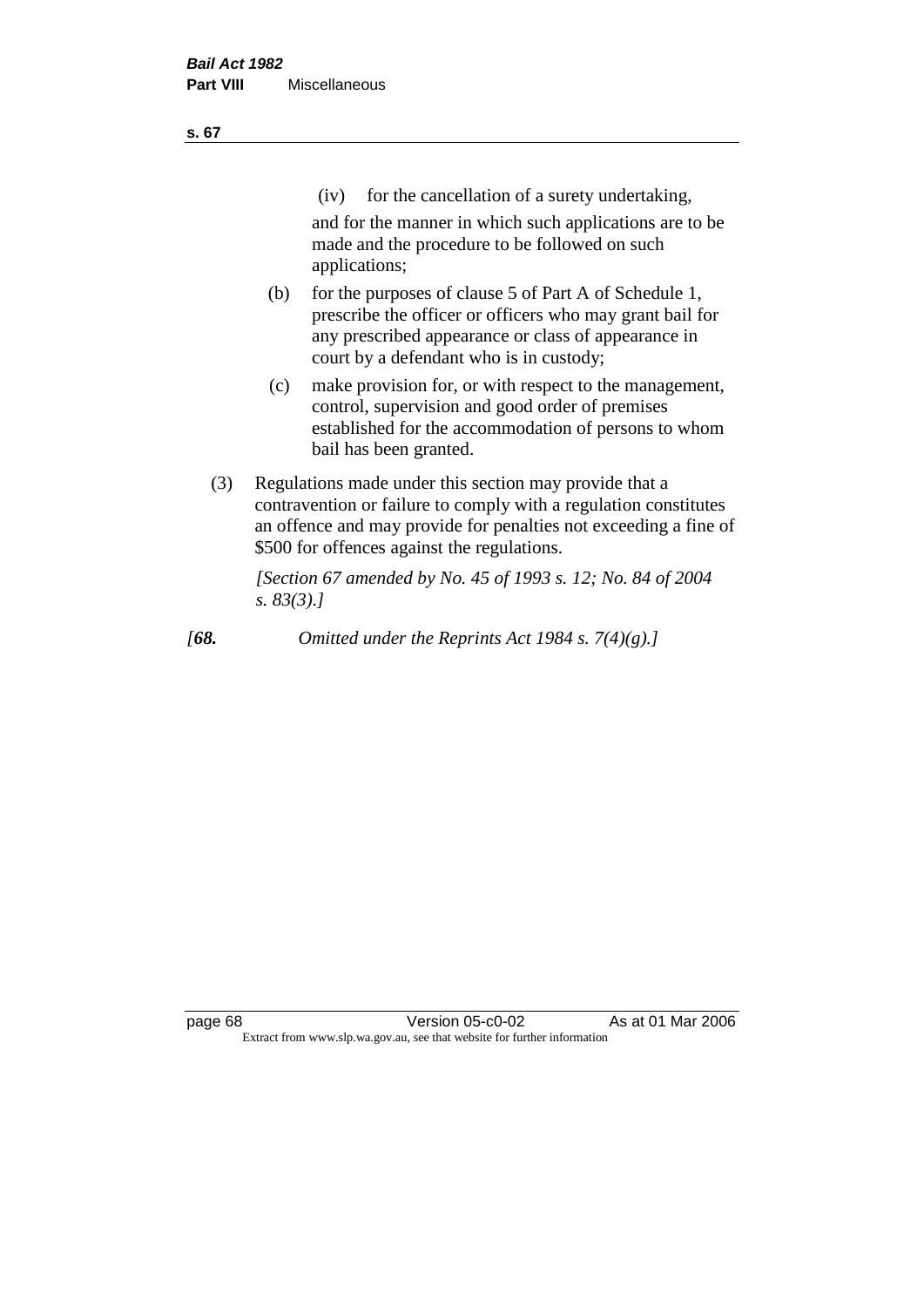*[Heading amended by No. 45 of 1993 s. 10(1).]*

[Sections 13 and 17]

## **Part A — Jurisdiction to grant bail**

| <b>First Column</b>           | <b>Second Column</b> |
|-------------------------------|----------------------|
| Appearances in court referred | By whom bail may be  |
| to in section 13              | granted              |

#### **1. Initial appearance**

| (1) | The initial appearance in a<br>court of summary<br>jurisdiction or the Children's<br>Court by an accused in, or in<br>connection with,<br>proceedings for an offence. | In any case $-$<br>a justice; or<br>(a)<br>an authorised police<br>(b)<br>officer; and<br>in addition, in the case of a child,<br>an authorised community |
|-----|-----------------------------------------------------------------------------------------------------------------------------------------------------------------------|-----------------------------------------------------------------------------------------------------------------------------------------------------------|
| (2) | The initial appearance in the<br>District Court or the<br>Supreme Court, not being<br>the initial appearance to<br>which clause 3 applies.                            | services officer.<br>A judge of the District Court or a<br>judge of the Supreme Court, as<br>the case requires.                                           |

*[Clause 1 amended by No. 15 of 1988 s. 19; No. 49 of 1988 s. 90(a)(i); No. 59 of 2004 s. 141; No. 84 of 2004 s. 10(1) and 82.]*

**2. Appearance after adjournment** Appearance in any court or before a judicial officer by an accused after any adjournment of proceedings for an offence, not being a committal under clause 3. The judicial officer who orders the adjournment. *[Clause 2 amended by No. 84 of 2004 s. 82.]*

As at 01 Mar 2006 **Version 05-c0-02 Page 69** Extract from www.slp.wa.gov.au, see that website for further information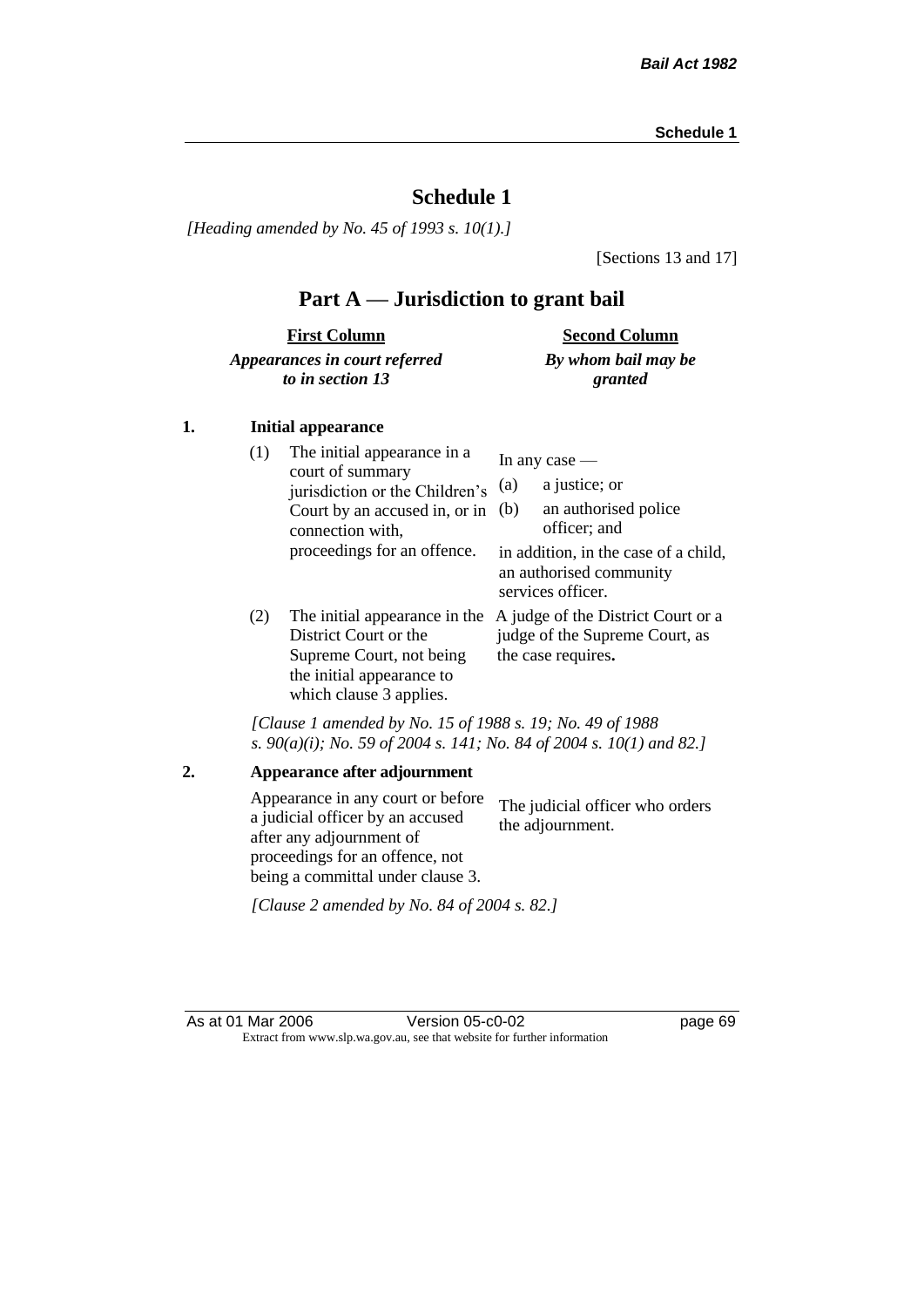| <b>First Column</b>           | <b>Second Column</b> |
|-------------------------------|----------------------|
| Appearances in court referred | By whom bail may be  |
| to in section 13              | granted              |
|                               |                      |

### **3. Appearance on committal to Supreme Court or District Court**

The initial appearance by an accused in the Supreme Court or District Court after he has been committed thereto under any Act to be tried or sentenced or otherwise dealt with. The judicial officer who orders the committal.

*[Clause 3 amended by No. 84 of 2004 s. 82.]*

## **4. Appearance in connection with appeal etc.**

| (1) | Appearance in connection<br>with an application or appeal<br>made under the Criminal<br>Appeals Act 2004 or with                                               | If the appeal is being determined<br>by a single judge of the Supreme<br>Court, a single judge of the<br>Supreme Court; |
|-----|----------------------------------------------------------------------------------------------------------------------------------------------------------------|-------------------------------------------------------------------------------------------------------------------------|
|     | any order made in<br>determining the application<br>or appeal.                                                                                                 | If the appeal is being determined<br>by the Court of Appeal, the Court<br>of Appeal or a single judge of<br>appeal.     |
| (2) | Appearance in connection<br>with a rehearing of<br>proceedings ordered under<br>section 28 of the <i>Children's</i><br>Court of Western Australia<br>Act 1988. | The Children's Court.                                                                                                   |
| (3) | Appearance in connection<br>with the reconsideration of<br>an order under section 40 of<br>the Children's Court of<br>Western Australia Act 1988.              | The Children's Court constituted<br>by the President.                                                                   |
|     | [Clause 4 inserted by No. 84 of 2004 s. 10(2).]                                                                                                                |                                                                                                                         |

page 70 Version 05-c0-02 As at 01 Mar 2006 Extract from www.slp.wa.gov.au, see that website for further information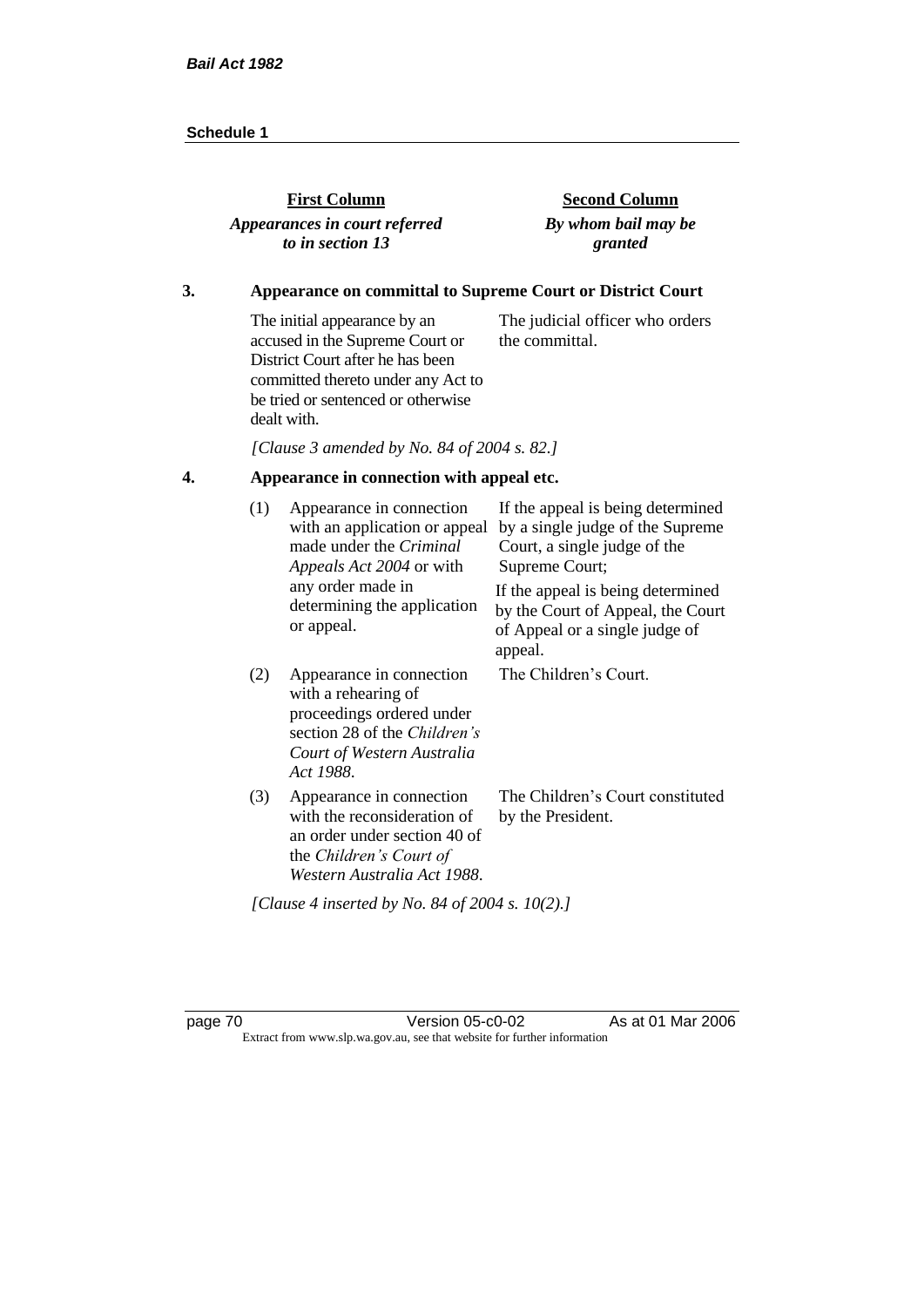| <b>First Column</b>           | <b>Second Column</b> |
|-------------------------------|----------------------|
| Appearances in court referred | By whom bail may be  |
| to in section 13              | granted              |

#### **5. Appearance prescribed by regulation**

Appearance in a court for any other purpose or following any prescribed by such regulations. other occurrence prescribed by regulations under this Act. The judicial or other officer

#### **6. Appearances not otherwise provided for**

Any appearance in a court not otherwise provided for in this Part or by regulations under this Act. The judicial officer who, or court which, orders the appearance.

#### **7. Interpretation in this Part**

In this Part, unless the contrary intention appears —

**"proceedings for an offence"** in clause 2 (but not in clause 1) includes any of the following proceedings relating to that offence —

- (a) appeal proceedings;
- (b) proceedings on a writ of *habeas corpus*; and
- (c) proceedings on the re-appearance of an offender under section 50 of the *Sentencing Act 1995*.

*[Clause 7 inserted by No. 84 of 2004 s. 10(3).]*

## **Part B — Cessation of power to grant bail**

#### **1. Upon decision by Judge, power of other officers ceases**

After a Judge of the Supreme Court has granted or refused bail for an appearance by an accused the power to grant bail for that appearance ceases to be vested in any judicial officer whose jurisdiction is inferior to that of such Judge or in any authorised officer.

*[Clause 1 amended by No. 84 of 2004 s. 82.]*

As at 01 Mar 2006 Version 05-c0-02 page 71 Extract from www.slp.wa.gov.au, see that website for further information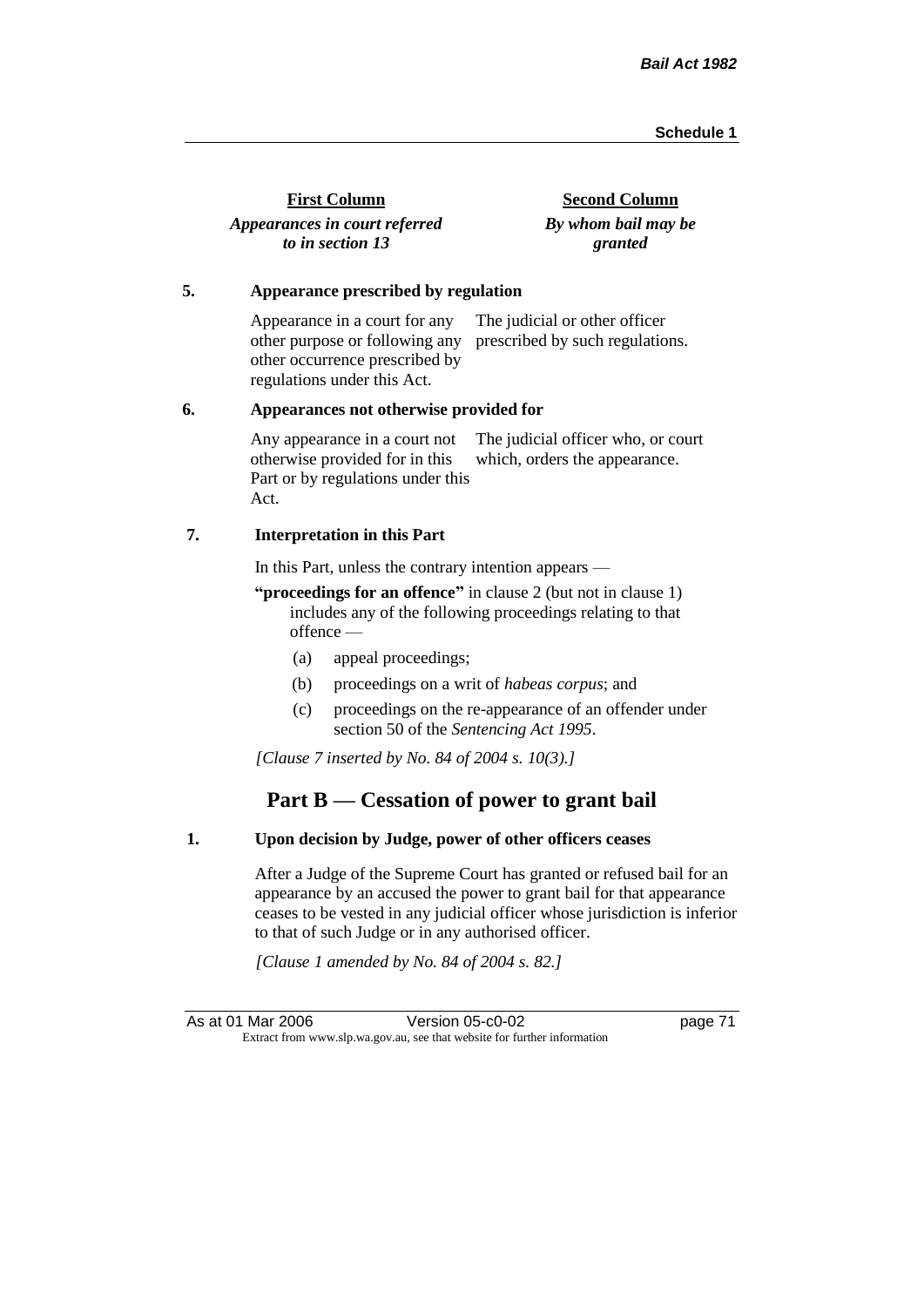#### **2. Upon decision by judicial officer, his power and that of his peers ceases**

Except where clause 4 applies, the power to grant bail for an appearance by an accused ceases to be vested in any judicial officer (including a Judge of the Supreme Court) after he, or another judicial officer whose jurisdiction is co-extensive with his, has granted or refused bail for that appearance.

*[Clause 2 amended by No. 84 of 2004 s. 82.]*

#### **3. Upon refusal by justice power of authorised officer or justice ceases**

After a justice has refused bail for an initial appearance by an accused, the power to grant bail for that appearance ceases to be vested in an authorised officer or another justice, but an authorised officer or a justice may grant bail for an initial appearance notwithstanding that one or more other authorised officers have previously refused bail for that appearance.

*[Clause 3 amended by No. 34 of 1988 s. 90(b); No. 59 of 2004 s. 141; No. 84 of 2004 s. 82.]*

#### **4. Judicial officer's powers where accused proves new facts or changed circumstances**

Notwithstanding clause 2, where an accused has been refused bail for an appearance or has been granted bail therefor on terms or conditions with which he is unable or unwilling to comply, the judicial officer who granted or refused bail or another judicial officer whose jurisdiction is co-extensive with his has power to grant bail for that appearance or to vary the terms or conditions of bail previously granted therefor if the accused makes application and satisfies him  $that -$ 

- (a) new facts have been discovered, new circumstances have arisen or the circumstances have changed since bail was previously granted or refused for that appearance;
- (b) he failed to adequately present his case for bail on the previous occasion when it was considered; or
- (c) where bail was granted subject to a home detention condition, he has, since the previous occasion when his case for bail was

| page 72                                                                  | Version 05-c0-02 | As at 01 Mar 2006 |
|--------------------------------------------------------------------------|------------------|-------------------|
| Extract from www.slp.wa.gov.au, see that website for further information |                  |                   |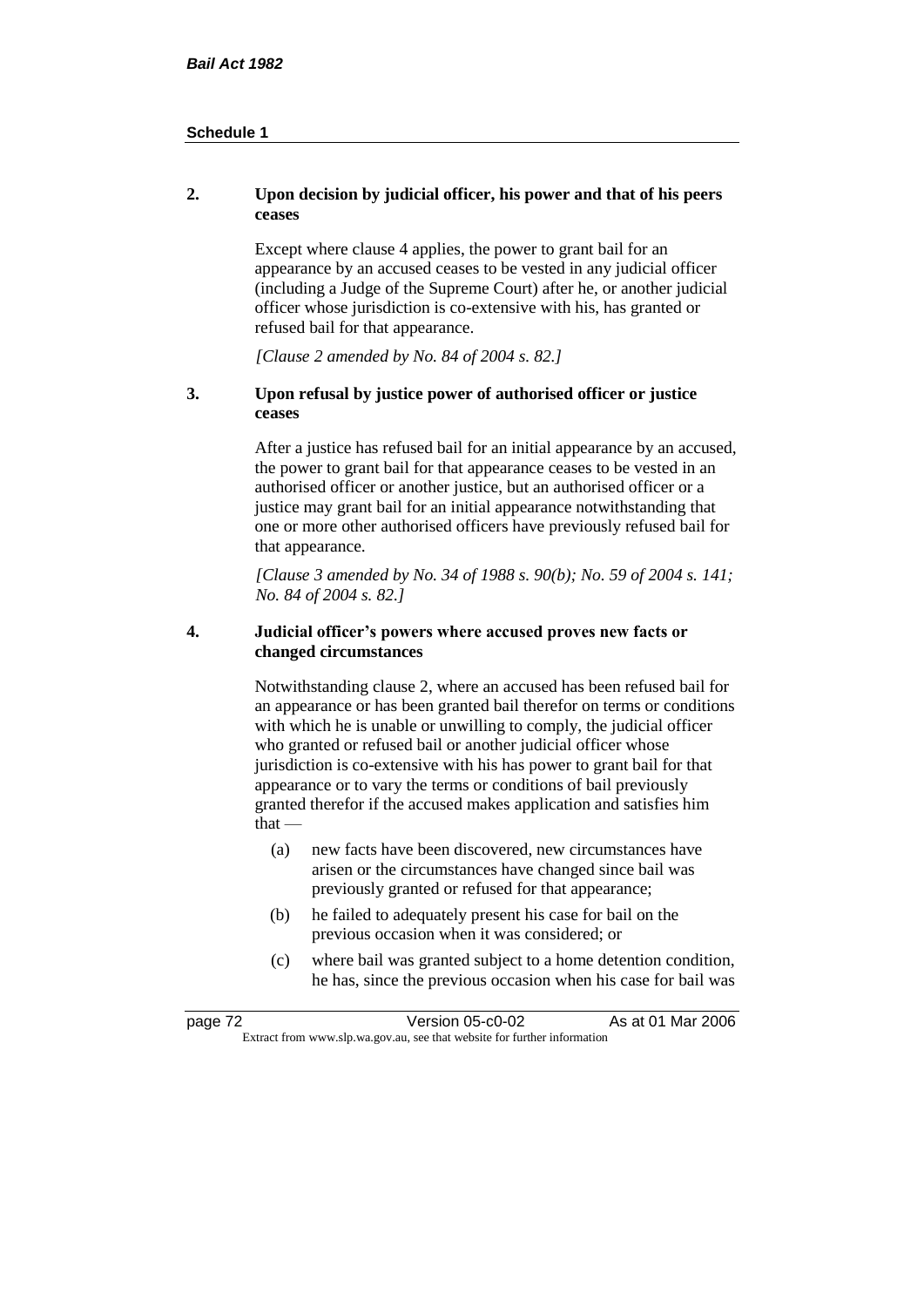considered, complied with the home detention condition for a period of one month or more.

*[Clause 4 amended by No. 61 of 1990 s. 14; No. 84 of 2004 s. 82.]*

## **Part C — Manner in which jurisdiction to be exercised**

Principles governing grant or refusal of bail

#### **1. Bail before conviction to be at discretion of bail authority, except for a child**

Subject to clause 3A, the grant or refusal of bail to an accused, other than a child, who is in custody awaiting an appearance in court before conviction for an offence shall be at the discretion of the judicial officer or authorised officer in whom jurisdiction is vested, and that discretion shall be exercised having regard to the following questions as well as to any others which he considers relevant —

- (a) whether, if the accused is not kept in custody, he may
	- (i) fail to appear in court in accordance with his bail undertaking;
	- (ii) commit an offence;
	- (iii) endanger the safety, welfare, or property of any person; or
	- (iv) interfere with witnesses or otherwise obstruct the course of justice, whether in relation to himself or any other person;
- (b) whether the accused needs to be held in custody for his own protection;
- (c) whether the prosecutor has put forward grounds for opposing the grant of bail;
- (d) whether, as regards the period when the accused is on trial, there are grounds for believing that, if he is not kept in custody, the proper conduct of the trial may be prejudiced;
- (e) whether there is any condition which could reasonably be imposed under Part D which would —
	- (i) sufficiently remove the possibility referred to in paragraphs (a) and (d);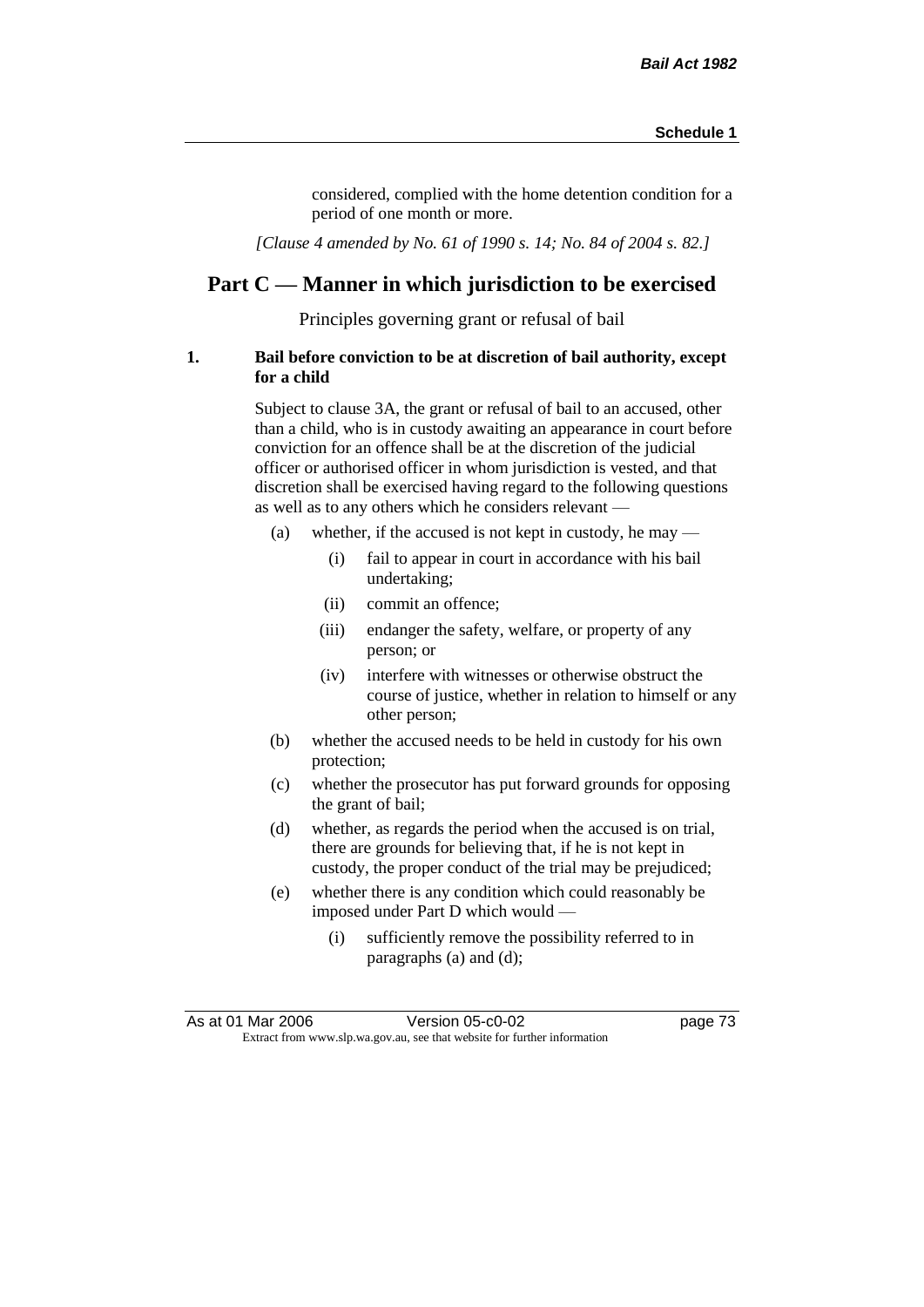- (ii) obviate the need referred to in paragraph (b); or
- (iii) remove the grounds for opposition referred to in paragraph (c);
- (f) where the accused is charged with an offence that is alleged to have been committed in respect of a child, whether a condition should be imposed under Part D requiring the accused to reside at a place other than the place where the child resides;
- (g) whether the alleged circumstances of the offence or offences amount to wrongdoing of such a serious nature as to make a grant of bail inappropriate.

*[Clause 1 amended by No. 14 of 1992 s. 11; No. 45 of 1993 s. 10(2)(a); No. 54 of 1998 s. 8(a) and (b); No. 84 of 2004 s. 82.]*

#### **2. Child to have qualified right to bail**

- (1) In this clause
	- **"responsible person"** means a parent, relative, employer or other person who, in the opinion of the judicial officer or authorised officer, is in a position to both influence the conduct of the child and provide the child with support and direction.
- (2) Subject to subclause (3), a child accused who is in custody awaiting an appearance in court before conviction for an offence has a right to be granted bail unless —
	- (a) in the opinion of the judicial officer or authorised officer in whom jurisdiction is vested —
		- (i) one or more of the questions set out in clause 1(a), (b), (d) and (g) must be answered in the affirmative; and
		- (ii) there is no condition which he could reasonably impose under Part D which would satisfy the relevant provision of clause 1(e);
		- or
	- (b) there is no responsible person willing to enter into an undertaking of the kind described in subclause (3)(c),

and if the child is refused bail he shall be dealt with in accordance with section 19(2) of the *Young Offenders Act 1994*.

page 74 Version 05-c0-02 As at 01 Mar 2006 Extract from www.slp.wa.gov.au, see that website for further information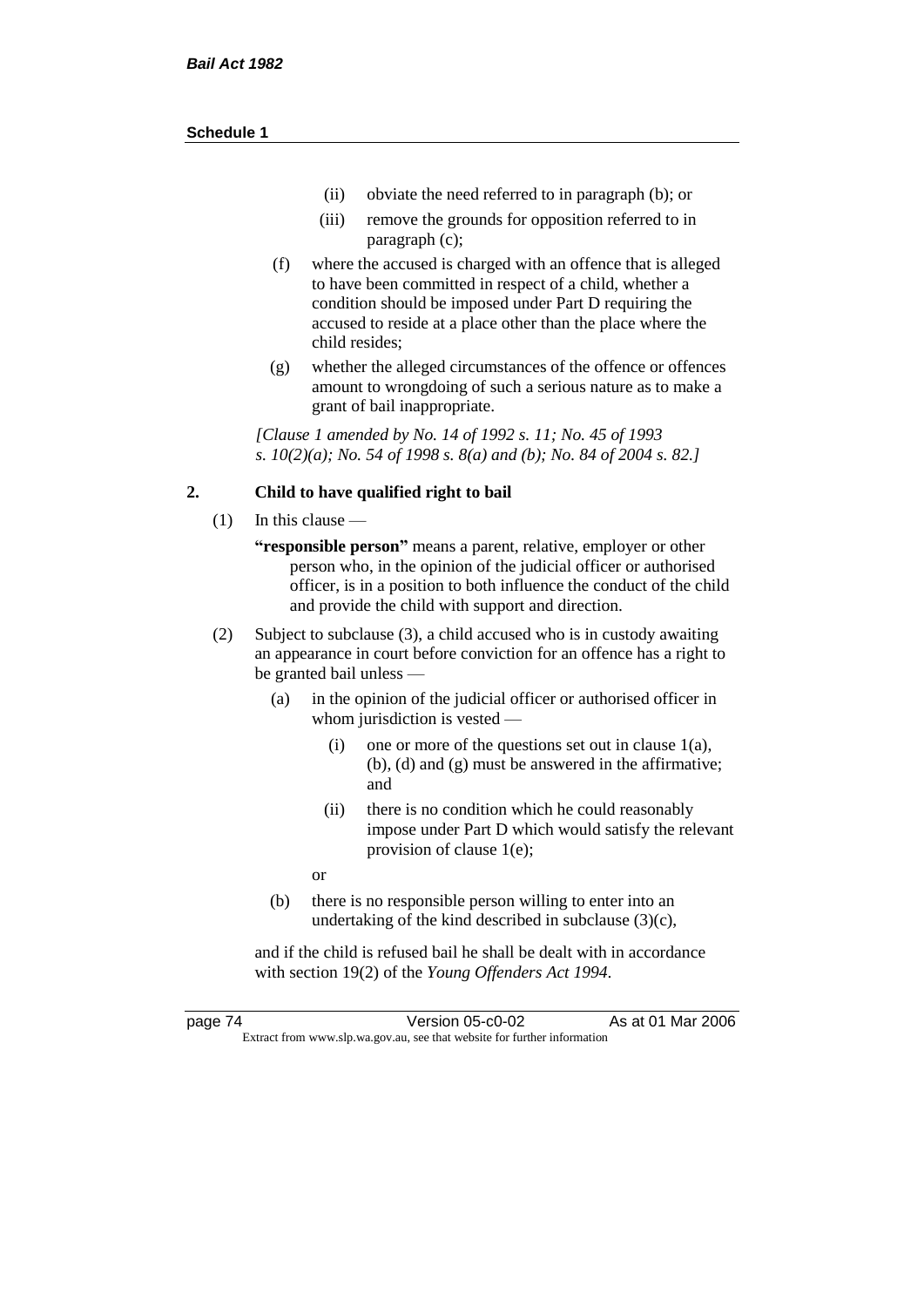".

- (3) The right of a child accused under subclause (2) is subject to  $-$ 
	- (a) clause 3A; and
	- *[(b) deleted]*
		- (c) there being imposed as a condition on the grant of bail a requirement that before the release of the child on bail a responsible person undertakes in writing in the prescribed form to ensure that the child complies with any requirement of his bail undertaking mentioned in section 28(2)(a), (b), (c) and (d).
- (4) Subclauses (2)(b) and (3)(c) do not apply to a child accused if it appears to the judicial officer or authorised officer that the accused —
	- (a) is over the age of 17 years; and
	- (b) has sufficient maturity to live independently without the guidance or control of a parent or guardian.
- (5) For the purposes of this clause, the provisions of sections 46, 47, 48, 54, 55(2), 60 and  $67(2)(a)(iv)$  apply with all necessary changes as  $if -$ 
	- (a) references in those provisions to a surety and a surety undertaking were references to a responsible person and to an undertaking referred to in subclause  $(3)(c)$  respectively; and
	- (b) section  $54(1)(b)(i)$  read as follows
		- "
- (i) a person who has entered into an undertaking referred to in clause 2(3)(c) of Part C of Schedule 1 should no longer be regarded as a responsible person for the purposes of that clause, or is dead;
- (6) Where a child accused is released on bail his right to be at liberty is subject to the exercise of the powers in section 17A.

*[Clause 2 inserted by No. 45 of 1993 s. 10(2)(b); amended by No. 57 of 1997 s. 21(3)(a); No. 54 of 1998 s. 8(c); No. 34 of 2004 s. 251; No. 84 of 2004 s. 82.]*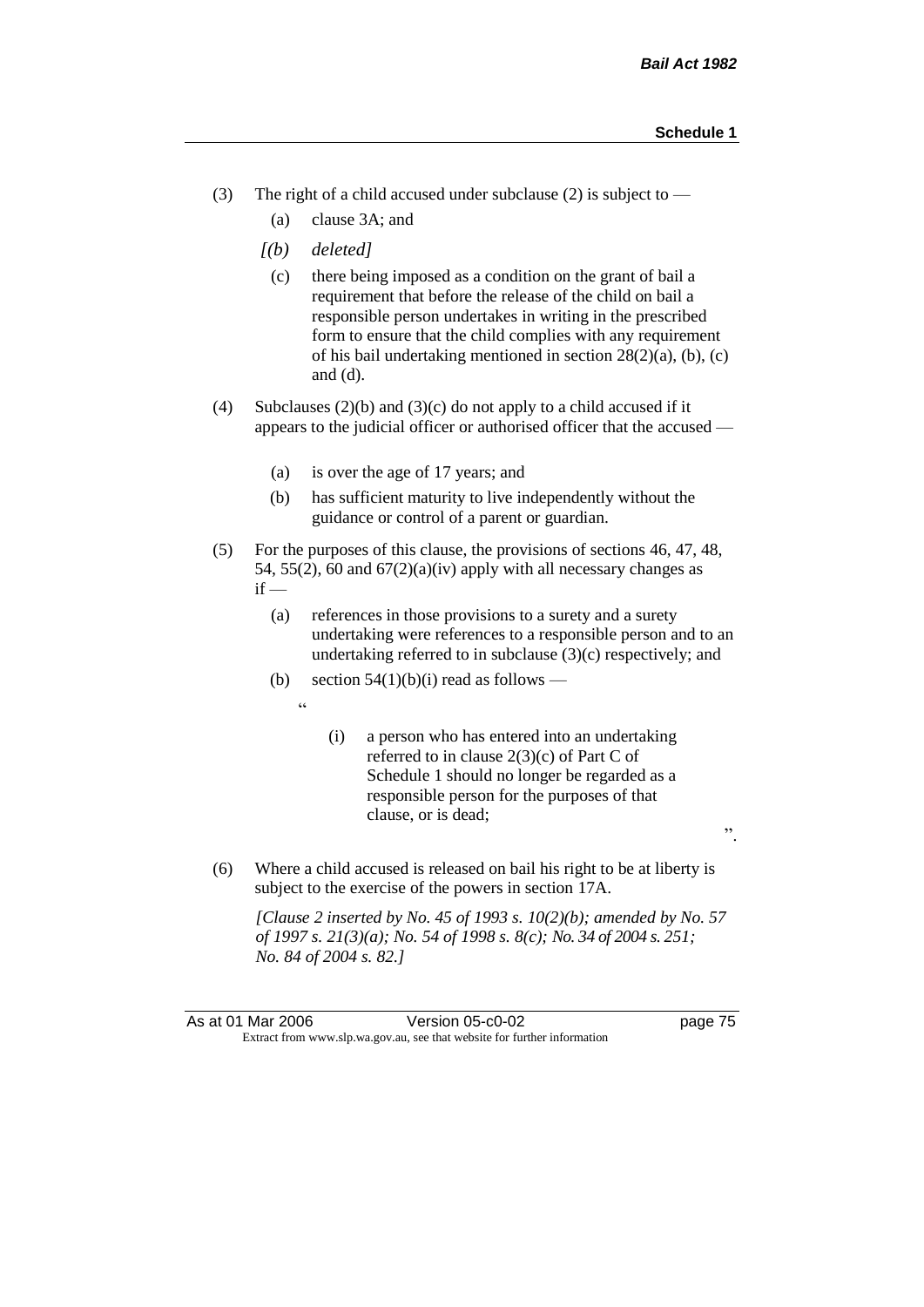#### **3. Matters relevant to consideration of clause 1(a)**

In considering whether an accused may do any of the things mentioned in clause 1(a), the judicial officer or authorised officer shall have regard to the following matters, as well as to any others which he considers relevant —

- (a) the nature and seriousness of the offence or offences (including any other offence or offences for which he is awaiting trial) and the probable method of dealing with the accused for it or them, if he is convicted;
- (b) the character, previous convictions, antecedents, associations, home environment, background, place of residence, and financial position of the accused;
- (c) the history of any previous grants of bail to him; and
- (d) the strength of the evidence against him.

*[Clause 3 amended by No. 84 of 2004 s. 82.]*

#### **3A. Bail where serious offence committed while accused on bail for another serious offence**

- (1) Notwithstanding clause 1 or 2 or any other provision of this Act, where —
	- (a) an accused is in custody awaiting an appearance in court before conviction for a serious offence; and
	- (b) the serious offence is alleged to have been committed while the accused was —
		- (i) on bail for; or
		- (ii) at liberty under an early release order made in respect of,

another serious offence,

the judicial officer or (if section 16A does not apply) the authorised officer in whom jurisdiction is vested shall refuse to grant bail for the serious offence referred to in paragraph (a) unless the judicial officer or authorised officer —

(c) is satisfied that there are exceptional reasons why the accused should not be kept in custody and, if clause 3B applies, is so satisfied only after complying with that clause; and

| page 76                                                                  | Version 05-c0-02 | As at 01 Mar 2006 |
|--------------------------------------------------------------------------|------------------|-------------------|
| Extract from www.slp.wa.gov.au, see that website for further information |                  |                   |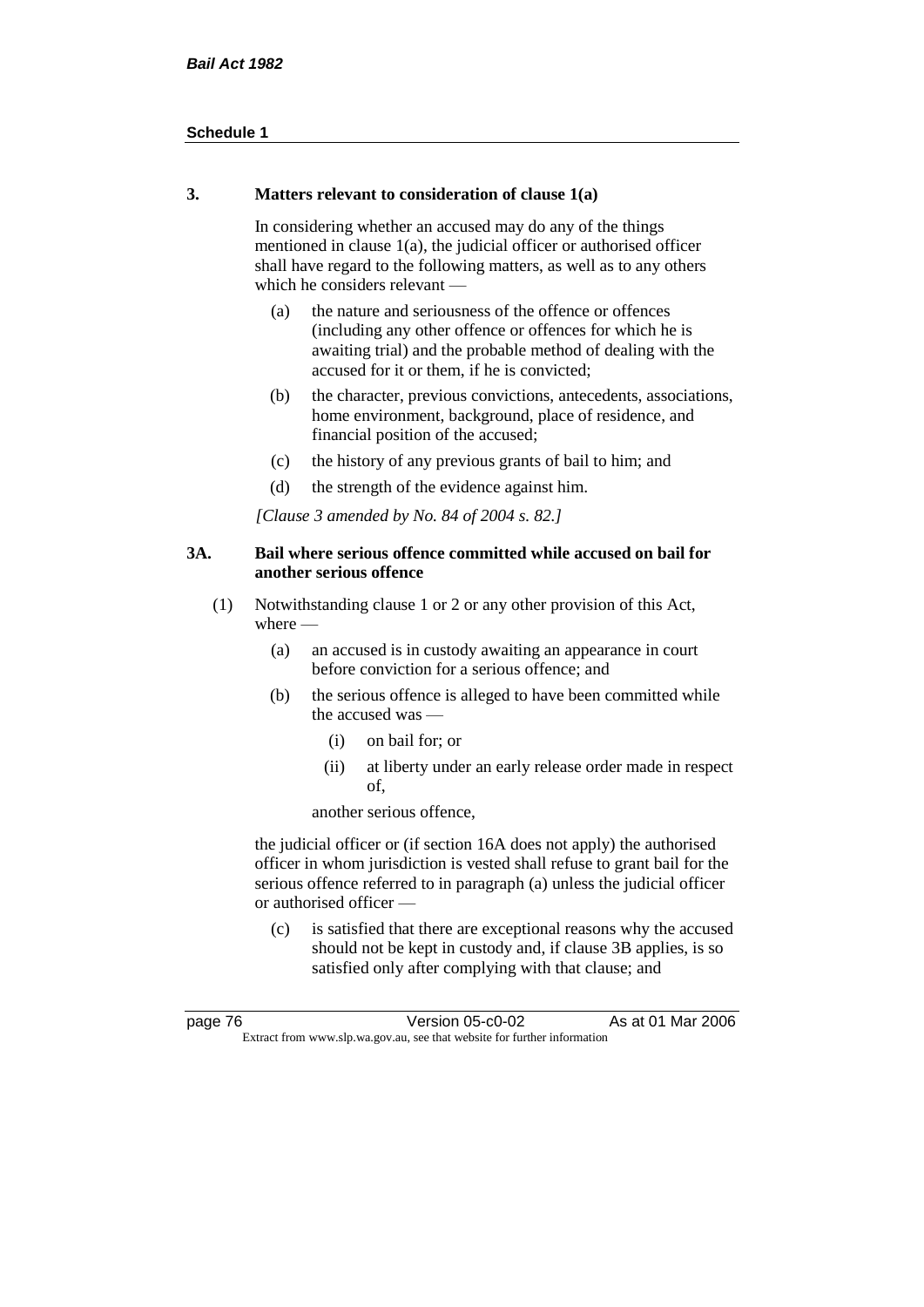- (d) is also satisfied that bail may properly be granted having regard to the provisions of clauses 1 and 3 or, in the case of a child accused, clauses 2 and 3.
- (2) Notwithstanding section 7(1), where an accused is refused bail under subclause (1) for an appearance for a serious offence his case for bail need not be considered again under that subsection for an appearance for that offence unless he satisfies the judicial officer who may order his detention that —
	- (a) new facts have been discovered, new circumstances have arisen or the circumstances have changed since bail was refused; or
	- (b) he failed to adequately present his case for bail on the occasion of that refusal.
- (3) Where a child accused is refused bail under subclause (1) he shall be dealt with in accordance with section 19(2) of the *Young Offenders Act 1994*.

*[Clause 3A inserted by No. 45 of 1993 s. 10(2)(c); amended by No. 57 of 1997 s. 21(3)(b); No. 54 of 1998 s. 7 and 13(1); No.84 of 2004 s. 82.]*

#### **3B. Determination of exceptional reasons under clause 3A(1)**

- (1) This clause applies where it appears to the judicial officer or (if section 16A does not apply) the authorised officer that all or any of the acts alleged to constitute a serious offence referred to in clause 3A(1)(b) would, if proved in the appropriate proceedings, amount to a breach by the accused of a protective condition or order.
- (2) The judicial officer or authorised officer shall, before making a decision that there are exceptional reasons for the purposes of clause  $3A(1)(c)$ , make enquiry, or cause enquiry to be made, whether there has already been -
	- (a) any breach by the accused of the protective condition or order that has been proved in proceedings;
	- (b) any alleged breach by the accused of the protective condition or order that has not been so proved, including an allegation that has not been the subject of a prosecution or any other communication to any relevant official; or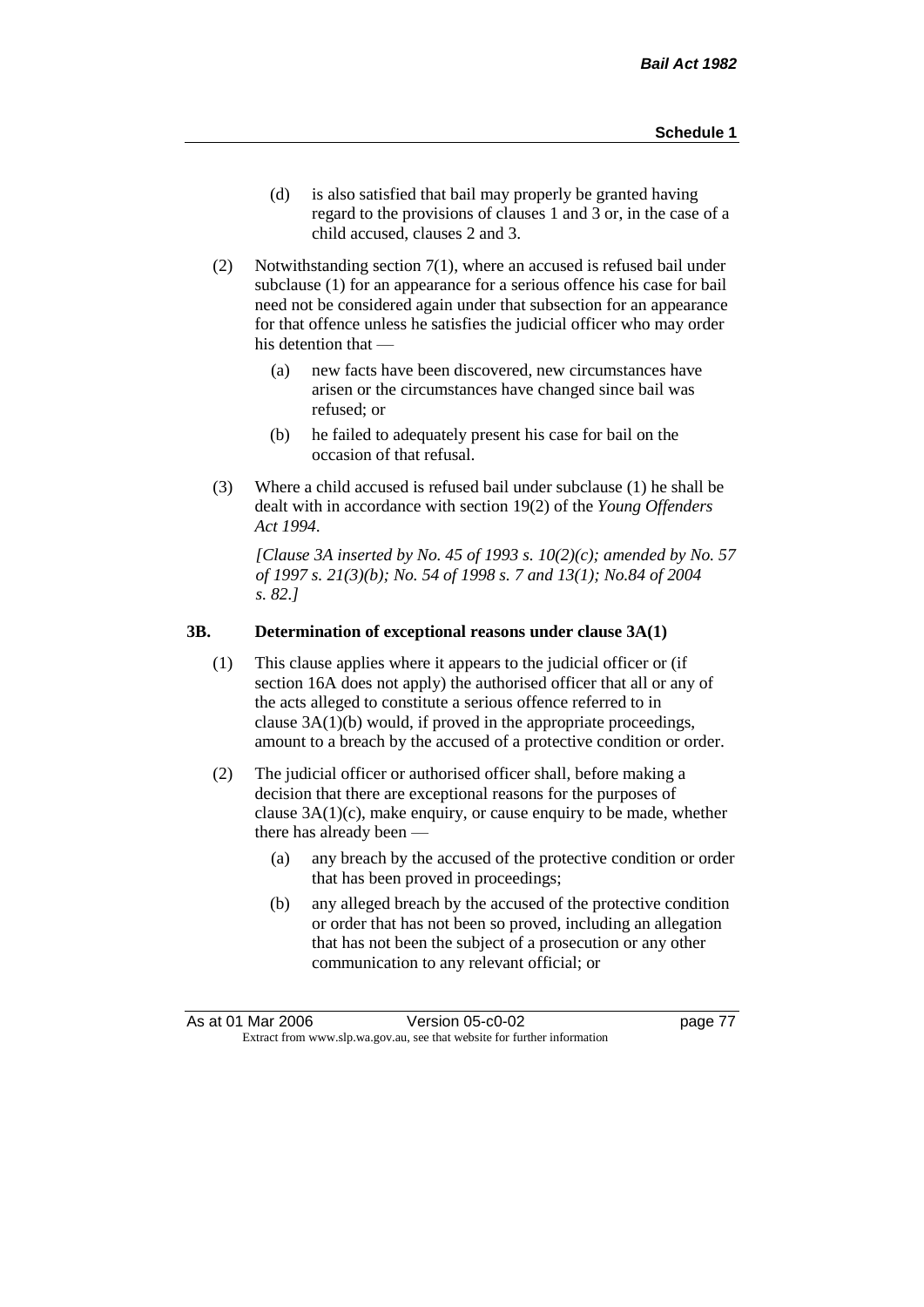- (c) any alleged breach by the accused of any other protective condition or order that has been the subject of a prosecution.
- (3) On becoming aware of any such alleged breach, the judicial officer or authorised officer shall give each person for whose protection a protective condition or order referred to in subclause (2) was imposed or made (a **"relevant person"**) a reasonable opportunity to give evidence by affidavit on matters relating to that protective condition or order.
- (4) The judicial officer or authorised officer shall in making any decision for the purposes of clause  $3A(1)(c)$  —
	- (a) give due weight to  $-$ 
		- (i) any evidence given under subclause (3);
		- (ii) any adverse effect that a grant of bail to the accused would have on a relevant person; and
		- (iii) any difficulty that a relevant person might have in proving any future breach of a protective condition or order;
	- (b) consider whether it would be appropriate to refuse bail and make a hospital order under section 5 of the *Criminal Law (Mentally Impaired Accused) Act 1996*;
	- (c) in the case of a condition imposed for a purpose mentioned in clause  $2(2)(c)$  or (d) of Part D, treat any alleged breach of the condition as a serious matter even if the conduct alleged to amount to the breach in itself appears to be trivial; and
	- (d) consider whether any alleged breach of a protective condition or order that has occurred shows that the purpose of the condition or order has not been achieved and that the accused should be kept in custody.
- (5) The provisions of this clause do not limit the matters that the judicial officer or authorised officer may take into account for the purposes of clause  $3A(1)(c)$ .
- (6) In this clause —

**"protective condition or order"** means —

(a) a condition imposed for a purpose mentioned in clause  $2(2)(c)$  or (d) of Part D;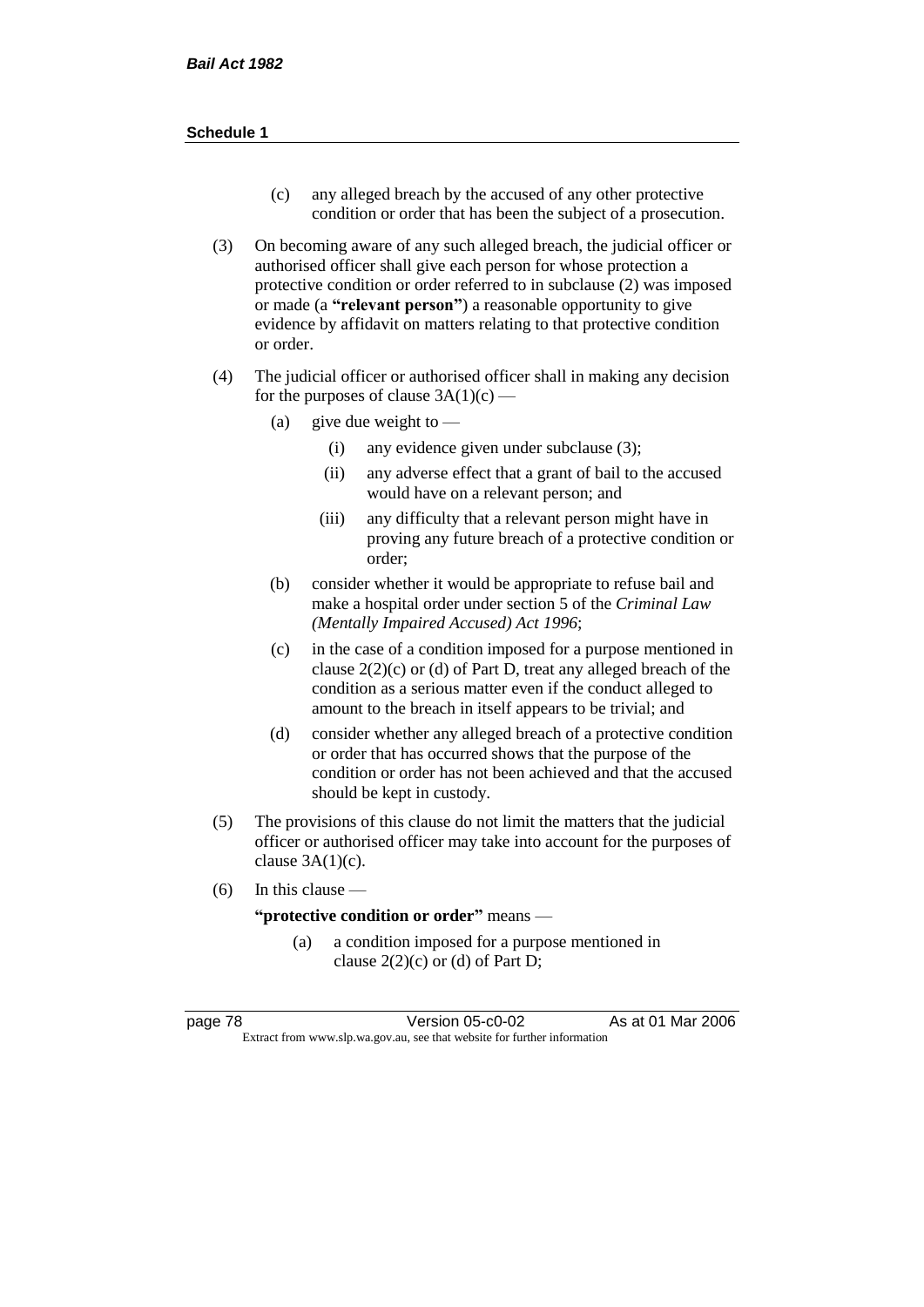- (b) a violence restraining order or a police order under the *Restraining Orders Act 1997*; or
- (c) a Part VII order under the *Justices Act 1902*
	- (i) that under section 86 of the *Restraining Orders Act 1997* is taken to be a misconduct restraining order under that Act; and
	- (ii) that shows on the face of the order that the causing or threatening of personal injury by the accused was a ground for the making of the order.

*[Clause 3B inserted by No. 54 of 1998 s. 13(2); amended by No. 38 of 2004 s. 60; No. 59 of 2004 s. 141; No. 84 of 2004 s. 11 and 82.]*

#### **4. When bail to be granted after conviction**

In deciding whether or not to grant bail to an accused who is in custody waiting to be sentenced or otherwise dealt with for an offence of which he has been convicted or awaiting the disposal of appeal proceedings, the judicial officer shall, subject to clauses 5 and 6, consider whether —

- (a) in the case of an accused waiting to be sentenced, there is a strong likelihood that he will impose a non-custodial sentence; or
- (b) in either case, there are exceptional reasons why the accused should not be kept in custody,

and shall only grant bail to him if he is satisfied that —

- (c) in the case of an accused waiting to be sentenced, at least one of those reasons exists and, in the case of an appellant, the reason mentioned in paragraph (b) exists; and
- (d) he may properly do so having regard to the provisions of clauses 1 and 3 or, in the case of a child, clauses 2 and 3.

*[Clause 4 amended by No. 84 of 2004 s. 82.]*

#### **5. Exception for bail for an appeal under the** *Criminal Procedure (Summary) Act 1902*

Clause 4 does not apply to the bail of a person who is awaiting the disposal of appeal proceedings under Part 2 of the *Criminal Appeals Act 2004*; such a person shall be deemed for the purposes of this Part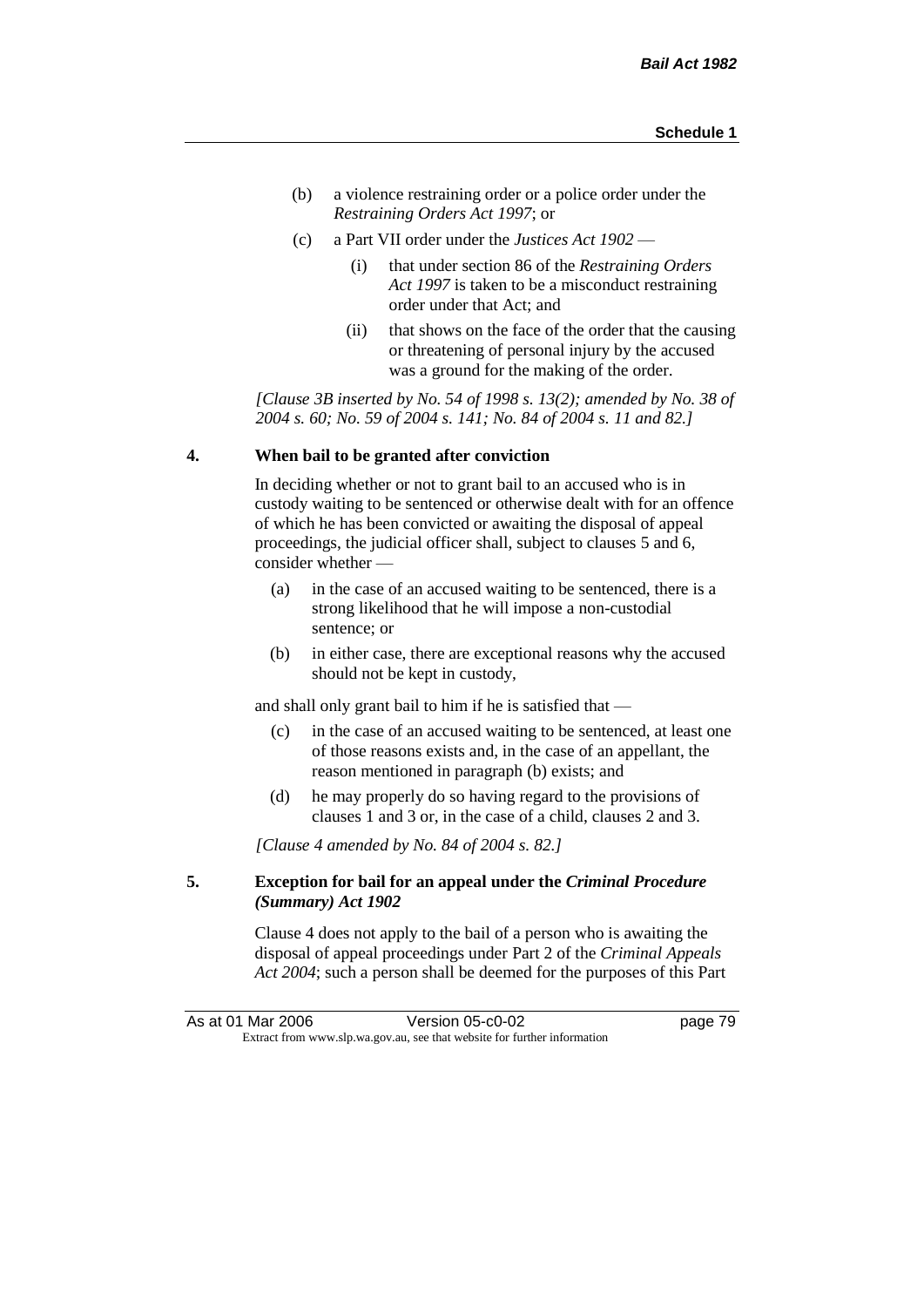to be awaiting an appearance in court before conviction for an offence.

*[Clause 5 inserted by No. 33 of 1989 s. 18; amended by No. 59 of 2004 s. 141; No. 84 of 2004 s. 11 and 82.]*

#### **6. Bail of people on community orders, etc.**

For the purpose of determining whether clause 4 applies, a person in custody —

- (a) under section 50, 79, 128, 129 or 132 of the *Sentencing Act 1995* in connection with a possible breach of a conditional release order, a sentence of suspended imprisonment or a community order imposed under that Act; or
- (b) under section 43 of the *Young Offenders Act 1994* in respect of an alleged breach of a youth community based order, an intensive youth supervision order or a conditional release order made under that Act,

is to be taken as not having been convicted of the offence for which the sentence was imposed.

*[Clause 6 inserted by No. 78 of 1995 s. 8.]*

Limitation on period of bail

#### **7. Bail for initial appearance to be for not more than 7 days**

In fixing the terms of bail of an accused for his initial appearance in court for an offence, a justice or an authorised officer shall require him to make the appearance within the period of 7 days commencing on and including the day on which the accused was arrested for the offence.

*[Clause 7 amended by No. 84 of 2004 s. 82.]*

#### **8. Bail on adjournment in petty sessions to be for not more than 30 days except by consent**

In fixing the terms of bail of an accused for an appearance in court after an adjournment of proceedings for an offence, a judicial officer sitting as a court of summary jurisdiction shall require him to make

page 80 Version 05-c0-02 As at 01 Mar 2006 Extract from www.slp.wa.gov.au, see that website for further information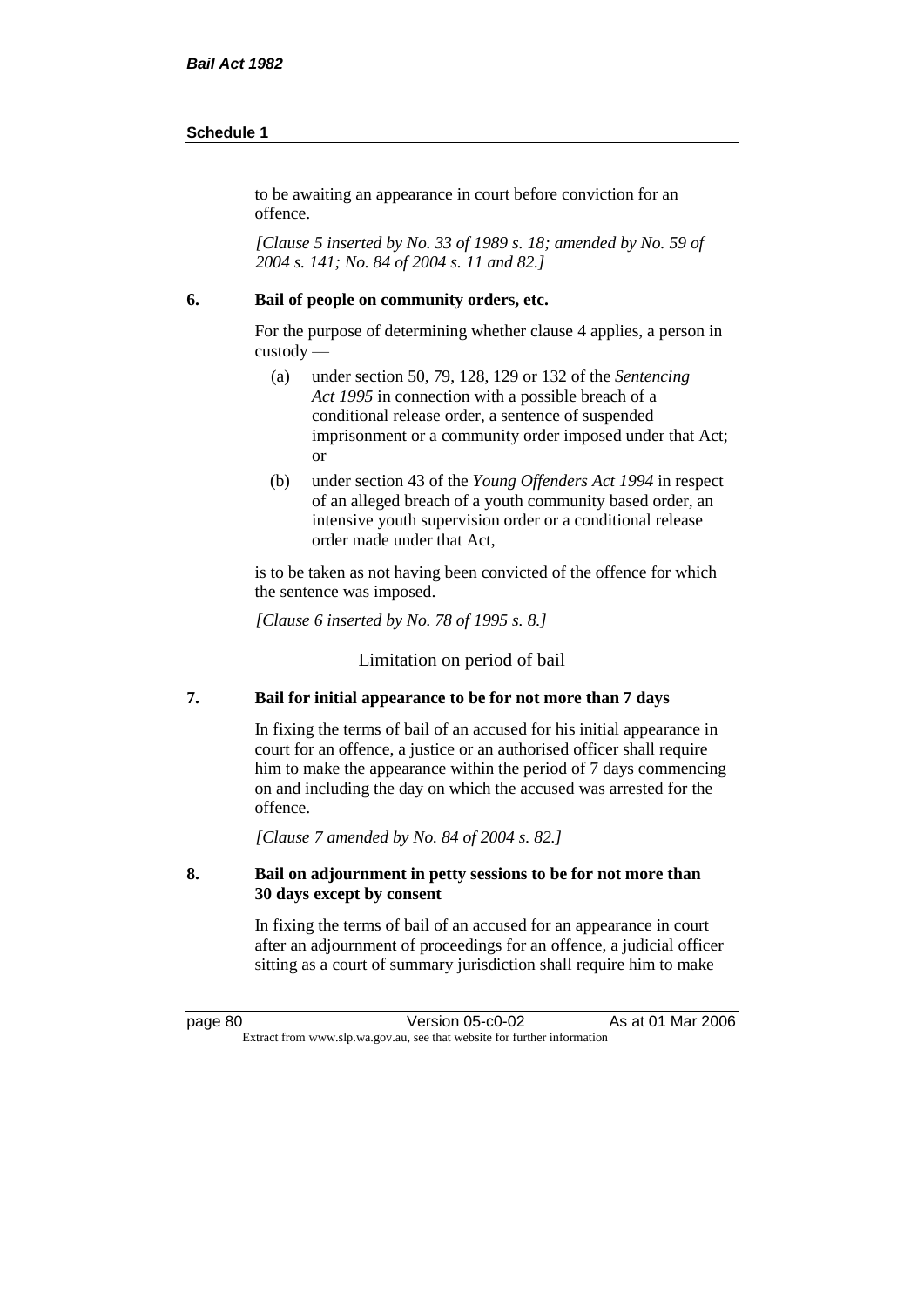the appearance within the period of 30 days commencing on and including the day on which the proceedings are adjourned, unless the accused consents to appear on a later day.

*[Clause 8 amended by No. 49 of 1988 s. 90(c); No. 59 of 2004 s. 141; No. 84 of 2004 s. 82.]*

#### **9. Provision as to calculation of time**

The periods specified in clauses 7 and 8 shall be calculated to include any Sunday or public holiday.

## **Part D — Conditions which may be imposed on a grant of bail**

### **1. Conditions as to forfeiture and giving security may be imposed on the accused and sureties**

- (1) A judicial officer or authorised officer, on a grant of bail, may impose conditions under this clause if he considers that it is desirable to do so to ensure the performance of the accused's bail undertaking.
- (2) If a judicial officer or authorised officer considers that it is desirable as mentioned in subclause (1), he may in addition to releasing the accused on his bail undertaking impose any one or more of the following conditions —
	- (a) that the accused in his bail undertaking agree to forfeit a specified amount of money if he fails to comply with any requirement of his bail undertaking mentioned in section  $28(2)(a)$  or  $(b)(ii)$ ;
	- (b) that a surety or a specified number of sureties enter into a surety undertaking or surety undertakings whereby he or they agree to forfeit a specified amount or specified amounts of money if the accused fails to comply with any requirement of his bail undertaking mentioned in section 28(2)(a) or (b)(ii);
	- (c) that any of them the accused and the surety or sureties give security of a specified value, including the deposit of a specified amount of cash, for the performance of their respective obligations;
	- (d) that any of them the accused and the surety or sureties deposit with a specified officer any specified passbook or document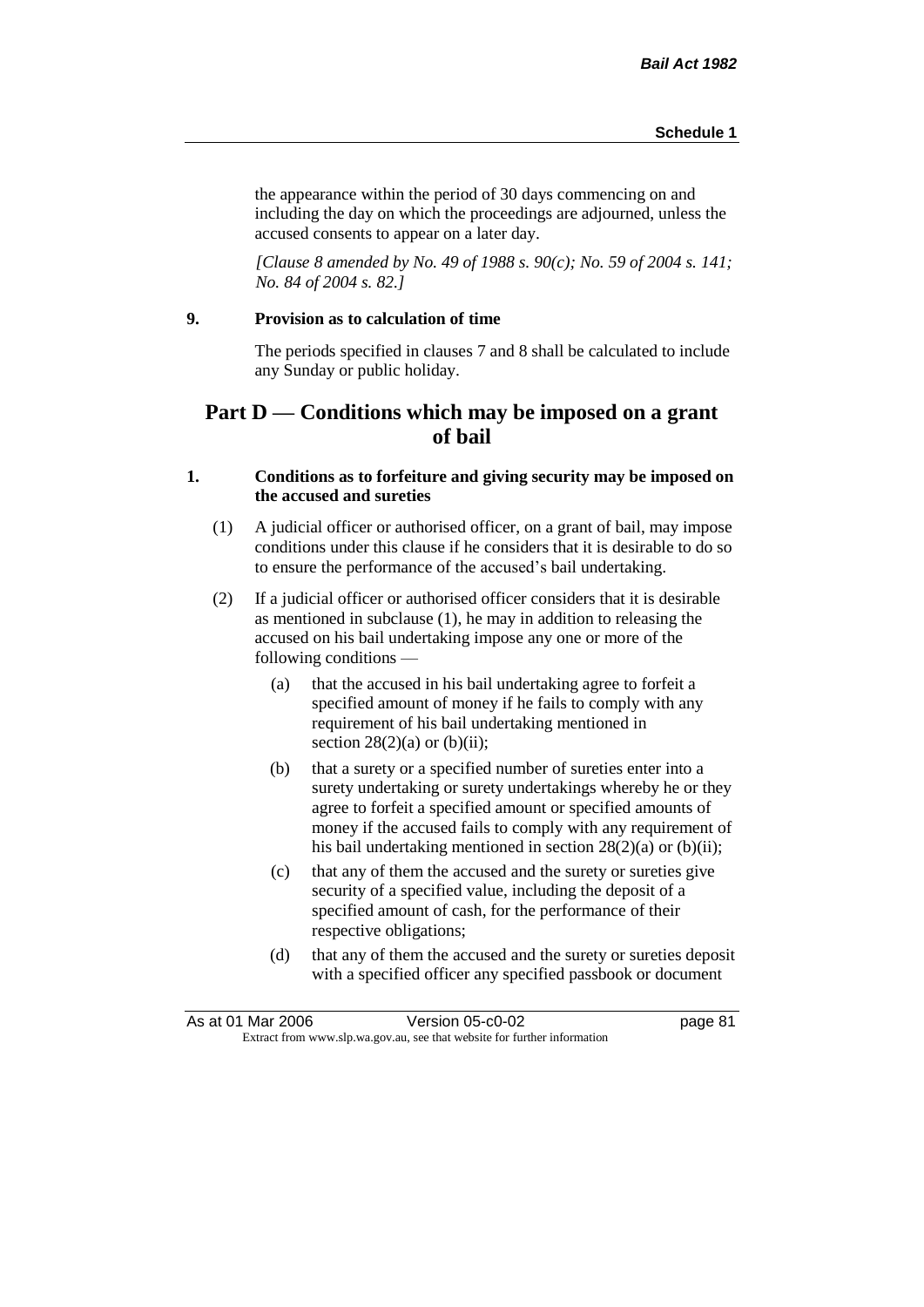relating to the title to, or ownership of, any account or other asset offered as security for the performance of their respective obligations; or

- (e) that any of them the accused and the surety or sureties, at his or their own expense or otherwise, enter into such mortgage, charge, assignment or other transaction, or take such other step, as may be required, including completion of the necessary documents, to render any security effective and enforceable by the State.
- (3) The nature and sufficiency of any security, and the documentation therefor, required under subclause (2) shall be determined by the judicial officer or authorised officer who imposed the condition or, if no determination is so made —
	- (a) by the person before whom the bail undertaking is entered into, where the security is to be given by the accused; and
	- (b) where the security is to be given by a surety, by any person authorised under section 36 to approve the surety or before whom the surety undertaking is entered into.
- (4) When a bail undertaking ceases to have effect as provided in section 34(a) to (d), or upon an accused being acquitted of a charge under section  $51(1)$  or (2) or discharged from further proceedings therefor, each of them the accused, or where section 34(b) applies his personal representative, and any surety is entitled to have returned to him any security given under subclause (2).
- (5) When a surety undertaking ceases to have effect as provided in section 47(a) to (f), a surety is entitled to have returned to him any security given under subclause  $(2)$ .

*[Clause 1 amended by No. 65 of 2003 s. 121(3); No. 84 of 2004 s. 82.]*

#### **2. Other conditions which may be imposed**

- (1) A judicial officer or authorised officer, on a grant of bail, may impose conditions —
	- (a) to be complied with before the accused is released on bail or while the accused is on bail<sup>.</sup>
	- (b) as to the accused's conduct while on bail; or

page 82 Version 05-c0-02 As at 01 Mar 2006 Extract from www.slp.wa.gov.au, see that website for further information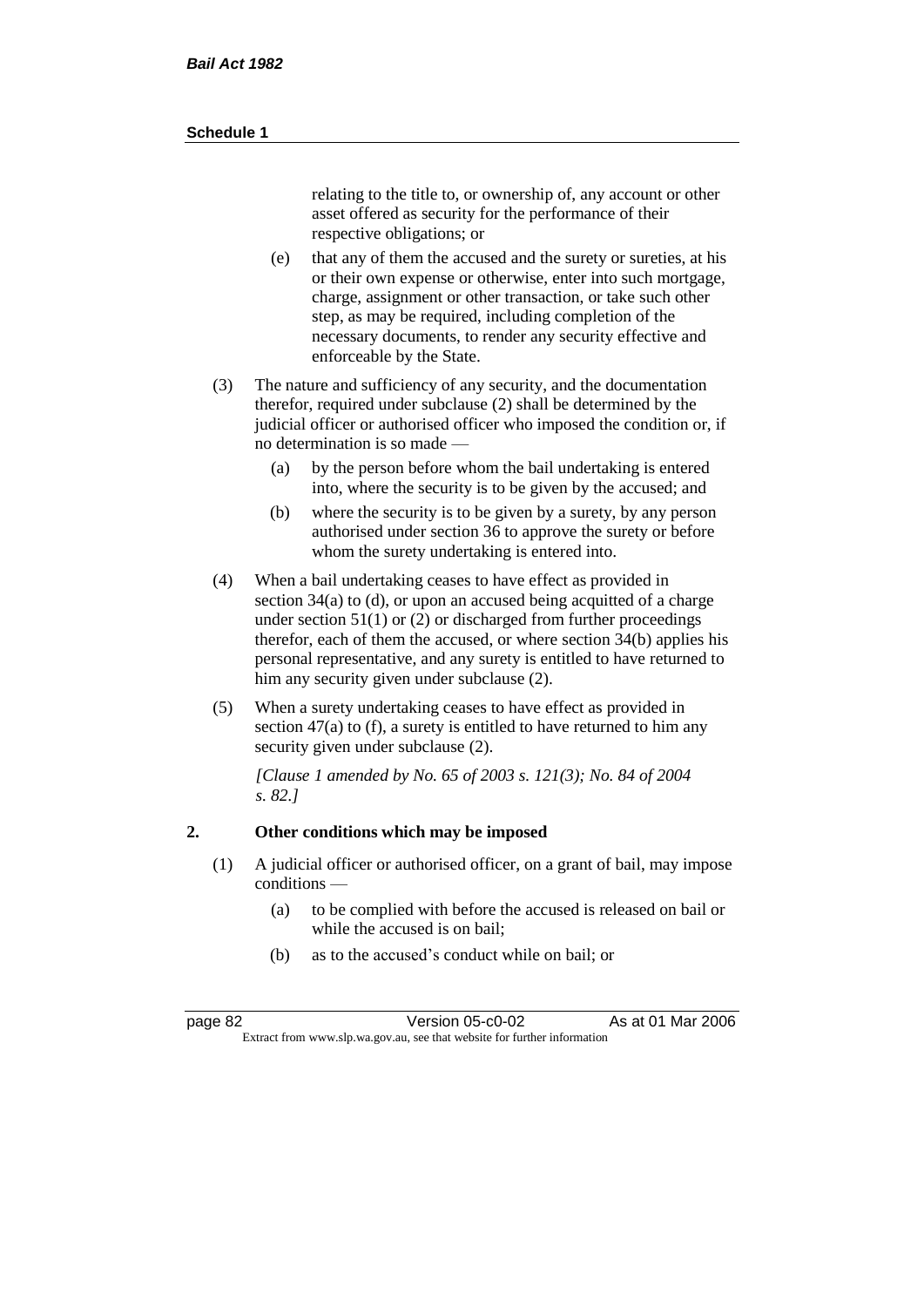(c) as to where the accused shall reside while on bail,

if he considers that it is desirable for any purpose mentioned in subclause (2), (2b), (3) or (4).

(1a) Without limiting subclause (1), a judicial officer or authorised officer shall, on a grant of bail to a child accused, consider whether it is desirable for any purpose mentioned in subclause (2) to impose a condition as to —

- (a) any period in each day during which the child is to remain at a particular place;
- (b) any person with whom the child is not to associate or communicate;
- (c) any place that the child is not to frequent;
- (d) the attendance by the child at a school or other educational institution; or
- (e) any other matter,

and the judicial officer or authorised officer may impose any such condition.

- (2) Any condition may be imposed under subclause (1) or (1a) to ensure that an accused —
	- (a) appears in court in accordance with his bail undertaking;
	- (b) does not while on bail commit an offence;
	- (c) does not endanger the safety, welfare or property of any person;
	- (d) does not interfere with witnesses or otherwise obstruct the course of justice, whether in relation to himself or any other person; or
	- (e) as regards the period when the accused is on trial, does not prejudice the proper conduct of the trial.
- (2a) Before imposing a condition on a grant of bail for a purpose mentioned in subclause (2)(c) or (d) a judicial officer or authorised officer is to consider whether that purpose would be better served, or could be better assisted, by a restraining order made under the *Restraining Orders Act 1997* and whether, in the case of a judicial officer, to exercise the power in section 63 of that Act or, in the case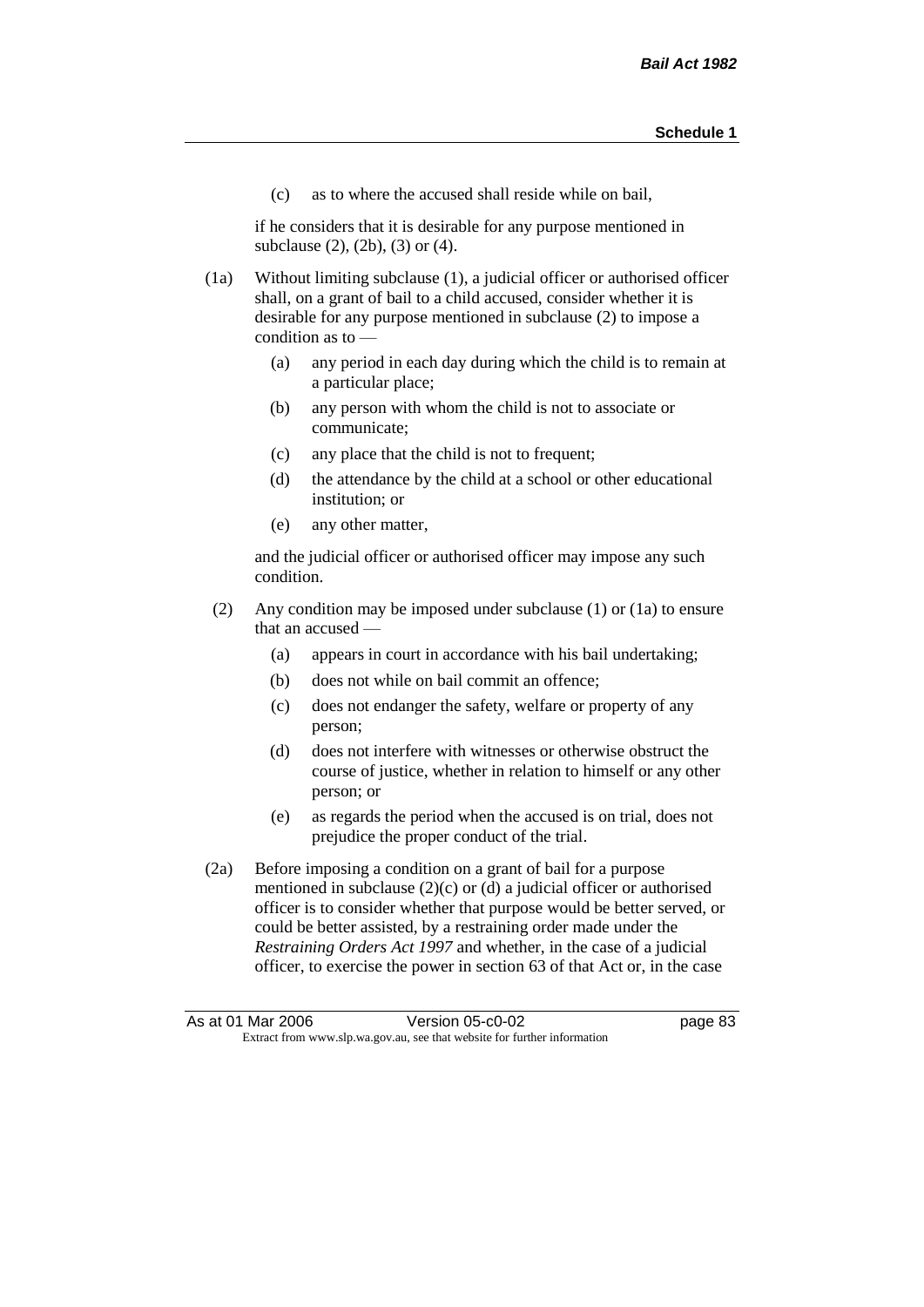of an authorised officer, to make a telephone application under that Act.

- (2b) Where a judicial officer is of the opinion that the accused should while on bail —
	- (a) be counselled for a behavioural problem; or
	- (b) attend a course or programme that may assist with such a problem,

the judicial officer may under subclause (1) impose a condition for that purpose that requires the accused to —

- (c) attend a prescribed person to be counselled; or
- (d) attend a prescribed course or programme,

that is specified by the judicial officer in the condition.

- (3) Where a judicial officer who grants bail to an accused is of the opinion that the accused's physical condition ought to be examined the officer may, under subclause (1), impose any condition which the officer considers desirable for the purpose of ensuring that the accused is examined by a medical practitioner.
- (3a) Where a judicial officer who grants bail to an accused is of the opinion that the accused's mental condition ought to be examined the officer may, under subclause (1), impose any condition which the officer considers desirable for the purpose of ensuring that the accused's mental condition is examined including a condition -
	- (a) that the accused be examined by a medical practitioner or an authorised mental health practitioner (as defined in the *Mental Health Act 1996*) for the purpose of deciding whether to make a referral under section 29 of that Act;
	- (b) that the accused be admitted to an authorised hospital (as defined in the *Mental Health Act 1996*);
	- (c) that the accused be examined by a psychiatrist.
- (4) Where a judicial officer is of the opinion that an accused is suffering from alcohol or drug abuse and is in need of care or treatment either on that account, or to enable him to be prepared for his trial, the judicial officer may, under subclause (1), impose any condition which he considers desirable for the purpose of ensuring that the accused receives such care or treatment, including that he lives in, or from

page 84 Version 05-c0-02 As at 01 Mar 2006 Extract from www.slp.wa.gov.au, see that website for further information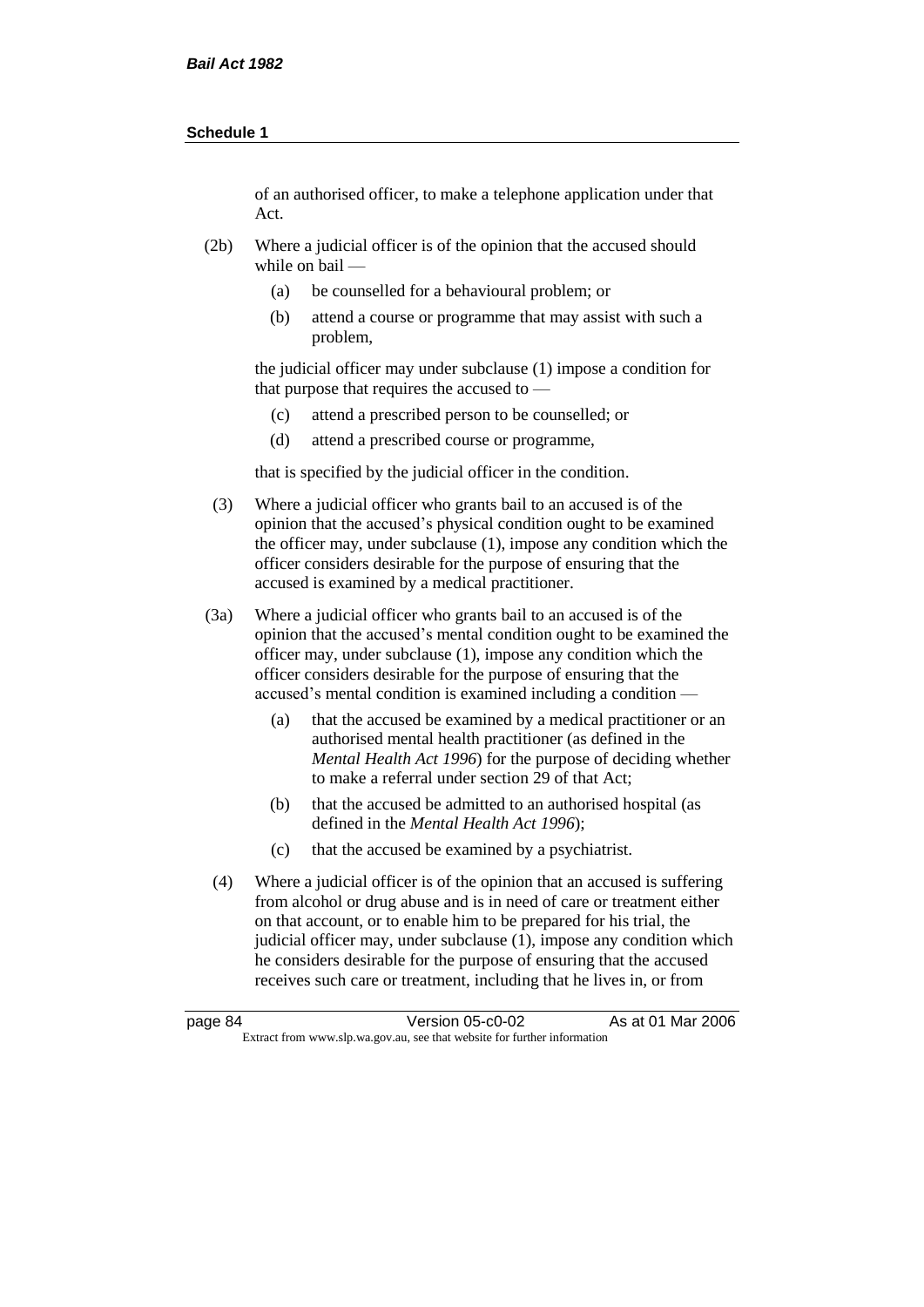time to time attends at, a specified institution or place in order to receive such care or treatment.

(5) Where a judicial officer imposes a condition for a purpose mentioned in subclause (2b), (3), (3a) or (4), the judicial officer shall cause to be sent to the person who is to counsel or examine the accused, or the place at which the accused is to attend, a statement of the reasons for imposing the condition.

- (6) Where a condition is imposed under this clause that an accused shall reside in premises established for the accommodation of persons to whom bail has been granted, that condition shall be deemed to include a further condition that the accused shall comply with such rules as are for the time being laid down for the maintenance of the good order of those premises, whether such rules are made under section 67 or by the authority responsible for the good order of the premises.
- (7) In this clause —

**"medical practitioner"** means a medical practitioner within the meaning of the *Medical Act 1894*; and

**"psychiatrist"** has the same meaning as it has in the *Mental Health Act 1996*.

*[Clause 2 amended by No. 45 of 1993 s. 10(3); No. 69 of 1996 s. 3; No. 54 of 1998 s. 12; No. 84 of 2004 s. 82.]*

#### **3. Home detention condition may be imposed**

- (1) A judicial officer may, subject to this clause, impose a home detention condition as a condition on a grant of bail.
- (2) A home detention condition shall not be imposed unless the accused is over the age of 17 years and the judicial officer is satisfied —
	- (a) after considering a report from a community corrections officer about the accused and his circumstances, that the accused is suitable to be subject to a home detention condition;
	- (b) that the place where it is proposed the accused will remain while subject to the home detention condition is a suitable place; and

As at 01 Mar 2006 **Version 05-c0-02 Page 85** Extract from www.slp.wa.gov.au, see that website for further information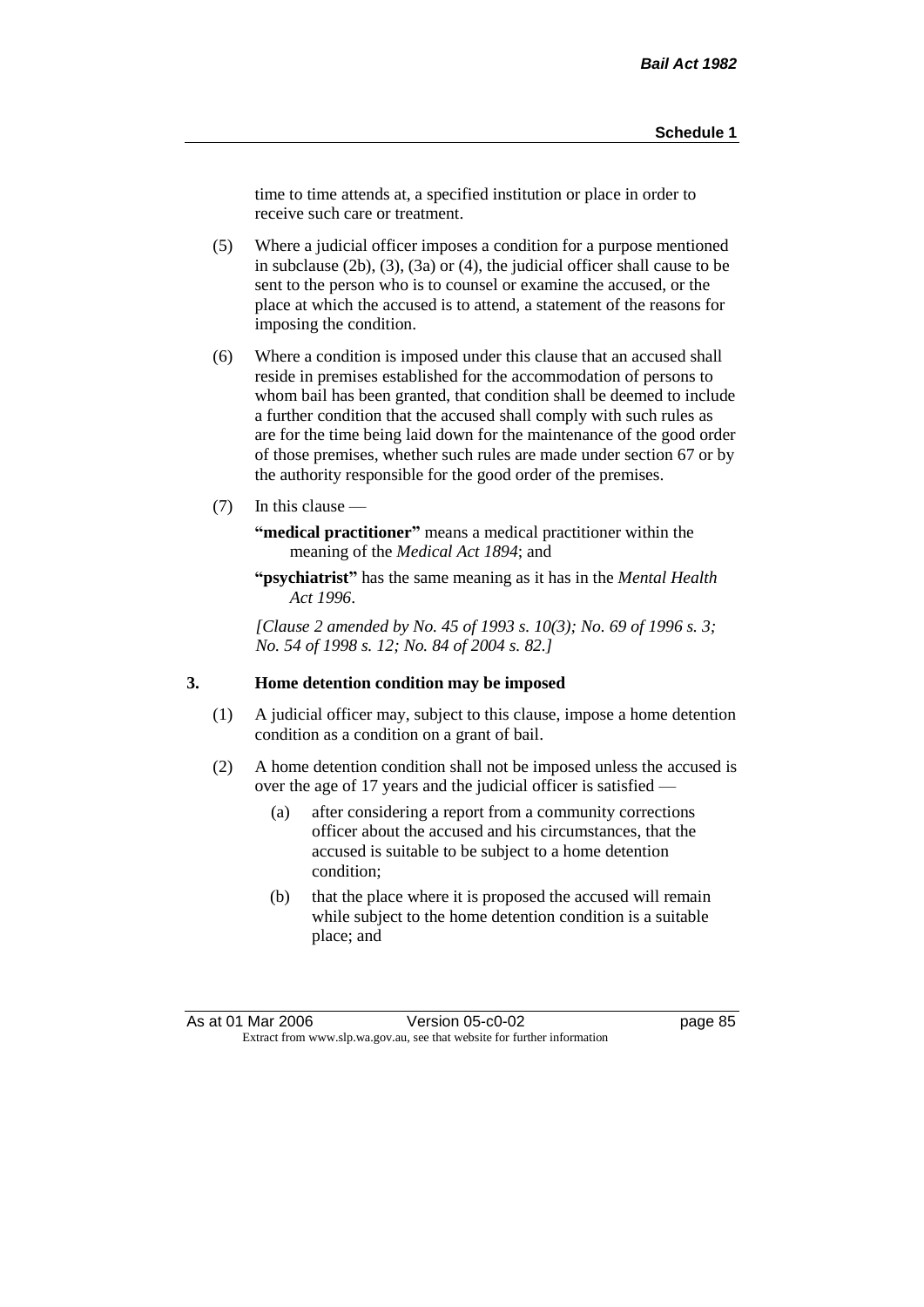- (c) that unless a home detention condition is imposed, the accused will not be released on bail.
- (3) A home detention condition is a condition that while the accused is on bail the accused shall —
	- (a) remain at and not leave the place specified in the bail record form and in the bail undertaking (or in a notice under section 50E) until the time specified, or deemed by section 31(3) to be specified, in the bail undertaking except —
		- (i) to work in gainful employment approved by a community corrections officer;
		- (ii) with the approval of a community corrections officer, to seek gainful employment;
		- (iii) to obtain urgent medical or dental treatment for the accused;
		- (iv) for the purpose of averting or minimizing a serious risk of death or injury to the accused or to another person;
		- (v) to obey an order issued under a written law (such as a summons) requiring the accused's presence elsewhere;
		- (vi) for a purpose approved of by a community corrections officer; or
		- (vii) on the direction of a community corrections officer;
	- (b) not leave the State;
	- (c) comply with every reasonable direction of a community corrections officer;
	- (d) comply with such of the conditions specified in the list provided under section 24A(4) as may be specified in a notice given under section 50E(b); and
	- (e) when requested to do so, produce a copy of his bail undertaking and any notice by the CEO (Justice) under section 50E for inspection by a community corrections officer or a member of the Police Force.

*[Clause 3 inserted by No. 61 of 1990 s. 15; amended by No. 31 of 1993 s. 9; No. 84 of 2004 s. 82.]*

page 86 Version 05-c0-02 As at 01 Mar 2006 Extract from www.slp.wa.gov.au, see that website for further information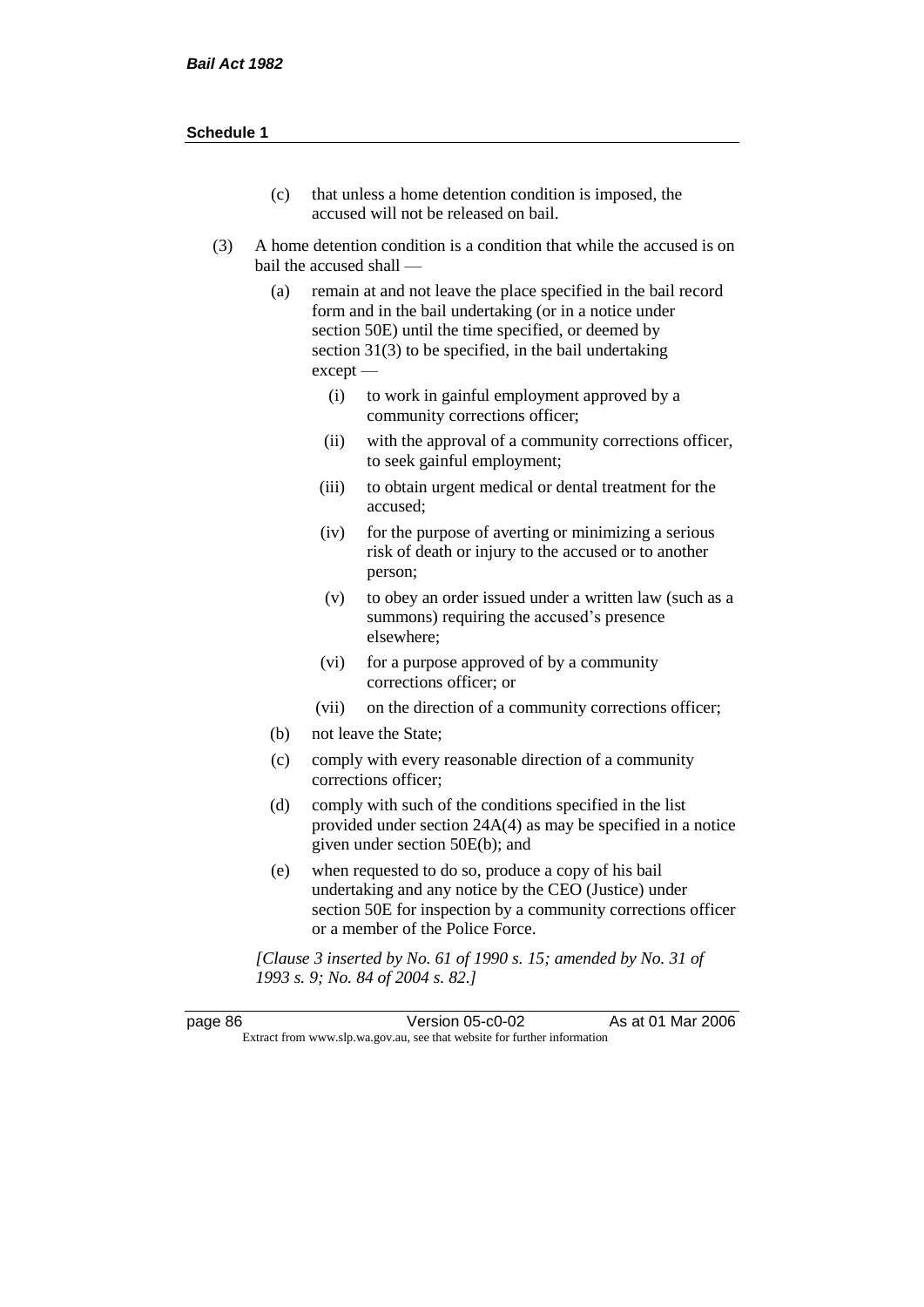## **Schedule 2**

*[Heading inserted by No. 45 of 1993 s. 11.]*

[Section 3(1)]

## **Serious offences**

|                              | <b>Description of offence</b>                                                    |
|------------------------------|----------------------------------------------------------------------------------|
| <b>The Criminal Code</b>     |                                                                                  |
| s. 278 (as read with s. 282) | Wilful murder                                                                    |
| s. 279 (as read with s. 282) | Murder                                                                           |
| s. 280 (as read with s. 287) | Manslaughter                                                                     |
| s. 292                       | Disabling in order to commit<br>indictable offence                               |
| s. 294                       | Acts intended to cause grievous<br>bodily harm or to resist or prevent<br>arrest |
| s. 297                       | Grievous bodily harm                                                             |
| s. 301                       | Wounding and similar acts                                                        |
| s. $304(2)$                  | Acts or omissions, with intent to<br>harm, causing bodily harm or<br>danger      |
| s. 317                       | Assault occasioning bodily harm                                                  |
| s. $317A(a)$                 | Assault with intent to commit or<br>facilitate a crime                           |
| s. $317A(b)$                 | Assault with intent to do grievous<br>bodily harm                                |
| s. 318                       | Serious assaults                                                                 |
| s. 323                       | Indecent assault                                                                 |
| s. 324                       | Aggravated indecent assault                                                      |
| s. 325                       | Sexual penetration without consent                                               |
|                              | <b>Enactment</b>                                                                 |

As at 01 Mar 2006 Version 05-c0-02 page 87 Extract from www.slp.wa.gov.au, see that website for further information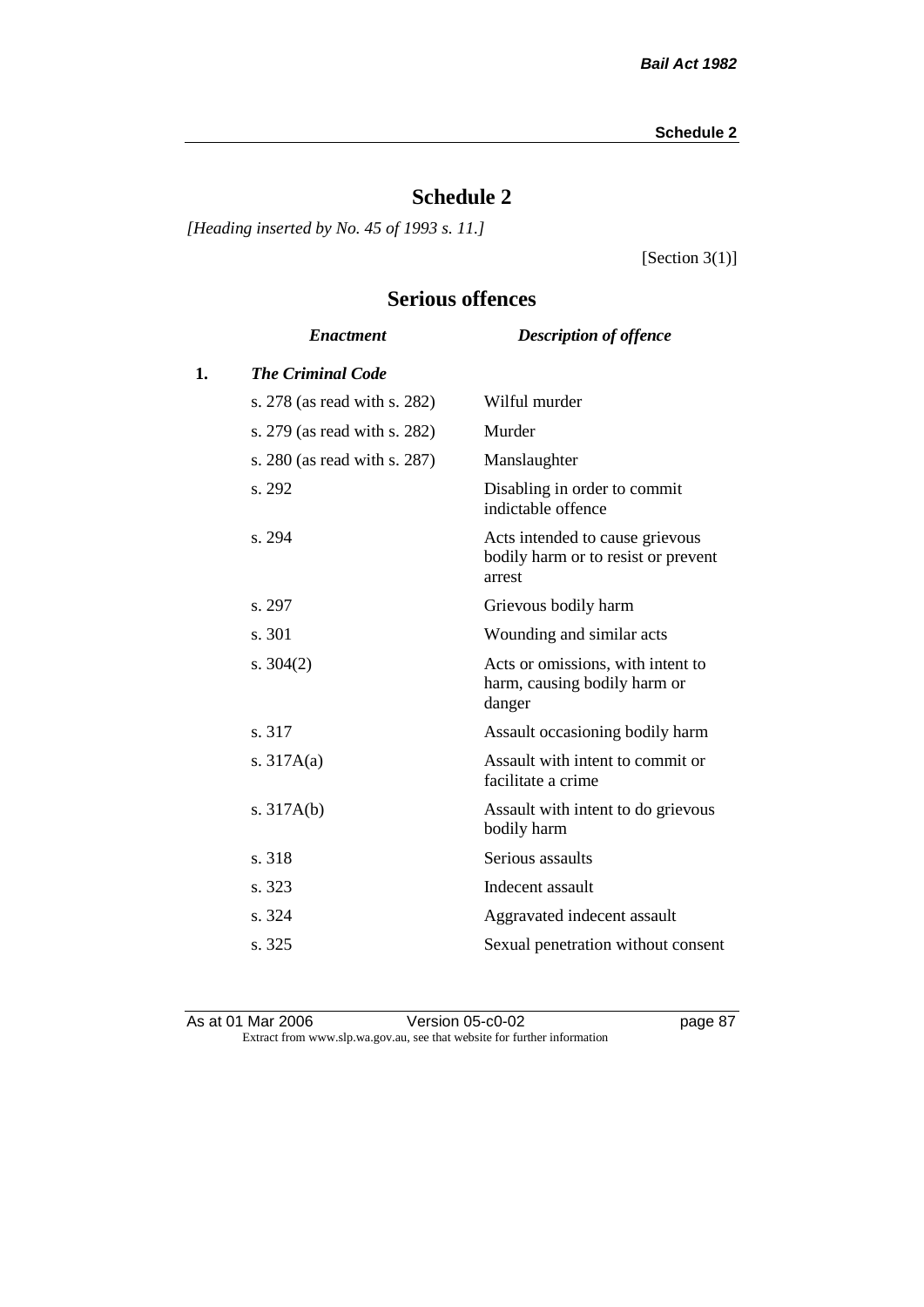|     | <b>Enactment</b>                | <b>Description of offence</b>                                                                                                                      |
|-----|---------------------------------|----------------------------------------------------------------------------------------------------------------------------------------------------|
|     | s. 326                          | Aggravated sexual penetration<br>without consent                                                                                                   |
|     | s. 331B                         | Sexual servitude                                                                                                                                   |
|     | s. 331C                         | Conducting business involving<br>sexual servitude                                                                                                  |
|     | s. 331D                         | Deceptive recruiting for<br>commercial sexual services                                                                                             |
|     | s. 332                          | Kidnapping                                                                                                                                         |
|     | s. 333                          | Deprivation of liberty                                                                                                                             |
|     | s. 338E                         | <b>Stalking</b>                                                                                                                                    |
|     | s. 378                          | Stealing a motor vehicle                                                                                                                           |
|     | s. 392                          | Robbery                                                                                                                                            |
|     | s. 393                          | Assault with intent to rob                                                                                                                         |
|     | s. 401                          | <b>Burglary</b>                                                                                                                                    |
|     | s. 444                          | Criminal damage, if the property is<br>destroyed or damaged by fire                                                                                |
| 2.  | <b>Bush Fires Act 1954</b>      |                                                                                                                                                    |
|     | s. 32                           | Wilfully lighting a fire or causing a<br>fire to be lit under such<br>circumstances as to be likely to<br>injure or damage a person or<br>property |
| 2a. | <b>Misuse of Drugs Act 1981</b> |                                                                                                                                                    |
|     | s. $6(1)$                       | Offences concerned with<br>prohibited drugs generally                                                                                              |
|     | s. $7(1)$                       | Offences concerned with<br>prohibited plants generally                                                                                             |
|     | s. $33(1)(a)$                   | Attempting to commit an offence<br>under section $6(1)$ or $7(1)$                                                                                  |

page 88 Version 05-c0-02 As at 01 Mar 2006 Extract from www.slp.wa.gov.au, see that website for further information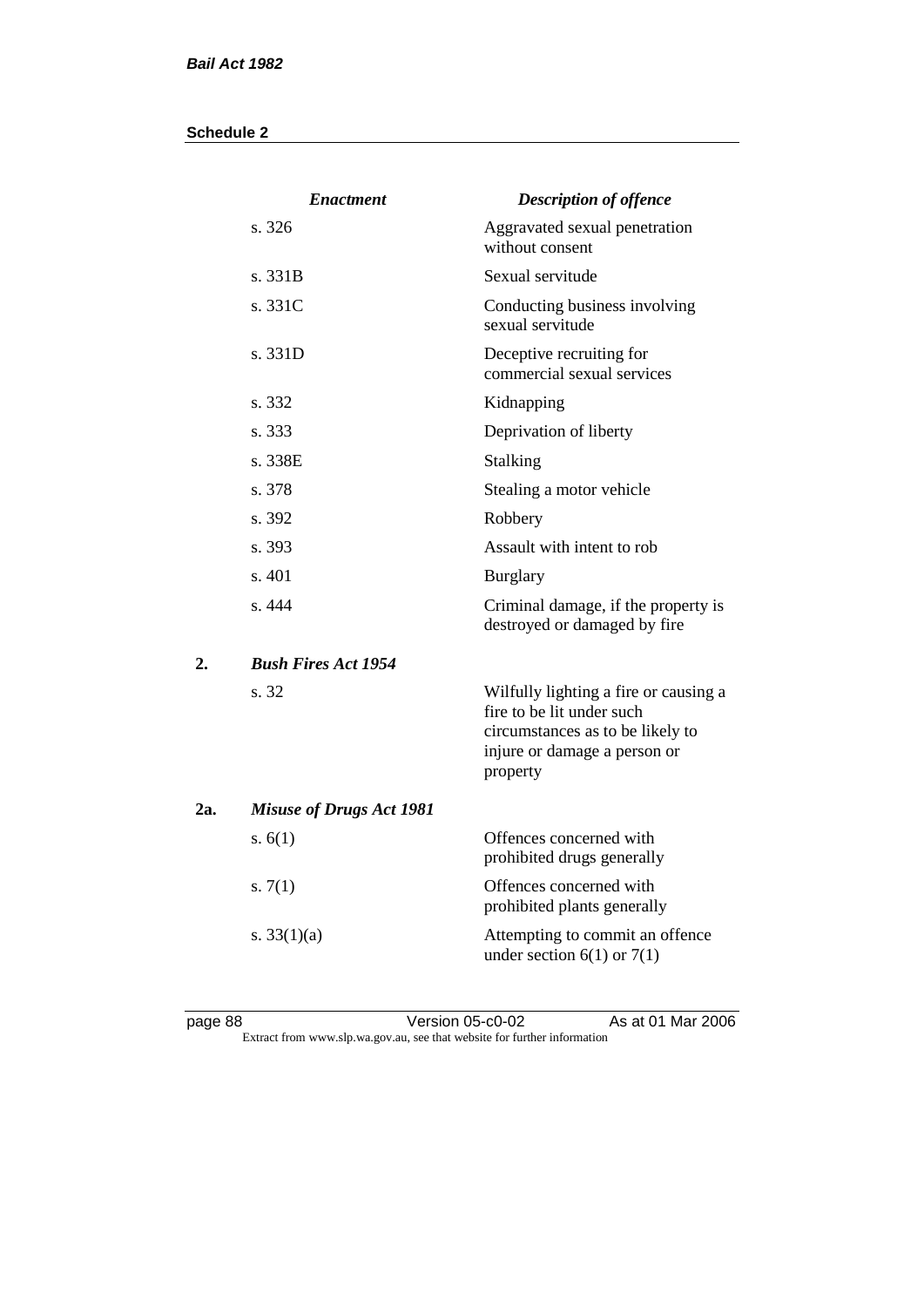|     | <b>Enactment</b>                   |       | <b>Description of offence</b>                                                                                                                                  |
|-----|------------------------------------|-------|----------------------------------------------------------------------------------------------------------------------------------------------------------------|
|     | s. $33(2)(a)$                      |       | Conspiracy to commit an offence<br>under s. $6(1)$ or $7(1)$                                                                                                   |
| 2b. | <b>Restraining Orders Act 1997</b> |       |                                                                                                                                                                |
|     | s. $61(1)$                         | order | Breach of a violence restraining                                                                                                                               |
|     | s. $61(2a)$                        |       | Breach of a police order                                                                                                                                       |
|     | s. $86(2)$                         |       | Breach of a Part VII order under<br>the Justices Act $1902$ —                                                                                                  |
|     |                                    | (a)   | that under section 86 of the<br><b>Restraining Orders Act 1997</b><br>is taken to be a misconduct<br>restraining order under that<br>Act; and                  |
|     |                                    | (b)   | that shows on the face of the<br>order that the causing or<br>threatening of personal<br>injury by the accused was a<br>ground for the making of the<br>order. |
| 3.  | <b>Road Traffic Act 1974</b>       |       |                                                                                                                                                                |
|     | s. 59                              |       | Dangerous driving causing death,<br>injury, etc.                                                                                                               |
|     | s.59A                              | harm  | Dangerous driving causing bodily                                                                                                                               |

*[Schedule 2 inserted by No. 45 of 1993 s. 11; amended by No. 82 of 1994 s. 13; No. 38 of 1998 s. 4(2); No. 54 of 1998 s. 15; No. 23 of 2001 s. 10(1); No. 4 of 2004 s. 24 and 26; No. 38 of 2004 s. 61; No. 62 of 2004 s. 9(1); No. 84 of 2004 s. 82.]* 

| As at 01 Mar 2006 | Version 05-c0-02                                                         |
|-------------------|--------------------------------------------------------------------------|
|                   | Extract from www.slp.wa.gov.au, see that website for further information |

page 89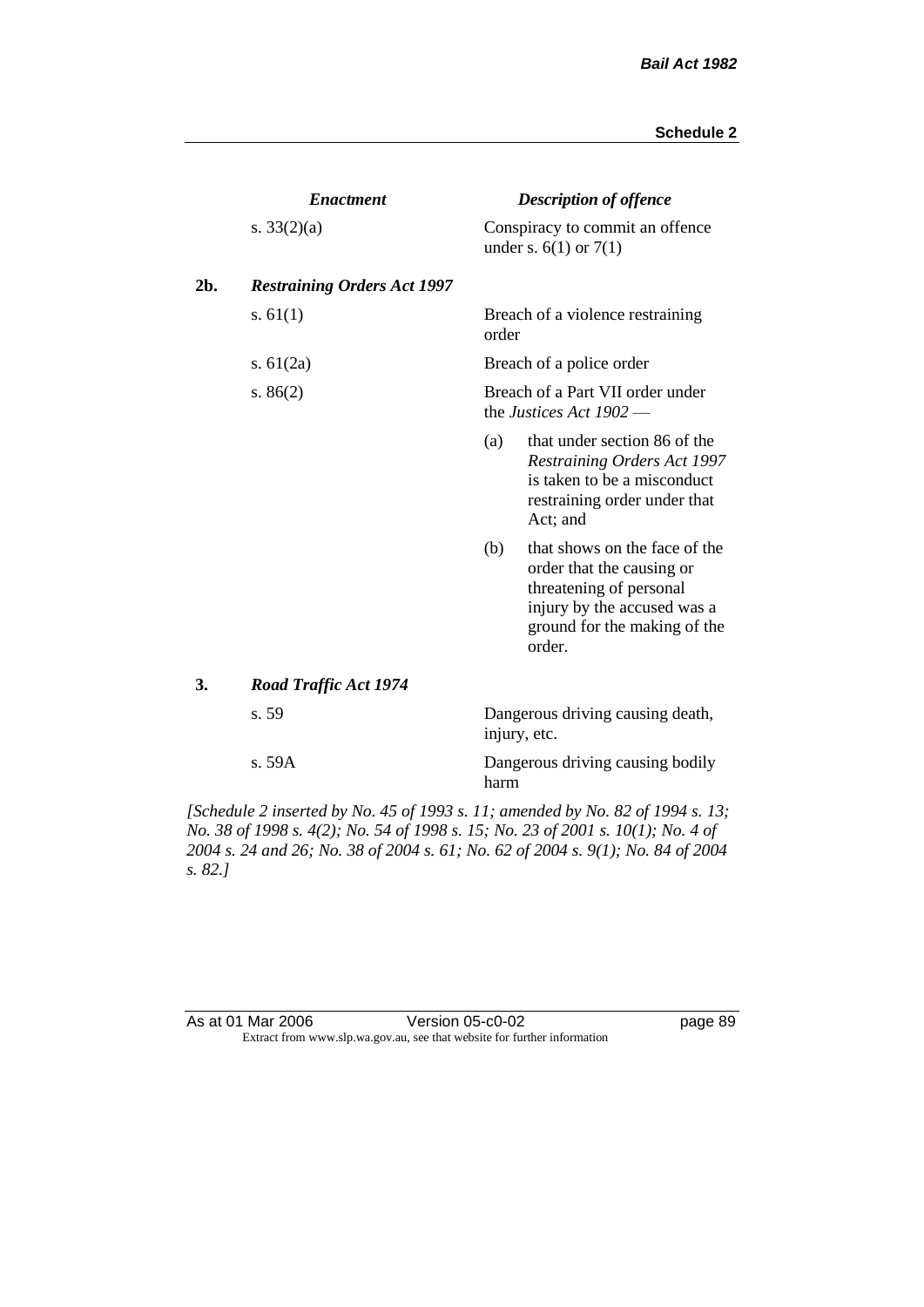## **Notes**

<sup>1</sup> This is a compilation of the *Bail Act 1982* and includes the amendments made by the other written laws referred to in the following table <sup>1a</sup>. The table also contains information about any reprint.

## **Compilation table**

| <b>Short title</b>                                                          | <b>Number</b><br>and year | Assent     | <b>Commencement</b>                                                        |
|-----------------------------------------------------------------------------|---------------------------|------------|----------------------------------------------------------------------------|
| Bail Act 1982                                                               | 86 of 1982                |            | 18 Nov 1982 6 Feb 1989 (see s. 2 and<br><i>Gazette</i> 27 Jan 1989 p. 263) |
| Acts Amendment<br>(Abolition of Capital)<br>Punishment) Act 1984<br>Pt. III | 52 of 1984                | 5 Sep 1984 | 3 Oct 1984                                                                 |
| <b>Bail Amendment</b><br>Act 1984 <sup>2</sup>                              | 74 of 1984                |            | 29 Nov 1984 6 Feb 1989 (see s. 2 and<br><i>Gazette</i> 27 Jan 1989 p. 263) |
| <b>Bail Amendment</b><br>Act 1988                                           | 15 of 1988                | 6 Sep 1988 | 6 Feb 1989 (see s. 2 and<br><i>Gazette</i> 27 Jan 1989 p. 263)             |

**Reprint of the** *Bail Act 1982* **under the Reprints Act 1984 and s. 21 of the Bail Amendment Act 1988** <sup>3</sup> (includes amendments listed above)

| Criminal Law<br>Amendment Act 1988<br>Pt. 4                                       | 70 of 1988 | 15 Dec 1988 | 6 Feb 1989 (see s. 2(2)(b) and<br><i>Gazette</i> 27 Jan 1989 p. 263) |
|-----------------------------------------------------------------------------------|------------|-------------|----------------------------------------------------------------------|
| Acts Amendment<br>(Children's Court)<br>Act 1988 Pt. 13                           | 49 of 1988 | 22 Dec 1988 | 1 Dec 1989 (see s. 2 and<br><i>Gazette</i> 24 Nov 1989 p. 4327)      |
| Justices Amendment<br>Act 1989 s. 18                                              | 33 of 1989 | 22 Dec 1989 | 1 Jun 1991 (see s. 2 and<br><i>Gazette</i> 17 May 1991 p. 2455)      |
| <b>Community Corrections</b><br><b>Legislation Amendment</b><br>Act 1990 Pt. 2    | 61 of 1990 | 17 Dec 1990 | 3 Apr 1991 (see s. 2 and<br><i>Gazette</i> 22 Mar 1991 p. 1209)      |
| Child Welfare<br>Amendment Act (No. 2)<br>1990 s. 15                              | 83 of 1990 | 22 Dec 1990 | 1 Aug 1991 (see s. 2 and<br><i>Gazette</i> 1 Aug 1991 p. 3983)       |
| Children's Court of<br>Western Australia<br>Amendment Act<br>$(No. 2)$ 1991 s. 21 | 15 of 1991 | 21 Jun 1991 | 9 Aug 1991 (see s. 2(2) and<br><i>Gazette</i> 9 Aug 1991 p. 4101)    |

**Reprint of the** *Bail Act 1982* **as at 17 Oct 1991** (includes amendments listed above)

page 90 Version 05-c0-02 As at 01 Mar 2006 Extract from www.slp.wa.gov.au, see that website for further information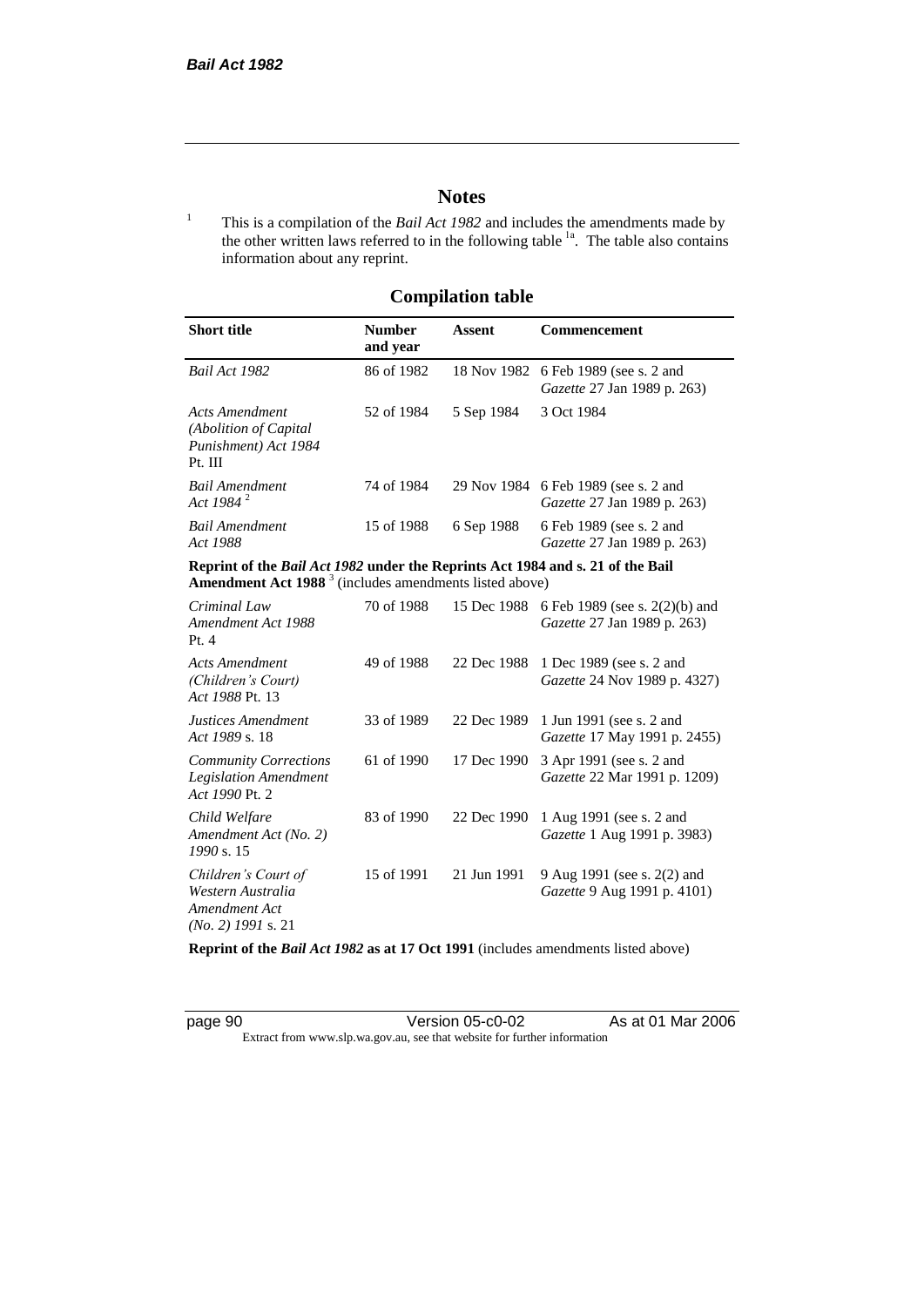| <b>Short title</b>                                                                         | <b>Number</b><br>and year | <b>Assent</b> | <b>Commencement</b>                                                                                                                                                     |
|--------------------------------------------------------------------------------------------|---------------------------|---------------|-------------------------------------------------------------------------------------------------------------------------------------------------------------------------|
| <b>Acts Amendment (Sexual</b><br>Offences) Act 1992 Pt. 3                                  | 14 of 1992                | 17 Jun 1992   | 1 Aug 1992 (see s. 2 and<br>Gazette 28 Jul 1992 p. 3671)                                                                                                                |
| <b>Acts Amendment</b><br>(Ministry of Justice)<br>Act 1993 Pt. $3^4$                       | 31 of 1993                | 15 Dec 1993   | 1 Jul 1993 (see s. 2)                                                                                                                                                   |
| Criminal Procedure<br>Amendment Act 1993<br>Pt. $2^5$                                      | 45 of 1993                | 20 Dec 1993   | Act other than s. 7-9 and<br>10(2)(b): 17 Jan 1994 (see<br>s. $2(1)$ ;<br>s. 7-9 and $10(2)(b)$ : 4 Mar 1994<br>(see s. $2(2)$ and <i>Gazette</i><br>4 Mar 1994 p. 915) |
| Criminal Law<br>Amendment Act 1994<br>s. $13(1)$ and $(2)$                                 | 82 of 1994                | 23 Dec 1994   | 20 Jan 1995 (see s. 2(2))                                                                                                                                               |
| Acts Amendment (Fines,<br>Penalties and<br><b>Infringement Notices</b> )<br>Act 1994 Pt. 3 | 92 of 1994                | 23 Dec 1994   | 1 Jan 1995 (see s. 2(1) and<br>Gazette 30 Dec 1994 p. 7211)                                                                                                             |
| Sentencing<br>(Consequential<br>Provisions) Act 1995<br>Pt. 5                              | 78 of 1995                | 16 Jan 1996   | 4 Nov 1996 (see s. 2 and<br>Gazette 25 Oct 1996 p. 5632)                                                                                                                |
| Coroners Act 1996 s. 61                                                                    | 2 of 1996                 |               | 24 May 1996 7 Apr 1997 (see s. 2 and<br>Gazette 18 Mar 1997 p. 1529)                                                                                                    |
| <b>Mental Health</b><br>(Consequential<br>Provisions) Act 1996<br>Pt. 2                    | 69 of 1996                |               | 13 Nov 1996 13 Nov 1997 (see s. 2)                                                                                                                                      |
| Reprint of the Bail Act 1982 as at 13 Mar 1997 (includes amendments listed above           |                           |               | except those in the Coroners Act 1996 and the Mental Health (Consequential Provisions)                                                                                  |

*Act 1996*) (corrections to reprint in *Gazette* 25 Jul 1997 p. 3909 and 14 Nov 1997 p. 6426)

| Statutes (Repeals and<br>Minor Amendments)<br><i>Act 1997 s. 21</i> |                                    | 57 of 1997 15 Dec 1997 15 Dec 1997 (see s. 2(1)) |
|---------------------------------------------------------------------|------------------------------------|--------------------------------------------------|
| Criminal Law<br>Amendment Act (No. 1)<br>1998 s. 4(2)               | 38 of 1998 25 Sep 1998 23 Oct 1998 |                                                  |

| As at 01 Mar 2006 | Version 05-c0-02                                                         |
|-------------------|--------------------------------------------------------------------------|
|                   | Extract from www.slp.wa.gov.au, see that website for further information |

page 91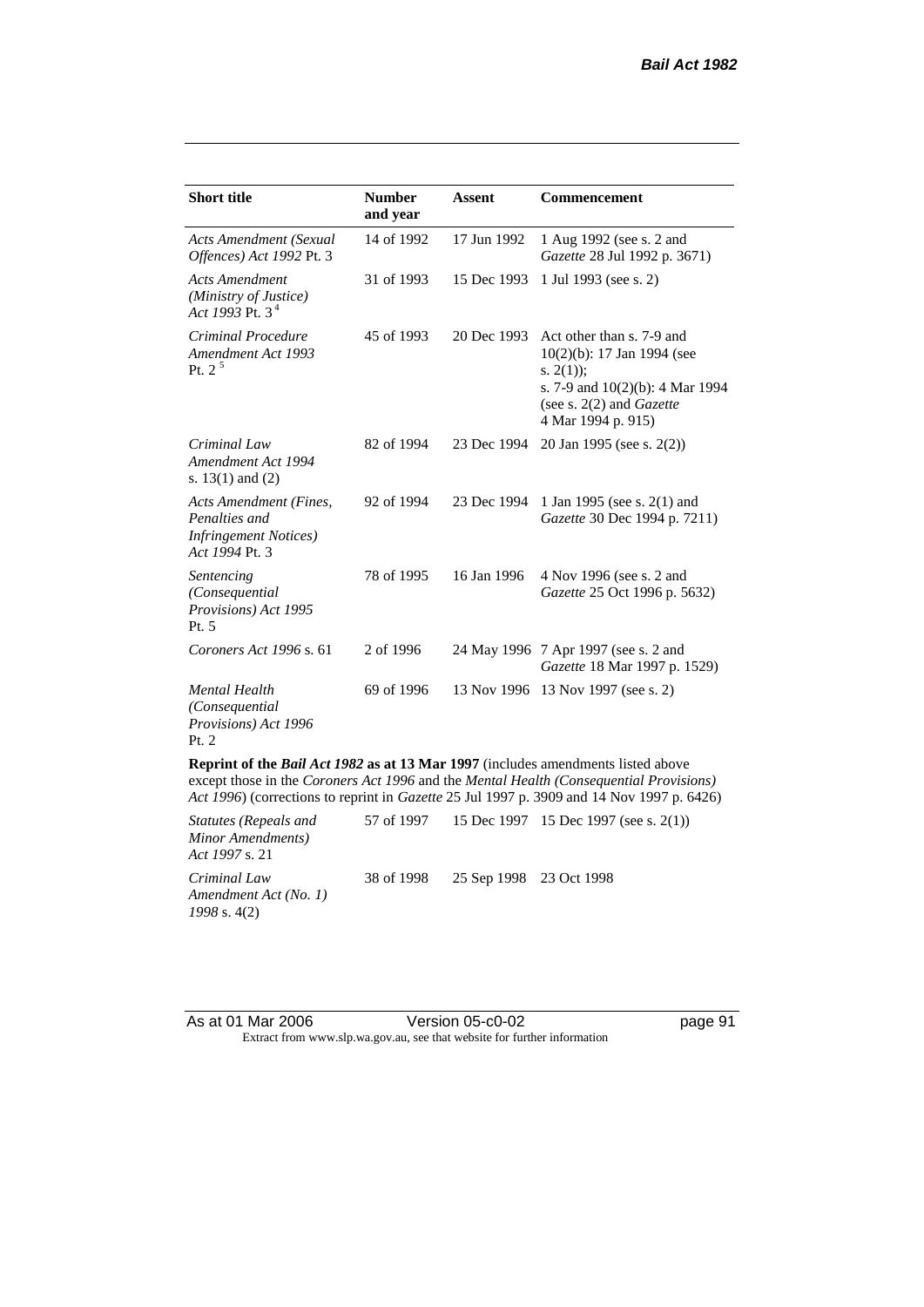| <b>Short title</b>                                                                                | <b>Number</b><br>and year | <b>Assent</b> | Commencement                                                                                                                                                                                                                                                                                                                |  |
|---------------------------------------------------------------------------------------------------|---------------------------|---------------|-----------------------------------------------------------------------------------------------------------------------------------------------------------------------------------------------------------------------------------------------------------------------------------------------------------------------------|--|
| Bail Amendment<br>Act 1998 <sup>6</sup>                                                           | 54 of 1998                | 11 Jan 1999   | Pt. 4 and 7: 15 May 1999<br>(see s. 2 and <i>Gazette</i> )<br>11 May 1999 p. 1905);<br>Pt. 2, 3 and 5 (other than s. 12):<br>8 Mar 2000 (see s. 2 and<br>Gazette 7 Mar 2000 p. 1039);<br>s. 12: 1 Sep 2000 (see s. 2 and<br>Gazette 29 Aug 2000 p. 4985);<br>Pt. 6: 4 Dec 2000 (see s. 2 and<br>Gazette 4 Dec 2000 p. 6799) |  |
| Reprint of the Bail Act 1982 as at 27 Aug 1999 (includes amendments listed above)                 |                           |               |                                                                                                                                                                                                                                                                                                                             |  |
| Court Security and<br><b>Custodial Services</b><br>(Consequential<br>Provisions) Act 1999<br>Pt.3 | 47 of 1999                | 8 Dec 1999    | 18 Dec 1999 (see s. 2 and<br>Gazette 17 Dec 1999 p. 6175-6)                                                                                                                                                                                                                                                                 |  |
| Criminal Law Amendment<br>Act 2001 s. 10(1)                                                       | 23 of 2001                | 26 Nov 2001   | 24 Dec 2001                                                                                                                                                                                                                                                                                                                 |  |
| Criminal Investigation<br>(Identifying People)<br>Act 2002 s. 96                                  | 6 of 2002                 | 4 Jun 2002    | 20 Nov 2002 (see s. 2 and<br>Gazette 19 Nov 2002 p. 5505)                                                                                                                                                                                                                                                                   |  |
| Criminal Law (Procedure)<br>Amendment Act 2002 Pt. 4<br>Div. 1                                    | 27 of 2002                | 25 Sep 2002   | 27 Sep 2002 (see s. 2 and<br>Gazette 27 Sep 2002 p. 4875)                                                                                                                                                                                                                                                                   |  |
| Sentencing Legislation<br>Amendment and Repeal<br>Act 2003 s. 29(3) and 37                        | 50 of 2003                | 9 Jul 2003    | s. 29(3): 31 Aug 2003 (see s. 2<br>and Gazette 29 Aug 2003<br>p. 3833);<br>s. 37: 15 May 2004 (see s. 2 and<br>Gazette 14 May 2004 p. 1445)                                                                                                                                                                                 |  |
| Acts Amendment and<br>Repeal (Courts and Legal<br>Practice) Act 2003 s. 88,<br>97, 121            | 65 of 2003                | 4 Dec 2003    | 1 Jan 2004 (see s. 2 and Gazette<br>30 Dec 2003 p. 5722)                                                                                                                                                                                                                                                                    |  |
| <b>Statutes (Repeals and</b><br>Minor Amendments)<br>Act 2003 s. 29                               | 74 of 2003                | 15 Dec 2003   | 15 Dec 2003 (see s. 2)                                                                                                                                                                                                                                                                                                      |  |
| Criminal Code Amendment<br>Act 2004 s. 24, 26 and 58                                              | 4 of 2004                 | 23 Apr 2004   | 21 May 2004 (see s. 2)                                                                                                                                                                                                                                                                                                      |  |

page 92 Version 05-c0-02 As at 01 Mar 2006 Extract from www.slp.wa.gov.au, see that website for further information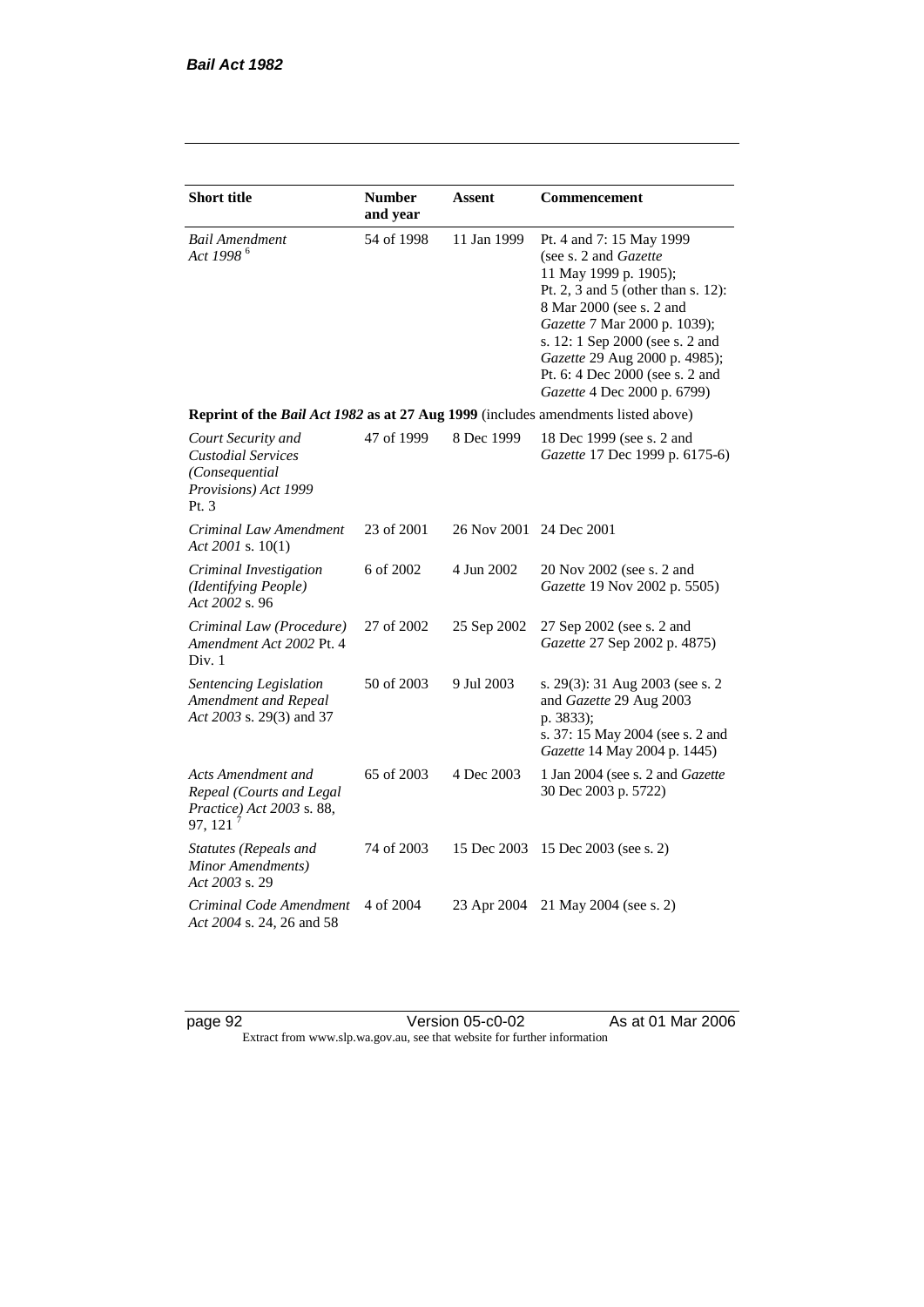| <b>Short title</b>                                                                                           | <b>Number</b><br>and year | Assent      | <b>Commencement</b>                                                                                                                                                                                                                                     |
|--------------------------------------------------------------------------------------------------------------|---------------------------|-------------|---------------------------------------------------------------------------------------------------------------------------------------------------------------------------------------------------------------------------------------------------------|
| <b>Acts Amendment (Family</b><br>and Domestic Violence)<br>Act 2004 Pt. 3                                    | 38 of 2004                | 9 Nov 2004  | 1 Dec 2004 (see s. 2 and<br><i>Gazette</i> 26 Nov 2004 p. 5309)                                                                                                                                                                                         |
| Children and Community<br><i>Services Act 2004 s. 251</i>                                                    | 34 of 2004                | 20 Oct 2004 | 1 Mar 2006 (see s. 2 and<br>Gazette 14 Feb 2006 p. 695)                                                                                                                                                                                                 |
| Acts Amendment (Court of<br>Appeal) Act 2004 s. 28                                                           | 45 of 2004                | 9 Nov 2004  | s. $28(1)$ , (2) and (4) (other than<br>the amendment to s. $7A(1)$ :<br>1 Feb 2005 (see. s. 2 and<br>Gazette 14 Jan 2005 p. 163)<br>s. $28(3)$ and $(4)$ (the<br>amendment to s. $7A(1)$ : 2 May<br>2005 (see. s. 2 and Gazette<br>14 Jan 2005 p. 163) |
| Courts Legislation<br>Amendment and Repeal<br>Act 2004 s. 141                                                | 59 of 2004                | 23 Nov 2004 | 1 May 2005 (see s. 2 and<br>Gazette 31 Dec 2004 p. 7128)                                                                                                                                                                                                |
| Misuse of Drugs<br>Amendment Act 2004<br>s. $9(1)$                                                           | $62 \text{ of } 2004$     | 24 Nov 2004 | 1 Jan 2005 (see s. 2 and <i>Gazette</i><br>10 Dec 2004 p. 5965)                                                                                                                                                                                         |
| Criminal Procedure and<br>Appeals (Consequential and<br>Other Provisions) Act 2004<br>Pt. 3 and s. 82 and 83 | 84 of 2004                | 16 Dec 2004 | 2 May 2005 (see s. 2 and<br>Gazette 31 Dec 2004 p. 7129<br>(correction in Gazette 7 Jan<br>$2005$ p. 53))                                                                                                                                               |

**Reprint 5: The** *Bail Act 1982* **as at 1 Apr 2005** (includes amendments listed above except those in the *Acts Amendment (Court of Appeal) Act 2004* s. 28(3) and (4) (the amendment to s. 7A(1)), the *Children and Community Services Act 2004*, the *Courts Legislation Amendment and Repeal Act 2004* and the *Criminal Procedure and Appeals (Consequential and Other Provisions) Act 2004*)

 $1a$  On the date as at which this compilation was prepared, provisions referred to in the following table had not come into operation and were therefore not included in this compilation. For the text of the provisions see the endnotes referred to in the table.

| <b>Short title</b>                                              | <b>Number</b><br>and vear | Assent | <b>Commencement</b>                     |
|-----------------------------------------------------------------|---------------------------|--------|-----------------------------------------|
| Sentencing Legislation<br>Amendment Act 2004 s. 13 <sup>8</sup> | 27 of 2004                |        | 14 Oct 2004 To be proclaimed (see s. 2) |

| As at 01 Mar 2006 | Version 05-c0-02                                                         | page 93 |
|-------------------|--------------------------------------------------------------------------|---------|
|                   | Extract from www.slp.wa.gov.au, see that website for further information |         |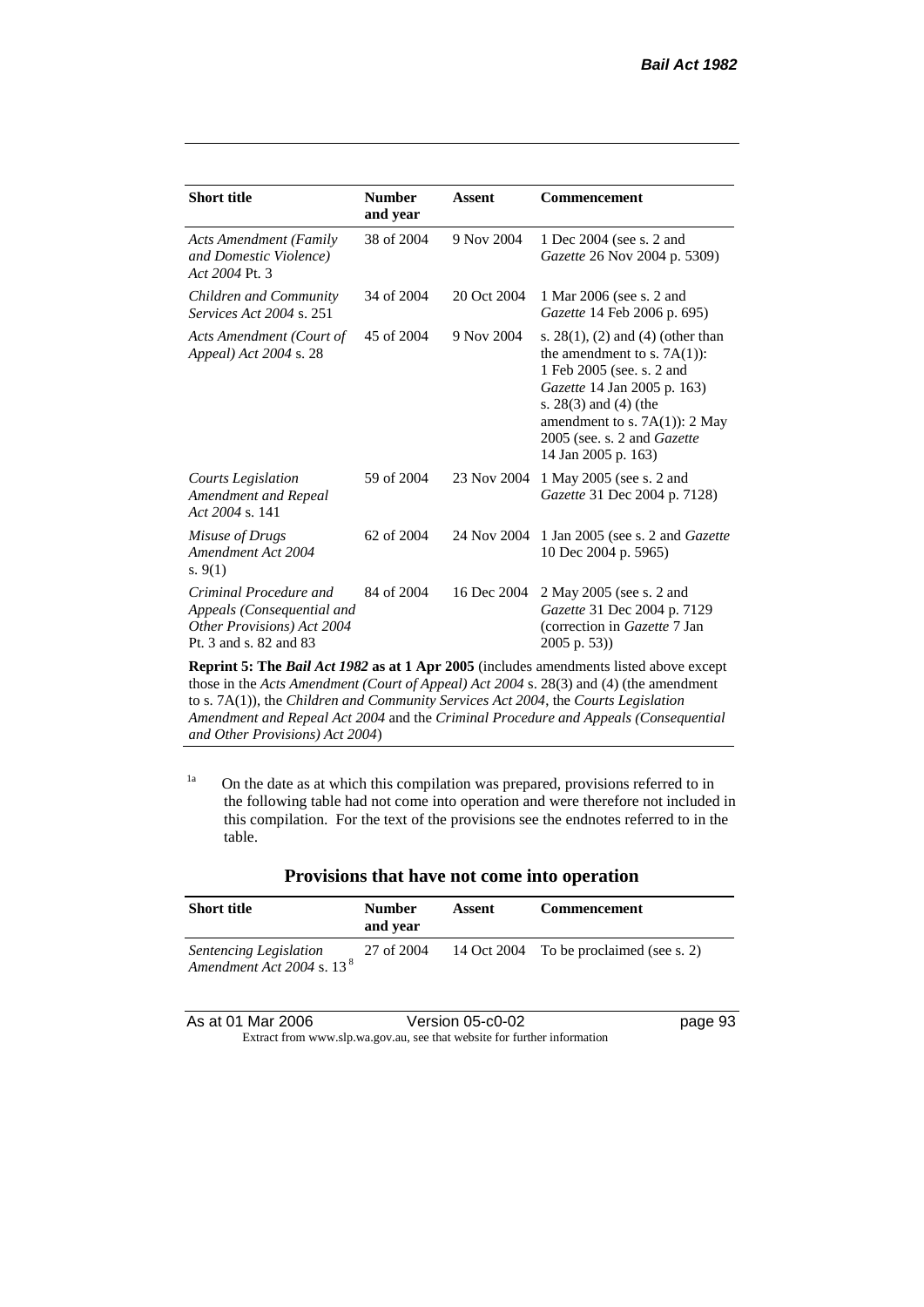| <b>Short title</b>                                                                                                      | <b>Number</b><br>and year | Assent | Commencement                            |
|-------------------------------------------------------------------------------------------------------------------------|---------------------------|--------|-----------------------------------------|
| Planning and Development 38 of 2005<br>(Consequential and<br><b>Transitional Provisions</b> )<br>Act 2005 s. 15 $^{11}$ |                           |        | 12 Dec 2005 To be proclaimed (see s. 2) |

- <sup>2</sup> The *Bail Amendment Act 1984* s. 10 and 11 were repealed by the *Bail Amendment Act 1988* s. 20.
- <sup>3</sup> The *Bail Act 1982* was not in operation at the time when the reprint was compiled, but the reprinting was authorised by s. 21 of the *Bail Amendment Act 1988*.
- <sup>4</sup> The *Acts Amendment (Ministry of Justice) Act 1993* Pt. 19 is a transitional provision that is of no further effect.
- <sup>5</sup> The *Criminal Procedure Amendment Act 1993* s. 13 reads as follows:
- <u>، د</u>

#### **13. Transitional**

- (1) The amendments to the principal Act effected by a provision of this Part apply in relation to —
	- (a) a child arrested for any offence; and
	- (b) a person, other than a child, arrested for a serious offence,

on or after the day on which that provision comes into operation.

- (2) In subsection (1) **"child"** and **"serious offence"** have the same meanings as in the principal Act.
- <sup>6</sup> The *Bail Amendment Act 1998* s. 6(2) reads as follows:
- $\epsilon$
- (2) Section 16A inserted by subsection (1) applies to persons arrested for an offence referred to in subsection  $(2)(a)$  or  $(3)$  of that section on or after the day on which this section comes into operation.
- <sup>7</sup> The *Acts Amendment and Repeal (Courts and Legal Practice) Act 2003* s. 97 reads as follows:

page 94 Version 05-c0-02 As at 01 Mar 2006 Extract from www.slp.wa.gov.au, see that website for further information

".

".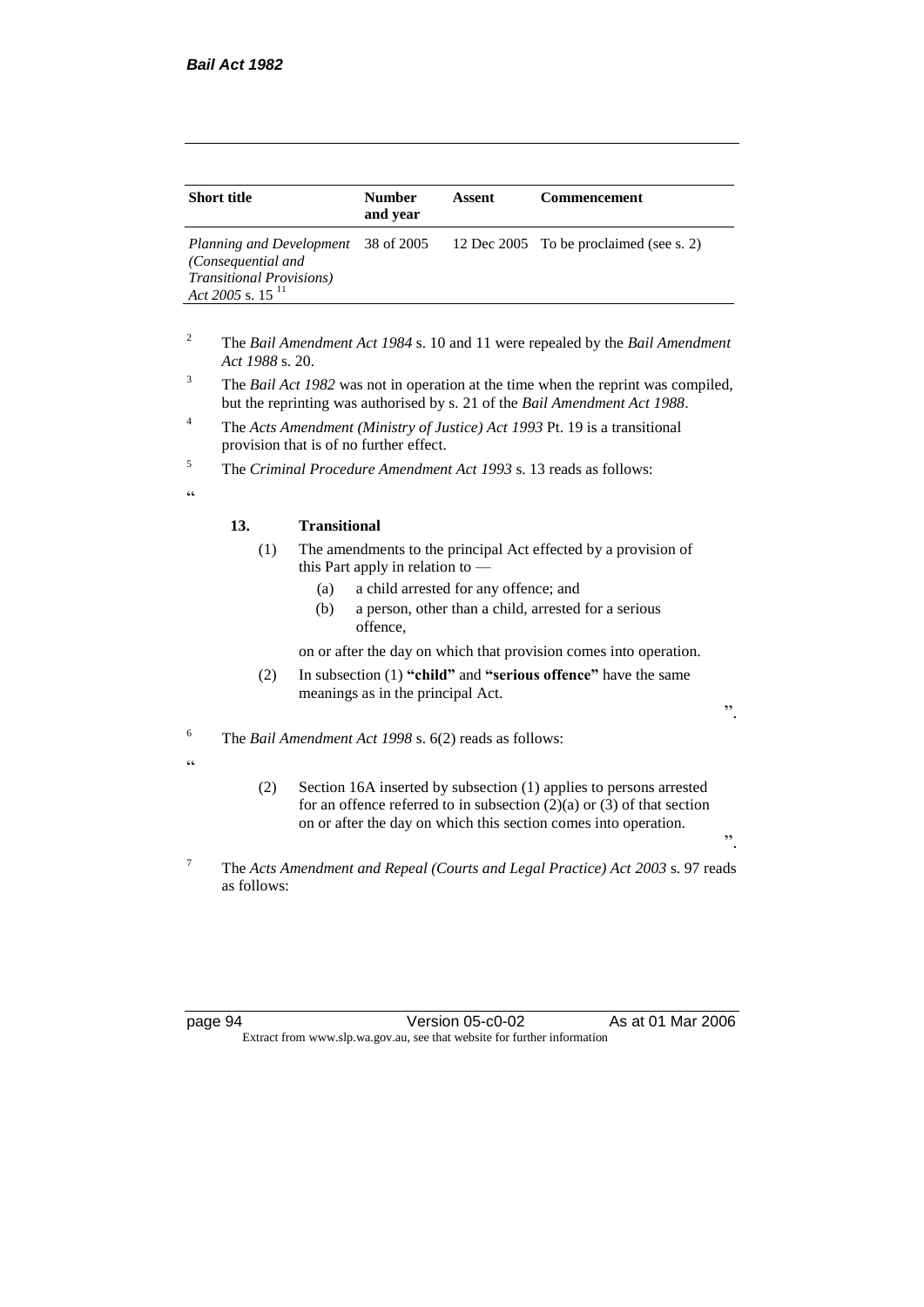**97. References to Crown Solicitor** If in a written law or other document or instrument there is a reference to the Crown Solicitor that reference may, where the context so requires, be read as if it had been amended to be a reference to the State Solicitor. ". <sup>8</sup> On the date as at which this compilation was prepared, the *Sentencing Legislation Amendment Act 2004* s. 13 had not come into operation. It reads as follows: **13.** *Bail Act 1982* **amended** (1) The amendments in this section are to the *Bail Act 1982*. (2) Section  $3(4)(a)$  is amended as follows: (a) by inserting after "79" —  $\cdot$  , 84E ": (b) by inserting after "imprisonment" — " or conditional suspended imprisonment ". (3) Schedule 1 Part C clause 6(a) is amended as follows: (a) by inserting after "79" —  $\cdot\cdot\cdot$ , 84E "; (b) by inserting after "imprisonment" or conditional suspended imprisonment ". Footnote no longer applicable. <sup>10</sup> The amendment in the *Courts Legislation Amendment and Repeal Act 2004* s. 141 is not included because the clause it sought to amend had been amended by the *Acts Amendment (Court of Appeal) Act 2004* s. 28(4) before the amendment purported to come into operation.

<sup>11</sup> On the date as at which this compilation was prepared, the *Planning and Development (Consequential and Transitional Provisions) Act 2005* s. 15, which gives effect to Sch. 2, had not come into operation. It reads as follows:

#### **15. Acts in Schedule 2 amended**

The Acts mentioned in Schedule 2 are amended as set out in that Schedule.

".

As at 01 Mar 2006 Version 05-c0-02 page 95 Extract from www.slp.wa.gov.au, see that website for further information

.<br>C

.<br>ده

9

 $\alpha$